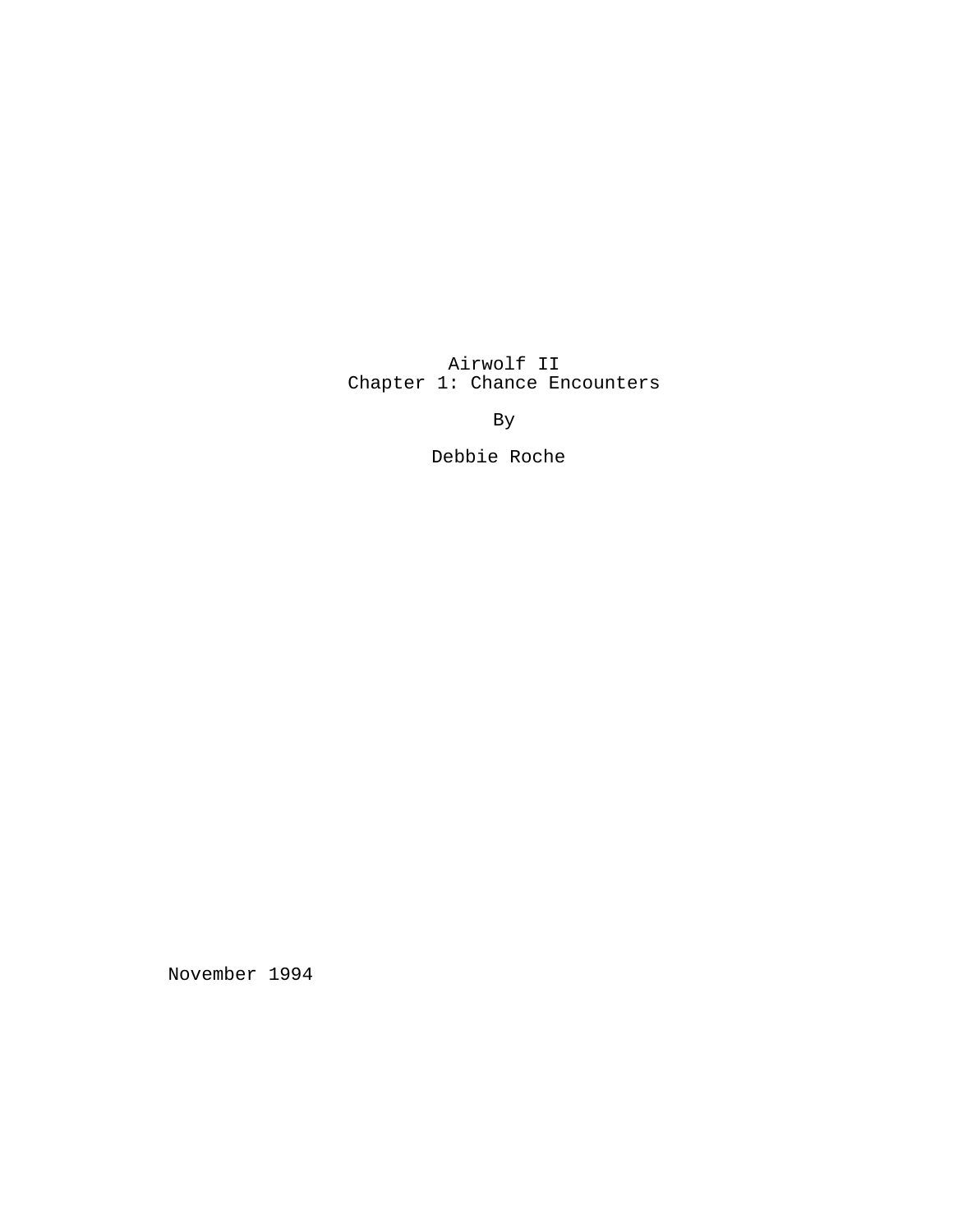#### **MONDAY OCTOBER 26th 1992**

1 INT: DEBBIE'S KITCHEN (1:00PM EST) - TORONTO, ON, CANADA 1

DEBBIE is eating lunch. DUSTY is lying on the ground beside her. DUSTY is a dog. He is half German Shepard and half Alaskan Malamute. He has ice blue eyes. His coloring is that of a Shepard and resembles London (the dog that portrayed The Littlest Hobo). The Mailman comes and drops the mail in the mailbox. DUSTY perks to attention.

> DEBBIE Good. The mail is finally here. (beat) I wonder if anything interesting came?

DEBBIE rises from the table and goes to the stairs. DUSTY follows. DEBBIE descends the stairs, and before opening the mailbox, turns to DUSTY.

> DEBBIE Do you want to go out?

DUSTY wags his tail. DEBBIE opens the side door and puts him out.

## DEBBIE Let me know when you want to come in.

DEBBIE closes the door and opens the mailbox. She takes the mail out and goes back up the stairs to the kitchen. She sits back down at the table and goes through the mail, sorting it. (Contents: flyers, bills, junk mail, and a letter for her. The letter is from the USA.) She picks up letter and turns it over, to read the return address. It's from a FRANK N STEIN, in Utah.

> DEBBIE Cousin Frank. I wonder what he...

There's a scratch at the side door. It's DUSTY. He wants in. DEBBIE puts the letter down and rises from the table.

> DEBBIE I'm coming, I'm coming.

DEBBIE goes to the front door, opens it, and calls DUSTY.

DEBBIE Come on Dusty, let's go.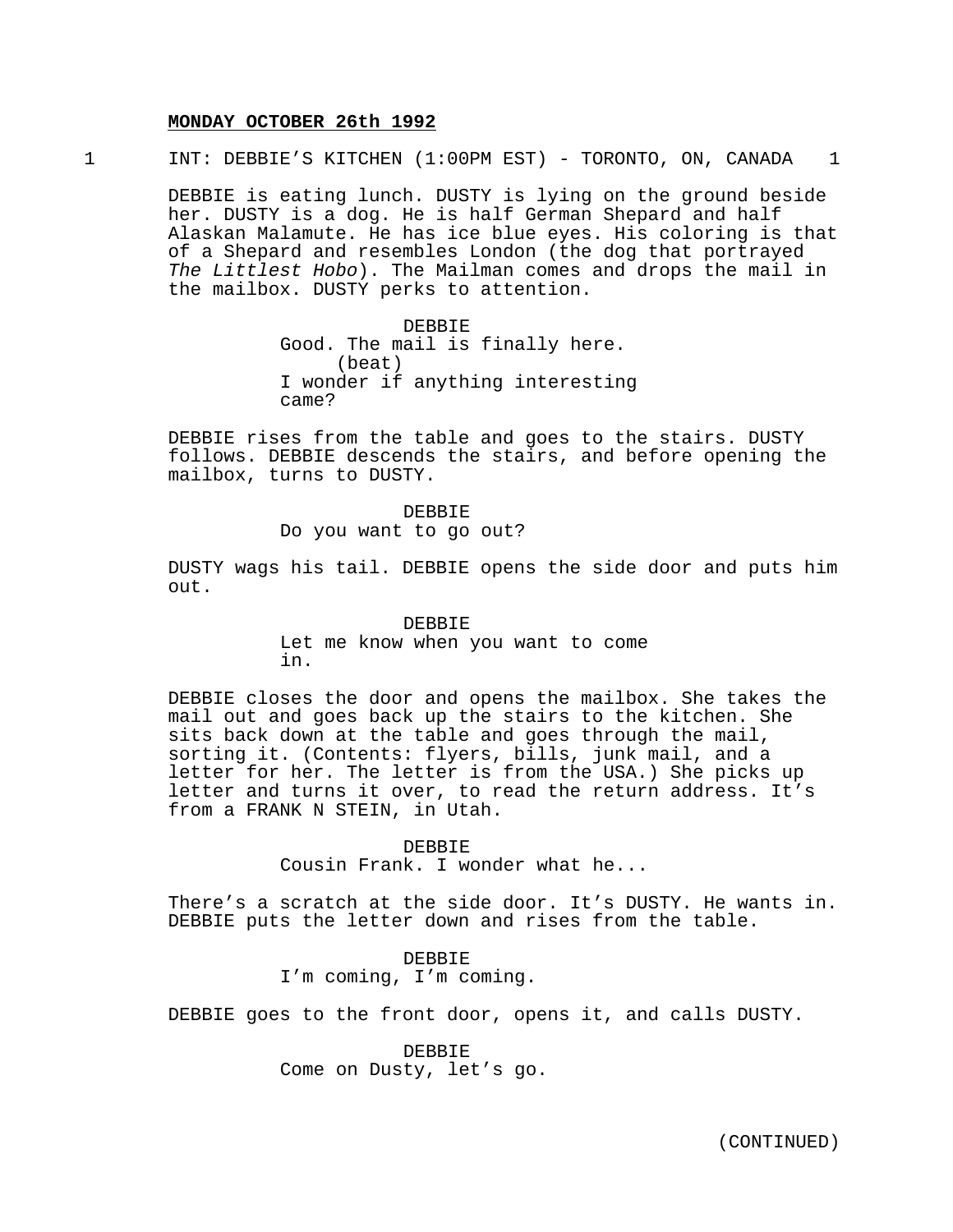DUSTY comes to the front door and enters the house. DEBBIE closes the door and returns to the table. She picks up the letter and opens it.

## LETTER

Hi cous!

What's new? Just a short note, to ask you if you want to come to my Annual Halloween Party. It would be a lot of fun. You'd finally get to meet everyone you've heard me talk about for years. And they'd finally get to meet you. Eh, don't worry about how you'll get down here. Remember, Jo Santini owns an Air Service. Think about it, okay? Call me and let me know if you're coming.

Frank.

P.S: You can bring a friend if you like. Bye.

DEBBIE reads the letter to herself DUSTY tries to read it too. He jumps up, and rests his two front paws on the arm of the chair. DEBBIE finishes reading the letter, and turns to DUSTY.

> DEBBIE Well Dust? (beat) What do you think? (beat) Should I go?

DUSTY looks at her and lifts one paw and places it on her arm.

## DEBBIE Is that a yes?

DUSTY licks her arm.

DEBBIE Okay, I'll go. (beat) Only one question. Who should I bring?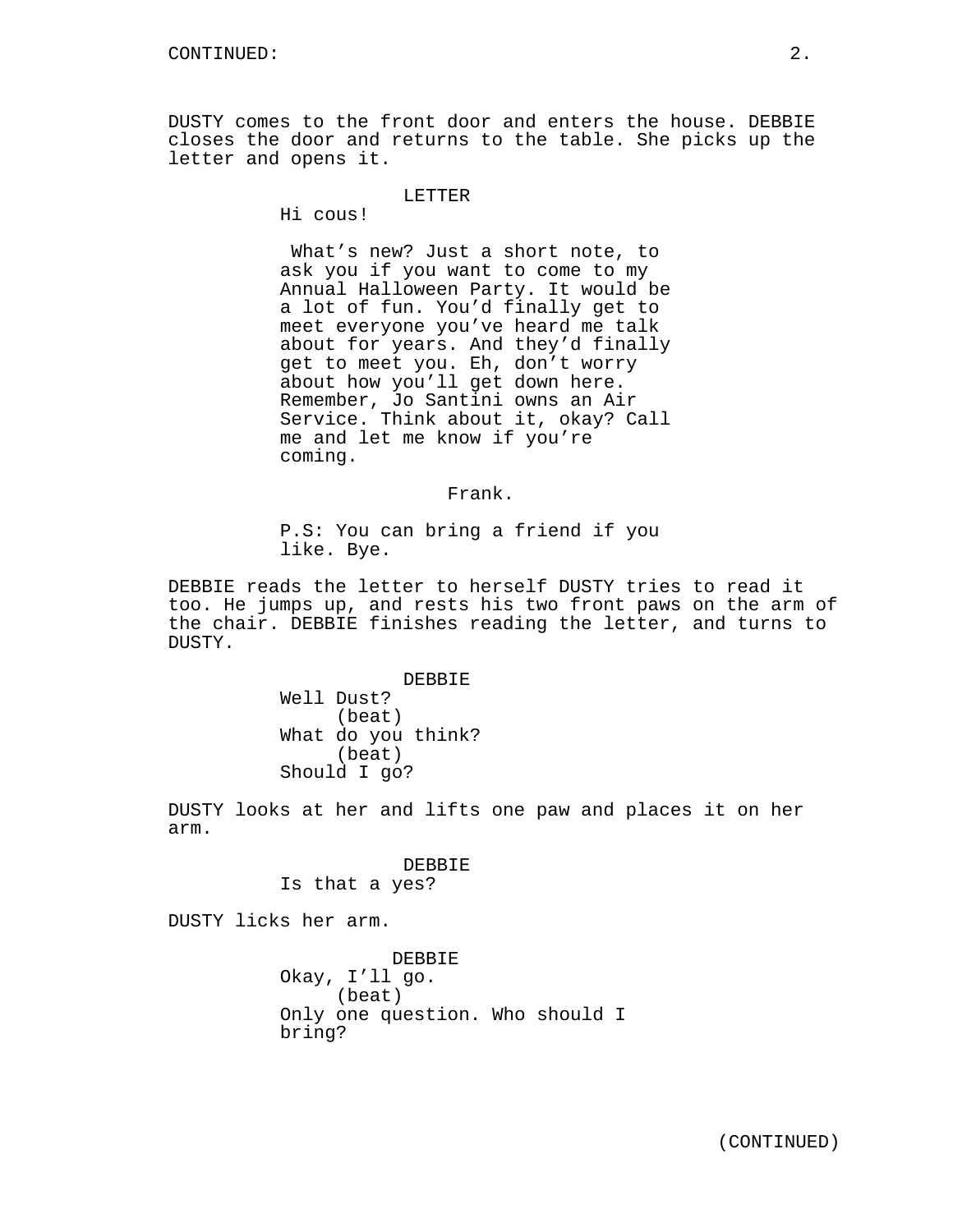DUSTY rests his head on her arm. DEBBIE thinks. After a few seconds the phone rings. DUSTY gets down, and DEBBIE rises from the chair. DUSTY lies down on the floor. DEBBIE answers the phone.

> DEBBIE Hello? ANNA (VO) Hello, it's me. DEBBIE Hi. ANNA (VO) So, did you watch the movie last night? DEBBIE (Teasingly) Which one? ANNA (VO) Which one? What do you mean which one? DEBBIE Well, there were... ANNA (VO) You know which movie I'm talking about! DEBBIE Oh, that movie. (beat) Of course I did. ANNA (VO) Don't you think he just looked so good? DEBBIE He always looks good. ANNA (VO) True. (beat) So, what did you think of it? DEBBIE The movie?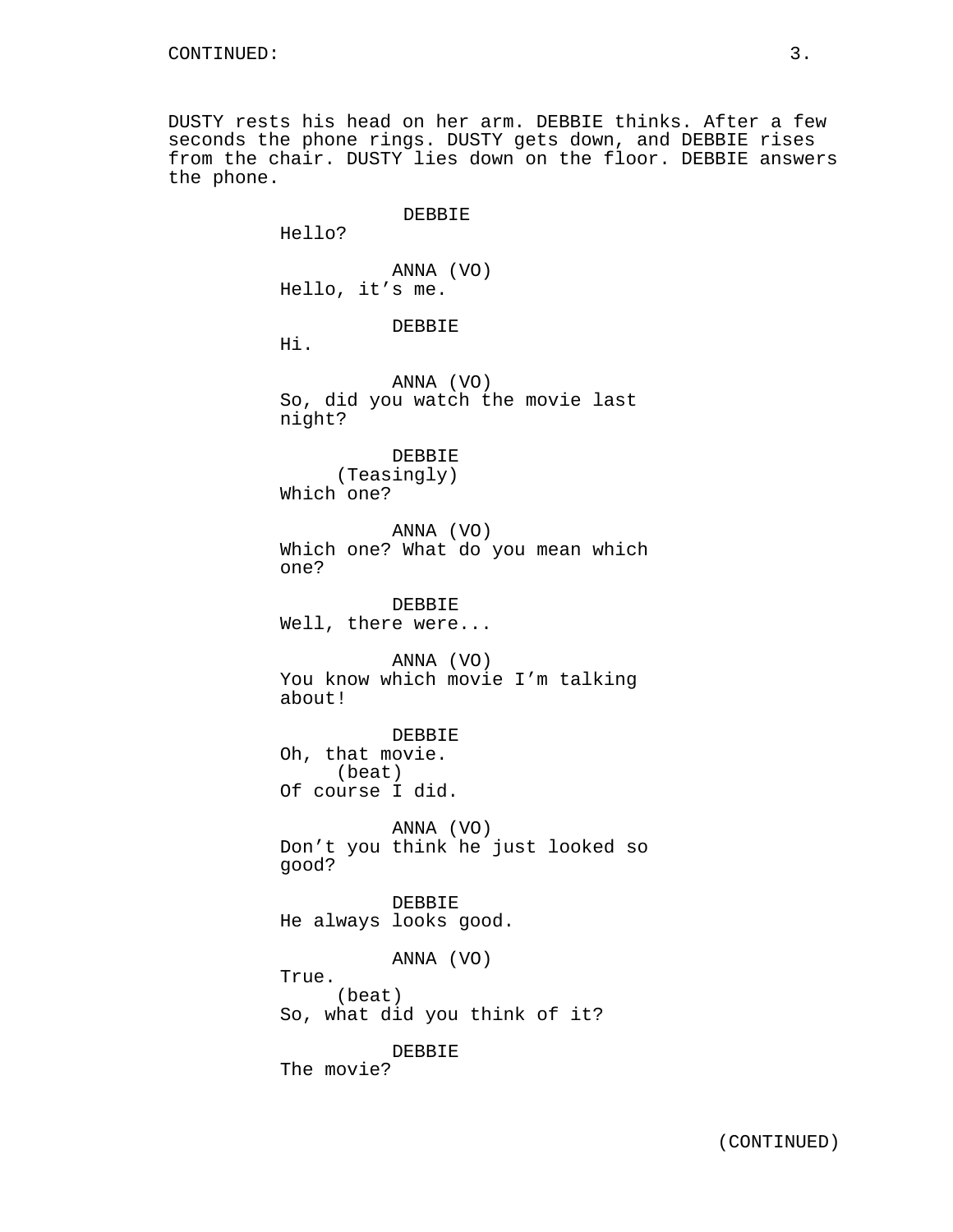ANNA (VO) No, the space program. Of course the movie. DEBBIE It was okay. ANNA (VO) Okay? Just okay? DEBBIE Yeh. (beat) I don't think I would've watched it if he wasn't in it. ANNA (VO) Oh. (beat) You know, Halloween is coming up. You doing anything special? DEBBIE For Halloween? ANNA (VO) Yeh. DEBBIE Why? ANNA (VO) I was wondering, if you weren't doing anything, if you wanted to go to The Stilife. DEBBIE The Stilife? ANNA (VO) Yeah, you know, the club they use for... DEBBIE "The Raven", yeh I know. (beat) I told you remember? ANNA (VO) Right. (beat) Well?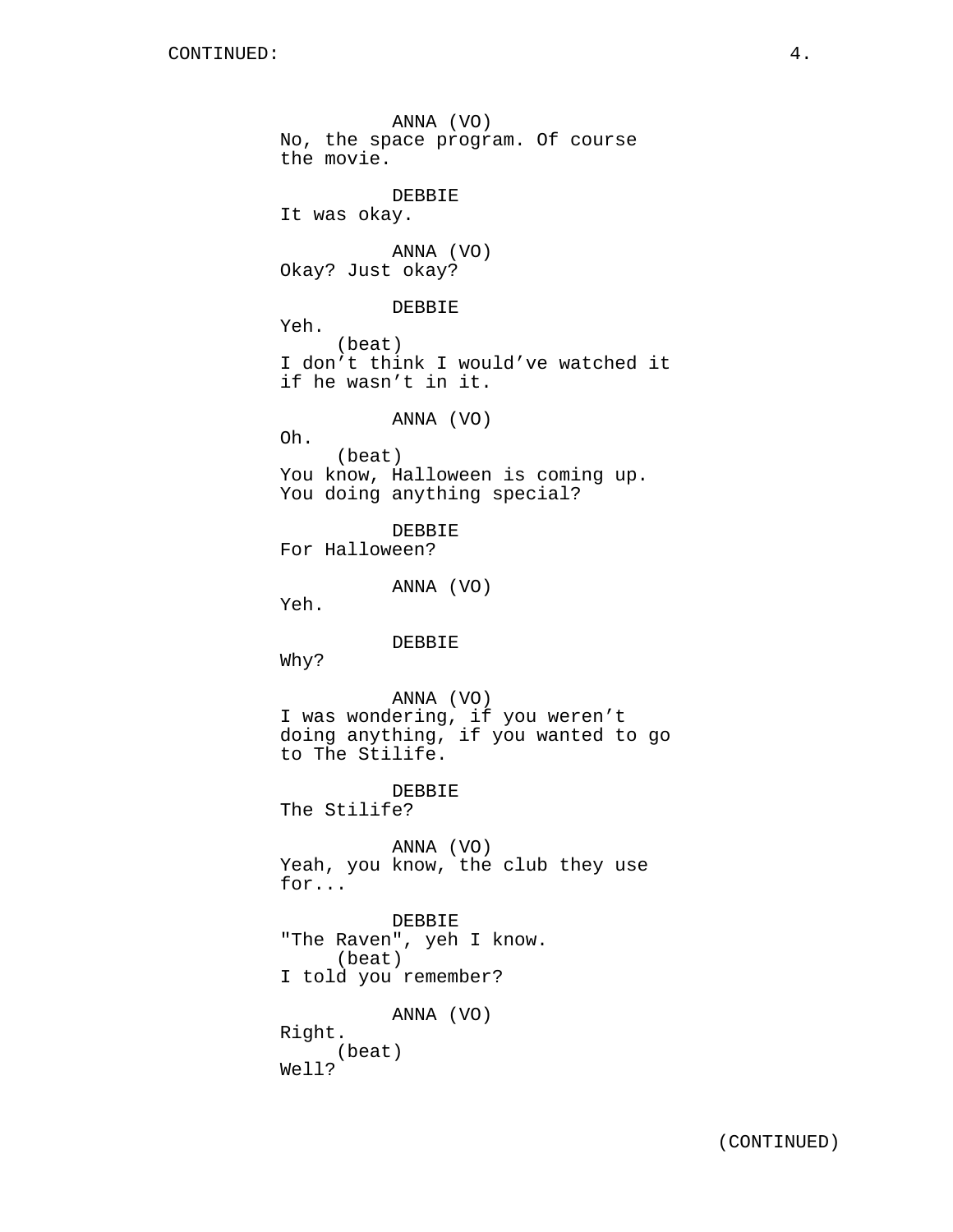DEBBIE I've got a better idea. ANNA (VO) What? DEBBIE How would you like to go to my cousin Frank's Halloween party with me? ANNA (VO) Frank? Doesn't he live in Utah? DEBBIE Yeh, so? ANNA (VO) So how do you suppose we get there? Grow wings and fly? DEBBIE (laugh) No. (beat) Frank's friend, Jo, owns an Air Service. She can fly in and pick us up. ANNA (VO) Does this mean The Stilife is out? DEBBIE For now. (beat) The club isn't going anywhere. It will be there forever. No pun intended. ANNA (VO) You're right. (beat) I guess I'll go. All I have to do, now, is think of a costume. DEBBIE In that case, I'll let you go and... ANNA (VO) Ahhhh.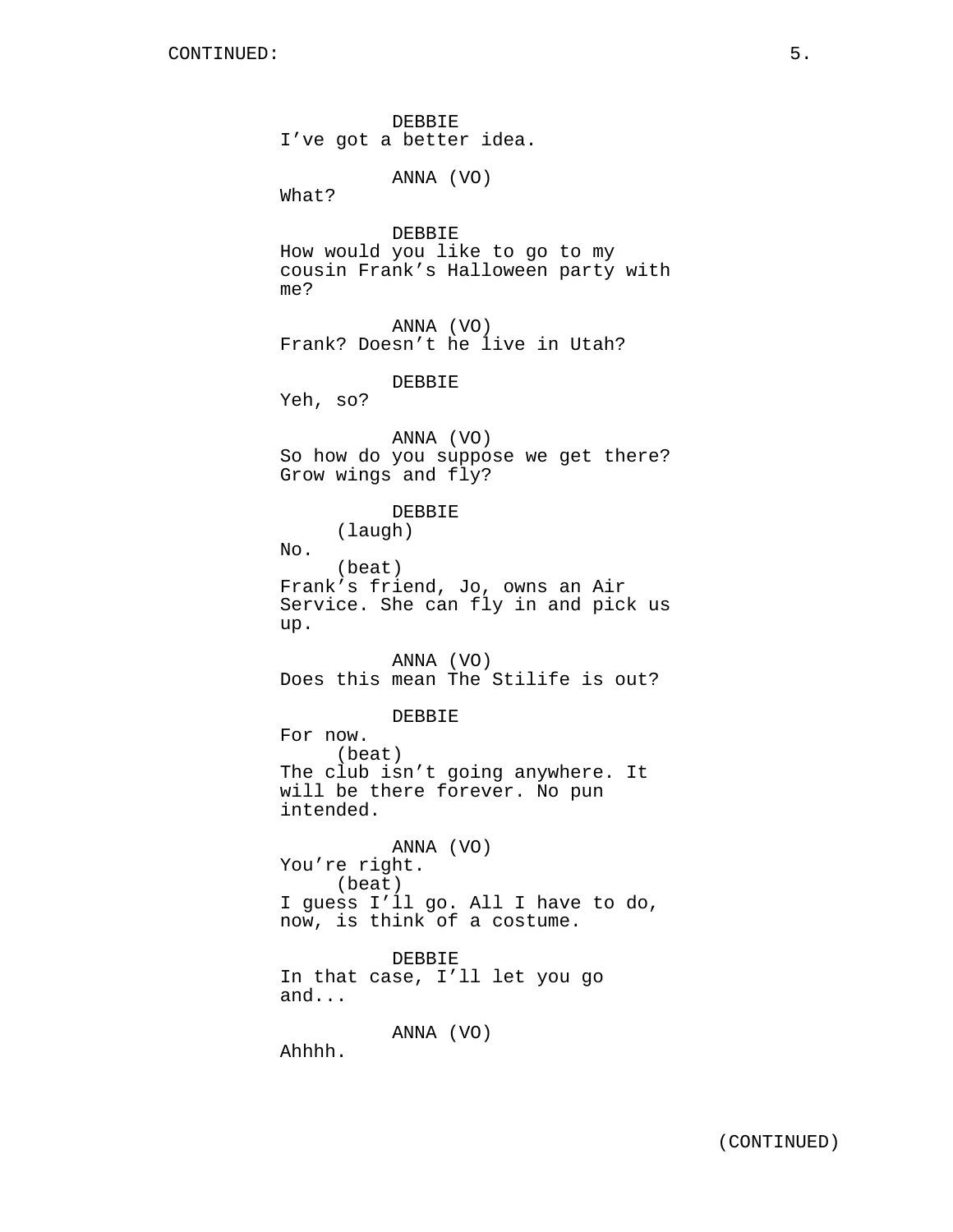times.

DEBBIE And, call Frank to let him know we're coming. (beat) Then I'll call you back. ANNA (VO) Okay. Bye. DEBBIE Bye. ANNA (VO) Ciao. DEBBIE hangs up and calls FRANK. The phone rings three FRANK (VO) Hello? DEBBIE Frank, it's Debbie. FRANK (VO) Hi cous. DEBBIE Just got your letter. FRANK (VO) So, you coming? DEBBIE Yep. I asked my friend Anna to come with me. FRANK (VO) Great. (beat) Where should I get Jo to meet you? DEBBIE She could land the chopper right here. In the back yard.

> FRANK (VO) That's right. You have a huge back yard, don't you?

> > DEBBIE

Yep.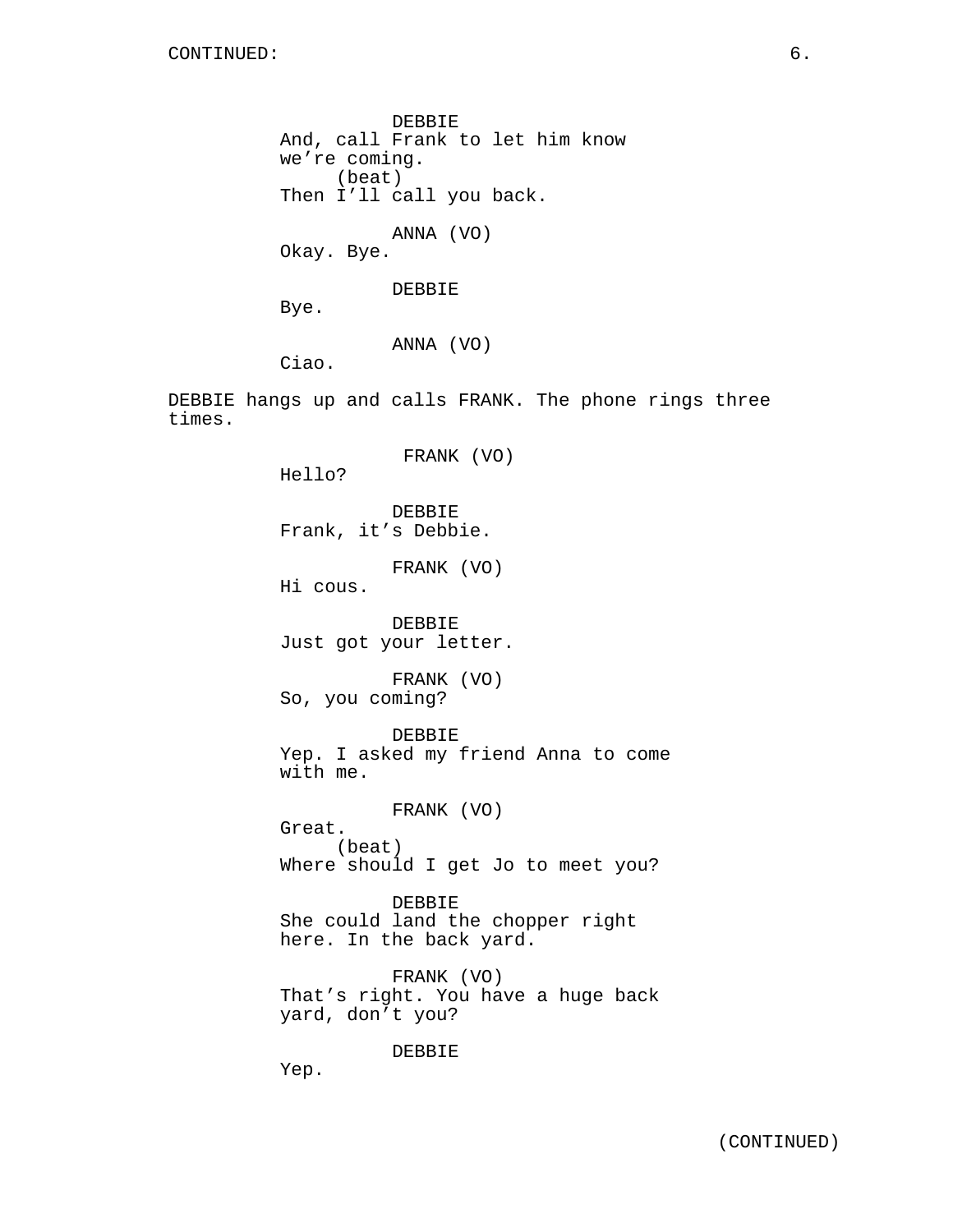FRANK (VO) I'll have Jo call you, to let you know when on Friday to expect her.

DEBBIE

Okay.

FRANK (VO) See ya Friday.

DEBBIE

Bye.

DEBBIE hangs up and calls ANNA. The line is busy. DEBBIE hangs up the phone and goes downstairs.

#### JUMP TO:

2 INT: SANTINI AIR - OFFICE (NOON MST) 2

JO is on the computer. The phone rings. She answers it.

JO Santini Air.

FRANK (VO) Jo, it's Frank.

JO Hi Frank. What's up?

FRANK (VO) Just heard from my cousin, Debbie, regarding my Halloween party.

JO Is she coming?

FRANK (VO) Yeh, and she's bringing her friend, Anna. (beat) You still flying to Chicago on Thursday?

JO Yep. Why?

FRANK (VO) Well, I was wondering if you could pick up Debbie and Anna on Friday. You know, on your way back.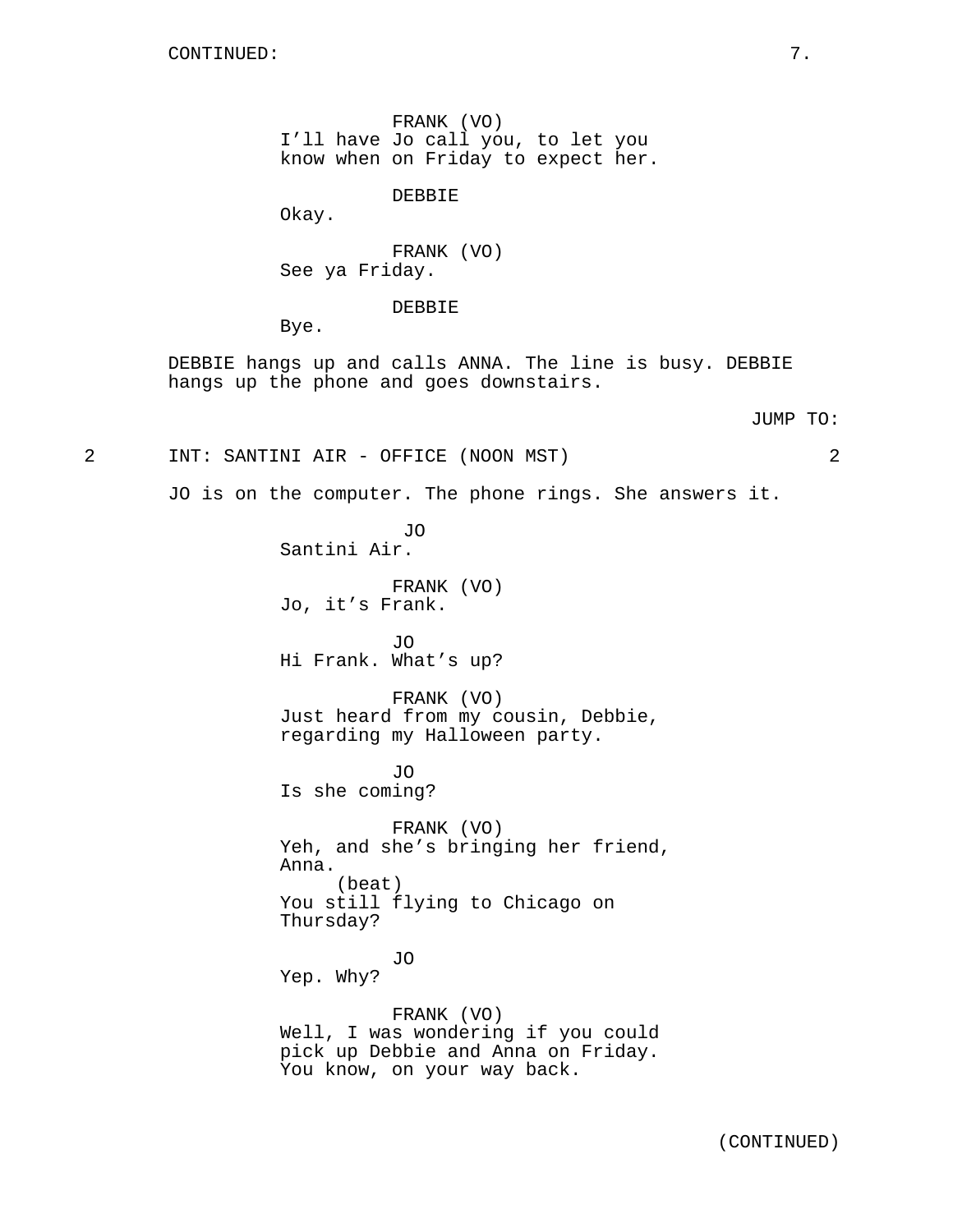JO Sure, no problem. Where should I meet them? FRANK (VO) You can land the chopper in her back yard. JO (Surprise) Her back... JO is interrupted by MIKE, who is calling in via the CB Radio. MIKE (VO) Wolf to Cub, Wolf to Cub. JO Hang on Frank. JO puts down the receiver, and goes over to the Radio. She picks up the CB mike. JO What's up Mike? MIKE (VO) The Lady's in The Lair. St. John and I should be back within the hour. JO Okay. See ya when ya get here. Bye. MIKE (VO) Wolf out. JO hangs up the CB mike, and goes back over to the phone. She picks up the receiver. JO Sorry about that Frank. FRANK (VO) That's okay. (beat) Like I was saying, Deb has a huge back yard, so you can land the chopper there.

JO picks up a pen as she is says her line.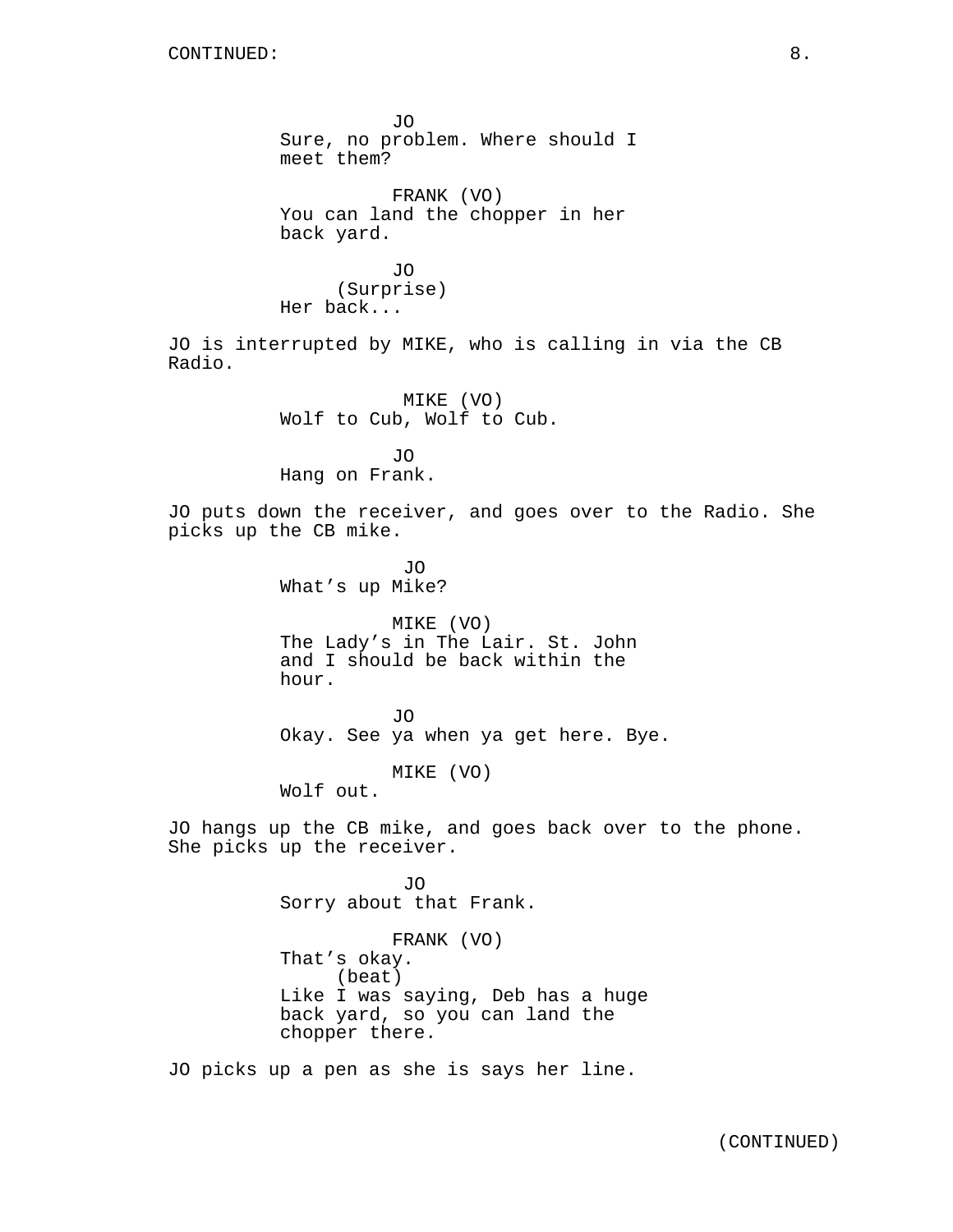JO Okay. What's her phone number? JO writes down the number as FRANK says it. FRANK (VO) 1-416-555-9867. JO Thanks. I'll call her and work out a pick up time. FRANK (VO) Thanks Jo. Bye. JO Bye. JO hangs up the phone. JUMP TO: 3 INT: DEBBIE'S - BASEMENT (3:30PM EST) 3 DEBBIE is sitting at the desk, doing a word search. She finds the last word, and looks at the clock. DEBBIE I guess I'll try Anna again. DEBBIE picks up the phone, and dials ANNA's number. ANNA (VO) Hello? DEBBIE It's me. ANNA (VO) Hello. **DEBBIE** I talked to Frank. ANNA (VO) And? DEBBIE He said that Jo could pick us up on Friday.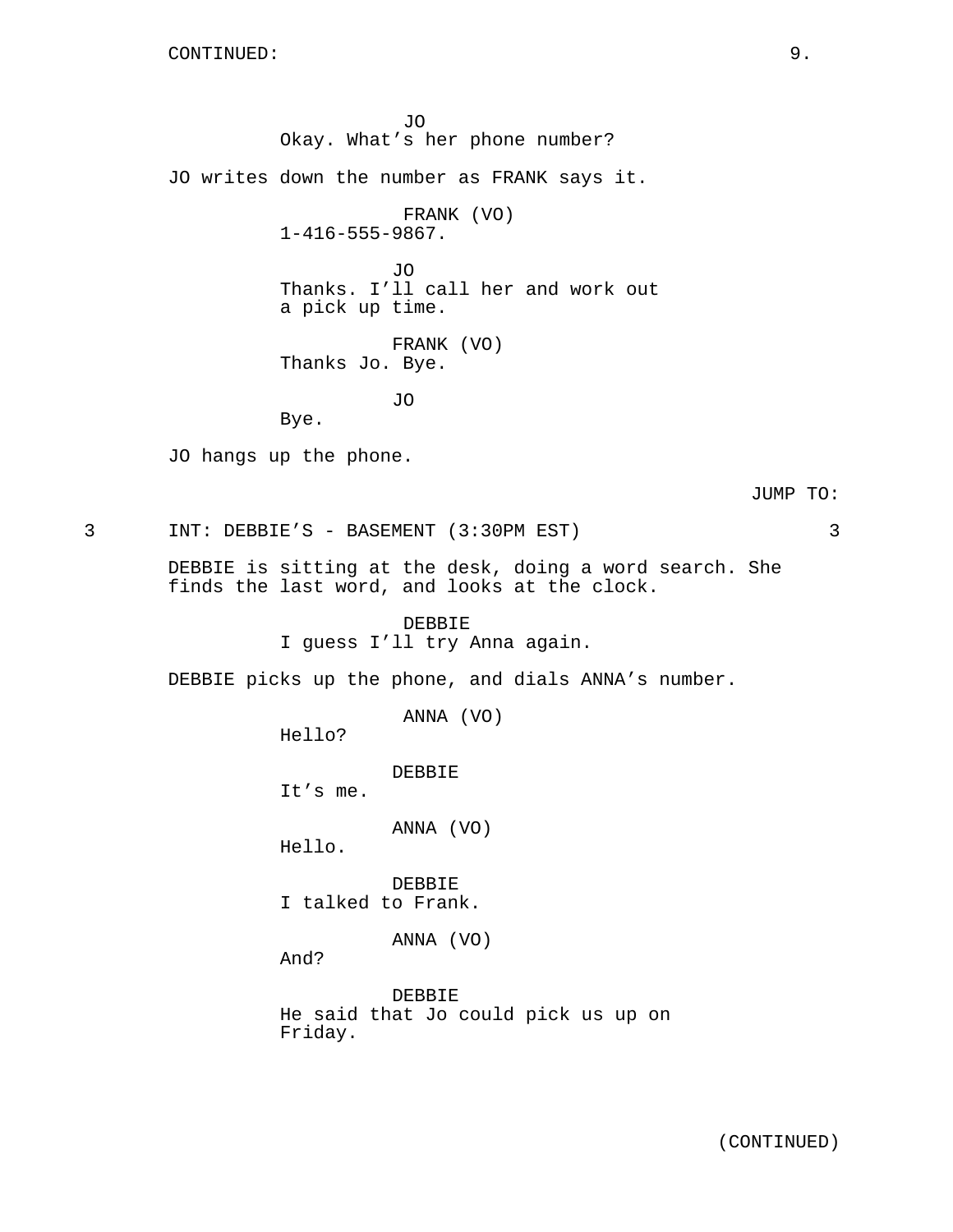ANNA (VO) Great! DEBBIE So, have you thought of a costume yet? ANNA (VO) It's a toss up. DEBBIE Between? ANNA (VO) A Pirate or a Starfleet officer. DEBBIE What sort of pirate? Your average run-of-the-mill pirate, or a Captain Hook pirate? ANNA (VO) I don't know. DEBBIE What rank of Starfleet? (beat) Ensign, Lieutenant, Lieutenant Commander, Commander, Captain, or Admiral? (beat) What division? (beat) Command, Sciences, or Ship's Services? ANNA (VO) I don't know. (beat) What are you going as? DEBBIE It's a toss up for me too. ANNA (VO) Between what? DEBBIE Would you believe a Medieval Princess, or a Starfleet Command

Commander?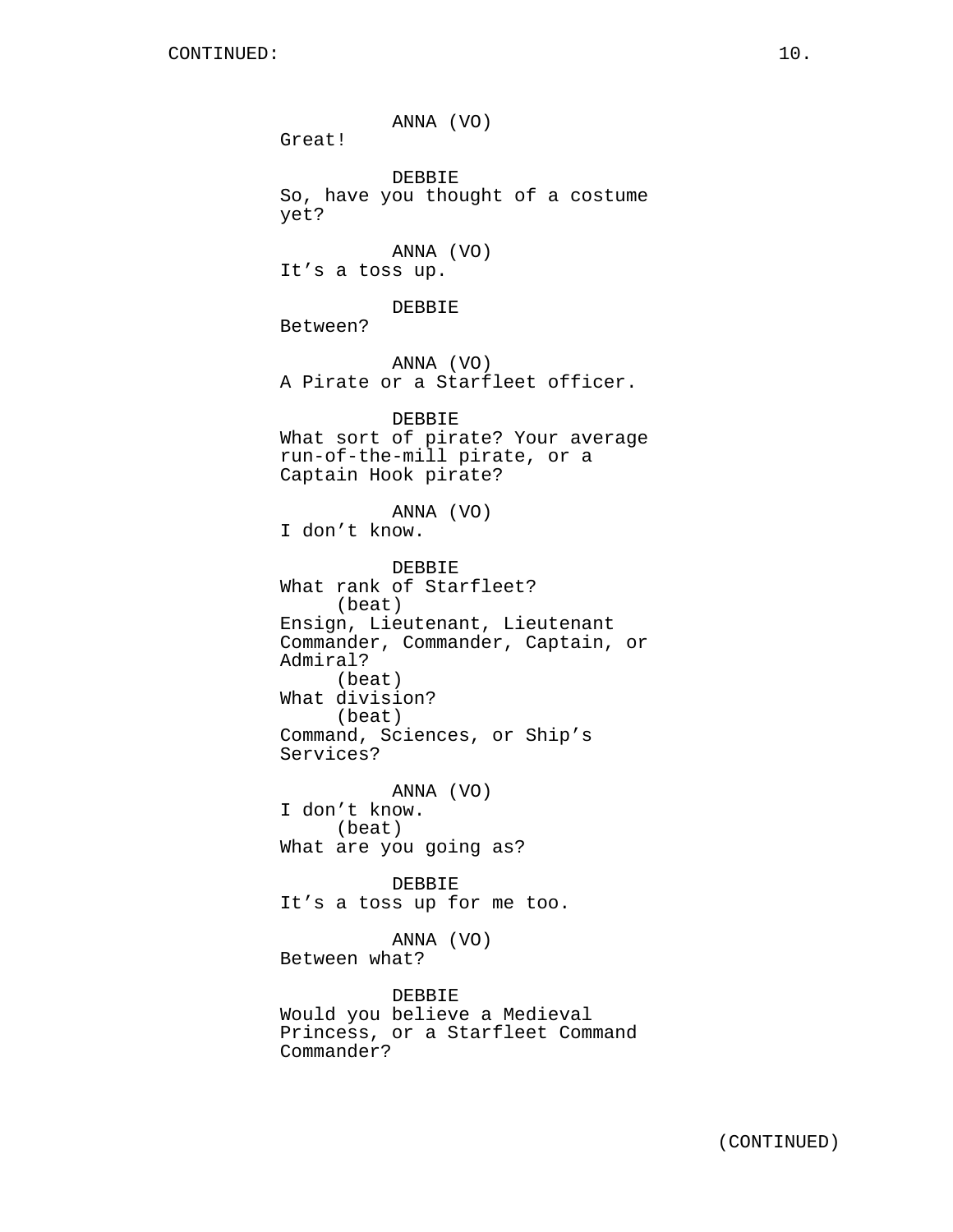ANNA (VO) You know what you should really go as?

DEBBIE knows what she is going to say, and doesn't like it.

DEBBIE

No, no, no.

ANNA (VO) Oh come on, you'd make a great Ace. You even look like her.

DEBBIE I said no. Why would I go as Ace? Of all the Doctor's companions, she is not the one I would choose to be.

ANNA (VO)

Why not?

DEBBIE Maybe because I don't really like Doc 7 that much. I still miss Tom Baker and K9.

ANNA (VO) (beat) So which will it be, Starfleet or Royalty?

DEBBIE I'll surprise you.

ANNA (VO) (beat) Where's Jo meeting us?

DEBBIE

I told Frank to tell her, that she could land the chopper in the back yard.

ANNA (VO) The back yard? (beat) She's going to land the chopper in your back yard?

DEBBIE

Yep.

Momentary pause.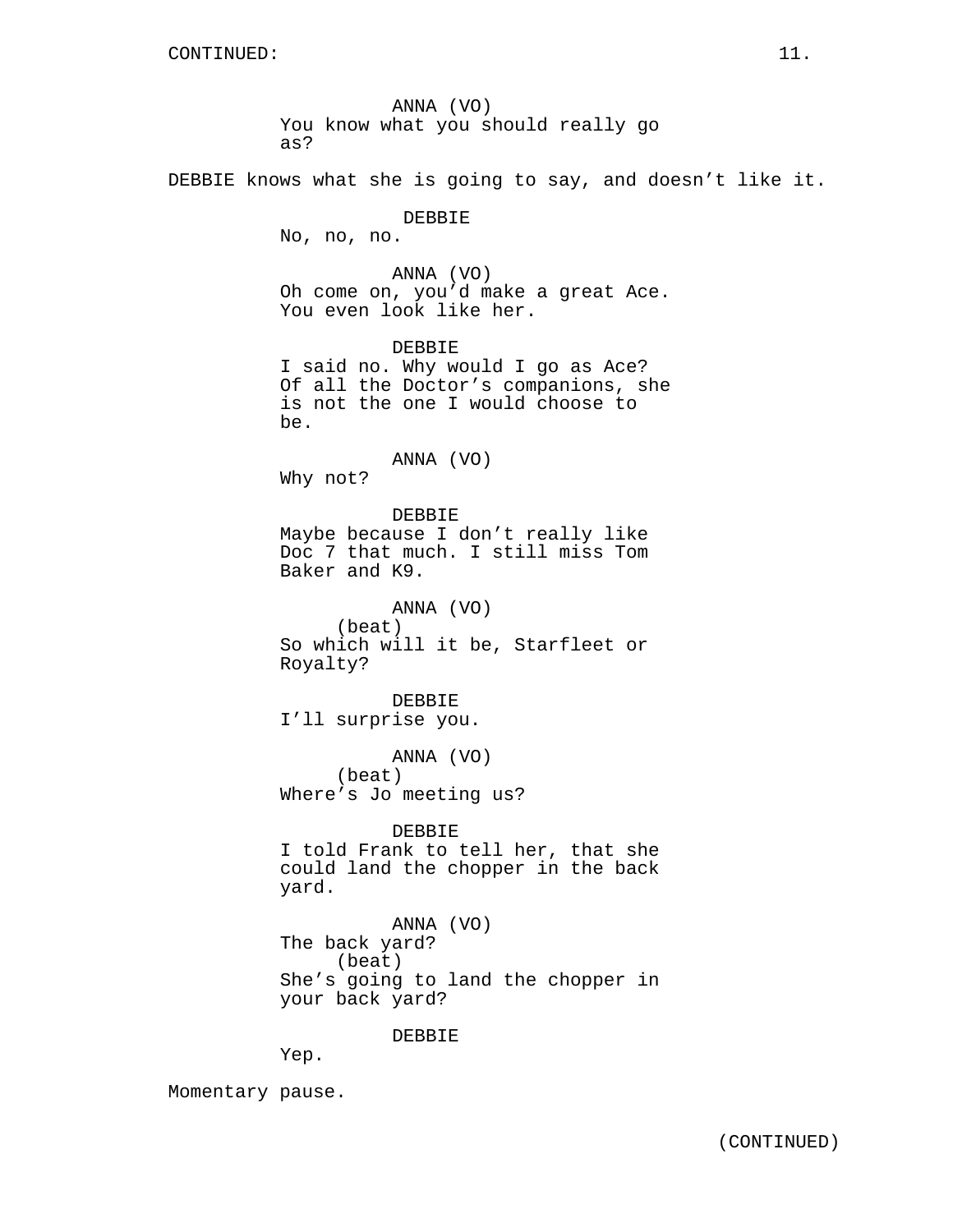ANNA (VO) Is Frank's party Friday or Saturday?

DEBBIE Saturday. But we're going down on Friday. (beat) Look, I've gotta go. My mom needs the phone. Talk to ya later, bye.

ANNA (VO)

Bye.

DEBBIE hangs up the phone.

CUT TO:

## **TUESDAY OCTOBER 27th 1992**

4 INT: SANTINI AIR - OFFICE (1:00PM MST) 4

JO is working on the computer, her back is to the office door. MIKE enters wearing his Halloween costume, Count Dracula. He sneaks up behind her and nuzzles her neck. She jumps, screams, and spins around.

JO

Mike?!

MTK<sub>E</sub> (indicate costume) What do you think?

JO You scared me half to death.

MIKE Sorry, sorry. (beat) I just wanted to try and, you know, get in character.

JO Well don't take it out on me.

MIKE Ah, come on Jo, where's your sense of humor?

ST. JOHN enters looking like one of the Three Musketeers.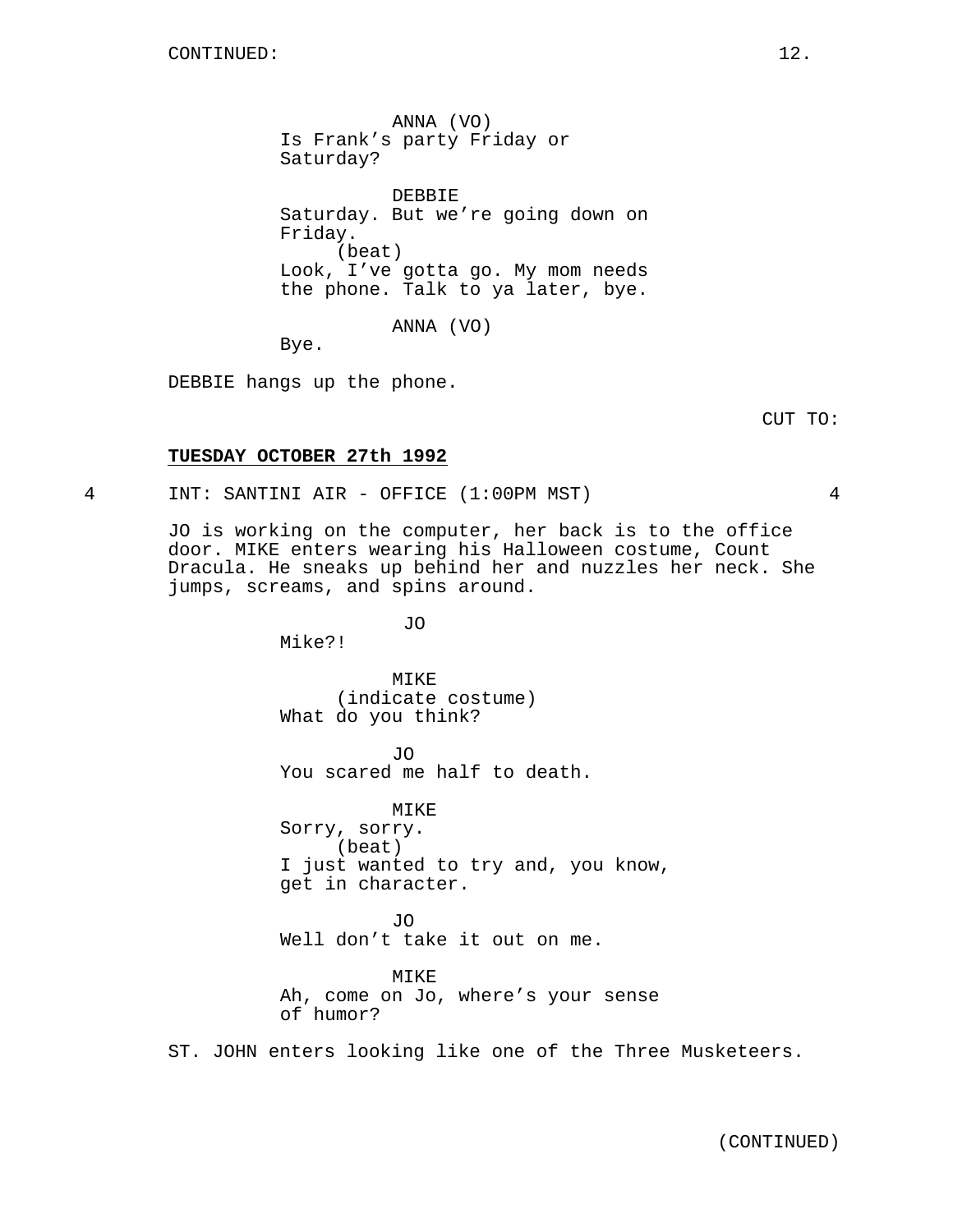ST. JOHN She lost that a long time ago Count. JO and MIKE turn to ST. JOHN. JO starts to laugh. ST. JOHN What? MIKE I thought you were going as a Knight? ST. JOHN I am a Knight! MIKE Where's your armor? ST. JOHN I'm not wearing armor. Not every Knight wore armor. JO I guess you're not going to be someone's Knight in Shining Armor then, are you? ST. JOHN Ha, ha, ha. Very funny. (beat) So, what are you going as Jo? JO Not sure yet. ST. JOHN and MIKE give her a "what?" look. JO It's only Tuesday, I still have four days. (beat) Maybe I'll just wear my Airwolf flight suit and helmet, and go as an alien. MIKE Cute Jo, real cute. Keep thinking! I'm going to get out of this costume.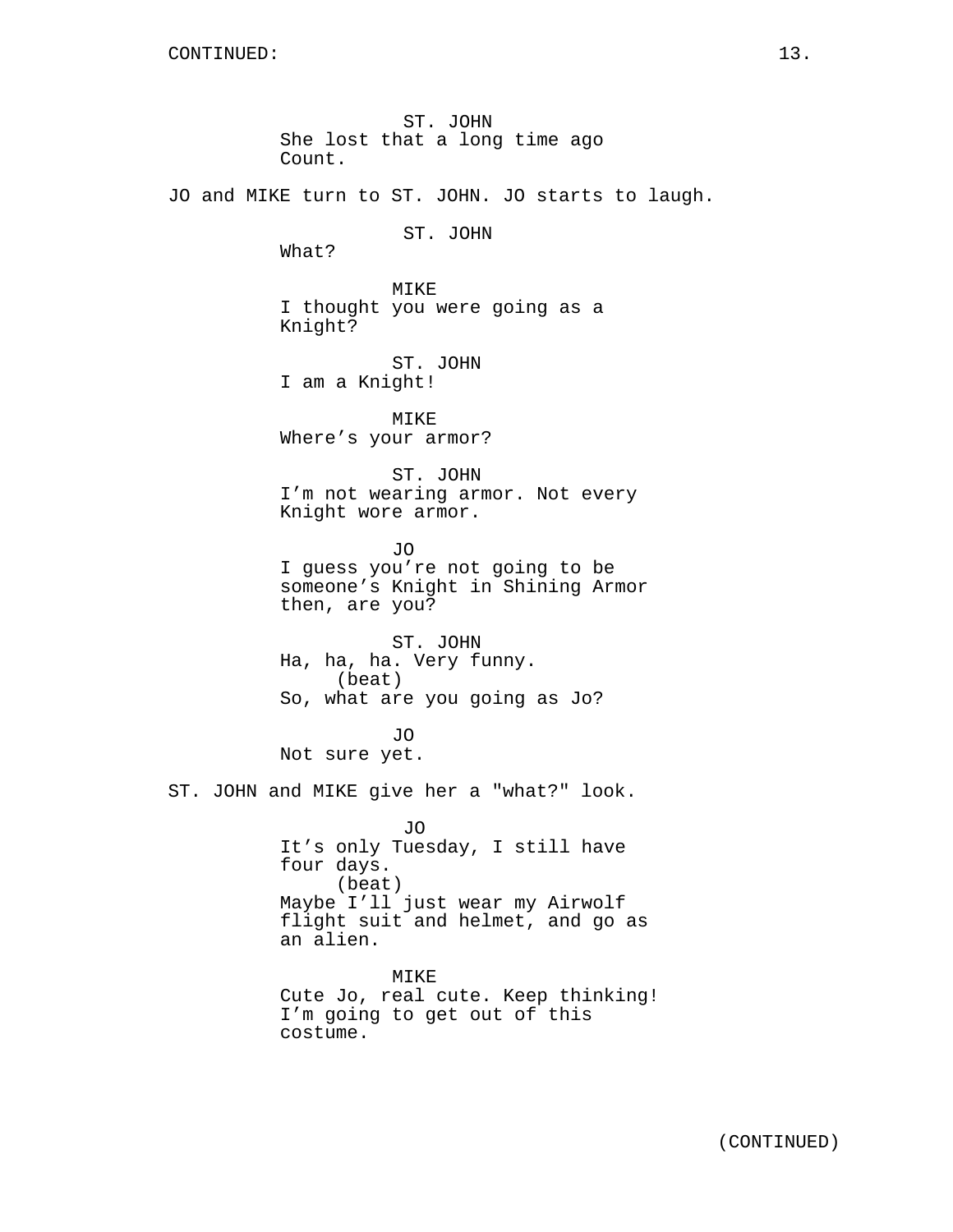## ST. JOHN

Me too.

MIKE and ST. JOHN exit. JO goes back to the computer, shaking her head from side to side.

#### JUMP TO:

5 INT: DEBBIE'S - BASEMENT (4:20PM EST) 5

DEBBIE's putting the finishing touches on her Princess costume. DUSTY is lying on the staircase landing. The phone rings. DEBBIE answers it.

DEBBIE

Hello?

ANNA (VO) Hello, it's me.

#### DEBBIE

Hi.

ANNA (VO) So, have you chosen between Princess or Starfleet, yet?

DEBBIE Yep. You chosen between Starfleet or Piracy?

ANNA (VO) Yep. Which one did you pick?

DEBBIE Princess. You?

ANNA (VO)

Pirate.

DEBBIE Have you completed your costume yet.

ANNA (VO) Almost. You?

DEBBIE I'm finishing it right now.

ANNA (VO) I can't believe you're not sticking with Starfleet?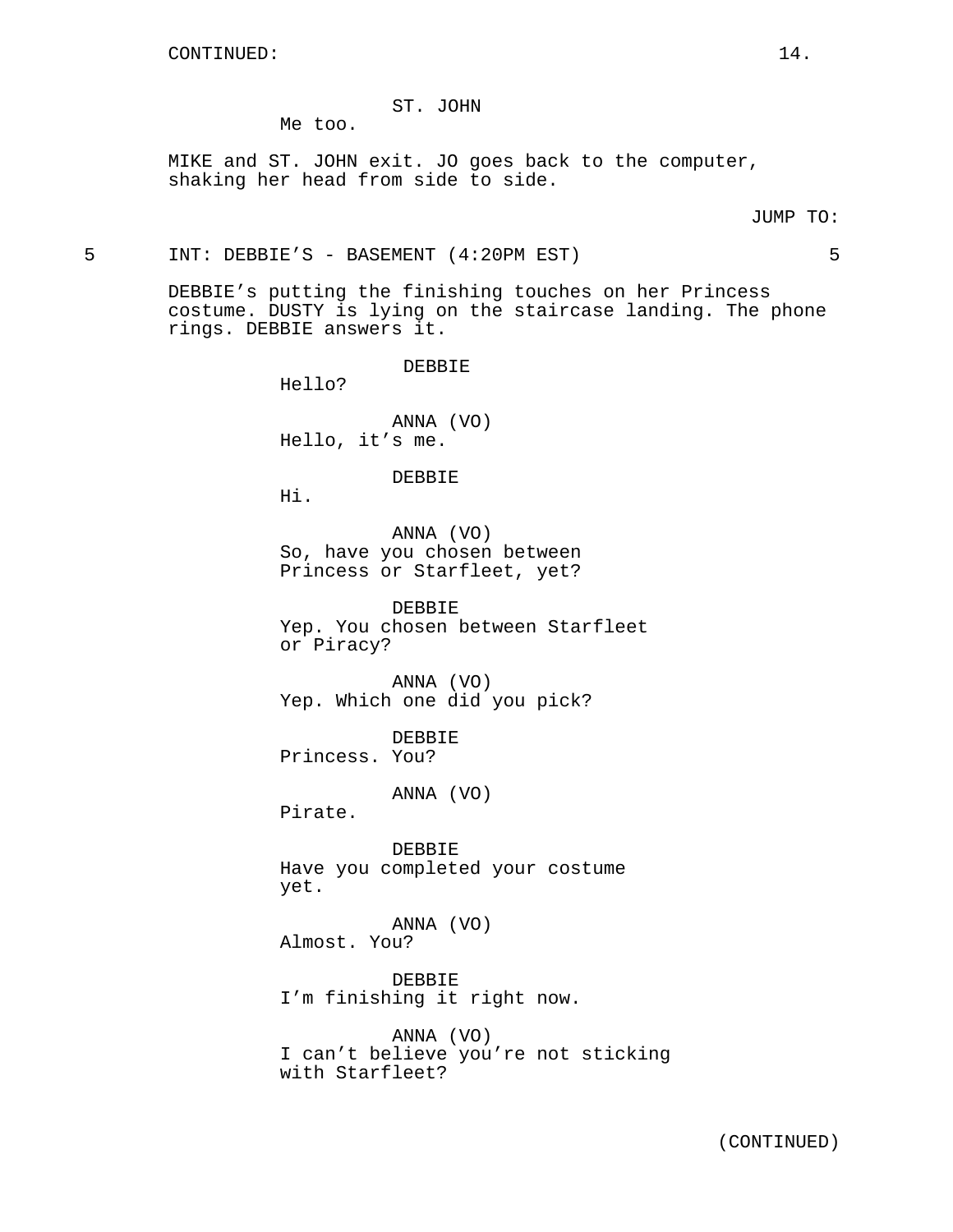DEBBIE I can be a Starfleet Commander anytime. (beat) I want to make an impression on Frank's friends. (beat) Who knows, I might just find Mr. Right. ANNA (VO) Or your Knight in Shining Armor. DEBBIE Ha, ha, ha. Very Funny. ANNA (VO) So, what time is Jo picking us up on Friday? DEBBIE Don't know yet. She's gonna call tomorrow and set up a time. ANNA (VO) Oh. (beat) Want to get together tomorrow? We can check out each others costume. DEBBIE Sure, why not. ANNA (VO) Okay. I'll call you tomorrow, before I leave. DEBBIE Talk to ya later. ANNA (VO) Is it 4:30 already? DEBBIE Almost. ANNA (VO) And you'd rather watch Y & R than talk to me?

DEBBIE

Bye.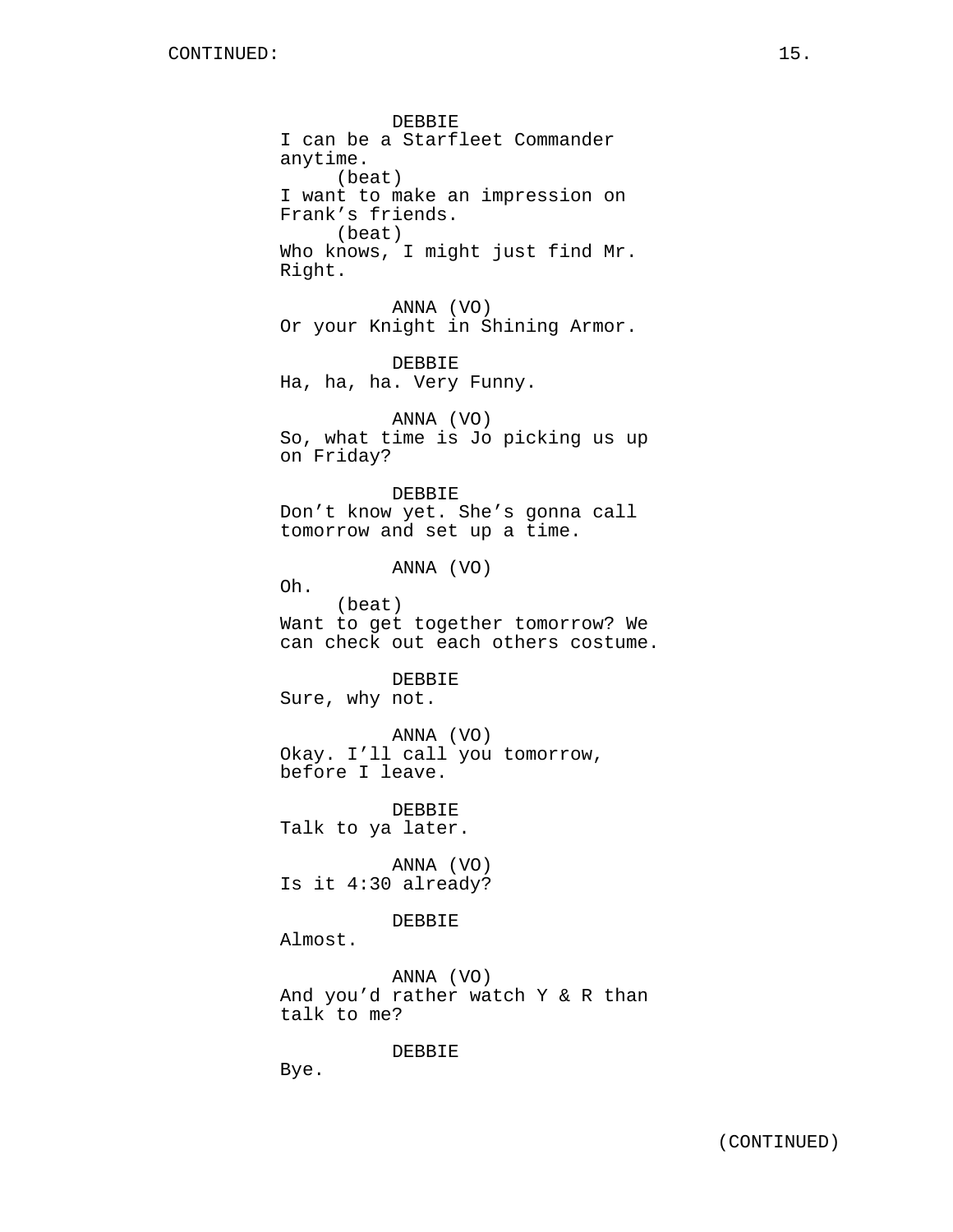## ANNA (VO)

Bye.

DEBBIE hangs up the phone and picks up the remote. She turns the TV on and changes the channel to "03: Global." The end credits to BATMAN: THE ANIMATED SERIES are rolling.

CUT TO:

### **WEDNESDAY OCTOBER 28th 1992**

6 INT: THE LAIR (NOON MST) 6

JO and JASON are at the computer terminals. The whir of AIRWOLF's blades are heard in the background.

JO

Here she comes now.

AIRWOLF descends into the Lair. ST. JOHN shuts her down. MIKE and ST. JOHN exit AIRWOLF, and go over to JO and JASON. MIKE is carrying the surveillance videotape.

JASON

Good work guys.

MIKE hands JASON the videotape. JASON takes it.

JASON This'll make the guys at the Pentagon very happy.

MIKE Glad we could help.

JASON Mark one more point for the good guys.

ST. JOHN Yeh, but we're still losing the game.

JASON I've got to get this tape to HQ. Talk to you guys later. (rise) Bye.

JASON heads out.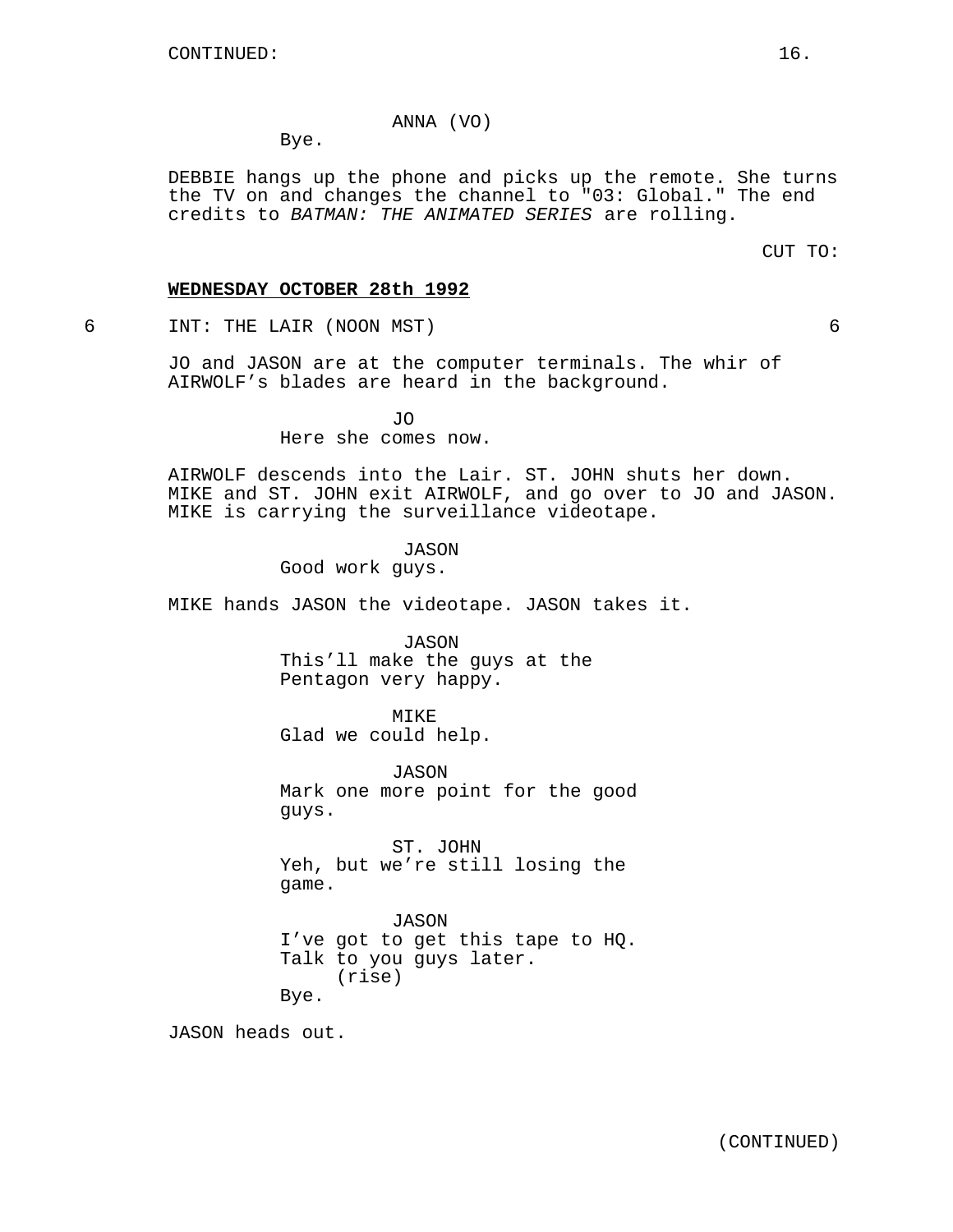MIKE / ST. JOHN / JO Bye. JASON enters the tunnel. MIKE turns to JO. MIKE When are you picking up Frank's cousin? JO Friday. ST. JOHN You want some company? It's a long way to Toronto. JO Thanks St. John, but I'm gonna be picking them up on my way back from Chicago. MIKE Chicago? What's in Chicago? ST. JOHN Her college reunion. MIKE You went to college in Chicago? JO No. (beat) Every year, they have the reunion in a different city. This year, it's Chicago. MIKE Oh. (beat) So, have you chosen a costume yet? JO No, I haven't. MIKE The clock's ticking Jo. Tick, tick, tick. ST. JOHN He's right, you know.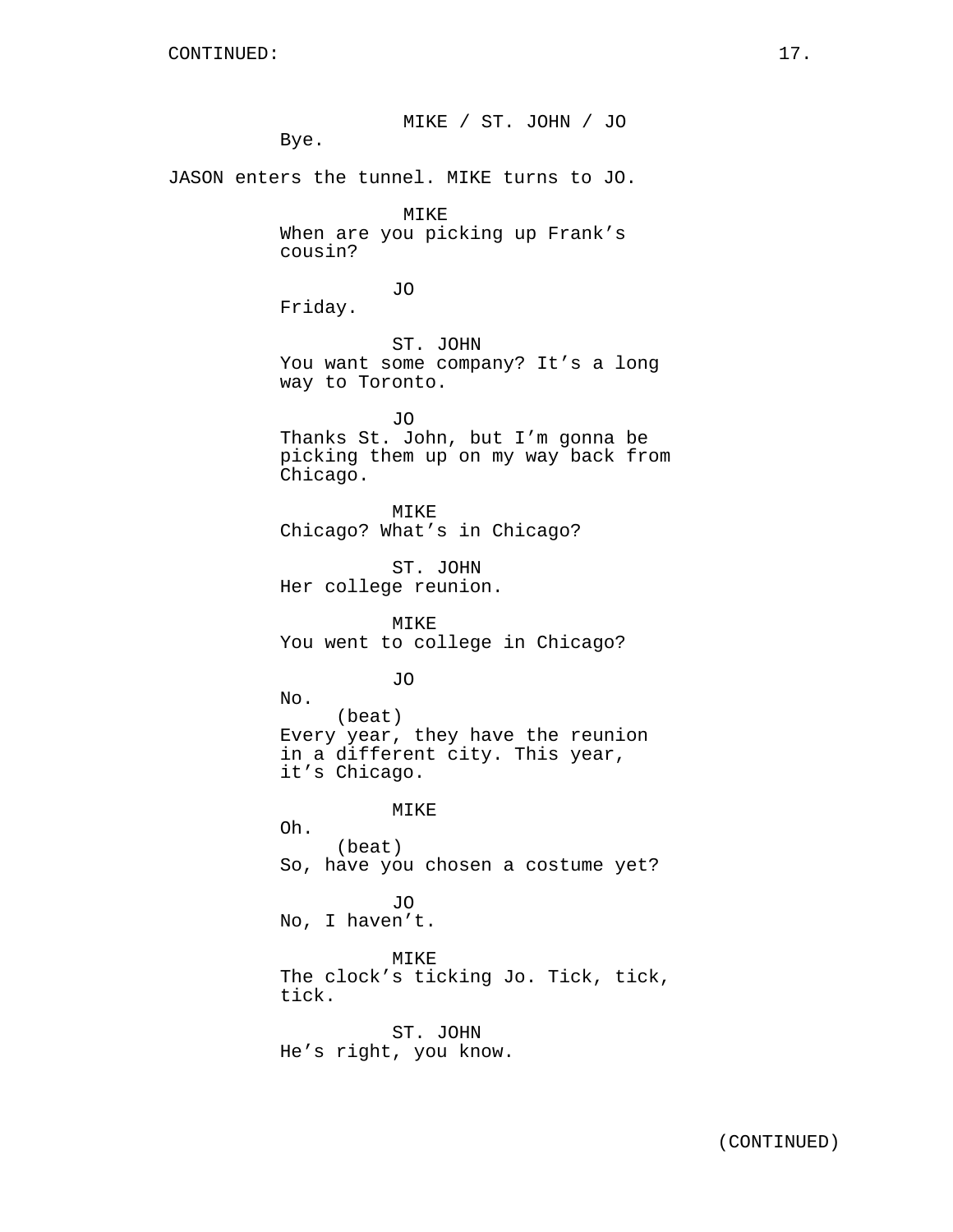JO I know. ST. JOHN You only have 3 days left. JO (Rise) I know, I know! I'll think of something. JO starts to walk off. MIKE and ST. JOHN watch her go. She stops, and turns back to them. JO Well, come on guys. (beat) We do have an Air Service to run, remember? ST. JOHN and MIKE exchange a look, then give her a "Yes boss!" look. They follow her out. CUT TO: 7 INT: DEBBIE'S - KITCHEN (4:00PM EST) 7 DEBBIE and ANNA are sitting at the table. The phone rings. DEBBIE I bet that's Jo now. (answer the phone) Hello? JO (VO) Can I speak to Debbie please? DEBBIE Speaking. JO (VO) Hi, this is Jo Santini. DEBBIE Hi Jo. JO (VO) Just a short call to let you know I'll be up around Noon, your time, on Friday.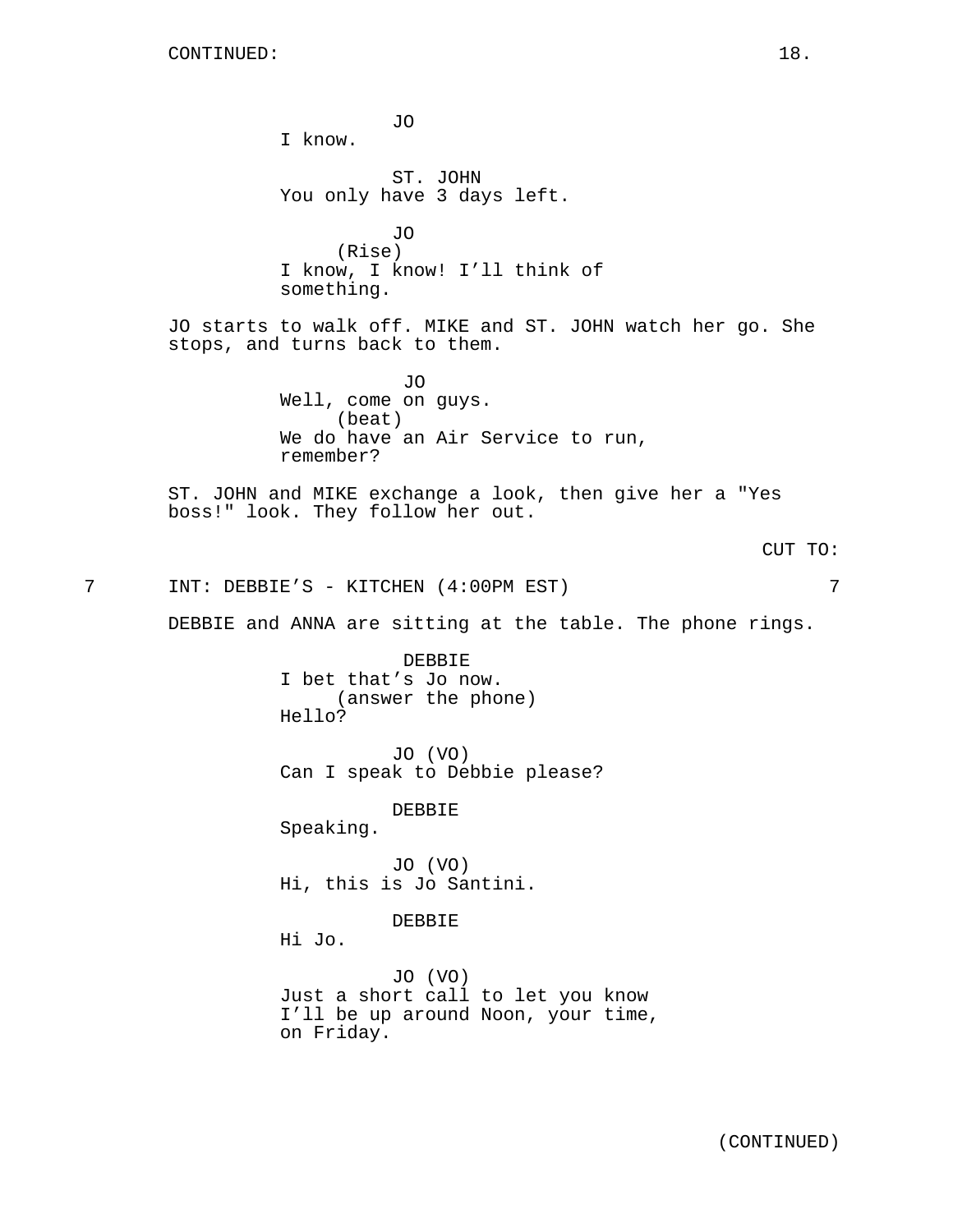DEBBIE Thanks. JO (VO) I've gotta run, so I'll see ya on Friday. DEBBIE Okay. Bye. JO (VO) Bye. DEBBIE hangs up the phone. ANNA Well, what time will she be up? DEBBIE

Around Noon.

ANNA Then I guess I should try to be here for 11:30, right?

DEBBIE Around then. Yeh.

CUT TO:

### **THURSDAY OCTOBER 29th 1992**

8 INT: SANTINI AIR - OFFICE (7:45AM MST) 8

JO is exiting the office, when the phone rings. She answers it.

> JO Santini Air.

FRANK (VO) Jo, it's Frank. I was wondering what time you expect to be back tomorrow?

JO Probably around 6:30 - 7:00. We can call before we leave Debbie's if you want?

FRANK (VO)

Thanks.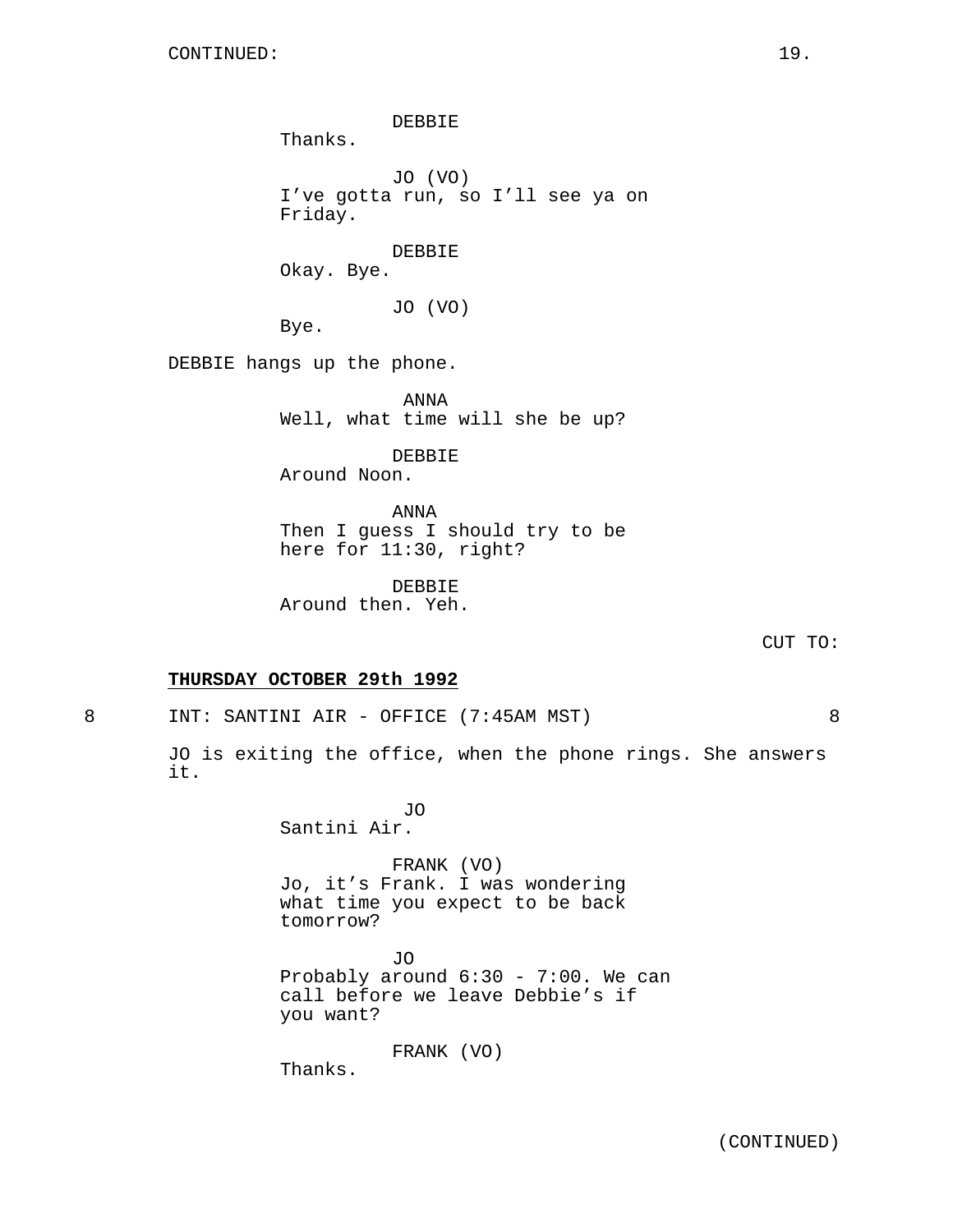CONTINUED: 20.

JO See ya later Frank.

FRANK (VO)

Bye Jo.

JO hangs up the phone and exits the office.

CONTINUE TO:

9 INT: HANGER 9

JO walks through the hanger.

CONTINUE TO:

10 EXT: SANTINI AIR 10

JO exits the hanger and walks over to her chopper.

CONTINUE TO:

11 EXT: CHOPPER 11

She opens the door and enters.

CONTINUE TO:

12 INT: CHOPPER 12

JO is about to start up the chopper, when she hears something ticking. She looks around and sees a box on the floor. She notices that the box has a note on it. The note, is folded over, and has her name written on it. She picks up the note, opens it, and reads it.

> NOTE Think of a costume yet?

She opens the box, it's a clock. She laughs.

JO

Oh Mike!

She puts the box down and starts up the chopper.

CONTINUE TO: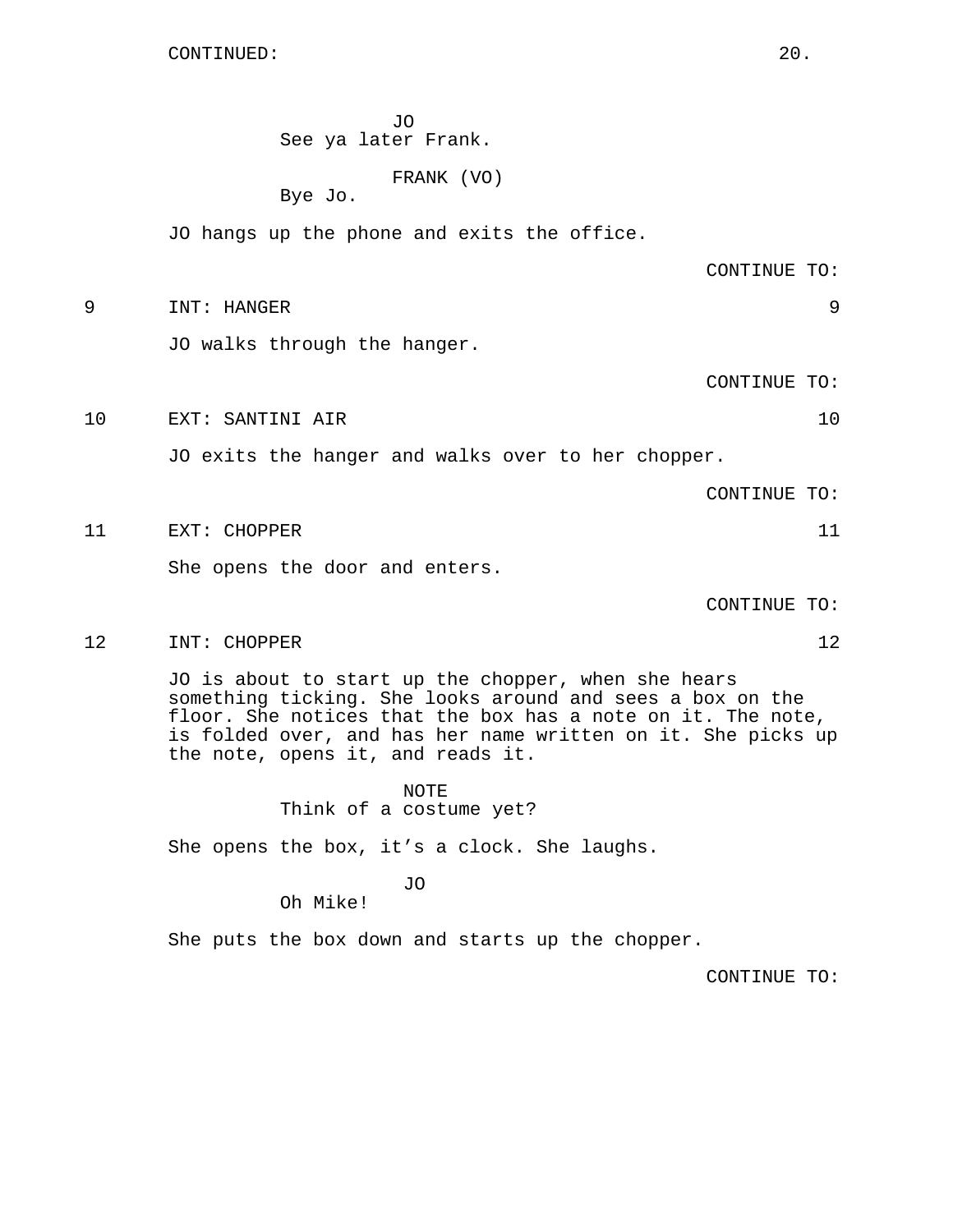# 13 EXT: CHOPPER 13

The chopper lifts off and flies off to Chicago.

JUMP TO:

## **FRIDAY OCTOBER 30th 1992**

14 INT: DEBBIE'S - KITCHEN (11:55AM EST) 14

DEBBIE and ANNA are all ready to go the minute JO lands.

ANNA Maybe we should take our bags out back?

## DEBBIE

Good idea.

They rise from the table, pick up their bags, and go downstairs.

CONTINUE TO:

15 INT: BASEMENT 15 2012

DEBBIE and ANNA walk through the basement and exit the house through the back door.

CONTINUE TO:

16 EXT: BACK YARD 16

DEBBIE and ANNA take their bags down the back. They sit at the picnic table.

> ANNA What time is it?

DEBBIE 5 minutes later than the last time you asked.

ANNA Which is?

DEBBIE (look at watch) 11:57:57, okay?

ANNA Okay, okay. (beat) (MORE)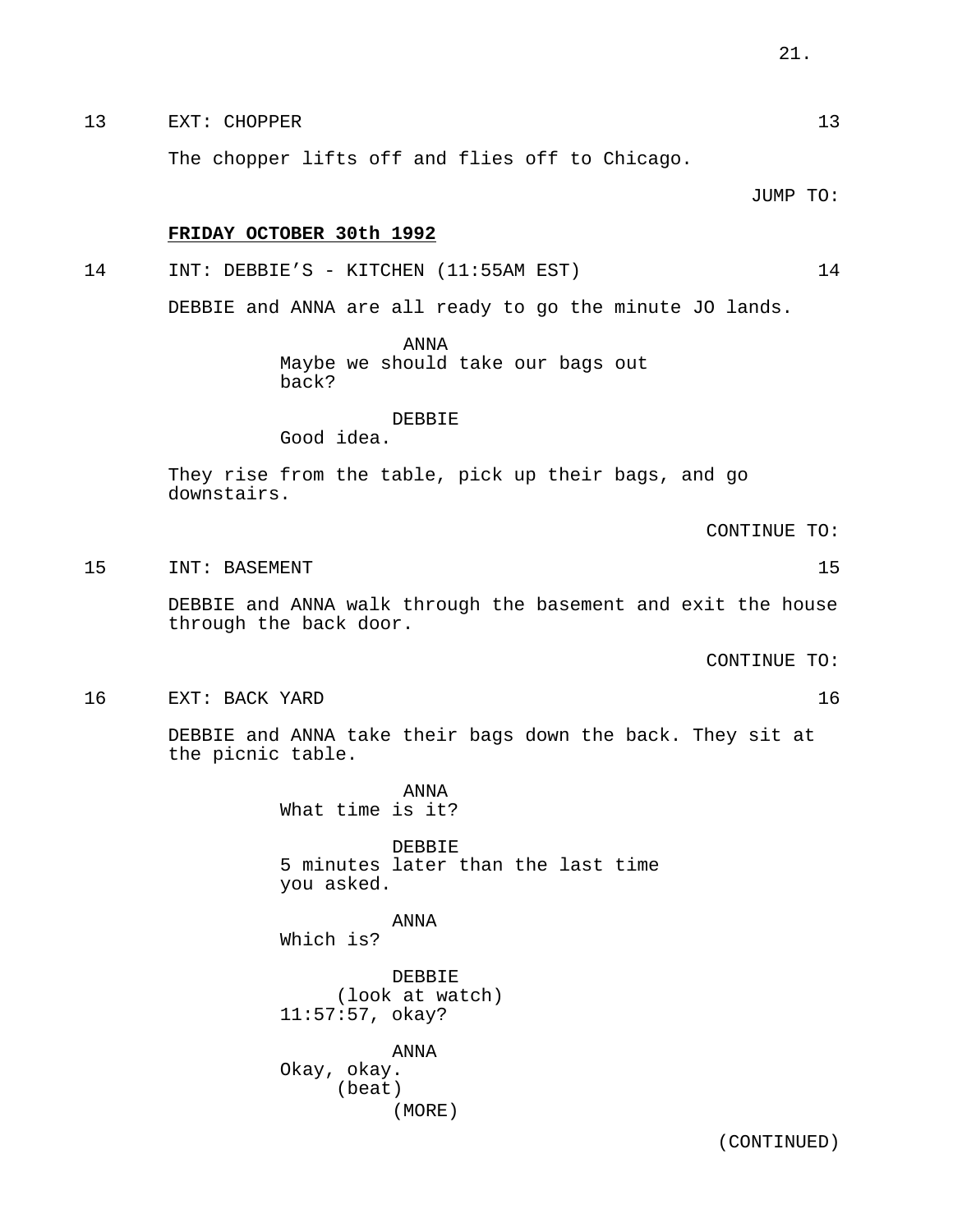ANNA (cont'd) Are you sure we're not forgetting something?

DEBBIE Yes, I'm positive.

ANNA It's kinda cold out here. (beat) Let's wait inside.

They rise from the bench and start to walk to the steps. DEBBIE hears something and grabs ANNA's arm.

> DEBBIE Wait, that could be Jo now.

They look up and see a chopper approaching. The chopper lands and JO exits. They head over to JO, who is walking over to them. They meet at the picnic table.

> JO Hi, I'm Jo.

DEBBIE Debbie, and this is Anna.

They all shake hands.

JO You ready?

DEBBIE

Yep. I thought maybe we could put our stuff in the chopper, and have something to eat before we leave?

JO Good idea.

DEBBIE and ANNA pick up their bags.

JO

Here, let me help you.

JO takes one bag. They go to chopper.

CONTINUE TO: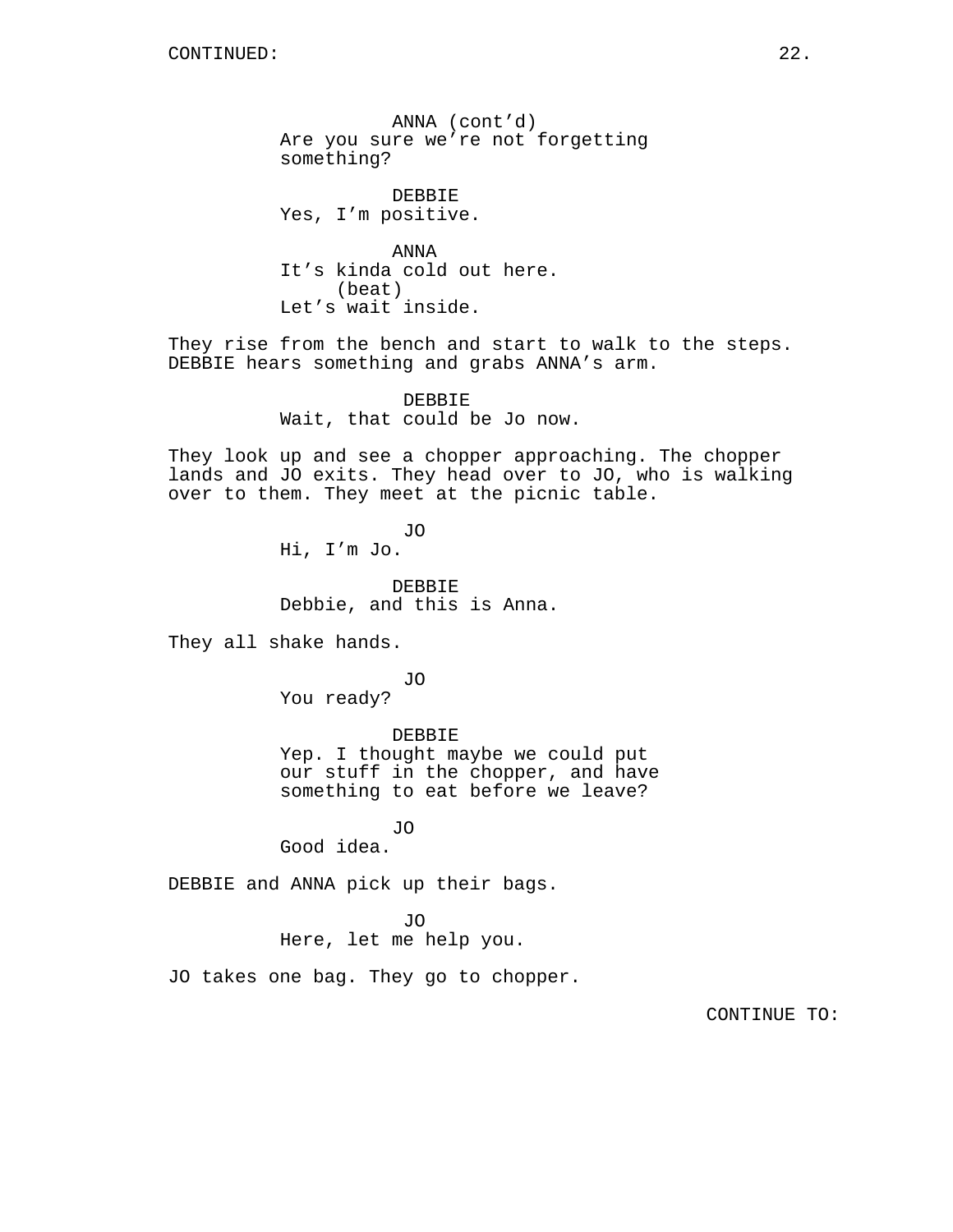JO enters the chopper and shuts it down. Then opens the baggage compartment. DEBBIE and ANNA pass her their bags. Then JO closes the baggage compartment.

CONTINUE TO:

18 EXT: BACK YARD 18

DEBBIE, ANNA, and JO, walk to the stairs. They ascend the stairs, and walk to the back door.

CONTINUE TO:

19 EXT: BACK DOOR 19

DEBBIE opens the door, and they enter the house.

CONTINUE TO:

20 INT: BASEMENT 20

DEBBIE closes the back door, and locks it. DUSTY comes running to meet them.

> DEBBIE Jo, this is Dusty.

JO Hi Dusty. How are you boy? He's a Malamute, right?

DEBBIE Half. Other half is Shepherd.

They head to the stairs, DUSTY follows.

JO How old is he?

DEBBIE 9. He'll be 10 in March.

They ascend the stairs.

CONTINUE TO: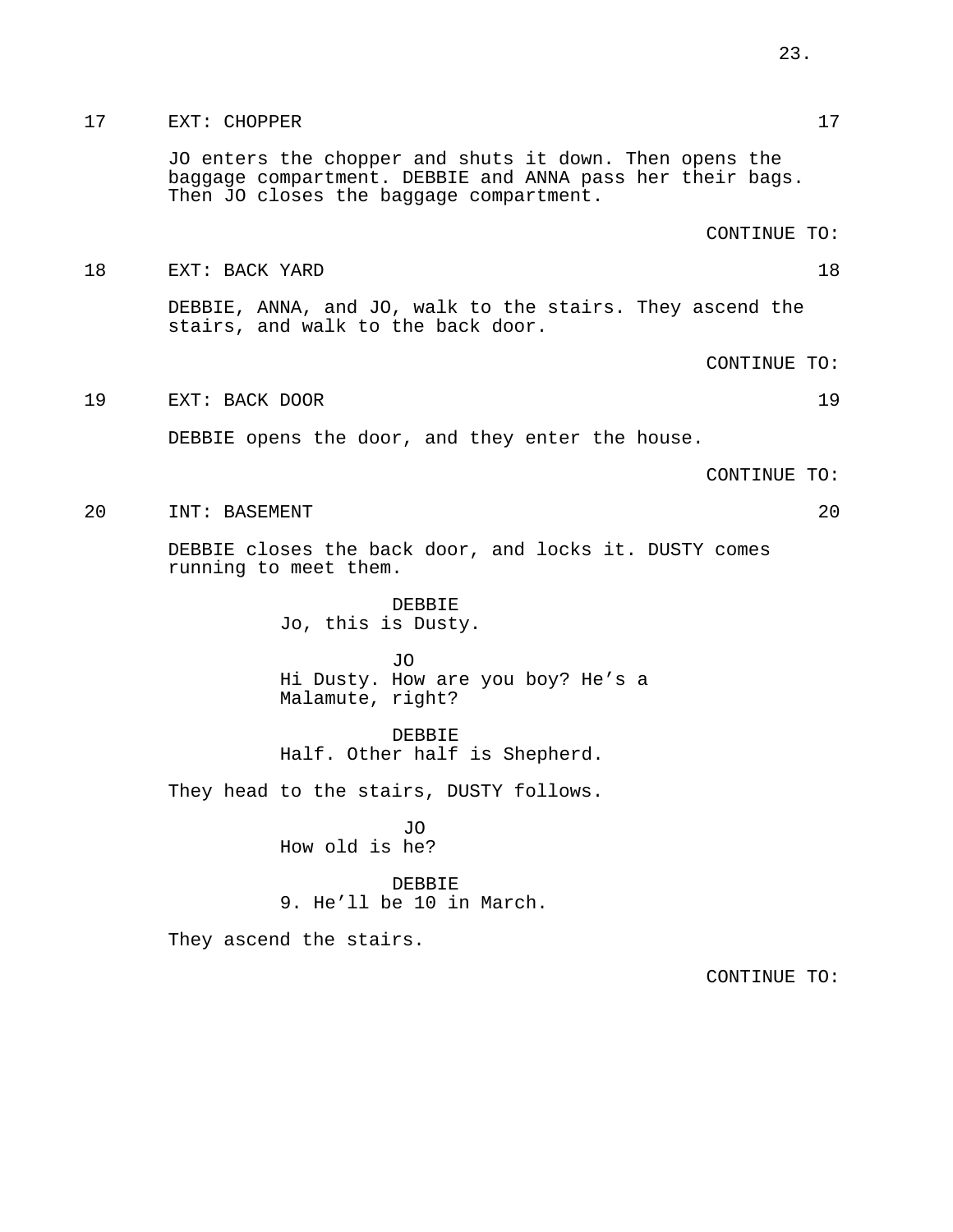21 INT: KITCHEN 21

ANNA and JO sit at the table.

DEBBIE Can I get you something to drink? Coffee, tea, soda?

JO Tea please.

ANNA

Me too.

DEBBIE I'll put the kettle on.

DEBBIE goes over to the stove, and turns on the kettle. Then returns to the table and sits.

> JO You guys have any ideas for a costume?

ANNA You haven't thought of one yet?

DEBBIE The clock's ticking Jo. I...

JO stifles a giggle.

DEBBIE

What?

JO That's what Mike's been saying all week. Tick, tick, tick.

DEBBIE

Oh. (beat) How about Starfleet?

JO Starfleet?

DEBBIE Yeh, Starfleet. (beat) You know, Star Trek?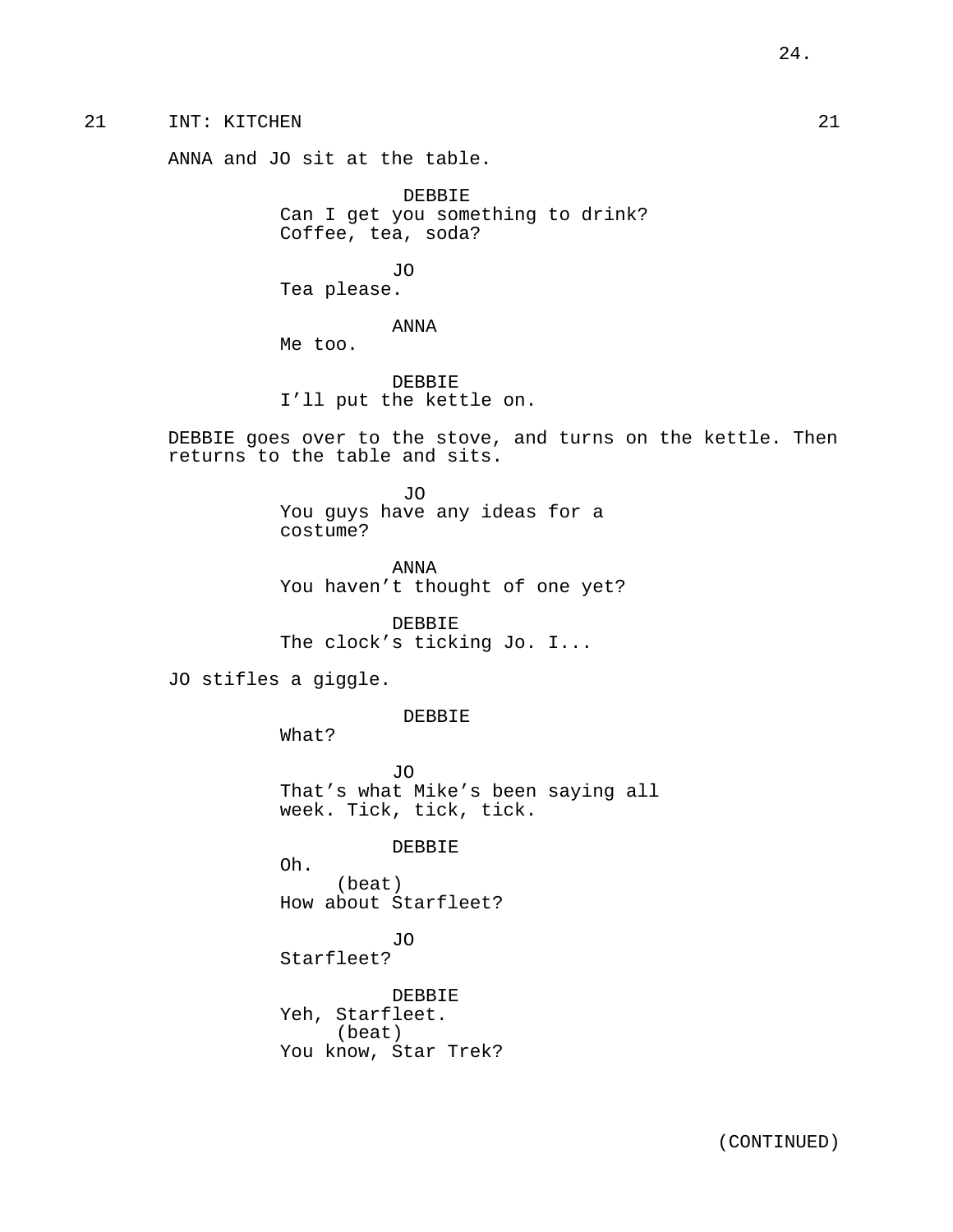JO Oh, Starfleet. (beat) I don't have a uniform. DEBBIE Do you own a pair of black pants, and black boots? JO (nods) Yes. DEBBIE Great, be right back. DEBBIE goes downstairs to her room. CONTINUE TO: 22 INT: DEBBIE'S ROOM 22 DEBBIE gets her ST:TNG command uniform top, complete with communicator and 3 solid rank pips (Commander), from her closet. Then she exits the room. CONTINUE TO: 23 INT: STAIRCASE 23 DEBBIE runs up the stairs. CONTINUE TO: 24 INT: KITCHEN 24 DEBBIE shows JO the shirt. DEBBIE Here, let's see if it fits. JO Okay. DEBBIE turns to ANNA. DEBBIE Be right back. (turn to Jo) This way. JO rises from the table. JO and DEBBIE exit the kitchen and

enter the hall.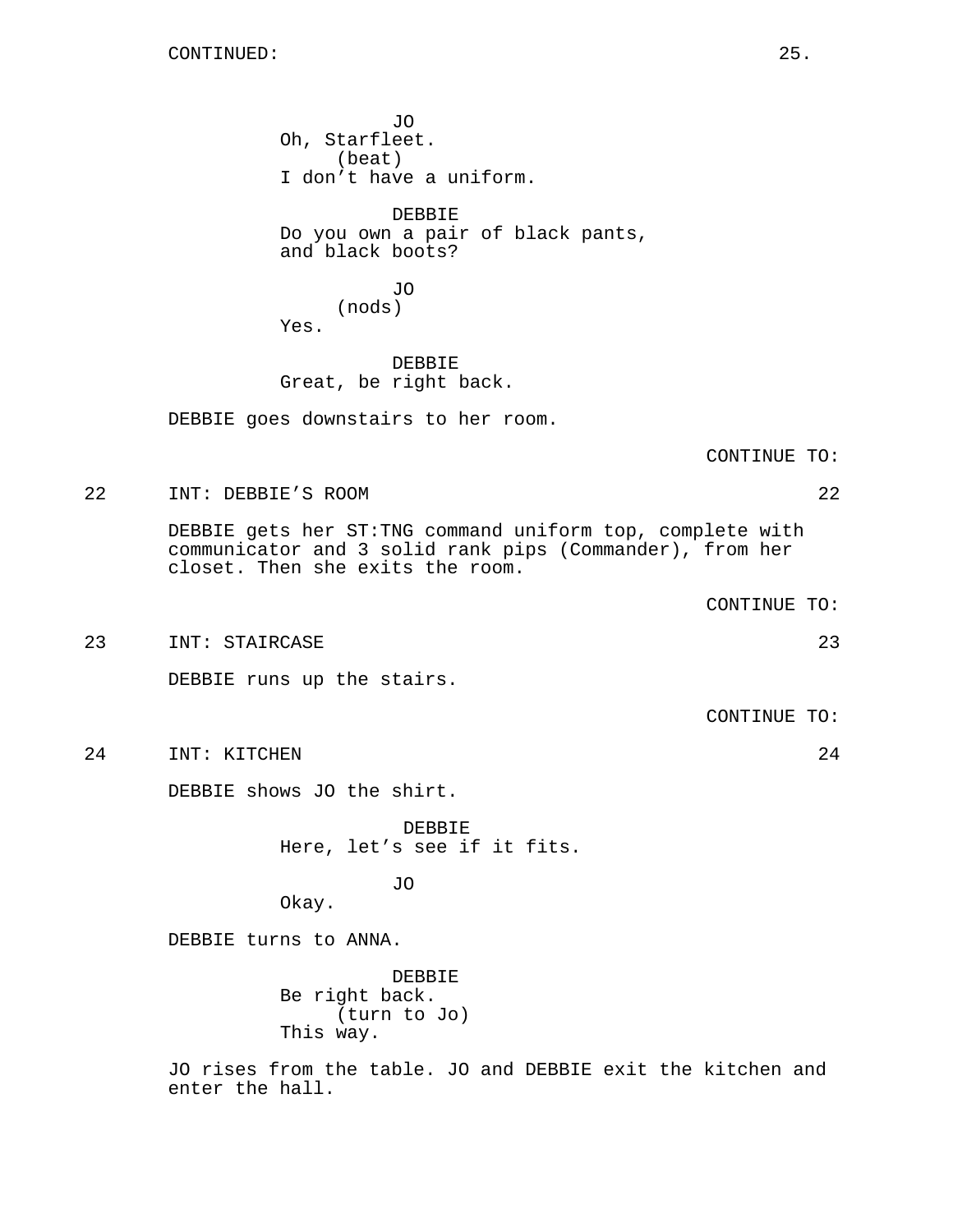CONTINUE TO:

## 25 INT: UPSTAIRS HALLWAY 25

DEBBIE shows JO to a bedroom.

DEBBIE You can change in here.

DEBBIE hands her the uniform top.

JO

Thanks.

JO enters the room, and closes the door. DEBBIE returns to the kitchen.

CONTINUE TO:

26 INT: KITCHEN 26

DEBBIE puts the milk, cups, sugar, etc, on the table. The kettle whistles. DEBBIE makes the tea. JO returns.

> Well, how do I look? ANNA Great. JO Really? DEBBIE You look perfect, Commander. (beat) Want to borrow it?

JO

JO Thanks. (beat) I'll go change. (beat) Be right back.

JO exits.

JUMP TO: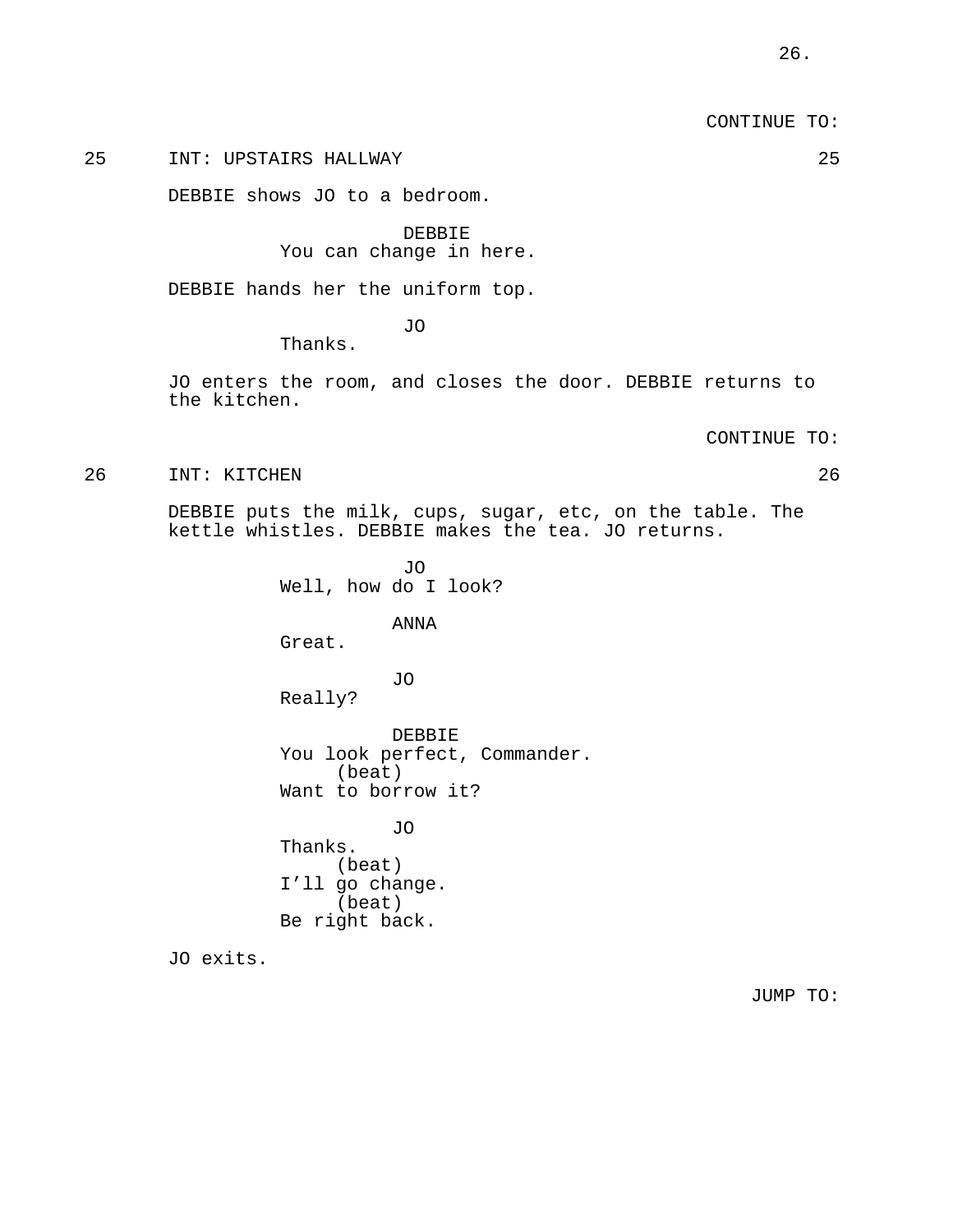The chopper lands. FRANK is waiting by his car. JO shuts the chopper down. JO, DEBBIE, and ANNA, exit the chopper. FRANK approaches the chopper. DEBBIE runs to him, and gives him a big hug. ANNA and JO remove the bags from the baggage compartment, and walk over to DEBBIE and FRANK.

#### DEBBIE

Frank, this is Anna. Anna, Frank.

FRANK

Hi.

ANNA

Hi.

FRANK takes one of the bags from JO, and DEBBIE takes one of the bags from ANNA.

> FRANK Let's put this stuff in the car.

They walk over to his car.

JO Then we can go inside and I'll introduce you to Mike and St. John.

FRANK

They're not there.

JO

What?

CONTINUE TO:

28 EXT: FRANK'S CAR 28

FRANK opens the trunk.

FRANK I said, they're not there. (beat) Jason called and they rushed off.

They put the bags in the trunk. FRANK closes it, and turns to DEBBIE and ANNA.

> FRANK Guess you'll just have to wait till tomorrow night to meet them.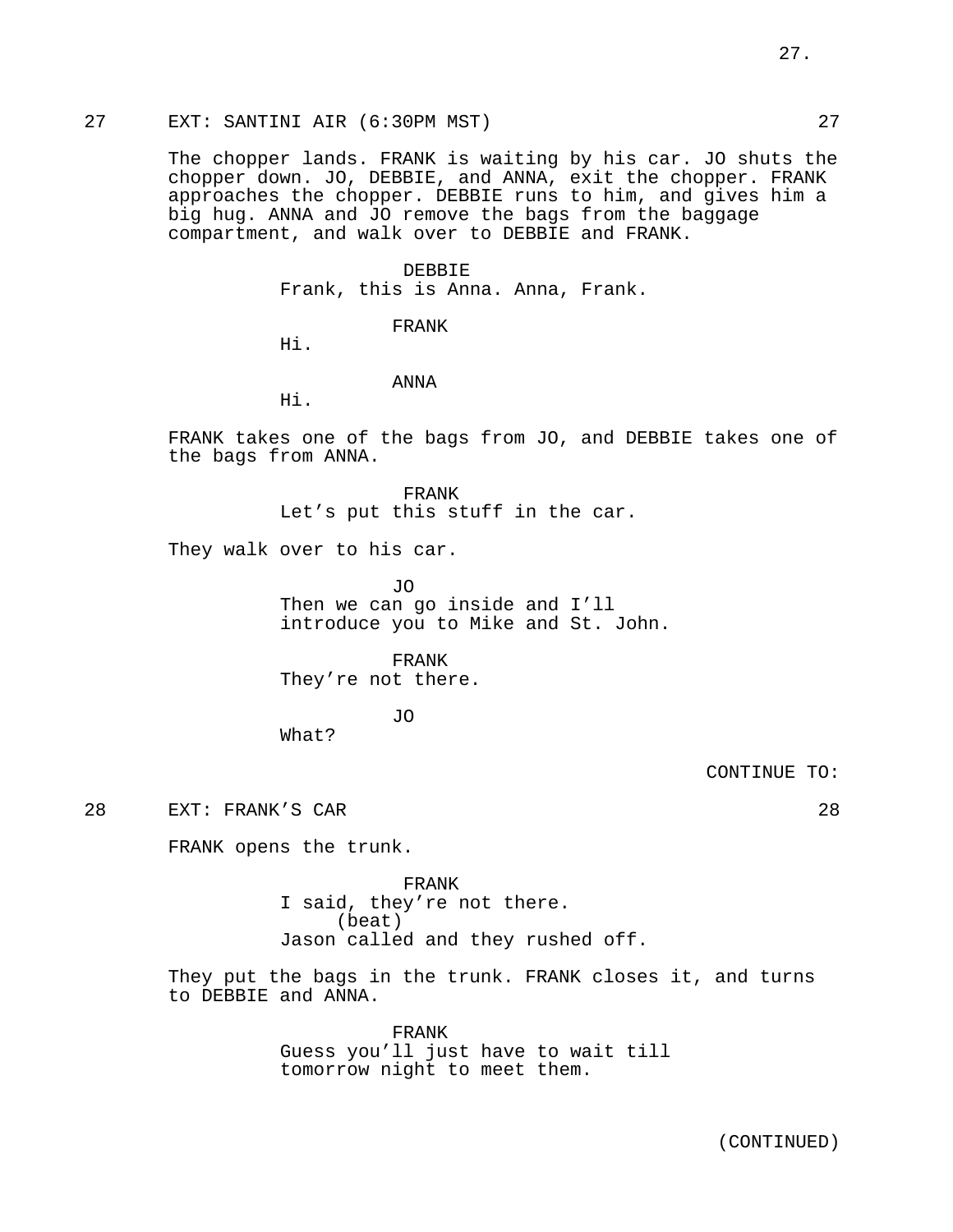DEBBIE Can't wait. (beat) From all I've heard about them from you and Jo, they seem like two really great guys.

FRANK

Well... (beat) I guess we should be going.

FRANK opens the back door of the car, and ANNA gets in. FRANK close the door. ANNA opens the window just a bit. FRANK opens the front, passenger side, door, and DEBBIE gets in. FRANK closes the door, and DEBBIE opens her window, just a bit. FRANK turns to JO.

> FRANK See ya tomorrow night?

> > JO

Yep.

FRANK gives her a friendly kiss on the cheek. He then walks over to the driver's side of the car, and gets in. He starts the car.

JO

Bye.

FRANK / DEBBIE / ANNA

Bye.

FRANK drives off. JO runs to the hanger.

CONTINUE TO:

29 INT: HANGER 29

JO runs through the hanger to the office.

CONTINUE TO:

30 INT: OFFICE 30

JO enters the office, and sees a note on the desk.

NOTE

Gone to The Lair. Meet us there.

JO throws the note in the garbage and runs out of office.

CONTINUE TO: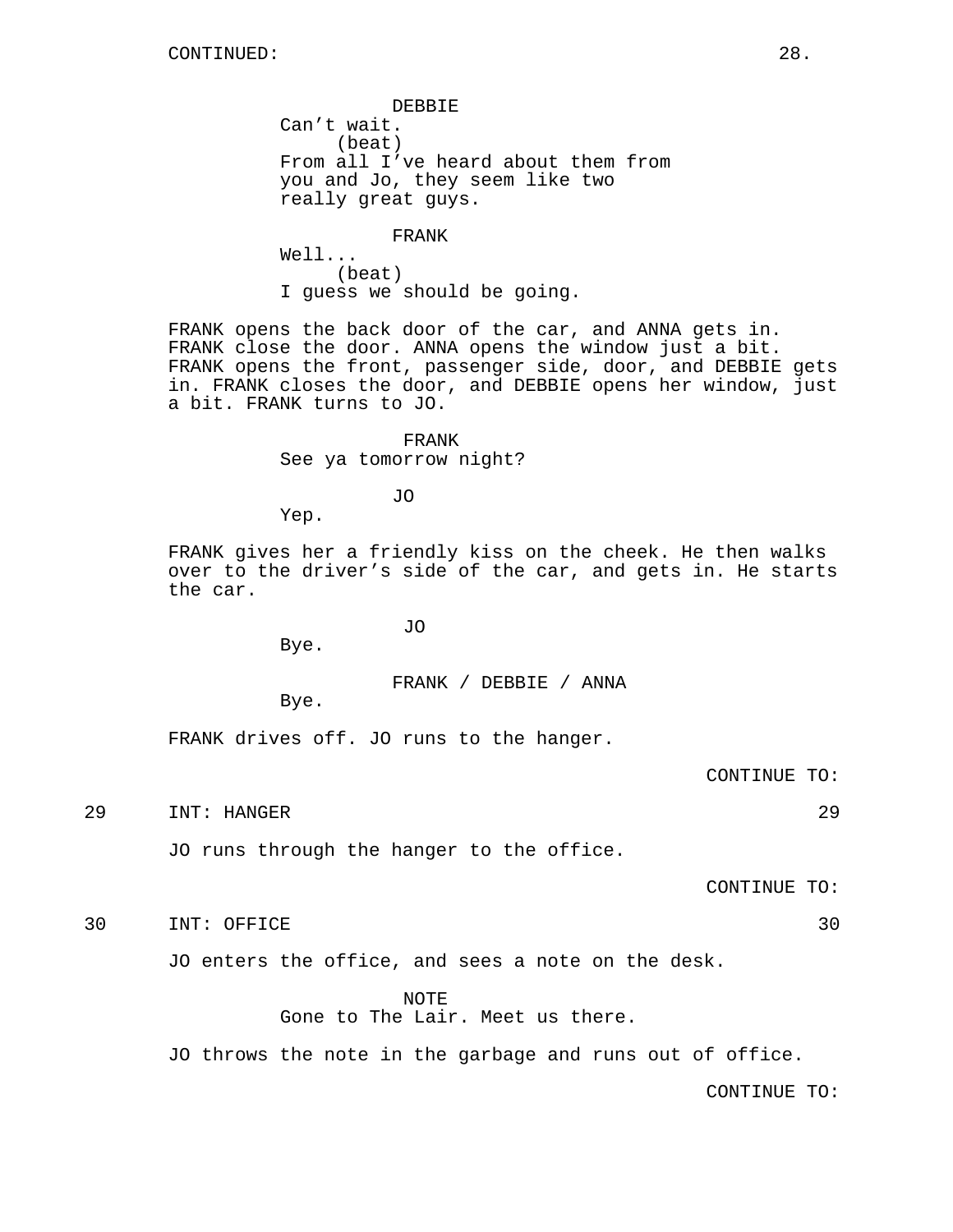|    | CONTINUE TO:                                                                                                                                                                                                                                                                                                                                                                                                                                                          |
|----|-----------------------------------------------------------------------------------------------------------------------------------------------------------------------------------------------------------------------------------------------------------------------------------------------------------------------------------------------------------------------------------------------------------------------------------------------------------------------|
| 32 | 32<br>EXT: HANGER                                                                                                                                                                                                                                                                                                                                                                                                                                                     |
|    | JO runs to her car.                                                                                                                                                                                                                                                                                                                                                                                                                                                   |
|    | CONTINUE TO:                                                                                                                                                                                                                                                                                                                                                                                                                                                          |
| 33 | 33<br>EXT: CAR                                                                                                                                                                                                                                                                                                                                                                                                                                                        |
|    | JO gets into her car. She starts it and drives off, in the<br>opposite direction from the one that FRANK drove off in.                                                                                                                                                                                                                                                                                                                                                |
|    | CUT TO:                                                                                                                                                                                                                                                                                                                                                                                                                                                               |
| 34 | EXT: FRANK'S HOUSE - 7:00PM<br>34                                                                                                                                                                                                                                                                                                                                                                                                                                     |
|    | FRANK's gotten into the Halloween spirit. The front yard has<br>been transformed into a graveyard. There are fake headstones<br>all over the place. The old tree has a few ghosts hanging<br>from it, and a vampire perched on top. The front porch has a<br>skeleton in a rocking chair and a sinister looking<br>jack-o-lantern on it. FRANK's car pulls into the driveway.<br>FRANK pops the trunk, from inside the car. FRANK, DEBBIE,<br>and ANNA, exit the car. |
|    | DEBBIE<br>Wow, neat cous.                                                                                                                                                                                                                                                                                                                                                                                                                                             |
|    | FRANK<br>Thanks.                                                                                                                                                                                                                                                                                                                                                                                                                                                      |
|    | They walk to the trunk.                                                                                                                                                                                                                                                                                                                                                                                                                                               |
|    | ANNA<br>Kinda spooky if you ask me.                                                                                                                                                                                                                                                                                                                                                                                                                                   |
|    | FRANK<br>That's the idea.<br>(beat)<br>If you think this is spooky<br>(beat)<br>wait till you see it after dark.<br>ANNA<br>What do you mean?                                                                                                                                                                                                                                                                                                                         |
|    |                                                                                                                                                                                                                                                                                                                                                                                                                                                                       |

JO runs through the hanger.

(CONTINUED)

31 INT: HANGER 31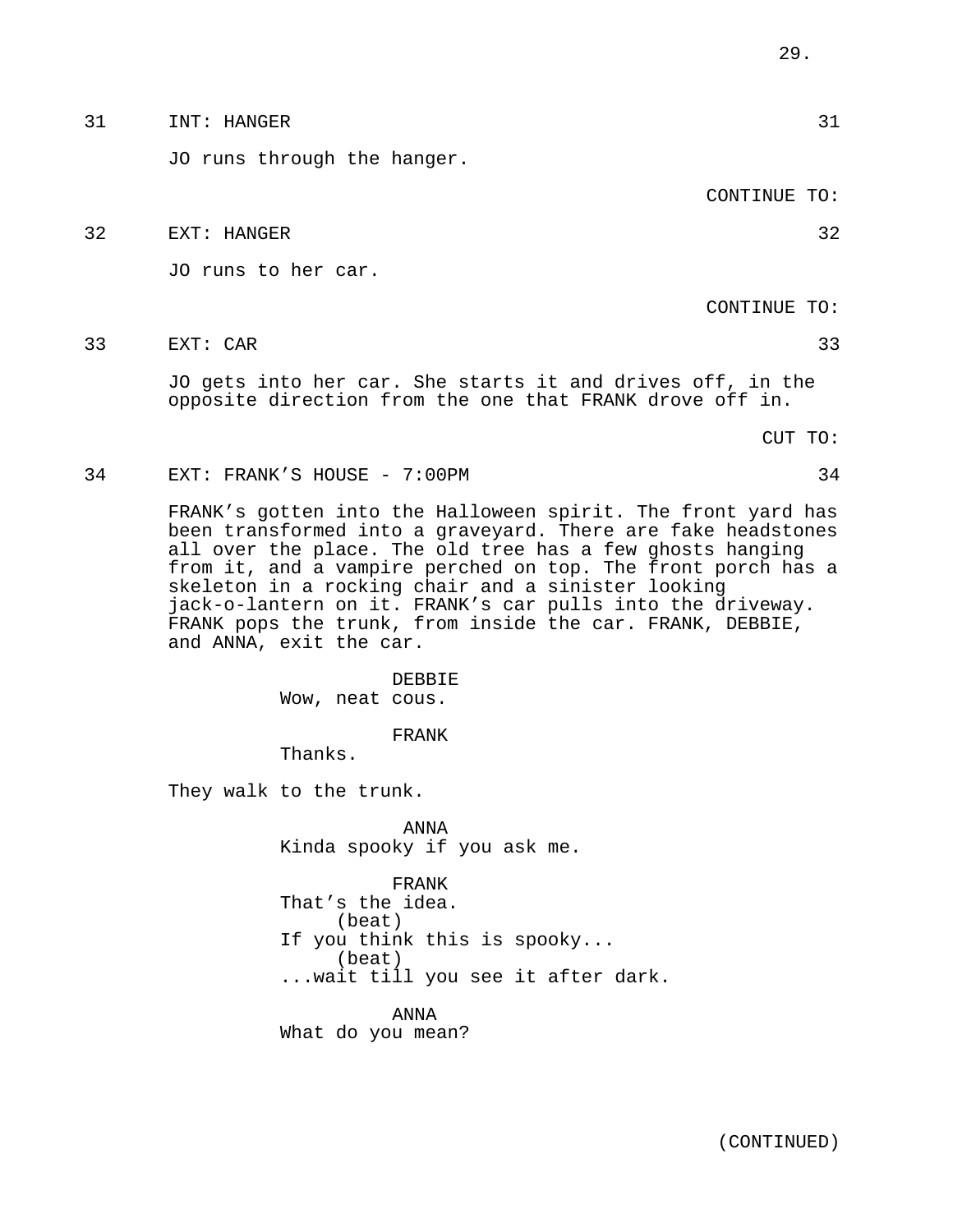#### FRANK

I'll let it be a surprise.

They remove the bags from the trunk and approach the house.

CONTINUE TO:

35 INT: HOUSE 35

FRANK opens the door, and they enter.

FRANK I'll show you to your rooms (beat) Then I'll show you the rest of the house.

They ascend a winding staircase.

JUMP TO:

36 EXT: BACK YARD (8:00PM) 36

The yard is beautiful. It's one big garden. There are many flowers and trees. In the middle of the yard is a pond. In the center of the pond is a fountain. The fountain is made of white marble. It is a Unicorn with a golden horn that water sprays out of. The yard has a very mystic, romantic, almost Gothic feeling to it. DEBBIE, FRANK, and ANNA, watch the sunset from the patio balcony.

> DEBBIE It's breathtaking Frank. I bet it took a lot of hard work?

FRANK Actually, the garden was here when I bought the place. (beat) The previous owners, said it was here when they bought it too.

DEBBIE Just how old is the garden?

FRANK

I don't know.

ANNA It's so romantic.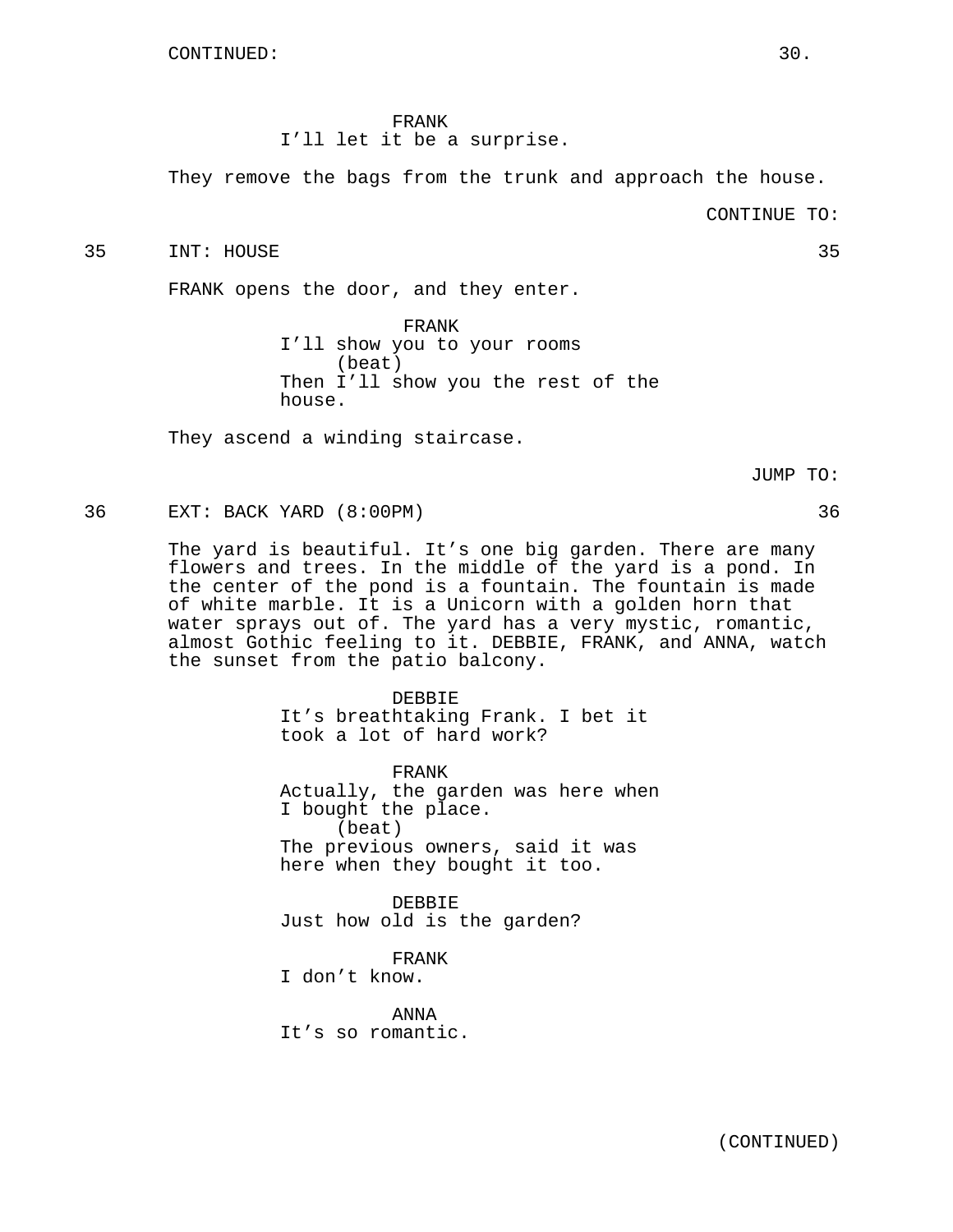FRANK Wait till you see it in the glow of the full moon tomorrow night. DEBBIE There isn't a full moon tomorrow night. FRANK I thought... (beat) Oh well. Any moon glow will have a cool look to it. DEBBIE Is there anything in this place that doesn't look better after dark? FRANK (laugh) Come on, let's go get something to eat. They enter the house. CUT TO: 37 INT: LAIR (8:15PM) 37 JASON is by the computer terminals. AIRWOLF is gone. JO enters via the tunnels. JO What's up? JASON You're back? JO pulls up a chair, and sits beside JASON. JO What's going on? JASON Not much. (beat) Just a simple S & D mission. JO What're we searching for?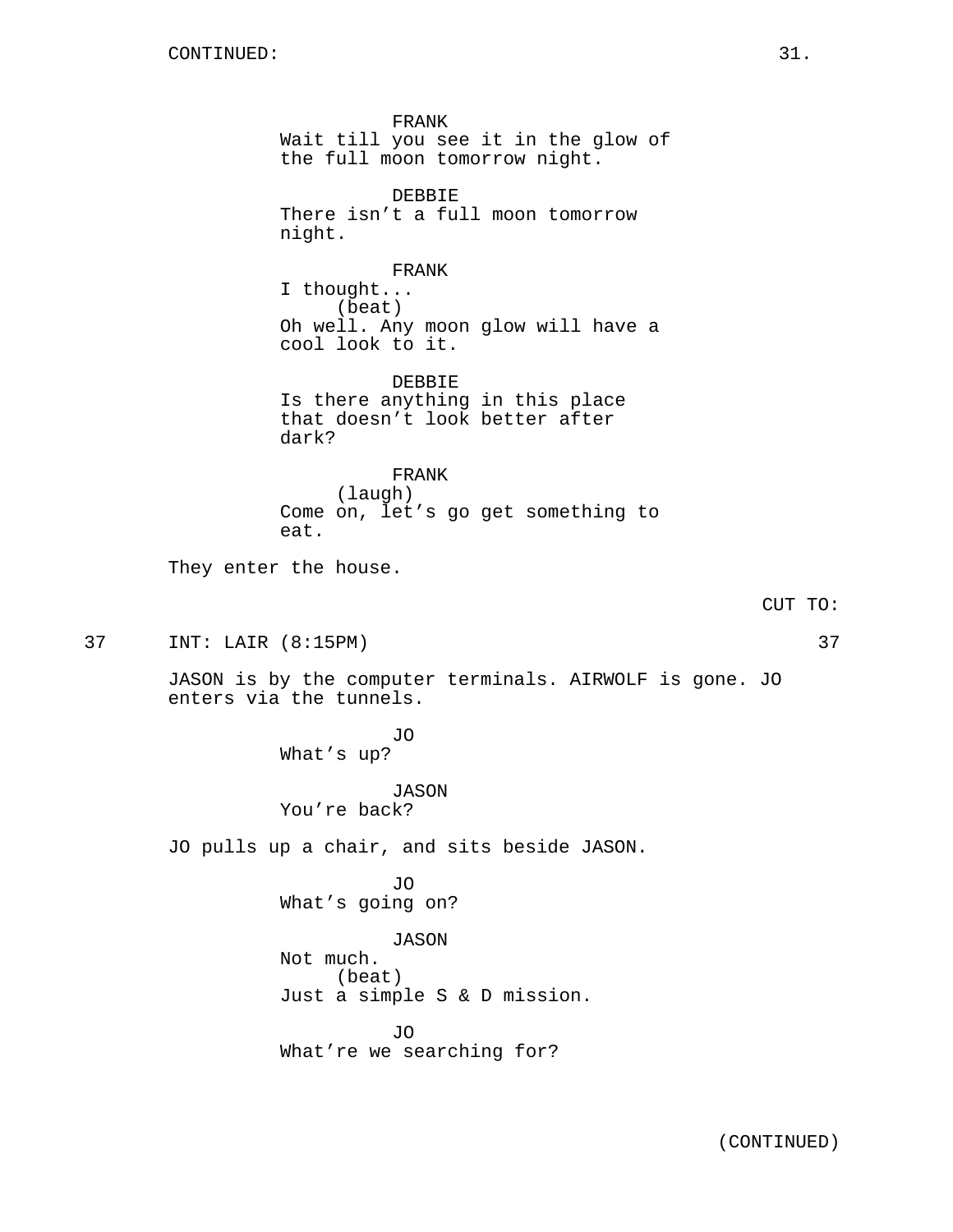JASON A computerized Navy attack sub. JO gives JASON a look. JO What? JASON Its guidance system has locked, and it's headed on a collision course with an oil platform. (beat) If Airwolf can't get the system unlocked, it'll have to be destroyed. MIKE (VO) Lady to Base. JASON picks up the CB mike. JASON Yes Mike. (beat) Go ahead. MIKE (VO) We've located the sub, but nothing we try seems to work. (beat) We've tried everything. We can't... JASON Understood. MIKE (VO) Sorry Jason. We tried. JASON I know. ST. JOHN (VO) Ready cannon, Mike. MIKE (VO) Cannon ready. In the background, an explosion is heard. ST. JOHN (VO) We're on our way home, Jason. (beat) (MORE)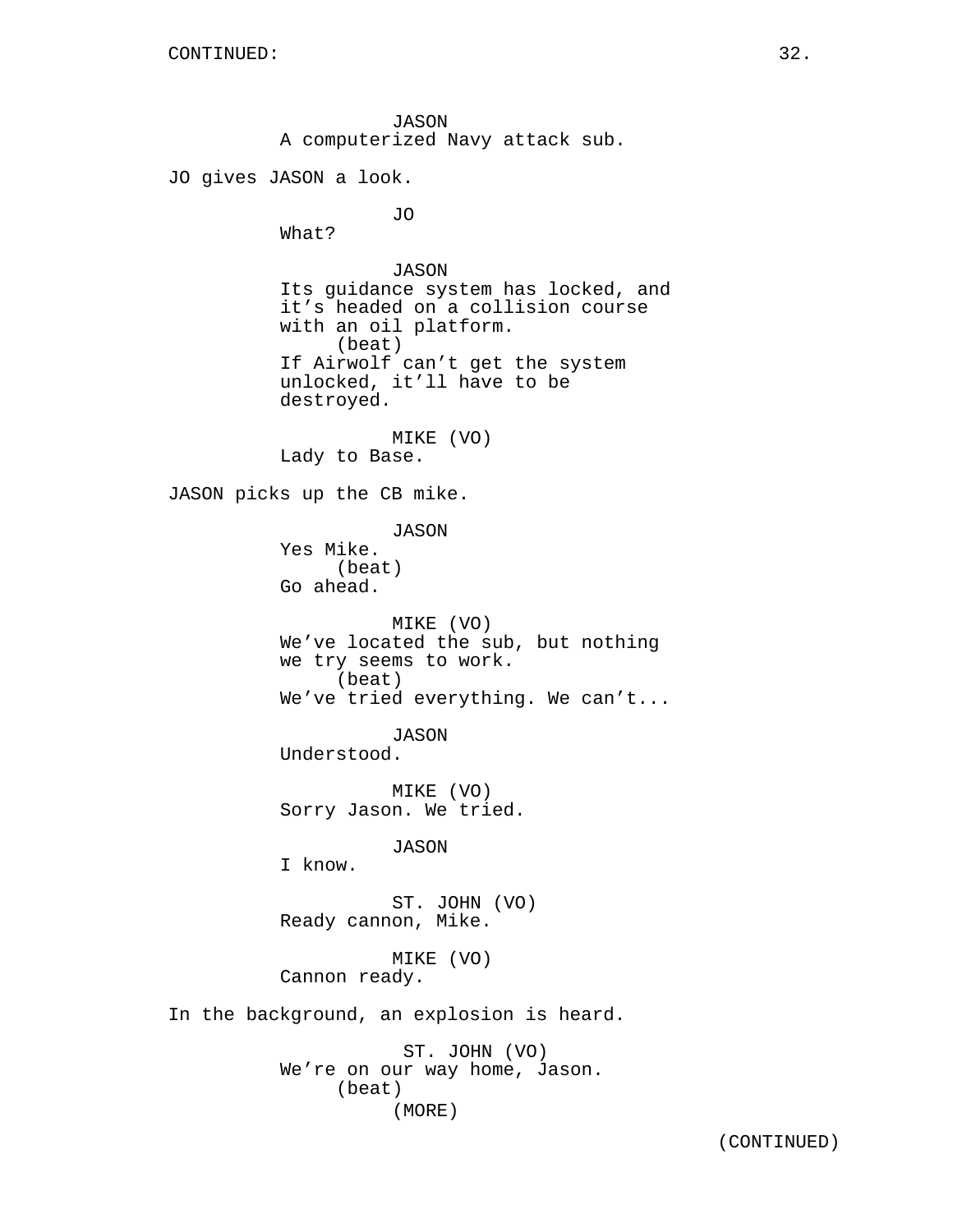See ya. Wolf out.

JASON turns off the radio.

JUMP TO:

### **SATURDAY OCTOBER 31st 1992**

38 INT: FRANK'S (9:00PM) 38

The party is in full swing. The house is decorated accordingly. FRANK is dressed as his name sake, FRANKENSTEIN. DEBBIE and ANNA are in their costumes. EVERYONE else is in a wide variety of different costumes. JO enters in her Starfleet outfit. She walks over to FRANK, DEBBIE, and ANNA.

JO

Hi guys.

FRANK Hello Commander. (beat) Where're Mike and St. John?

JO They're coming.

ST. JOHN and MIKE enter. DEBBIE notices them come in. ST. JOHN and MIKE walk over.

ST. JOHN

Hi Frank.

FRANK

Hi guys.

MIKE Aren't you gonna introduce us to your friends?

FRANK

Sorry. (beat) Sir Hawke, Count Rivers, this is my cousin Princess Deborah, and her friend Anna the Buccaneer. Debbie, Anna... (beat) St. John and Mike.

ST. JOHN takes DEBBIE's hand, and kisses it. Then he shakes ANNA's hand. MIKE flashes DEBBIE a smile and takes her hand.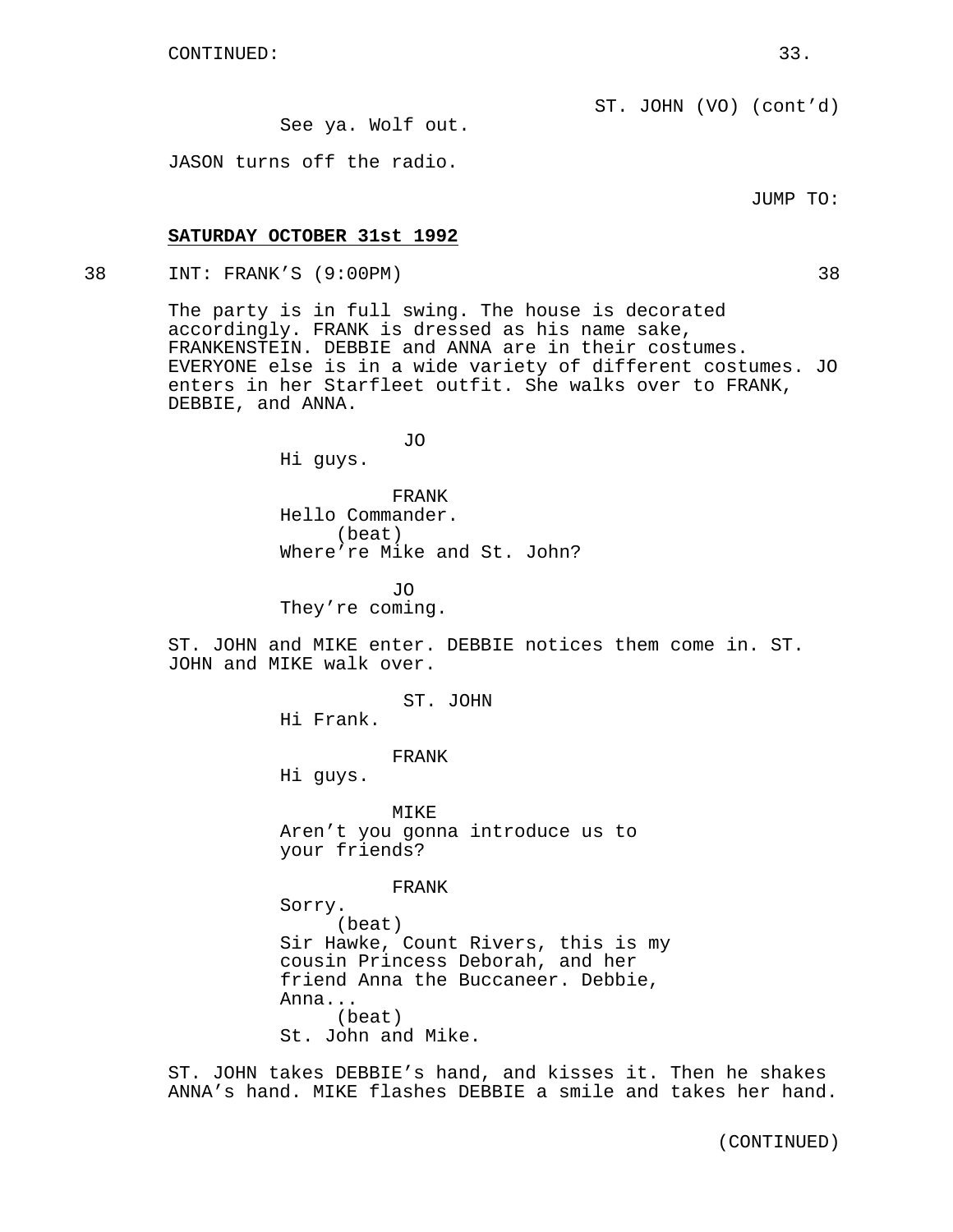#### MIKE

Nice to meet you, my Lady.

MIKE kisses her hand. MIKE flashes ANNA a smile, and shakes her hand. A slow song comes on. FRANK turns to JO.

> FRANK Want to dance, Commander?

> > JO

Sure.

JO and FRANK head to the dance area. ST. JOHN offers DEBBIE his arm.

> ST. JOHN Can I have this dance, my Lady?

DEBBIE smiles and takes his arm.

DEBBIE My pleasure, Sir Hawke.

ST. JOHN and DEBBIE head to the dance area. ANNA turns to MTKE.

> ANNA What do ya say Count? Want to dance?

MIKE Sure, why not.

MIKE and ANNA head to the dance area.

PAN TO:

39 FOCUS ON: ST. JOHN AND DEBBIE 39

ST. JOHN It's St. John.

DEBBIE Okay. St. John.

PAN TO: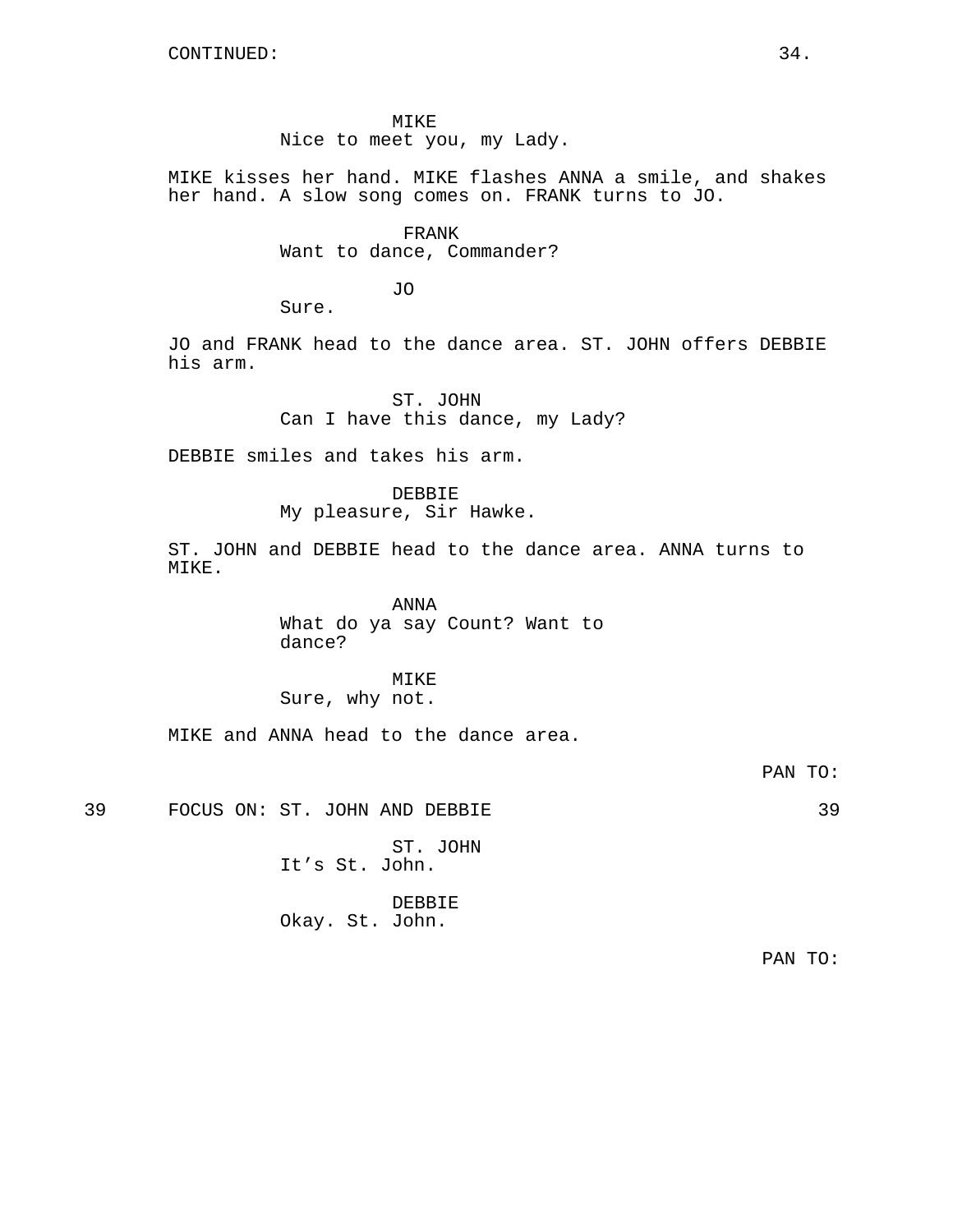# 40 FOCUS ON: FRANK AND JO 40

JO looks over at ST. JOHN and DEBBIE. ST. JOHN says something to DEBBIE that makes her laugh.

> JO They seem to be hitting it off?

FRANK So I notice.

JO

You know, when I first met her, I thought that Mike would've been more her type.

FRANK

So did I.

JO looks at FRANK with a raised eyebrow.

JO

What?

FRANK I have a confession. (beat) I invited her down here, to introduce her to Mike. I thought that maybe they'd hit it off. And maybe, just maybe, she'd be...

JO

...the one to make him consider settling down? Ha. Obviously, you don't know Mike as well as you think you do. (beat) If you're trying to marry her off, you'd stand more of a chance of accomplishing that with St. John, than with Mike.

FRANK

Really?

JO

Really.

FRANK And you wouldn't mind?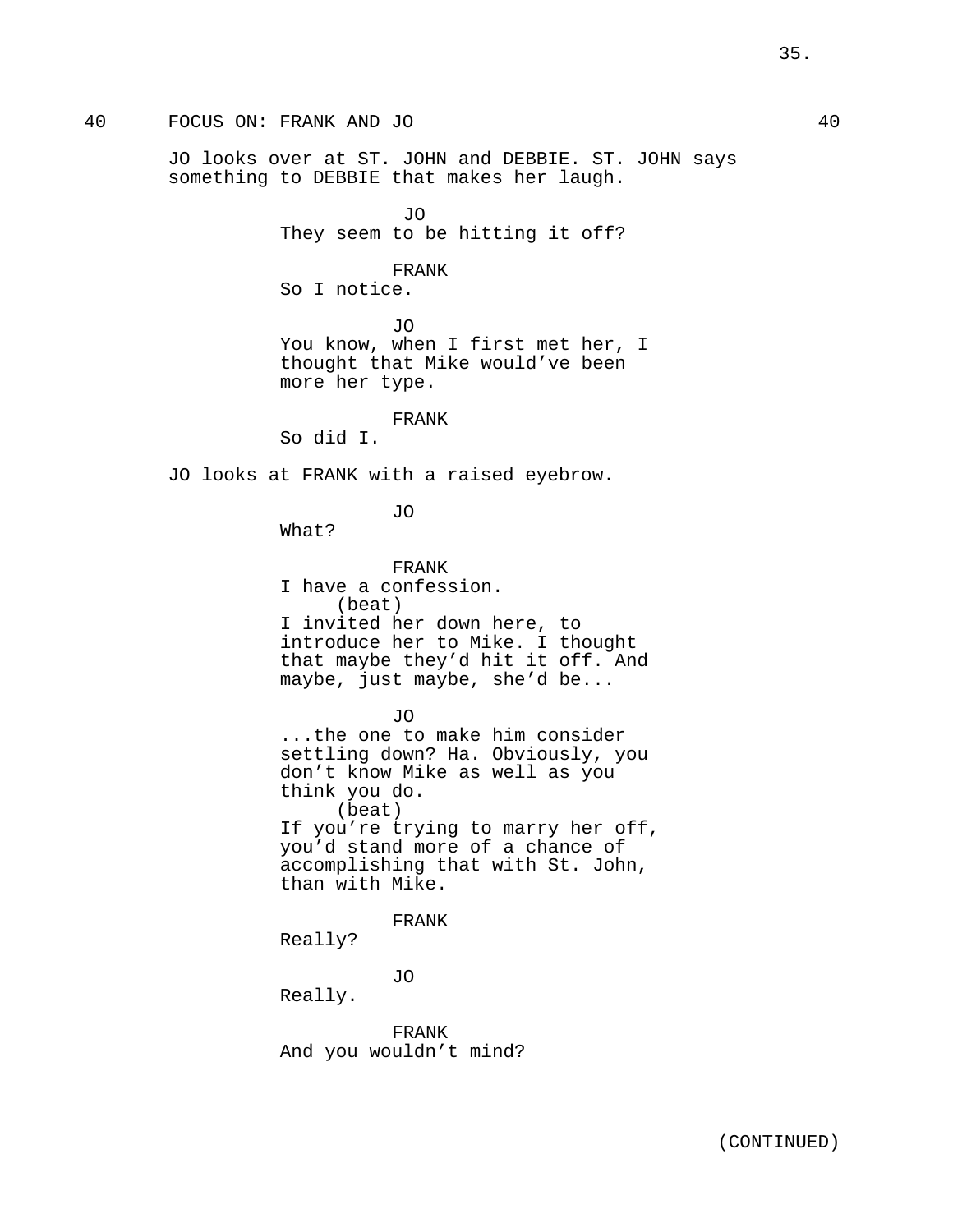JO

Mind? Why should I mind?

FRANK

Come on Jo, how long have we known each other? Are you trying to tell me you don't have feelings for St. John?

JO What ever gave you that idea? St. John and I have been friends since childhood. When his parents died, my uncle Dom "adopted" him and his big brother, Stringfellow. You know that. We grew up together. He's always been like a big-brother to me. That's all.

#### FRANK

You sure?

JO Why am I even trying to explain this to you?

41 FOCUS ON: ST. JOHN AND DEBBIE 41

#### DEBBIE

Want to go for a walk, in the garden? I hear it's supposed to be beautiful at night.

ST. JOHN (smile) I'd love to.

ST. JOHN and DEBBIE exit the room, arm-in-arm.

CONTINUE TO:

42 INT: HALLWAY 42

They walk down the hall to the back door and exit.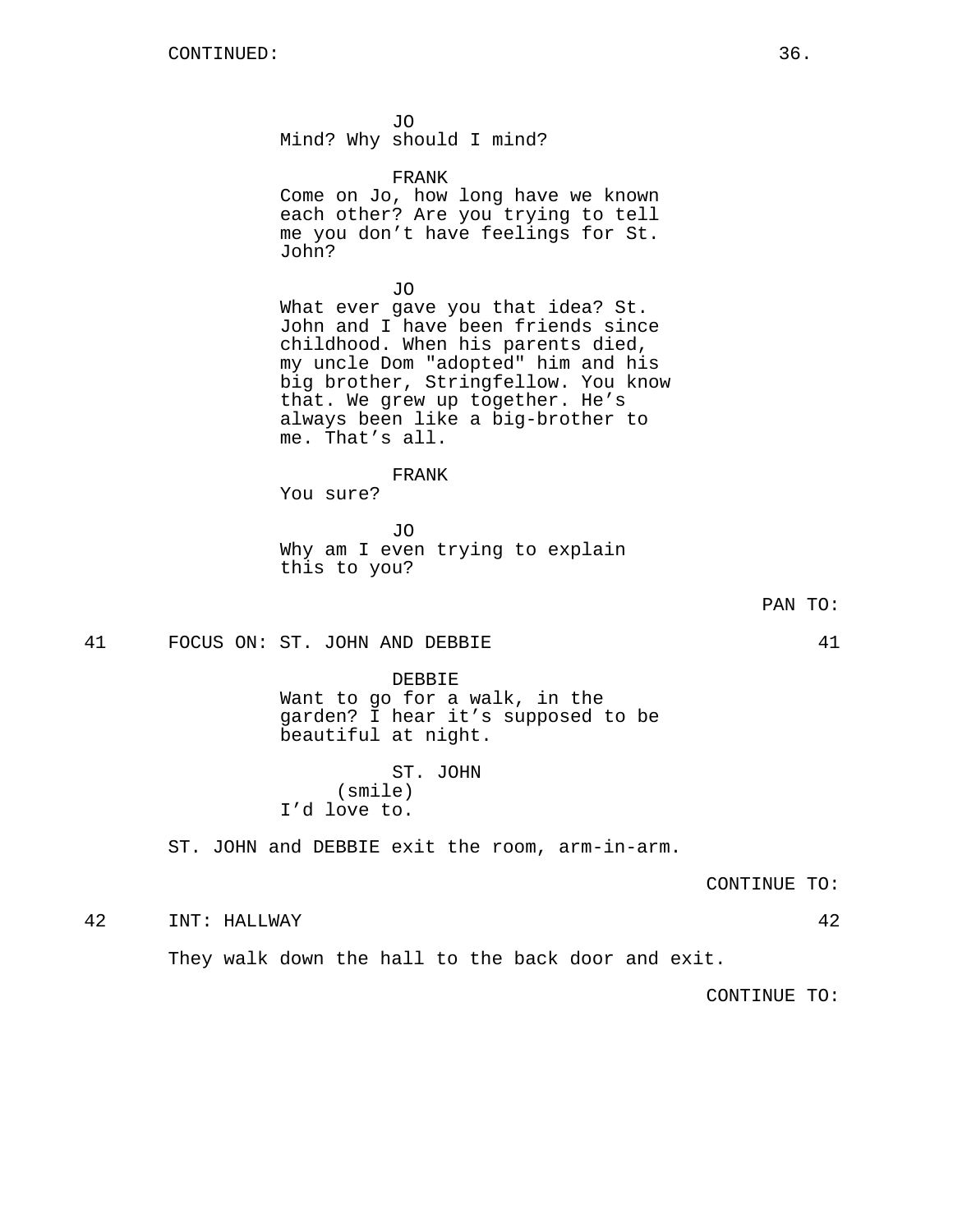37.

They walk out onto the patio and descend the stairs. They follow the path through the garden, to the pond. They stop at the pond.

> DEBBIE Frank was right, this sure looks better at night. The way the moon reflects on the water... (turn to St. John) ...it's so... (notice he's staring) What?

ST. JOHN Nothing. I was just noticing how...

ST. JOHN doesn't continue. After a few seconds, DEBBIE prompts him.

DEBBIE

How what?

Their eyes lock. He raises his hand to her chin, and kisses her. She wraps her arms around his neck, and returns the kiss. He puts his arms around her waist, and pulls her to him. She melts in his arms.

CUT TO:

44 INT: MAIN ROOM (10:00PM) 44

JO, ANNA, and MIKE, are sitting at a table. They are talking, and eating some cheese popcorn out of the bowl on the table. FRANK approaches.

> FRANK Excuse me. (beat) Jo, Mike... (beat) Jason's on the phone. (beat) He needs to talk to you.

MIKE Both of us?

FRANK Actually he wants St. John too.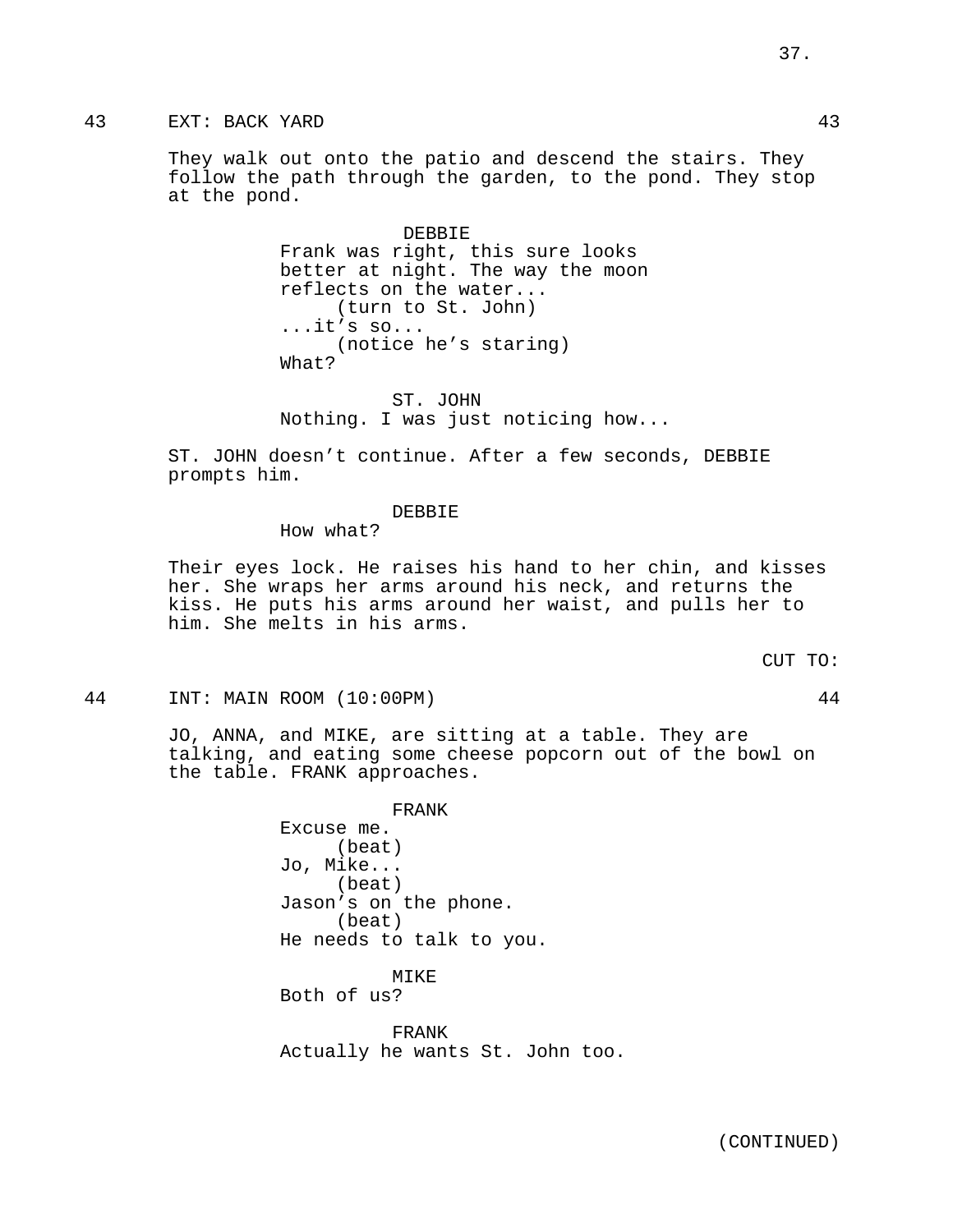JO Where is St. John?

FRANK gives her a "and you said you didn't care" look.

FRANK I don't know. He's around somewhere.

MIKE Last time I saw him, he was going outside with Deb.

FRANK notices that MIKE referred to DEBBIE as "Deb". No one else seemed to notice though.

> FRANK You guys can use the phone in the study. I'll send St. John in when I see him.

MIKE and JO rise. JO turns to ANNA.

JO Be back in a while.

ANNA / FRANK

Bye.

MTKE<sup>®</sup>

Bye.

MIKE and JO head to the study. FRANK joins ANNA at the table.

> FRANK So, having a good time?

> > ANNA

Yeh.

FRANK notices that she seems a little preoccupied. FRANK says the following line in a pirate accent.

> FRANK What's on your mind, mate?

> > ANNA

What?

FRANK (normal voice) You seem distracted. Is there something I can help you with?

(CONTINUED)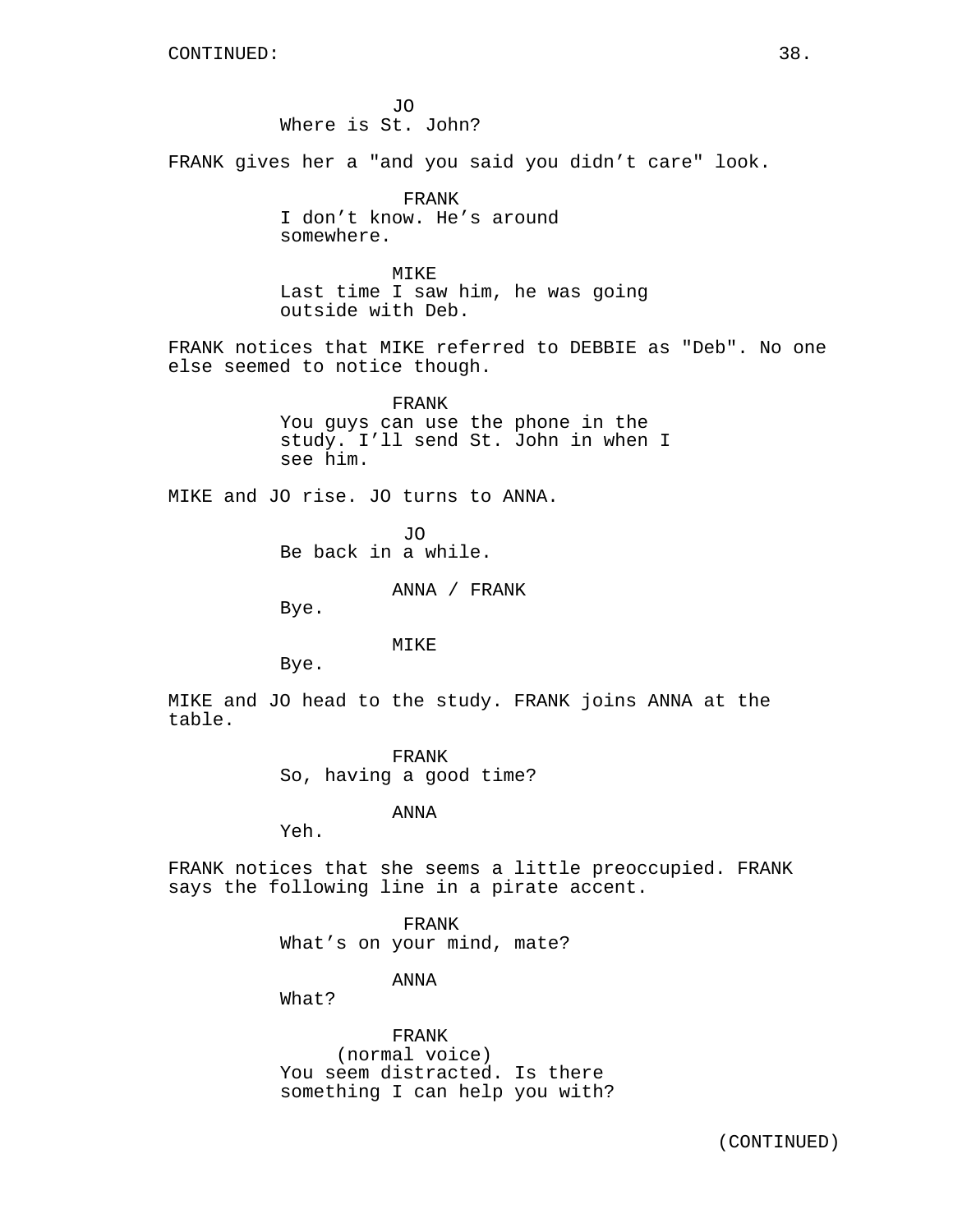Tell me everything you know about The Count. FRANK You mean Mike? ANNA Yeh, Mike. FRANK Like what? ANNA Does he have a girlfriend? FRANK He didn't this morning. ANNA Really? I can't believe that. I mean he's so... you know. FRANK Yeh I know. Mike seems to have that effect on women. ANNA Effect? What effect? FRANK I guess that's why he chose the costume he did. ANNA Frank, you've lost me. What are you talking about? FRANK You know the legends about the effects vampires have on women? ANNA Yeh, they... FRANK Well it's the same way with Mike. I don't know of any woman, and I mean any woman, who's met him, and not fallen for him. (beat) But, in the five years I've known him, he's never been able to keep (MORE)

ANNA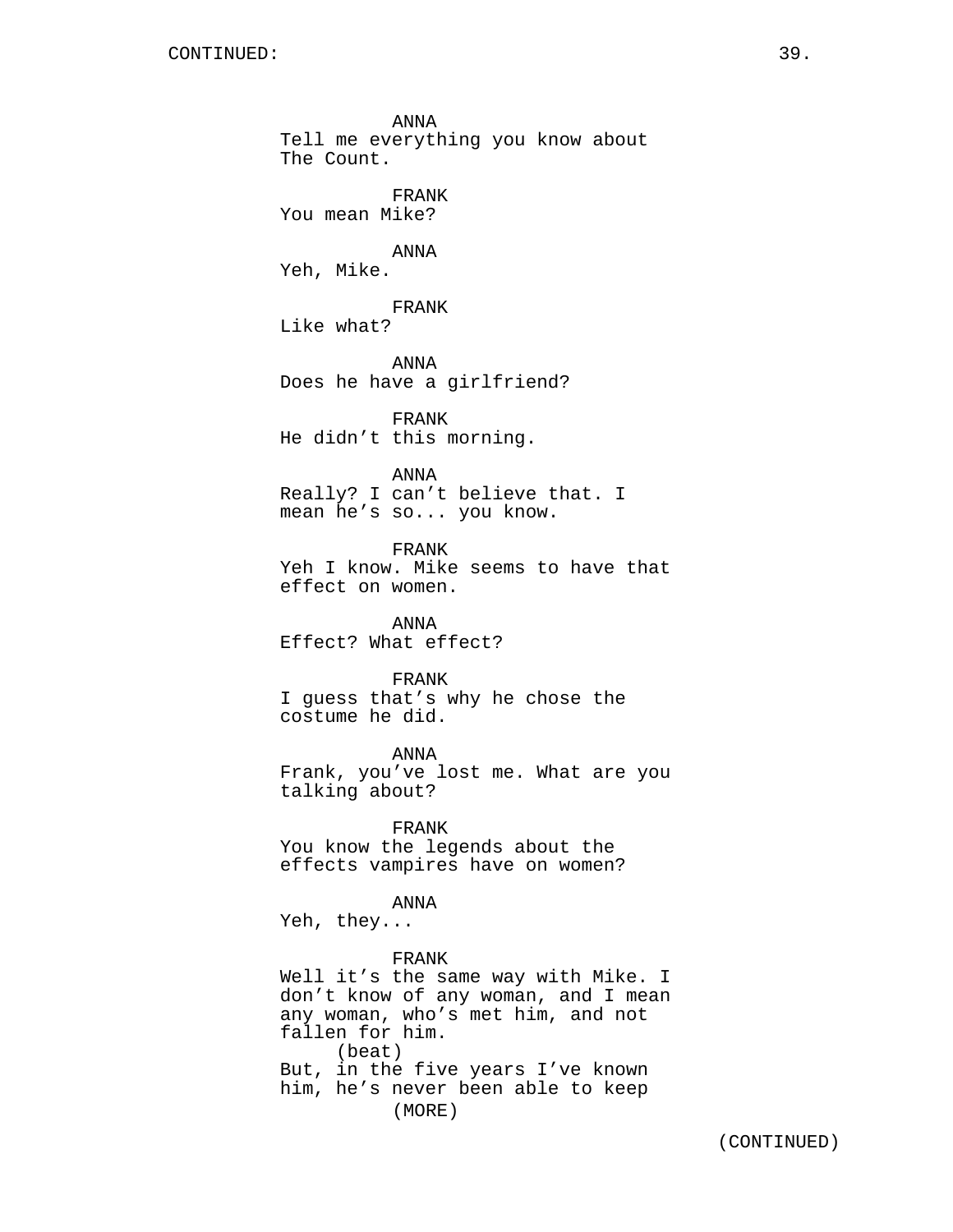FRANK (cont'd) them once he's caught them, for more than two weeks.

ANNA (disappointment) Two weeks?

FRANK I don't know if it's him, or them, or work, or all three.

# ANNA

Work?

FRANK He works a lot. Hardly has any time to himself. Let alone time to devote to a relationship.

MIKE comes back into the room, and walks up to the table.

# MIKE

Frank, have you...

MIKE notices ST. JOHN and DEBBIE enter room from the other side, arm-in-arm.

# MIKE

Never mind.

MIKE walks over to ST. JOHN and DEBBIE.

PAN TO:

45 ST. JOHN AND DEBBIE 45

MIKE Ah, St. John? (beat) Jason's on the phone with Jo, in the study. He wants to talk to you.

ST. JOHN

Now?

MIKE

Now.

ST. JOHN (turn to Debbie) Be right back.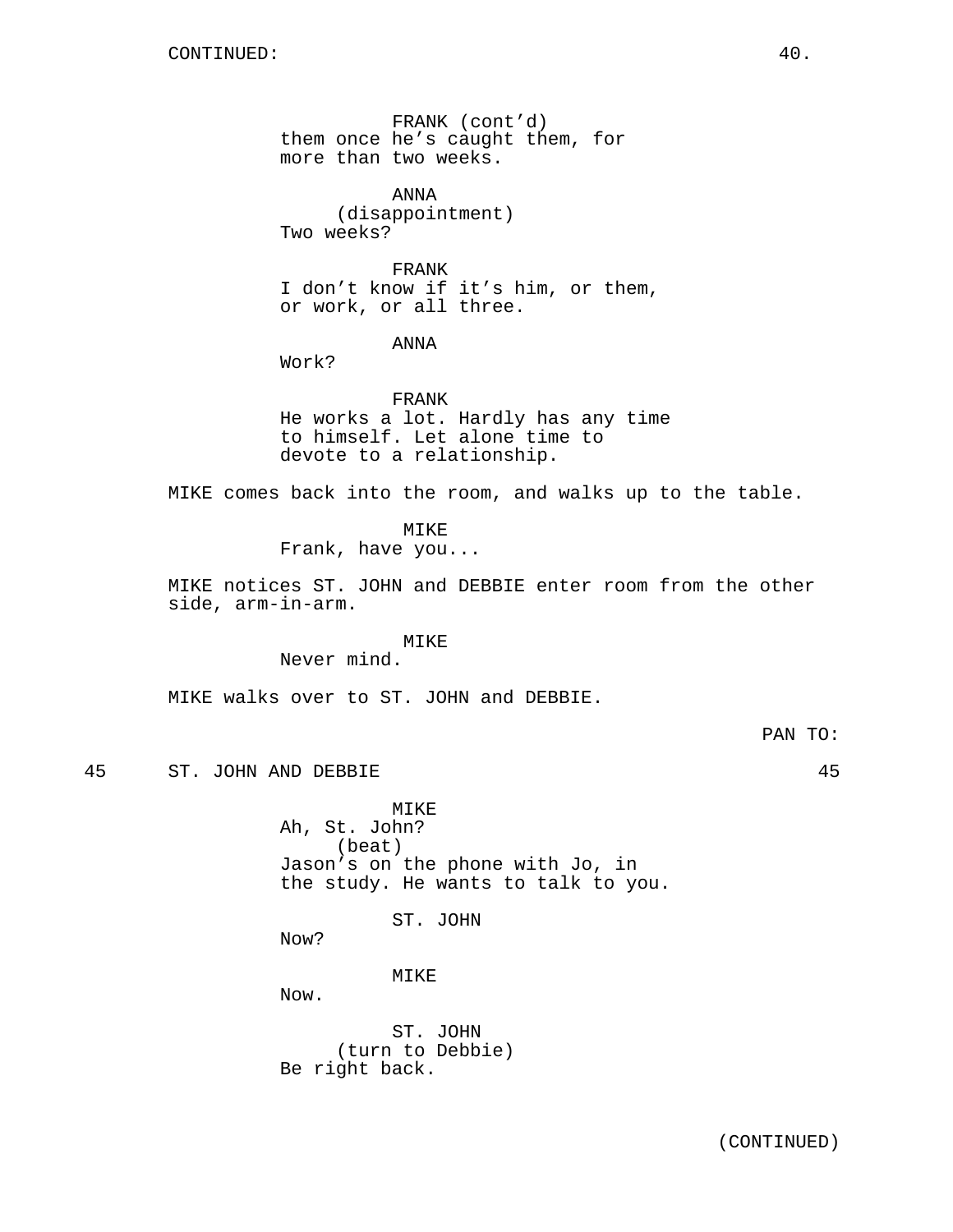#### DEBBIE

Okay.

ST. JOHN walks off to the study. DEBBIE sees ANNA and FRANK at a table and is about to go to them. MIKE grabs her arm, as a slow song starts up. She turns to MIKE.

#### MIKE

May I have this dance?

DEBBIE is about to say no. MIKE flashes her that ice-melting smile of his and she gives in. She smiles at him.

DEBBIE

Sure.

They start to dance.

46 FOCUS ON: FRANK AND ANNA 46

ANNA is watching MIKE and DEBBIE. FRANK notices the look in her eyes. FRANK rises from the table, and stands in front of ANNA.

# FRANK

Want to dance?

# ANNA

Sure, why not.

ANNA and FRANK head to the dance area. ANNA's eyes are on MIKE and DEBBIE the whole time.

CUT TO:

47 INT: STUDY - 10:30PM 47

ST. JOHN and JO are on the speaker phone talking to JASON.

ST. JOHN

Tomorrow?

JASON (VO) Yes St. John, tomorrow.

JO What time?

JASON (VO)

Noon.

PAN TO: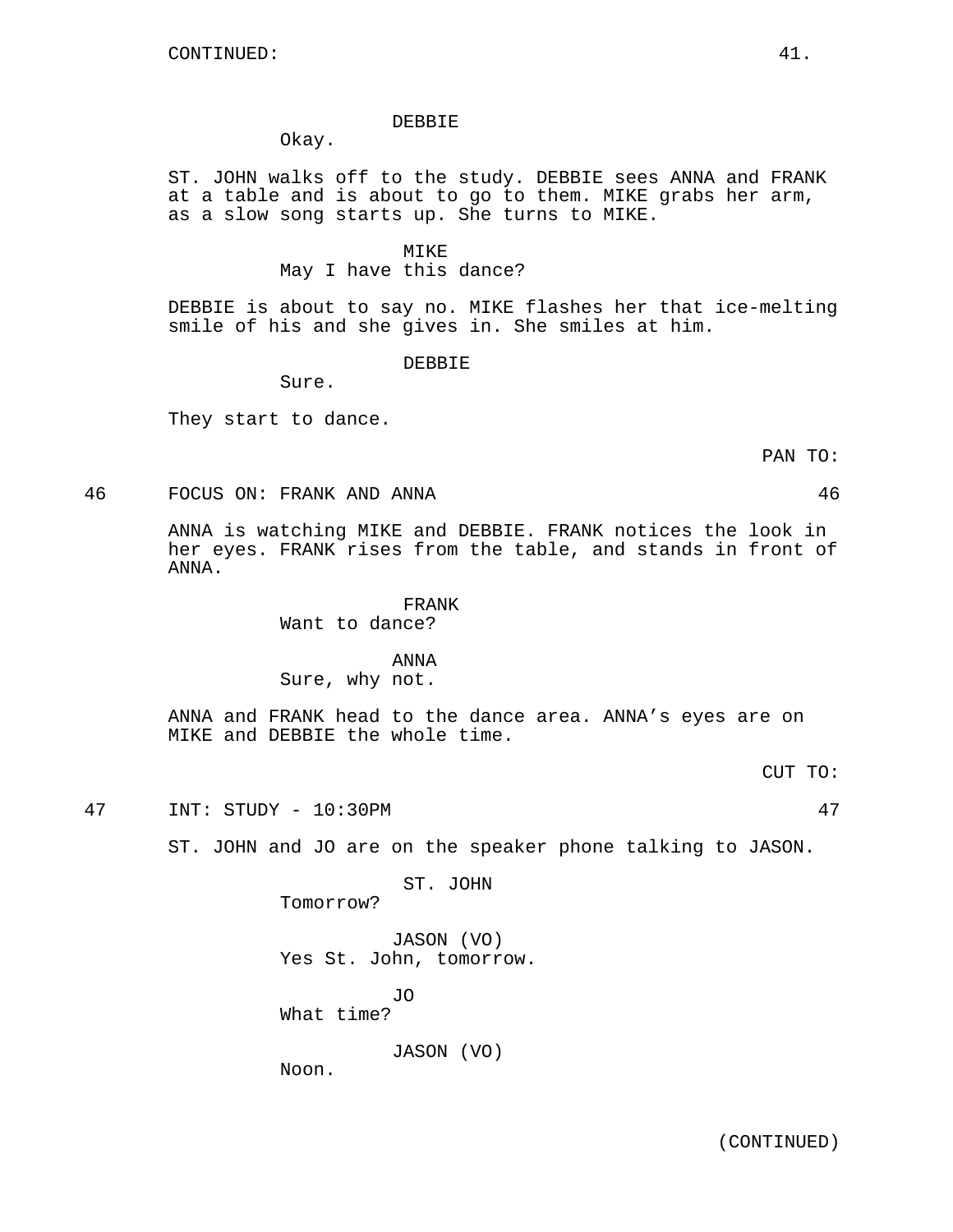ST. JOHN Will you be needing all three of us? JASON (VO) Yes. ST. JOHN Okay. See ya tomorrow Locke. JO Bye Jason. JASON (VO) Bye guys. Oh, Happy Halloween. Tell Frank that I'm sorry I couldn't be there. JO I will. Bye. JASON (VO) Bye. ST. JOHN hangs up the phone. JO looks at him. JO Okay, what's wrong? ST. JOHN Nothing. What makes... JO St. John, I know when something is bothering you. Now are you going... ST. JOHN It's just that I made plans with Deb for tomorrow. And now... JO I'm sure she'll understand. (beat) You could always see her on Monday. ST. JOHN Yeh, I guess so. (beat) Let's get back to the party. ST. JOHN and JO head for the door.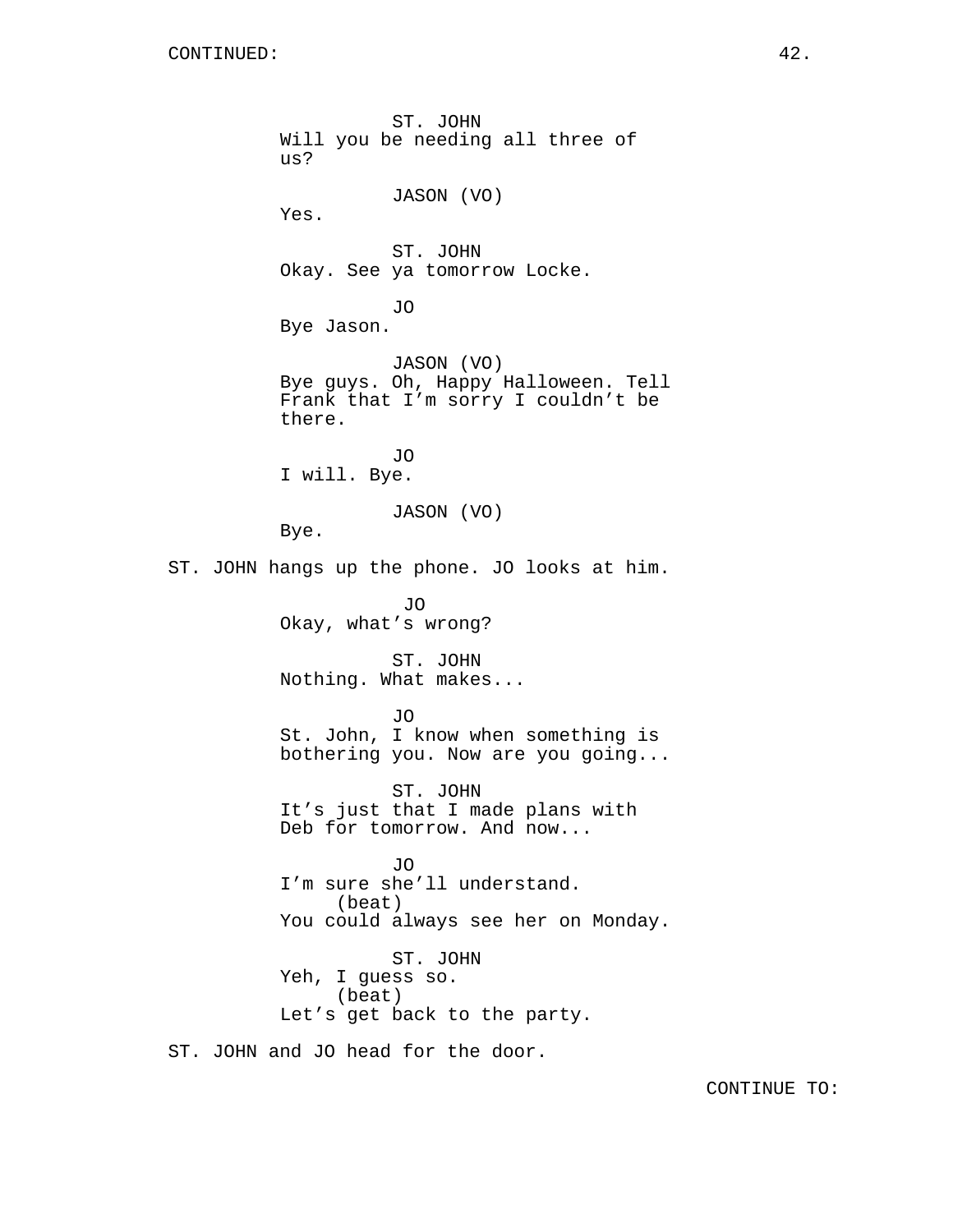ST. JOHN and JO enter. ST. JOHN spots DEBBIE dancing with MIKE. MIKE says something to her, and they both start laughing. ST. JOHN turns to JO.

# ST. JOHN

Excuse me.

ST. JOHN approaches MIKE and DEBBIE. JO goes to the table.

PAN TO:

49 MIKE AND DEBBIE 49

ST. JOHN reaches MIKE and DEBBIE, and taps MIKE on the shoulder. MIKE looks at him.

### ST. JOHN

May I?

MIKE gives DEBBIE back to ST. JOHN. ST. JOHN takes her. She looks at MIKE.

> DEBBIE Thanks for the dance Mike. See ya later?

MIKE Count on it.

DEBBIE gives a short giggle, as MIKE walks off. MIKE joins JO at the table. ST. JOHN and DEBBIE dance.

> ST. JOHN I've got some bad news.

> > DEBBIE

Oh?

ST. JOHN I won't be able to take you flying tomorrow. (beat) I've got to work.

DEBBIE On a Sunday?

ST. JOHN

Yeh.

43.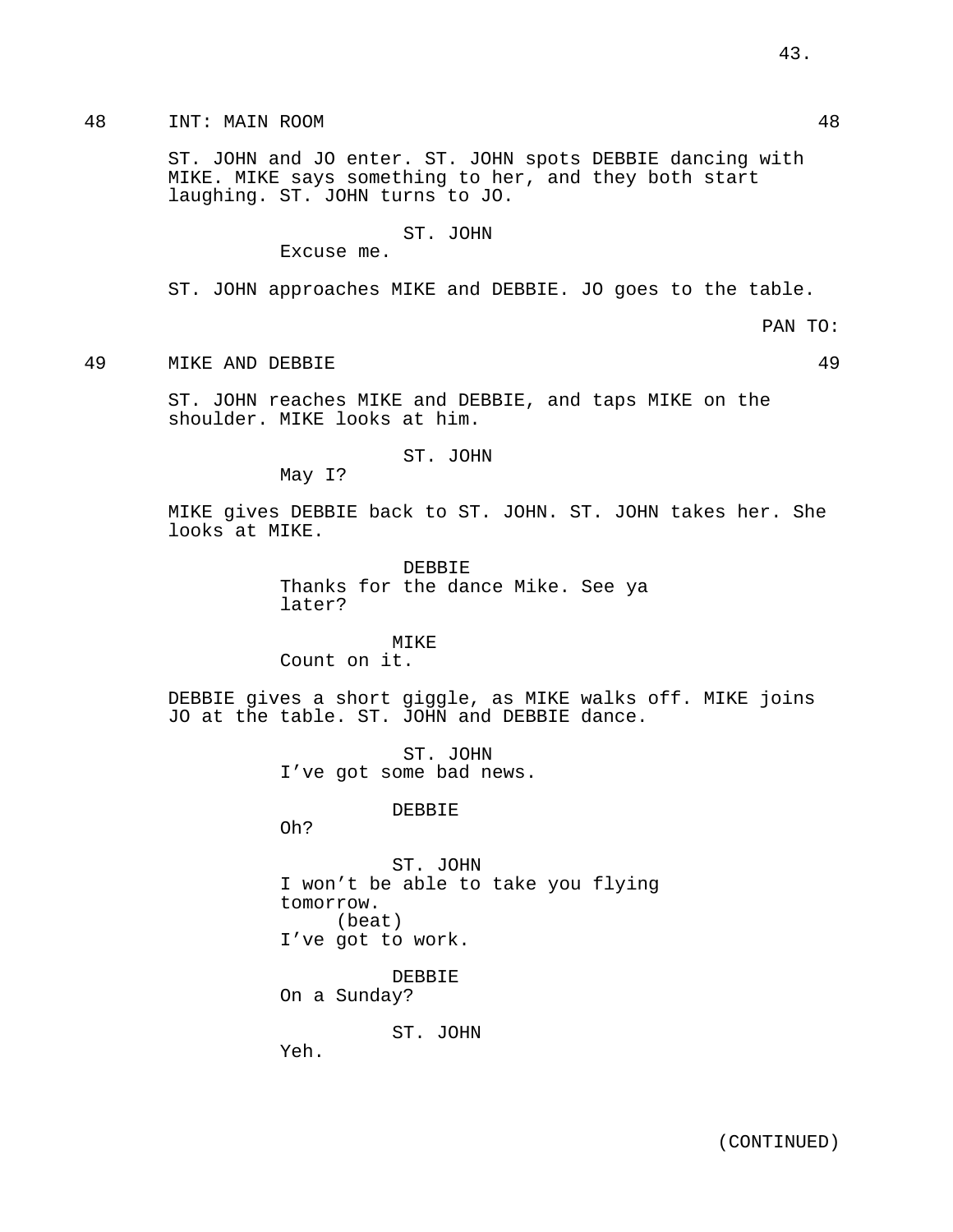DEBBIE Jason needs you, right? ST. JOHN (raise eyebrow) Yeah. DEBBIE So it's "Company" business not Santini Air business. ST. JOHN What makes... DEBBIE I know you all work for DNS. ST. JOHN

Oh.

(beat)(smile) I can take you up on Monday, though.

DEBBIE (smile) Sure.

DEBBIE rests her head on his shoulder.

PAN TO:

50 FOCUS ON: MIKE AND JO 50

MIKE and JO are alone at the table. MIKE is a little jealous, and so is JO. MIKE of ST. JOHN with DEBBIE. JO of ANNA with FRANK, and maybe a little of DEBBIE with ST. JOHN as well. MIKE turns to JO.

> MIKE So, what's the verdict?

JO On what?

MIKE Tomorrow. Are we, or aren't we?

JO

We are.

The song ends. FRANK and ANNA return to the table. DEBBIE whispers something to ST. JOHN. And instead of coming to the table, they exit the room. JO and MIKE watch them leave the room and ascend the stairs.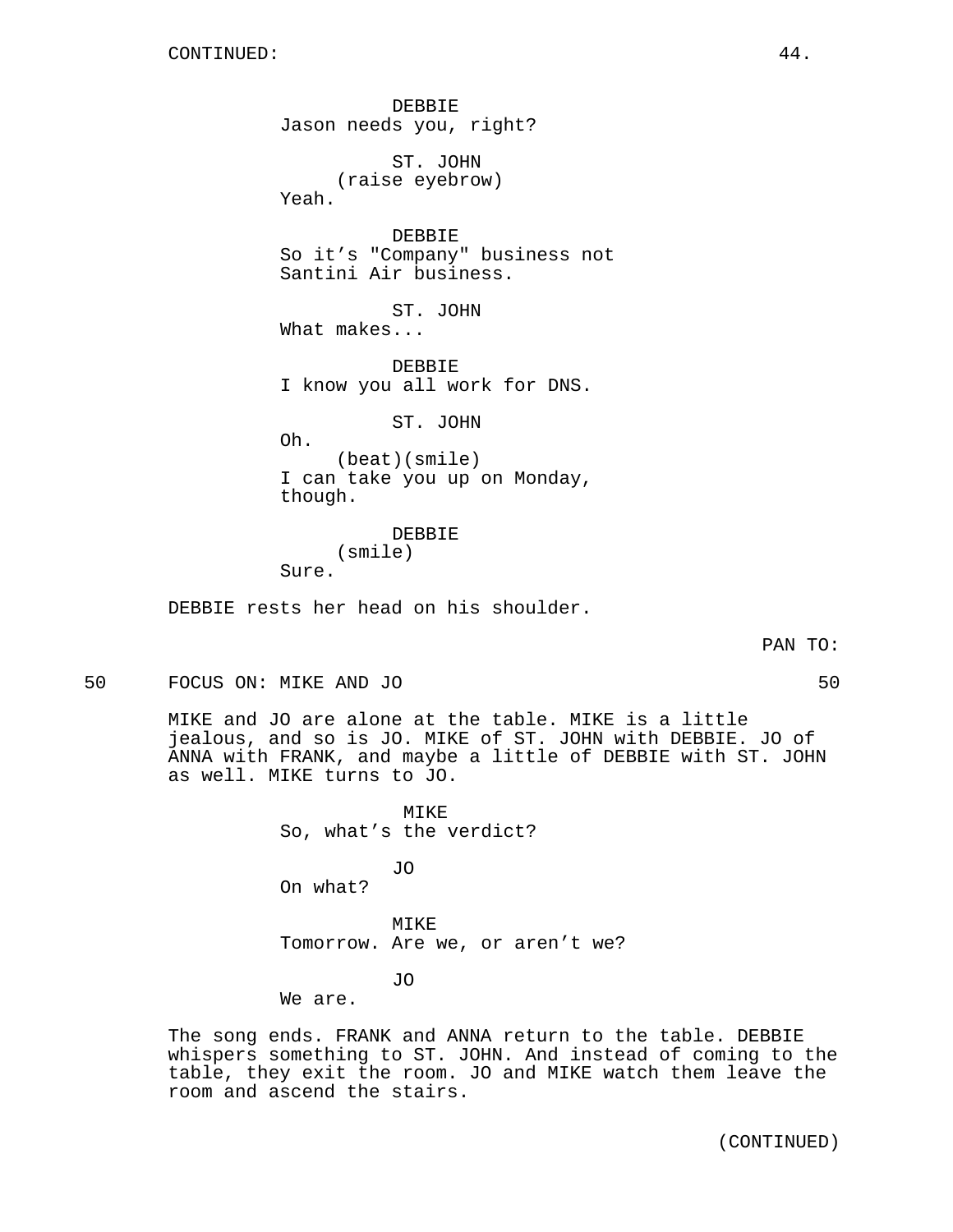FRANK Jo? (beat) Mike? (beat) Hello, you guys still with us?

JO / MIKE

FRANK looks to see what had them so captivated, and sees ST. JOHN and DEBBIE ascending the stairs. DEBBIE is holding ST. JOHN's hand, and leading him up the stairs.

51 INT: UPSTAIRS - DEBBIE'S ROOM 51

What?

The door opens. ST. JOHN and DEBBIE enter. She walks him over to the edge of the bed, then turns and faces him. She wraps her arms around his neck, and kisses him. He returns the kiss. He gently leans her back, and they fall onto the bed.

**MONDAY NOVEMBER 2nd 1992**

52 INT: SANTINI AIR - OFFICE (NOON) 52

MIKE's sitting in a chair, throwing darts at the dart board.

ST. JOHN (VO) Wolf to Cub. Wolf to Cub.

MIKE heads over to the radio.

ST. JOHN (VO) Mike, are you there?

MIKE picks up the CB and answers.

MIKE I'm here, I'm here. Question is, where are you guys? You were supposed to be back an hour ago?

ST. JOHN (VO) We've run into a little problem. Nothing we can't handle though.

CUT TO:

JUMP TO: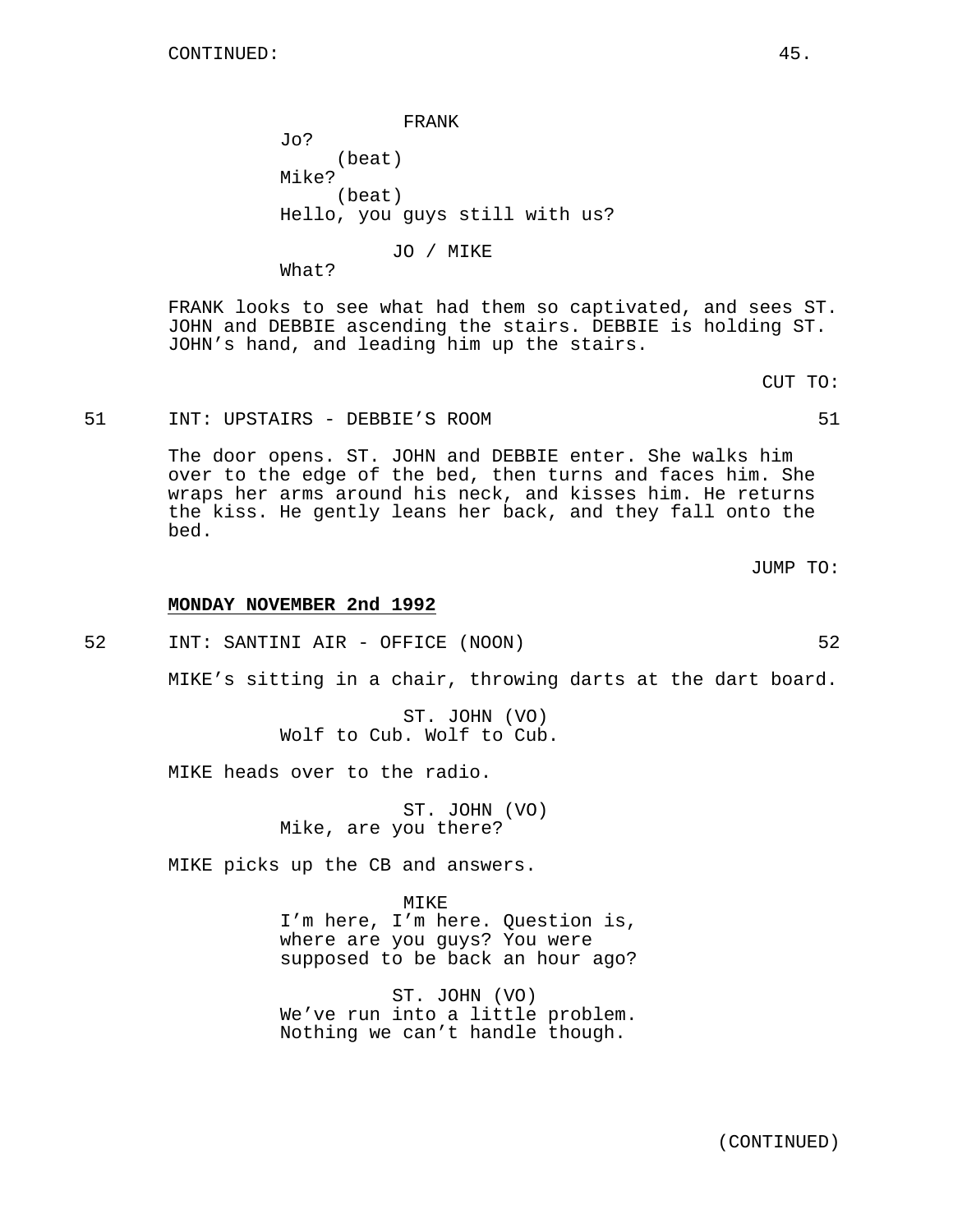MIKE You sure there isn't something I can do? JO (VO) Yes Mike, we're sure. You stay there and hold down the fort. MIKE Cute Jo, real cute. ST. JOHN (VO) Actually, there is one thing you could do. MIKE Name it. ST. JOHN (VO) I was supposed to take Deb flying this afternoon, it looks like I won't be back. Could you call her and tell her I'll see her tomorrow. MIKE

Sure, no problem. See you guys tomorrow.

ST. JOHN (VO) Thanks Mike, Wolf out.

MIKE hangs up the CB, and goes over to the desk. He picks up the phone, and calls FRANK. The phone rings three times, then FRANK answers.

FRANK (VO)

Hello?

MIKE Hi Frank, it's Mike. Is Deb there?

FRANK (VO) No, she's on her way to meet St. John.

MIKE Oh. Okay, thanks. Bye.

FRANK (VO)

Bye.

MIKE hangs up the phone, and goes back to throwing darts at the dart board. After a few seconds, MIKE hears DEBBIE's voice in the hanger.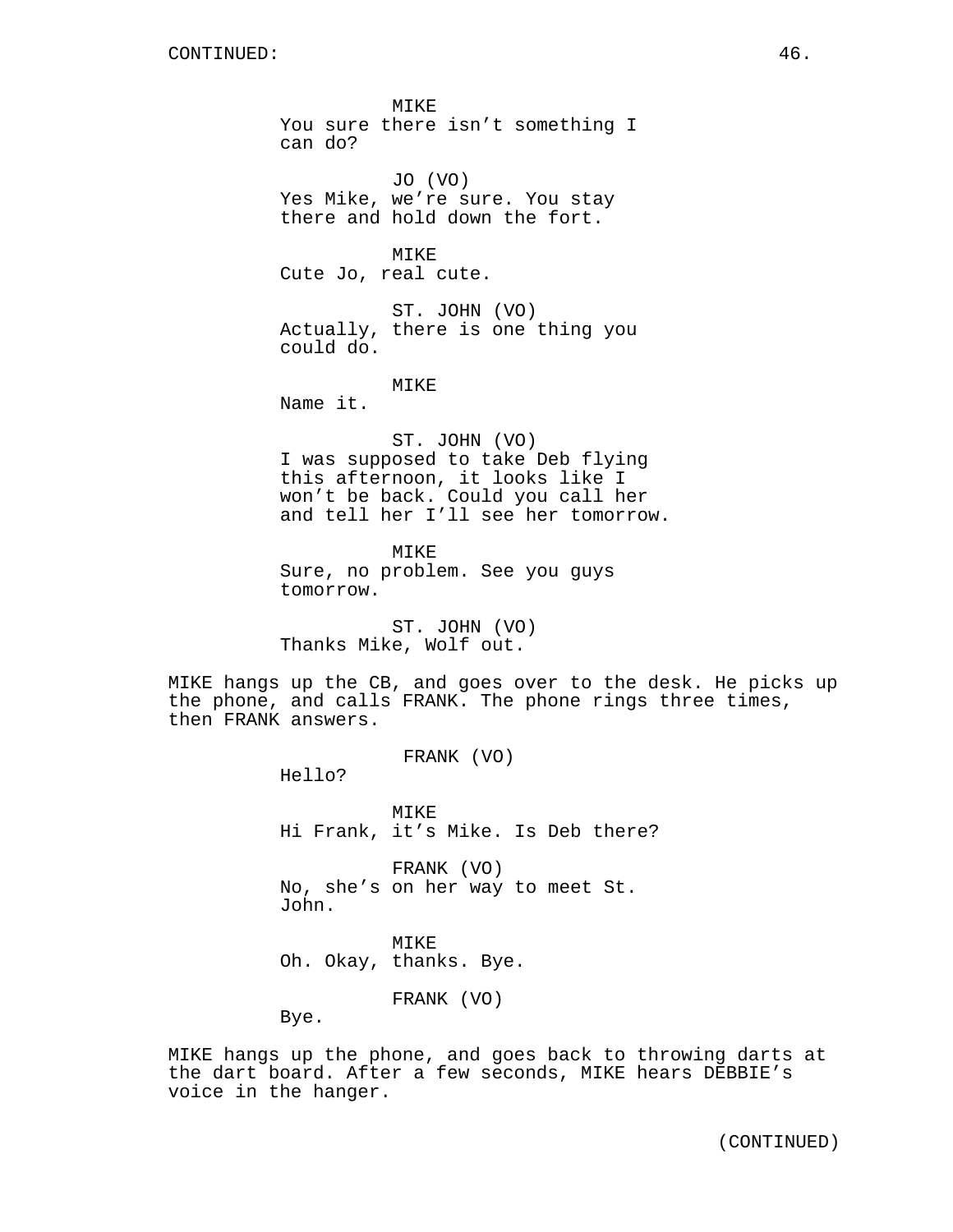DEBBIE (VO) Hello? MIKE sits up straight in the chair, and pretends to look busy. DEBBIE enters the office. DEBBIE Oh, hi Mike. MIKE Hi. DEBBIE Where's St. John? MTKE<sup>®</sup> He's on a mi... charter with Jo. DEBBIE Know when they'll be back? MIKE He just called. They're running late. DEBBIE I see. MIKE He asked me to call you and cancel, but you'd already left. MIKE notices the look of disappointment that appears on her face. DEBBIE Oh. DEBBIE turns to leave. MIKE rises from the desk. MIKE Hey, I've got an idea. MIKE walks over to her. MIKE Why don't I take you up?

> DEBBIE Thanks Mike, but... (beat) I think I'll wait for St. John.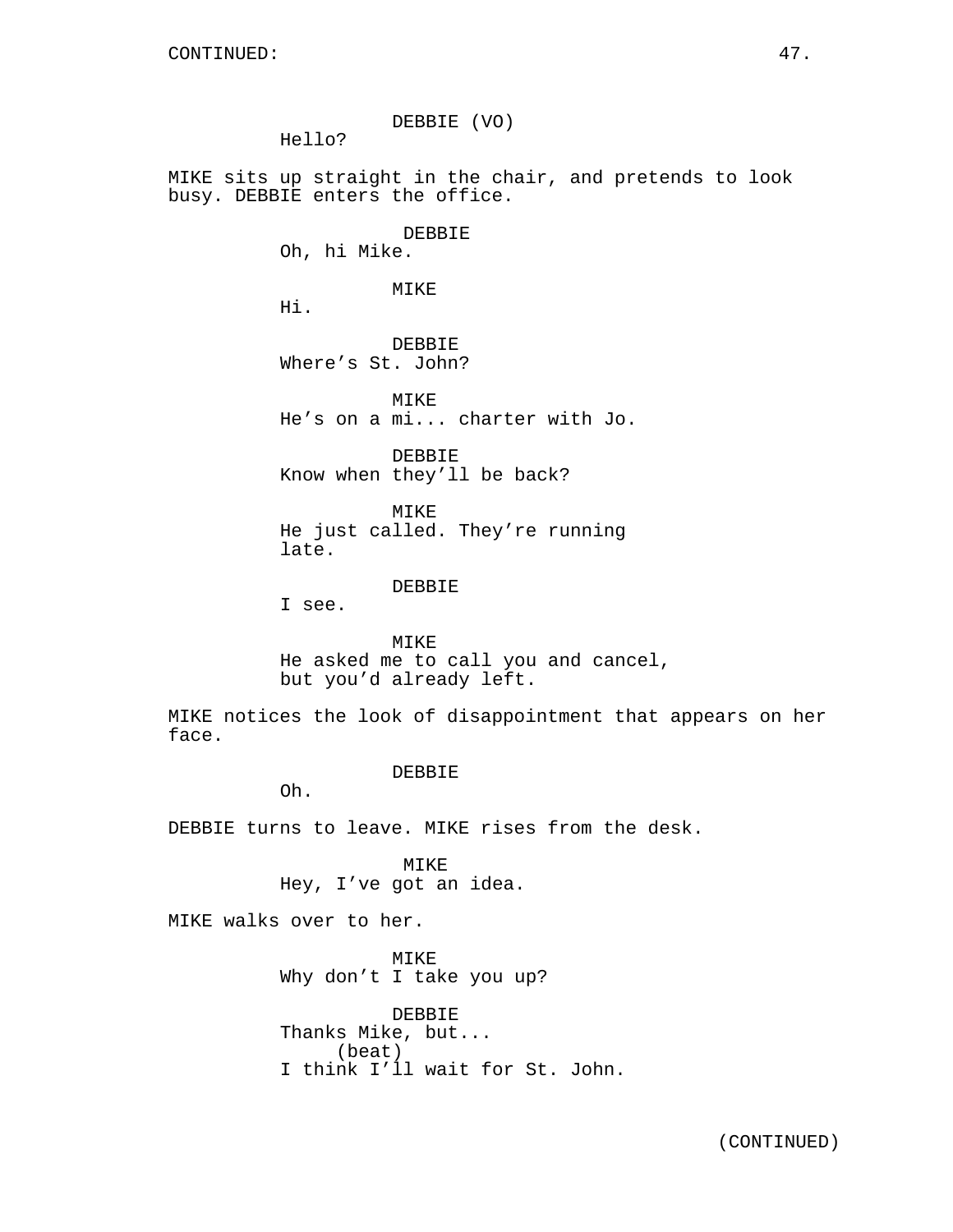MIKE (smile) St. John won't have to know. (beat) I know the route he was going to take you on, so we can take a different one.

DEBBIE I don't know Mike, I...

MIKE Look, We'll be back long before them.

MIKE puts his hands on her shoulders and looks her in the eye.

> MIKE Who'll know? It'll be our little secret.

> > DEBBIE

I don...

MIKE 3 hours Deb, I promise.

DEBBIE thinks, and MIKE flashes her a smile.

DEBBIE Does any one ever say no to you?

MIKE Is that a yes?

DEBBIE

Yes.

MIKE

Great.

MIKE lets her go, and grabs his jacket. They exit the office, and walk through the hanger.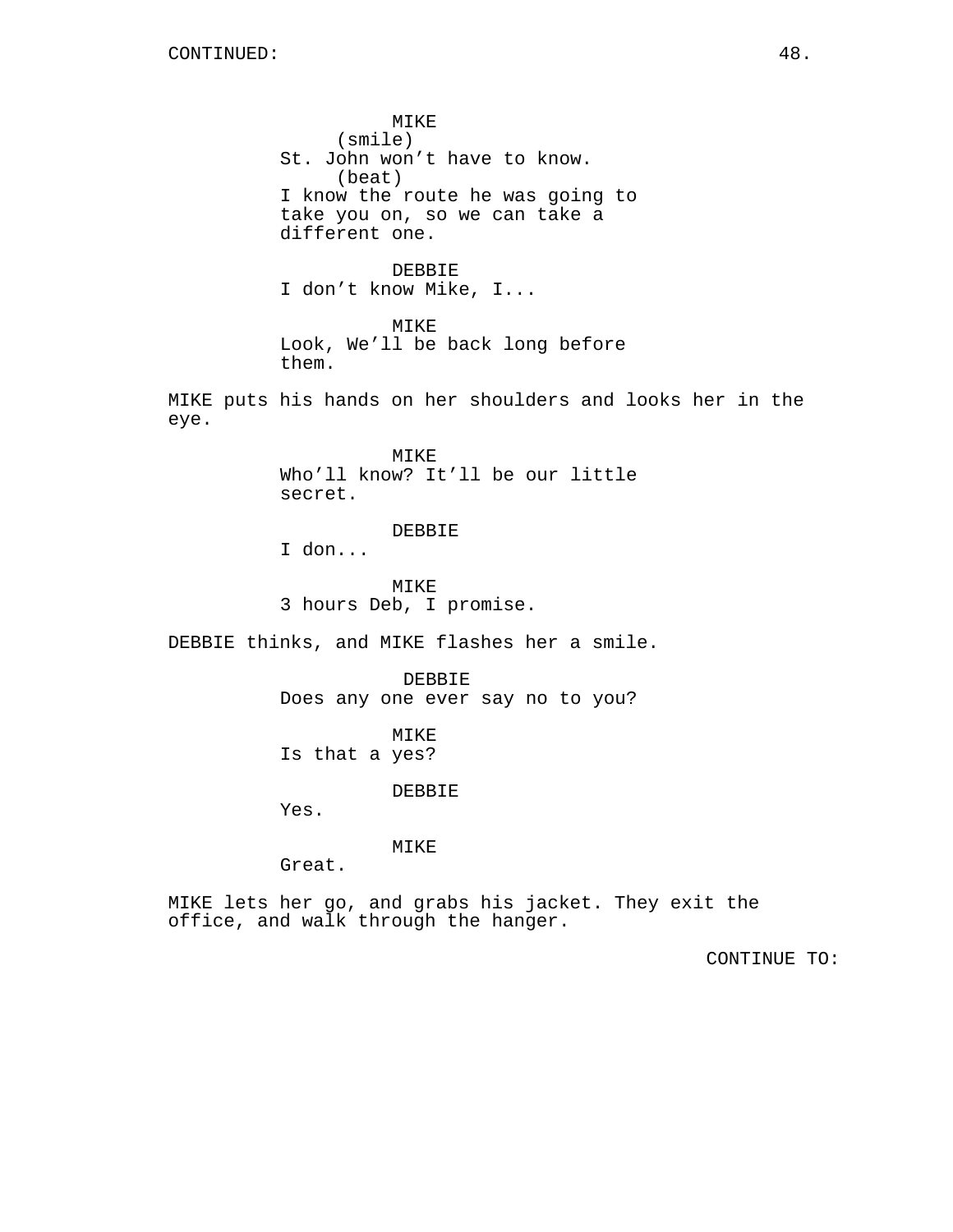# 53 EXT: CESSNA PLANE 53

MIKE and DEBBIE exit the hanger, and walk over to the plane. MIKE opens the passenger door, and helps DEBBIE in. DEBBIE smiles a "Thank-you", and MIKE smiles back at her. MIKE closes the door, then goes around and enters his side of the plane.

CONTINUE TO:

54 INT: CESSNA PLANE 54 MIKE starts up the plane, and takes off.

CUT TO:

### 55 EXT: SOMEWHERE OVER THE PACIFIC OCEAN (1:00PM PST) 55

The plane is flying over the ocean, when all of a sudden it goes out of control. The engine dies.

CONTINUE TO:

56 INT: CESSNA PLANE 56

MIKE tries to stabilize the plane, but nothing he tries works. DEBBIE reaches for the radio. MIKE realizes he took the wrong plane up.

> MIKE Don't bother, I think it's broken.

DEBBIE You took us up in a plane with a broken radio?

#### MIKE

Sorry.

Momentary pause as MIKE continues to try and stabilize the plane.

> MIKE I... Damn! (beat) It's no use. (beat) When I say NOW, I want you to open your door, and jump. Got it?

DEBBIE You can't be serious? 49.

(CONTINUED)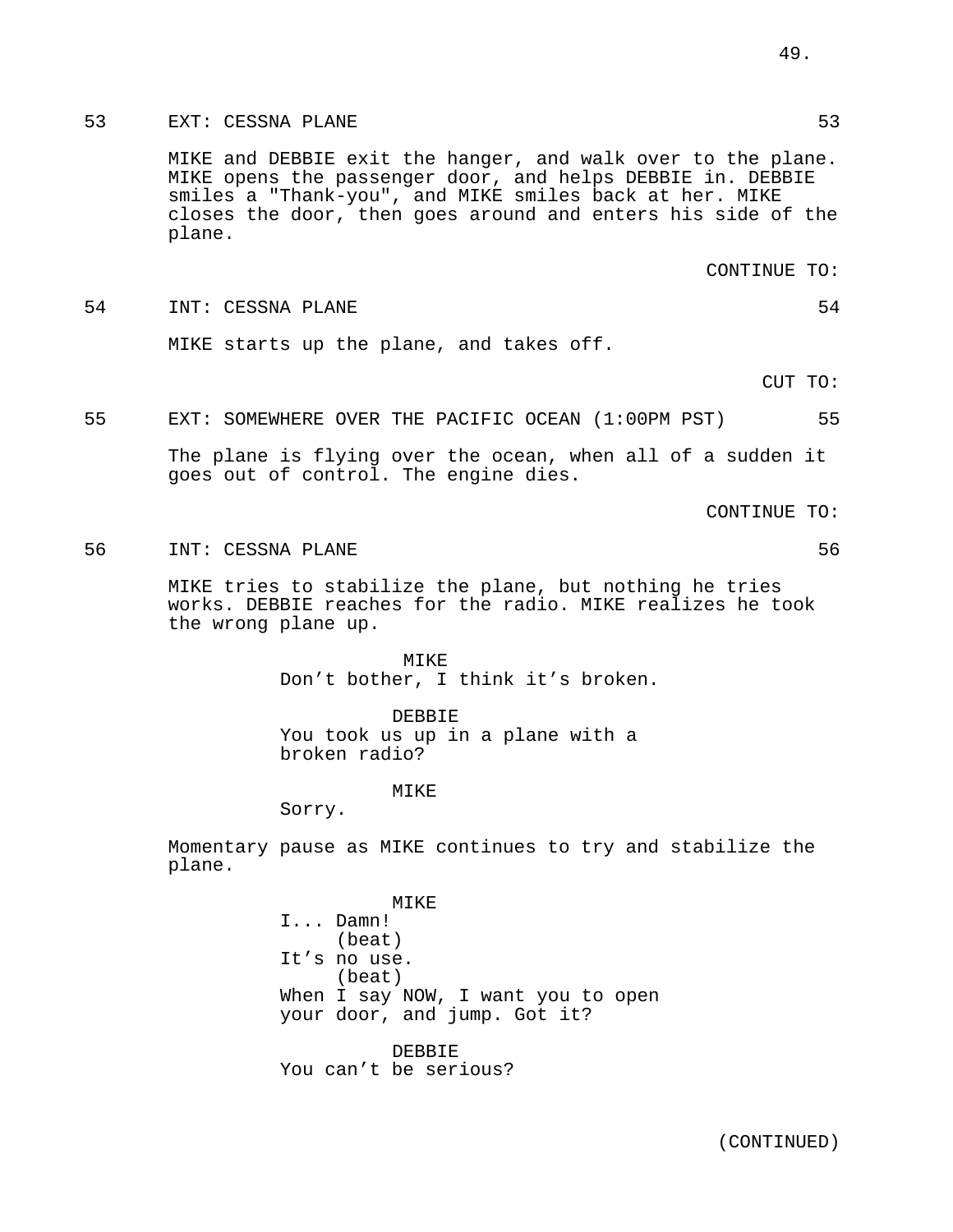MIKE It's either jump or die.

The plane enters a nose dive. MIKE looks at her.

MIKE

Ready?

DEBBIE gives him an "I guess so" look. MIKE smiles.

MIKE One, two, three, NOW.

They open their doors, and jump.

CONTINUE TO:

57 EXT: OCEAN 57

MIKE and DEBBIE hit the water. A few seconds later, the plane hits the water. They brace themselves for an explosion, which never comes. The plane just sinks. MIKE swims over to DEBBIE.

MIKE

You okay?

### DEBBIE

I'll live.

MIKE notices an island within swimming distance.

MIKE Think you can make it to that... (point to island) ...island?

DEBBIE

I can try.

MIKE Let's go then.

They swim toward the island.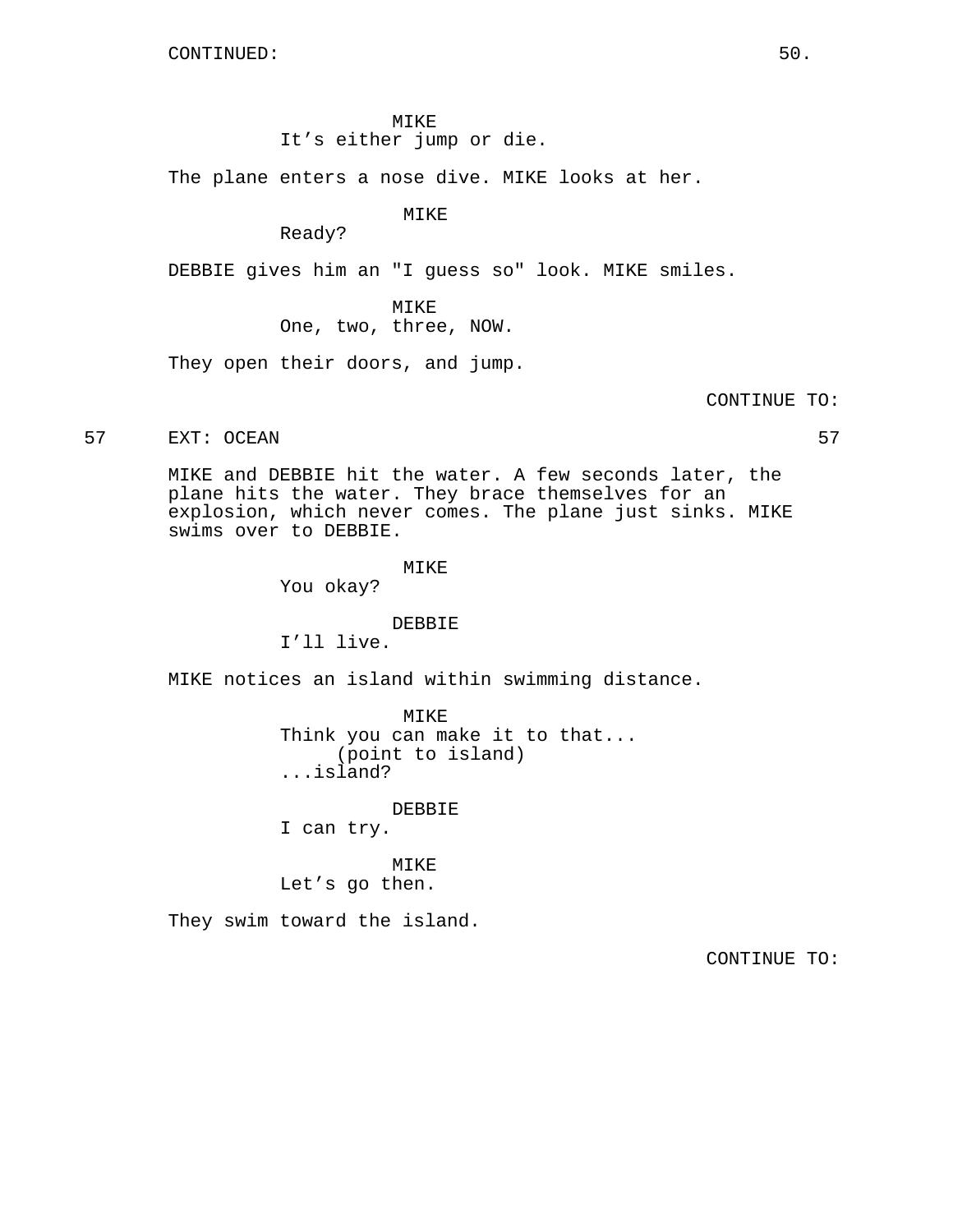# 58 TIME FLIES 58

They swim ashore, choose a spot to make camp, and gather some firewood. DEBBIE is trying to light a fire, by rubbing two pieces of wood together. She's not having much luck. MIKE has gone to try and find something to eat. MIKE returns with some fish and some coconuts.

CONTINUE TO:

#### 59 TIME RESUMES 59

MIKE puts them down, and goes over to DEBBIE.

MIKE Here, let me do that.

MIKE goes to take the wood pieces from her, and their hands touch. She looks up at him.

> DEBBIE A regular boy scout, eh, Major Rivers.

MIKE smiles at her. Their hands are still touching. Their eyes lock. MIKE goes to kiss her, but she backs away, and lets go of the wood pieces. She rises.

> DEBBIE The sun will be down soon. (beat) There're still a few things to do while there's still light.

#### MIKE

Right.

MIKE tries to light the fire. DEBBIE gathers some palm leaves to make something to sleep on.

CONTINUE TO:

60 TIME FLIES 60

DEBBIE gathers leaves. MIKE lights the fire, and then cleans and cooks the fish.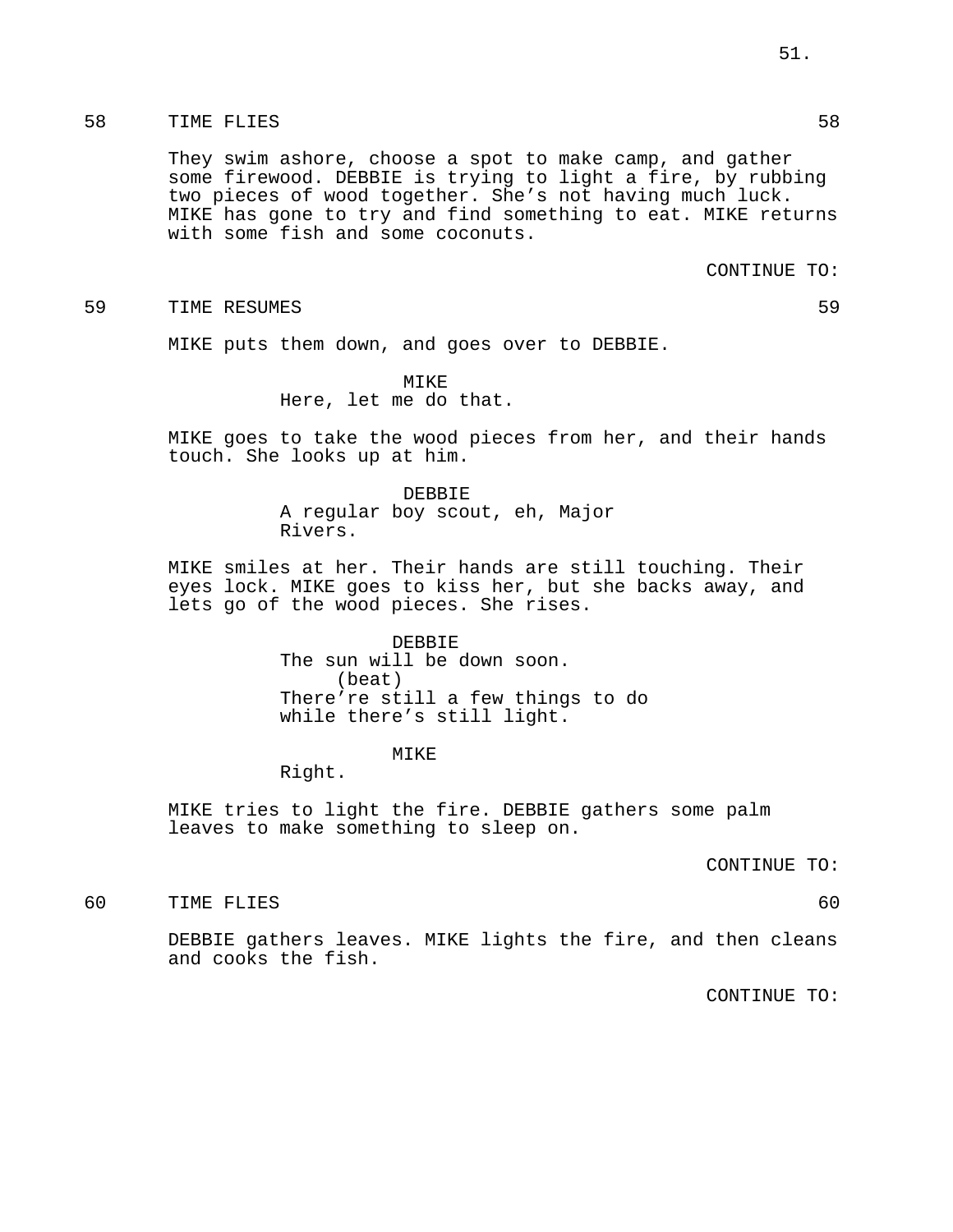61 TIME RESUMES 61

DEBBIE is returning from her last leaf trip.

MIKE You're just in time. The fish is ready.

DEBBIE lays out the leaves, then goes over to MIKE.

MIKE Here, I hope you like it. I did the best I could considering.

DEBBIE (take the fish) Thanks.

They start to eat.

DEBBIE I hope this 3 hour tour doesn't last as long as The Minnow's did.

**MTKE** The Minnow?

DEBBIE Yeh, you know, Gilligan's Island.

MIKE Oh right. That Minnow.

They eat some more. After a few moments DEBBIE finds herself singing the theme song for Gilligan's Island.

> DEBBIE (quietly) Just sit right back and you'll hear a tale, a tale of a fateful trip.

MIKE joins in. They gradually get louder as they go on.

MIKE That started from this tropic port aboard this tiny ship.

DEBBIE The mate was a mighty sailing man...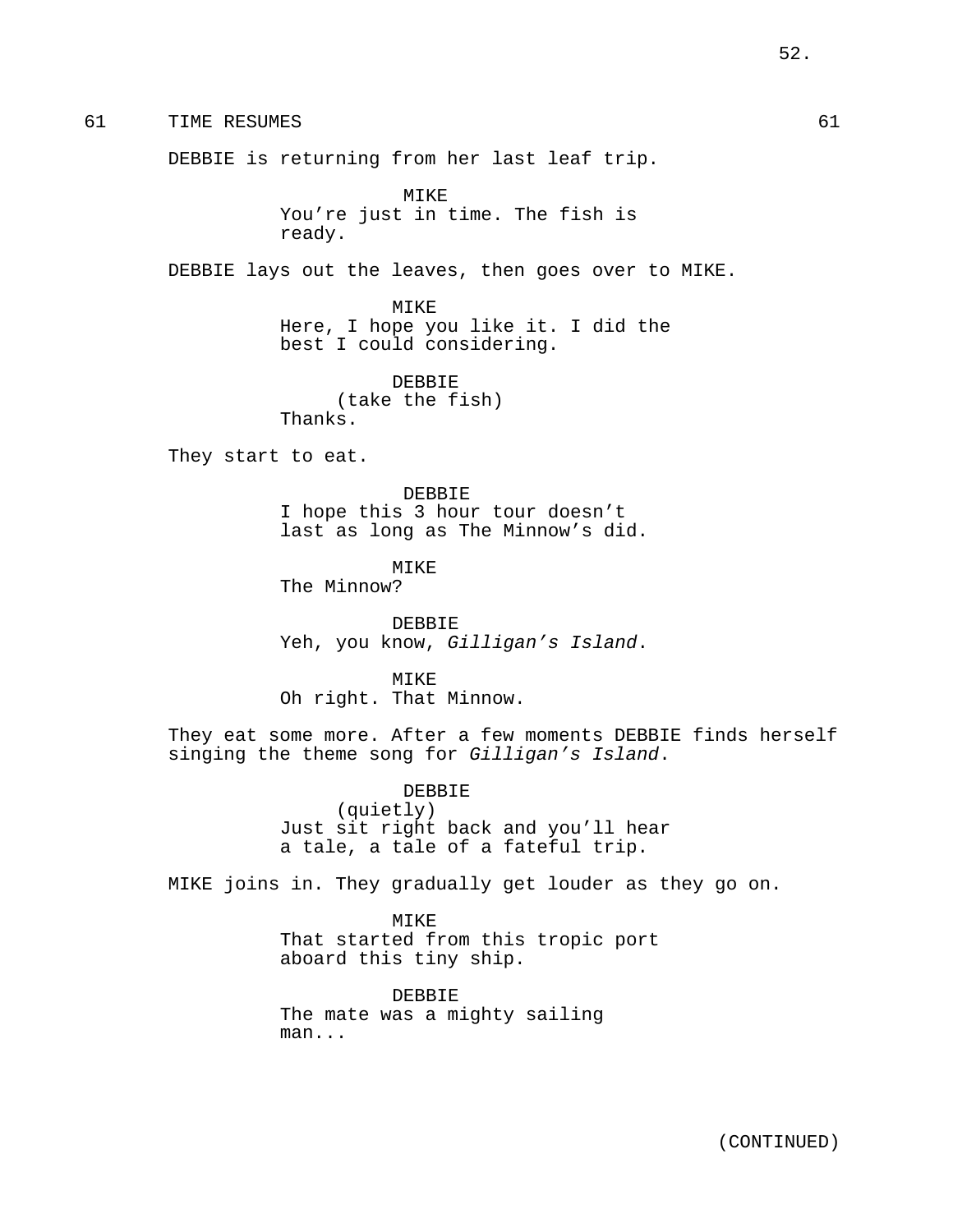MIKE ...the skipper brave and sure...

DEBBIE / MIKE five passengers set sail that day for a three hour tour. A three hour tour.

DEBBIE The weather started getting rough...

MIKE

...the tiny ship was tossed.

DEBBIE / MIKE If not for the courage of the fearless crew, the Minnow would be lost. The Minnow would be lost.

#### DEBBIE

The ship set ground on the shore of this, uncharted desert isle.

DEBBIE / MIKE With Gilligan, the Skipper too, the millionaire and his wife, the movie star, the Professor and Mary Anne. Here on Gilligan's Isle.

DEBBIE Now, this is the tale of our castaways...

MIKE They're here for a long, long time.

DEBBIE / MIKE They'll have to make the best of things, it an up hill climb.

#### DEBBIE

The first mate and the skipper too, will do their very best...

#### MIKE

...to make the others comfortable in the tropic island nest.

# DEBBIE / MIKE

No phone, no light, no motor car. Not a single luxury. Like Robinson Crusoe, they're primitive as can be.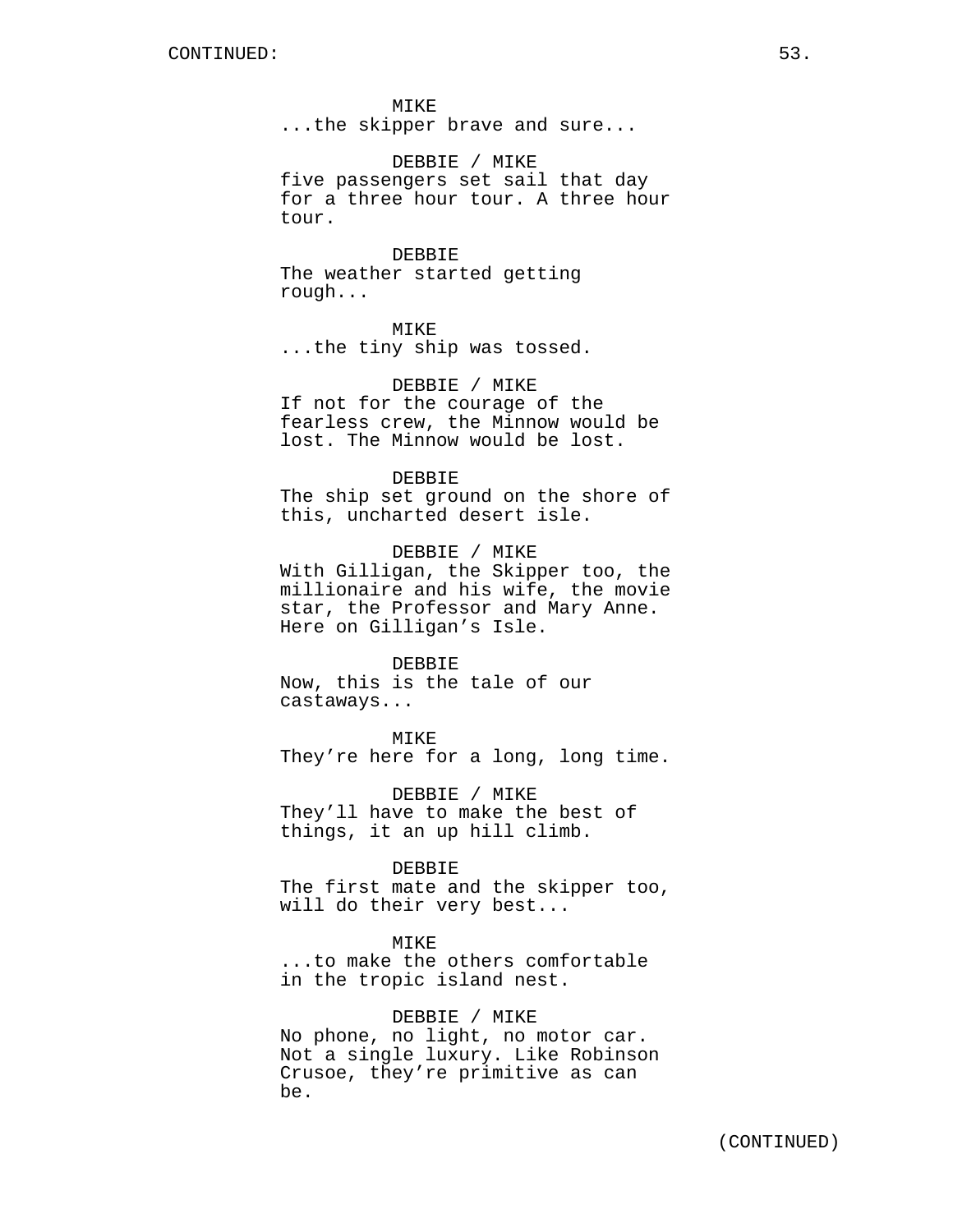DEBBIE So join us here each week my friend...

MIKE ...you're sure to get a smile...

DEBBIE / MIKE From seven stranded Castaways, here on Gilligan's Isle.

They both start to laugh. DEBBIE notices the sun is setting. She rises and walks over to the shore. MIKE follows. MIKE stops beside her.

> DEBBIE It's so beautiful.

> > MIKE

I know.

MIKE turns to her, and sees a tear fall from her eye.

MIKE Hey, what's wrong?

DEBBIE starts to cry. MIKE takes her in his arms, and tries to comfort her. After a few seconds, she stops. He keeps his arms around her. She looks down at the sand.

> DEBBIE I'm sorry. It's just... (beat) I'm wondering how long it'll take for them to find us. No one even knows where we are.

MIKE raises her head, and looks her in the eye.

MIKE Hey, I bet we'll be home by this time tomorrow.

DEBBIE You really think so?

MIKE I know so. Trust me.

DEBBIE smiles at him. He returns the smile. He wipes the last tear from her eye, and their eyes lock.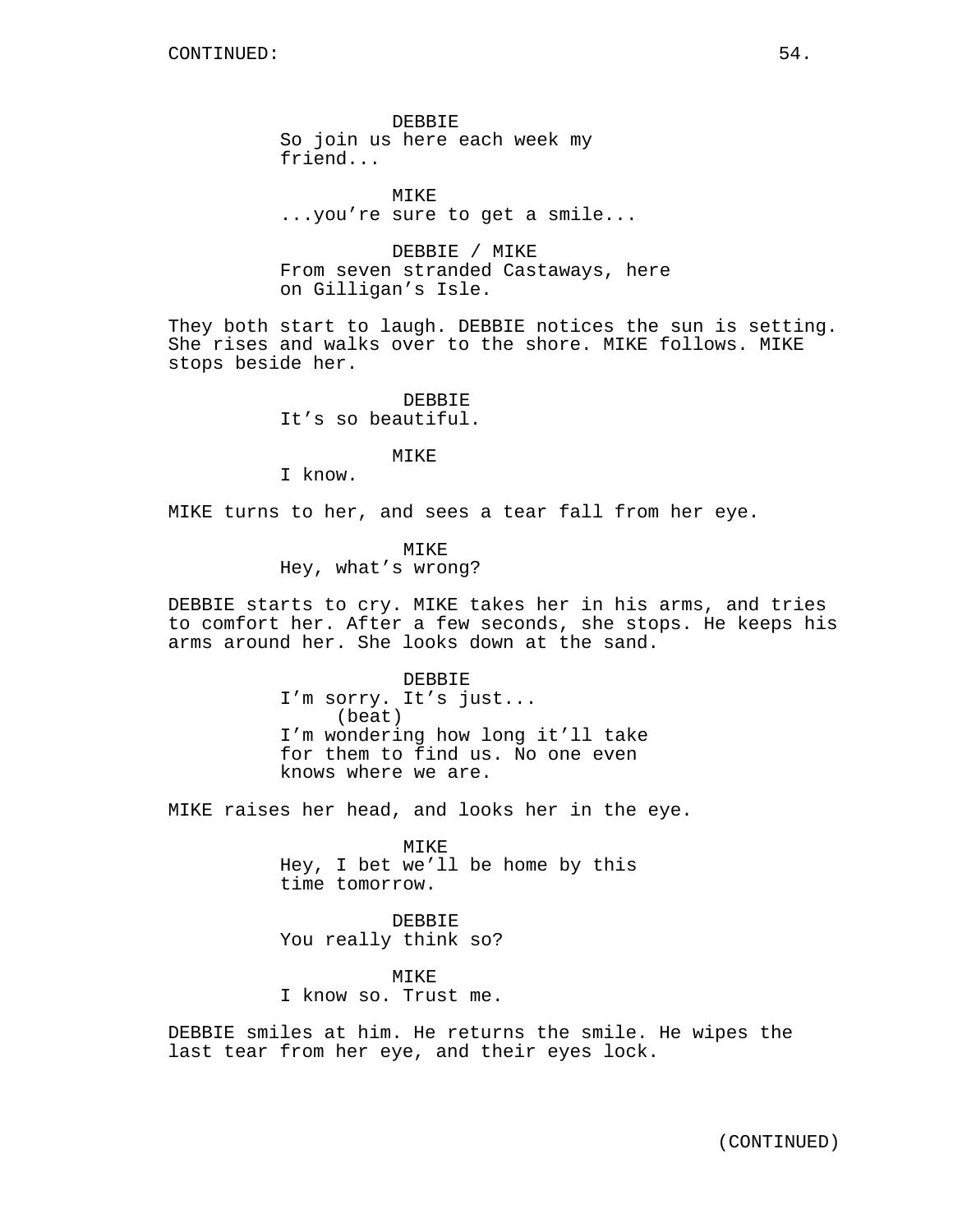DEBBIE Mike, I... (beat) I...

She can't fight this attraction to him any longer. And, against her better judgment, she allows herself to be drawn to him. He feels the same way. He moves his hand under her chin, and brings her lips to his. He kisses her, and pulls her close. She melts into his arms. He picks her up and carries her to the bed of palm leaves. He lays her down on the leaves and they make love. The sun sets, and the sky turns black.

JUMP TO:

### **TUESDAY, NOVEMBER 3, 1992**

62 INT: SANTINI AIR - OFFICE (10:00AM MST) 62

ST. JOHN and JO, are sitting in the office, waiting for MIKE. The phone rings.

> ST. JOHN That better be Mike!

ST. JOHN answers the phone

ST. JOHN Santini Air.

ANNA (VO) St. John, is that you?

ST. JOHN

Yes.

ANNA (VO)

This is Anna.

ST. JOHN What can I do for you?

ANNA (VO) I called looking for Debbie. Is she there?

> ST. JOHN (surprise)

No.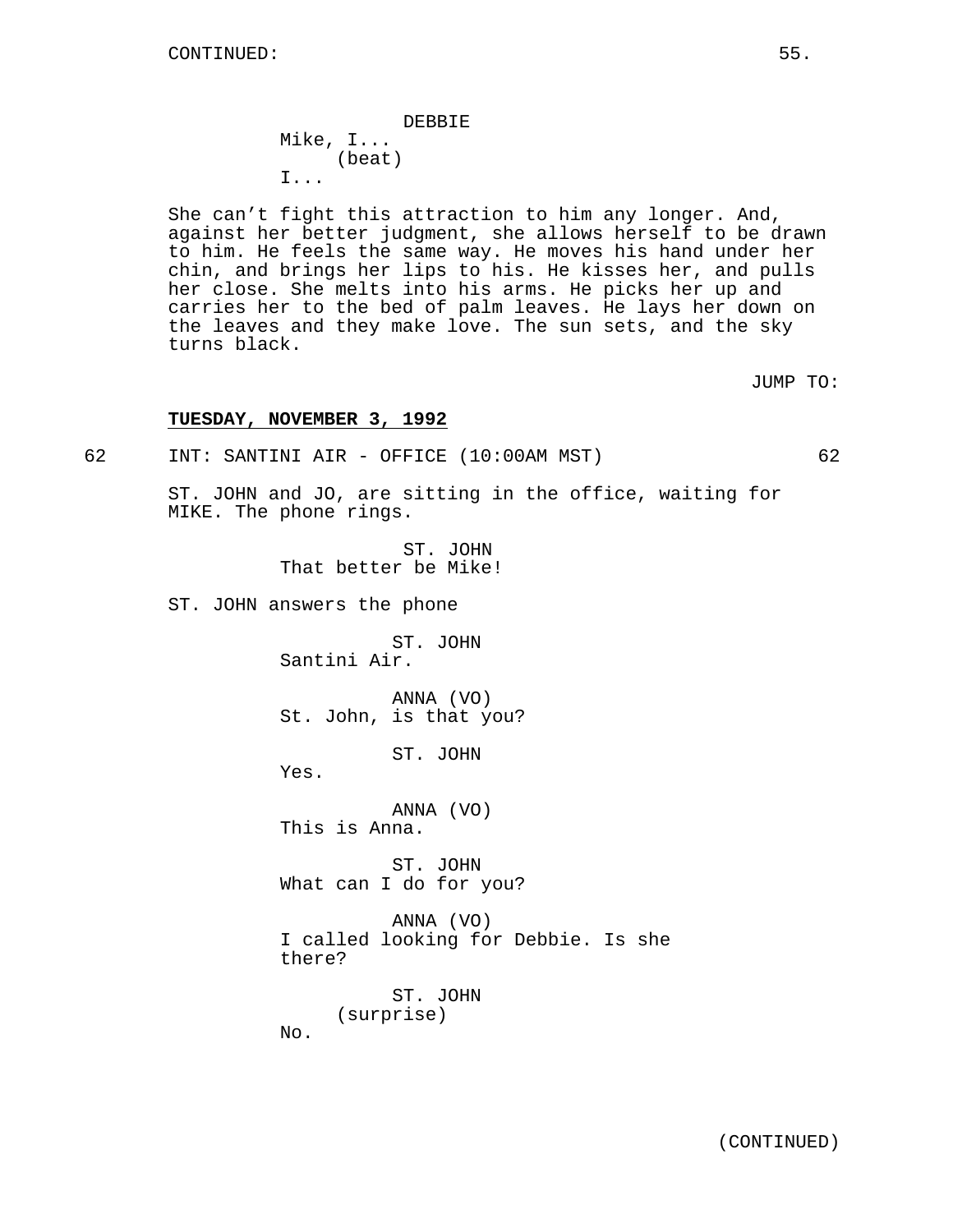ANNA (VO) She isn't? Do you know where she is? ST. JOHN I haven't seen her since the party. ANNA (VO) (surprise) Really? She said she was going flying with you yesterday! ST. JOHN We were supposed to, but something came up. I asked Mike to... ANNA (VO) Now I'm really worried. ST. JOHN Why? ANNA (VO) Since she didn't come back last night, I assumed she... ST. JOHN Don't worry, we'll find her. I think I know where she might be. ANNA (VO) Thanks. Bye. ST. JOHN hangs up the phone. ST. JOHN I'm gonna kill him. JO What? ST. JOHN It seems that Mike isn't the only one missing. JO What do you mean? ST. JOHN Deb's missing too.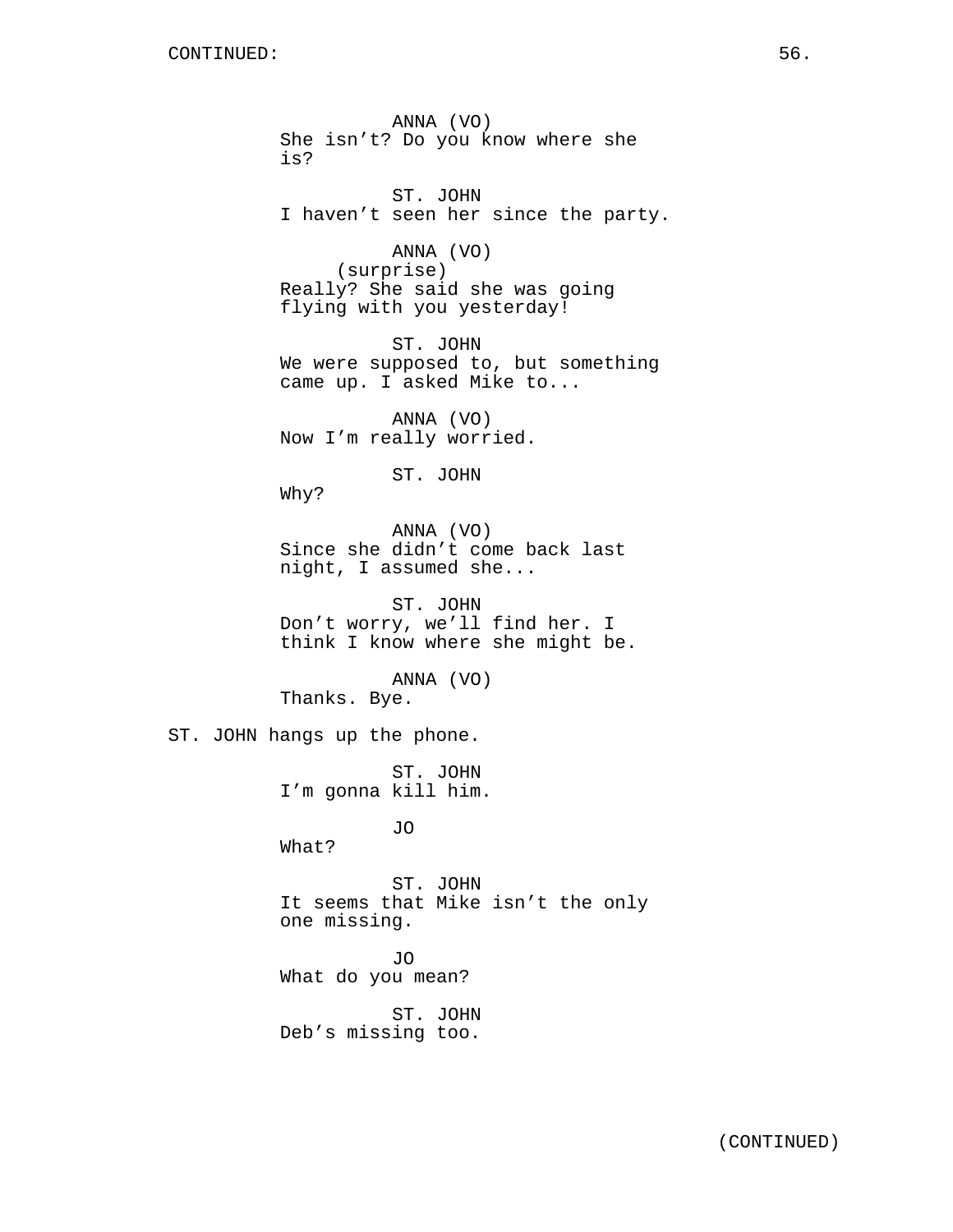him.

JO You don't think that... ST. JOHN ...they're together? I don't know. But I don't think that it's simply a coincidence. JO thinks of something, and wonders whether or not she should mention it. JO I think we should add another missing item to the list. ST. JOHN (turn to Jo) What? JO When I got in this morning, I noticed that one of the planes was missing. At first, I thought Mike had taken it somewhere. But, when I tried to reach him on the radio, I couldn't get a reply. Then I remembered, that the mechanic's were going to take that plane to be repaired. Now I... ST. JOHN ...think that maybe Mike did take it. JO Yeh. ST. JOHN What was wrong with that plane? JO The radio and fuel gauge were broken, and the engine needed work. ST. JOHN rises and walks out of the office. JO goes after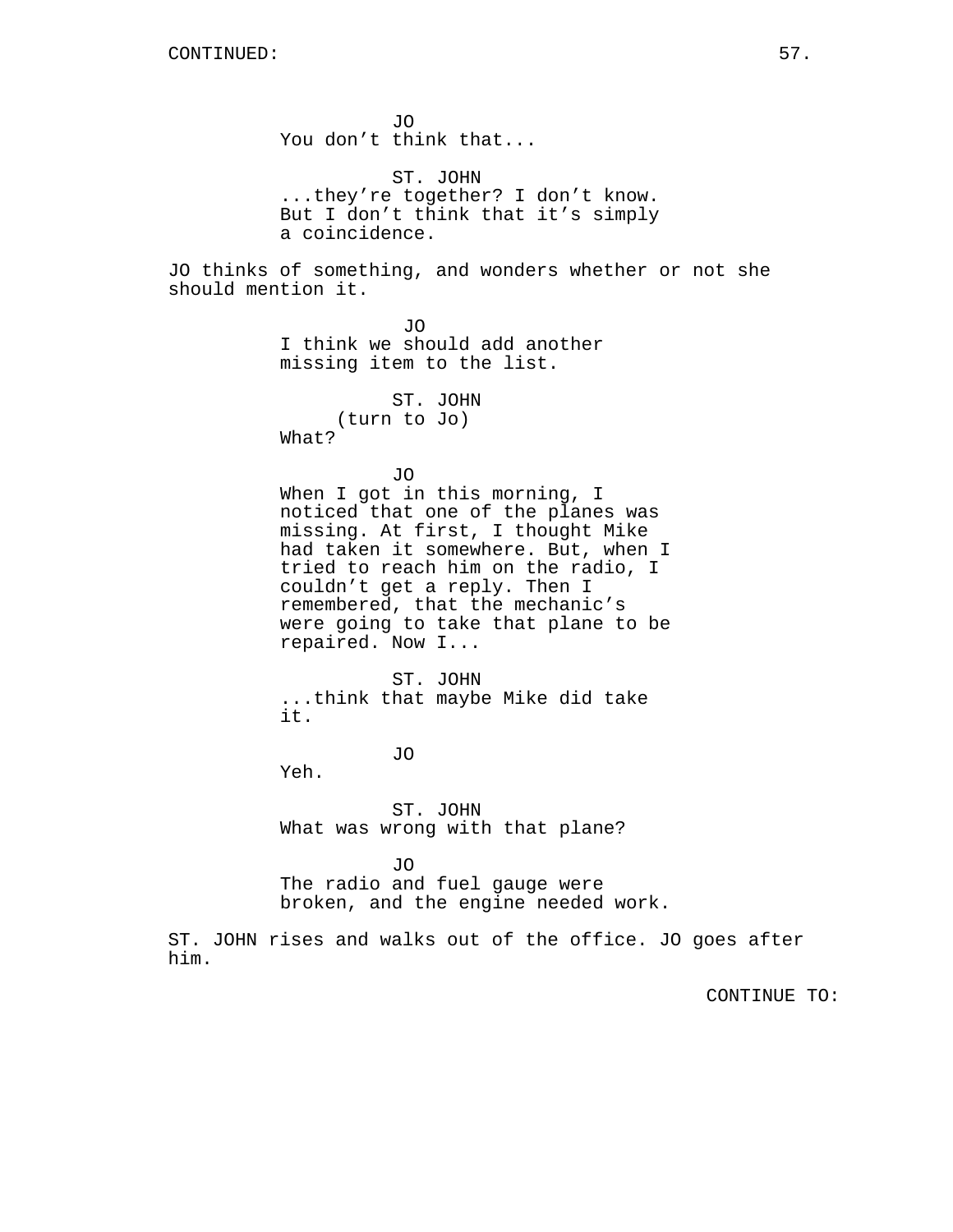63 INT: HANGER 63

JO St, John, wait.

ST. JOHN stops, and turns to her.

JO Where are you going?

ST. JOHN If Mike went up in that plane with Deb, who knows what could have happened. I'm going to get The Wolf, and try to find them. (beat) You coming?

JO Of course.

ST. JOHN and JO exit the hanger.

CONTINUE TO:

64 EXT: ST. JOHN'S JEEP 64 ST. JOHN and JO walk to jeep. They enter and ST. JOHN starts

it. They drive off.

CUT TO:

65 EXT: ISLAND - CAMP (9:30AM PST OR 10:30AM MST) 65

DEBBIE and MIKE are sleep. She wakes up first, and picks up the empty coconut shells. She walks to the shore and fills the shells with water. She walks back to the camp. She looks at MIKE, who is fast asleep, and dumps the cold water on him. MIKE screams. DEBBIE drops the shells and runs. He gets up and runs after her.

CUT TO:

66 INT: THE LAIR (12:30PM MST) 66

ST. JOHN and JO enter. They go to AIRWOLF.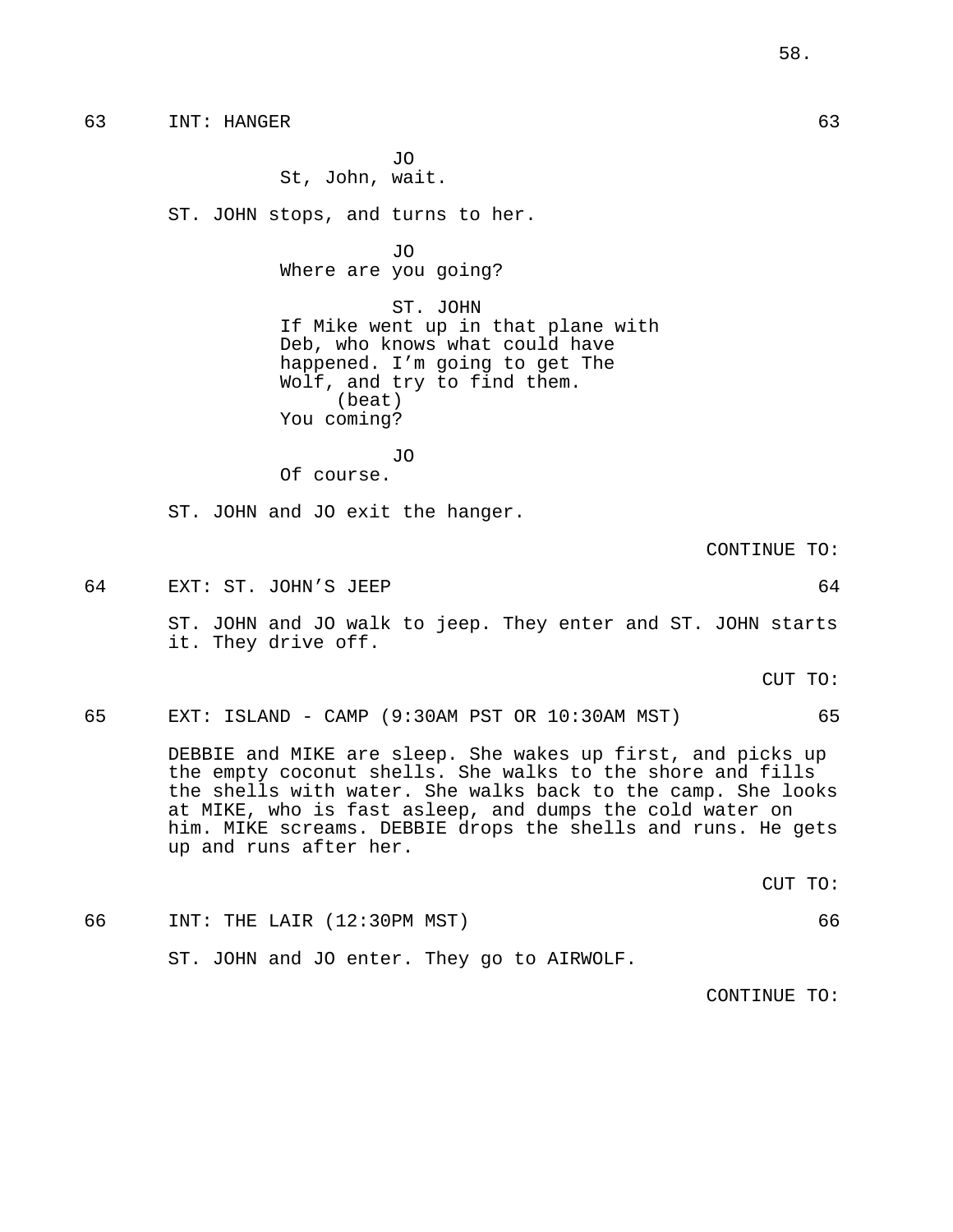| 67 | 67<br>EXT: AIRWOLF                                                                                         |
|----|------------------------------------------------------------------------------------------------------------|
|    | ST. JOHN and JO enter AIRWOLF.                                                                             |
|    | CONTINUE TO:                                                                                               |
| 68 | 68<br>INT: AIRWOLF                                                                                         |
|    | ST. JOHN starts her up, and JO activates the back computer<br>systems.                                     |
|    | CONTINUE TO:                                                                                               |
| 69 | 69<br>EXT: AIRWOLF                                                                                         |
|    | AIRWOLF flies up and out. Once out, the turbo engines are<br>engaged.                                      |
|    | CONTINUE TO:                                                                                               |
| 70 | 70<br>INT: AIRWOLF                                                                                         |
|    | ST. JOHN<br>We don't even know where to start<br>looking!                                                  |
|    | <b>JO</b><br>It'll be like trying to find a<br>needle in a haystack.                                       |
|    | JO realizes that wasn't the right thing to say.                                                            |
|    | JO<br>Sorry.                                                                                               |
|    | ST. JOHN<br>Wait. His watch!                                                                               |
|    | JO<br>Of course. It should be sending out<br>a signal.<br>(Mutter)<br>Unless it's broken.                  |
|    | JO types a command into the computer. The computer pulls up<br>a map, with a flashing, beeping, red light. |
|    | JO<br>Got him.                                                                                             |
|    | ST. JOHN<br>Where is he?                                                                                   |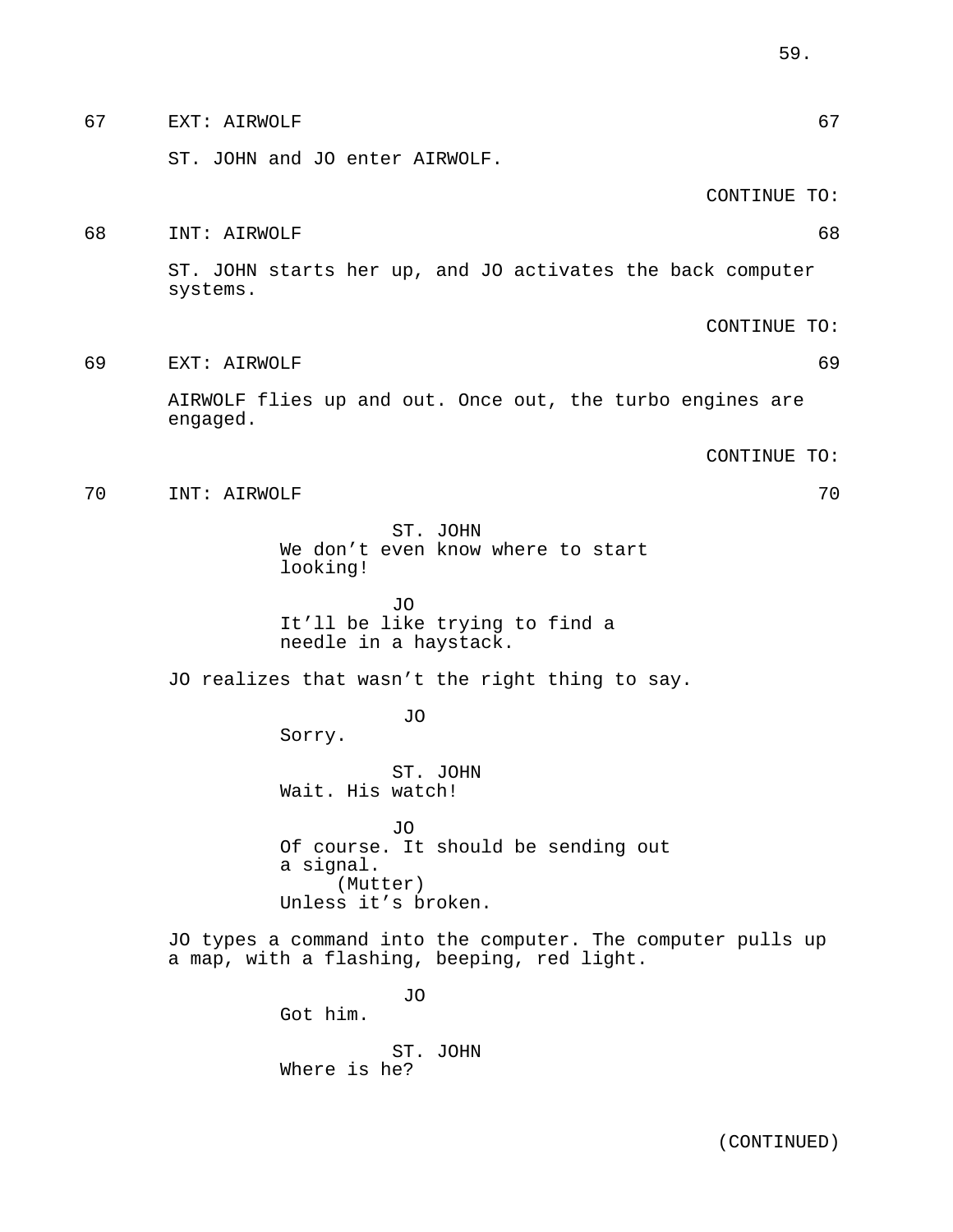JO Somewhere in the Pacific Ocean. ST. JOHN In the ocean? JO Still to far away to be certain so, don't even think about it, okay? ST. JOHN Yeh. 71 EXT: ISLAND (11:45AM PST OR 12:45PM MST) 71 DEBBIE and MIKE are sitting on the shore. Both of them start to talk simultaneously. DEBBIE Mike, I... MIKE Deb, I... Both of them stifle a giggle. DEBBIE You first. MIKE No, you first. DEBBIE I was just gonna say that, you're a real nice guy and... MTK<sub>F</sub> Uh-oh. DEBBIE I like you, but... MIKE But you also like St. John. And you want to stay with him. DEBBIE (nod) Last night shouldn't have happened Mike. DEBBIE looks at MIKE.

JUMP TO: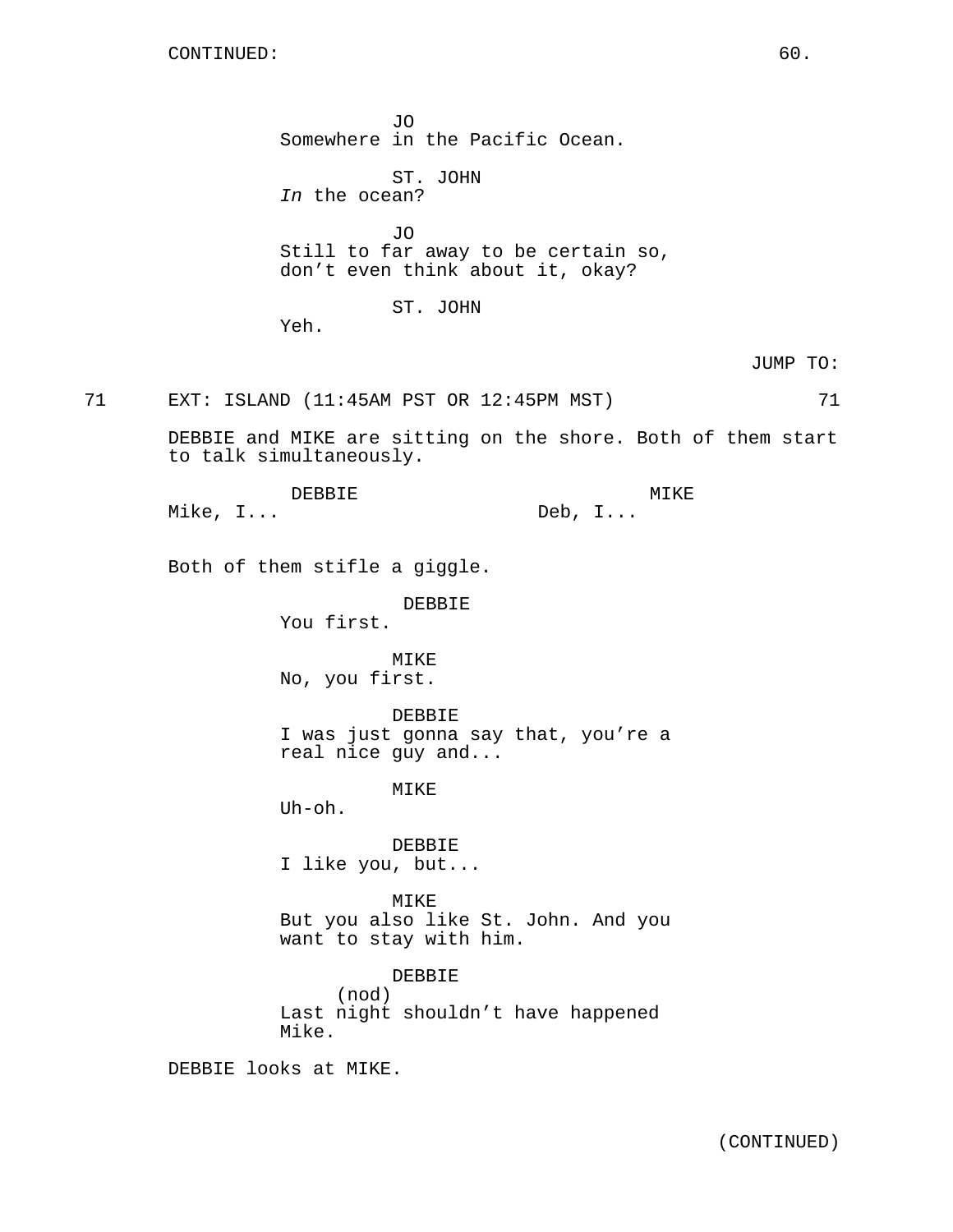DEBBIE (beat) Don't get me wrong, I'm not sorry that it did. I enjoyed it, but... (beat) ...it can't happen again. Promise me you won't tell anyone? MIKE On one condition. DEBBIE Which is? MIKE If things don't work out with St. John, you'll give me a chance? DEBBIE (smile) Deal. MIKE (smile) Why is it that when I finally meet a great woman, she falls in love with St. John?

DEBBIE gives MIKE a kiss on the cheek.

72 INT: AIRWOLF (NOON PST) 72

JO is on the computer. The computer picks up the wreckage in the ocean. AIRWOLF is still a distance away, but the scanners, have picked it up. JO is about to mention the wreckage, when she notices that MIKE's signal, isn't coming from the plane. It's coming from an island.

> JO It looks like the plane crashed, but they managed to get out, and make it to an island.

> > ST. JOHN

ETA?

JO About 10 minutes.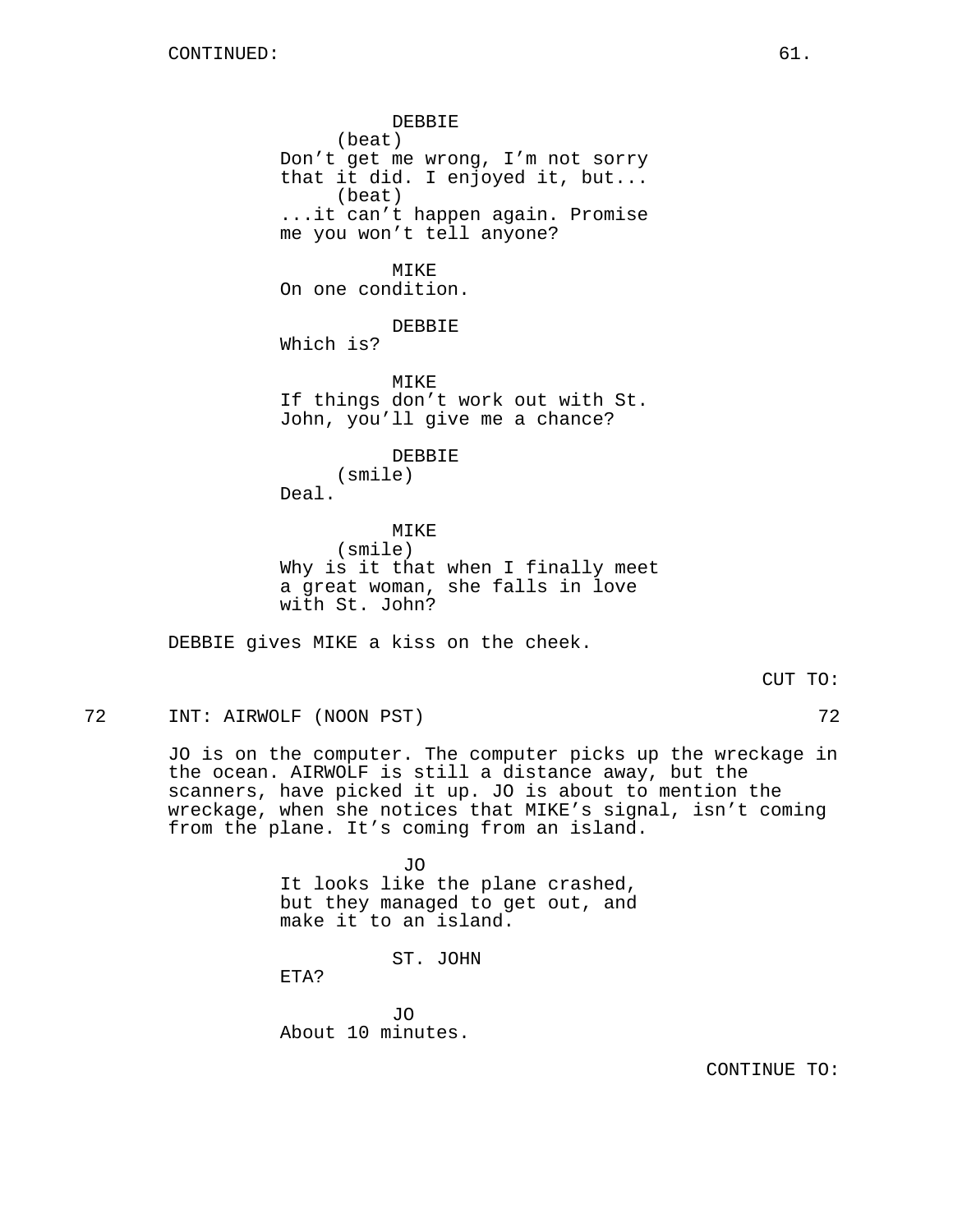73 EXT: AIRWOLF 73

AIRWOLF is flying towards the island.

CUT TO:

74 EXT: ISLAND (12:10PM PST) 74

MIKE and DEBBIE are walking along the shore, back to camp. MIKE hears AIRWOLF's unmistakable purr. He smiles and looks at DEBBIE.

### MIKE

Hear that?

# DEBBIE Hear what?

MIKE looks up, and points to the approaching chopper.

MIKE

That.

DEBBIE

What is...?

MIKE (smile) I told you they'd find us.

AIRWOLF lands about 100 feet in front of them. ST. JOHN exits. DEBBIE looks at MIKE, then runs to ST. JOHN, who runs to her. MIKE casually walks to AIRWOLF. DEBBIE embraces ST. JOHN, who return the embrace. MIKE walks by. DEBBIE looks at ST. JOHN.

> DEBBIE You really are my Knight in shining armor.

DEBBIE kisses him. MIKE walks to AIRWOLF. ST. JOHN is still kissing DEBBIE, when MIKE reaches AIRWOLF. MIKE opens his door, and calls to ST. JOHN.

MIKE

Yo guys, come on. Let's go.

ST. JOHN and DEBBIE reluctantly break the kiss. He takes her hand, and they run to AIRWOLF.

PAN TO: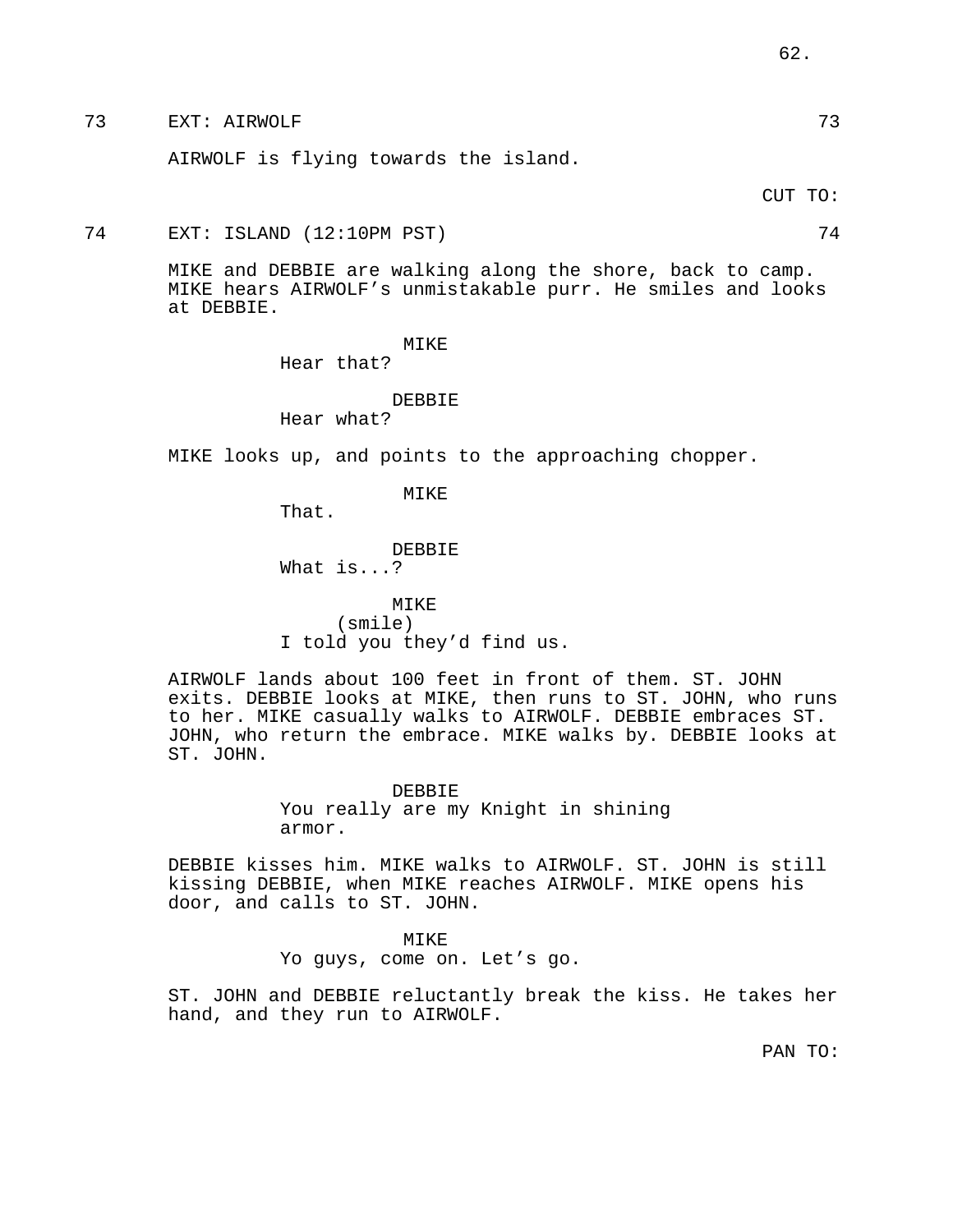# 75 AIRWOLF 75

ST. JOHN and DEBBIE reach AIRWOLF.

ST. JOHN Deb, this is Airwolf.

DEBBIE (look at her in awe) She's beautiful. (look at St. John) DNS chopper, right?

ST. JOHN

Yep.

DEBBIE How many does...

ST. JOHN She's one of a kind.

ST. JOHN opens the back door. DEBBIE gets in beside JO. ST. JOHN enters AIRWOLF. AIRWOLF lifts off. She flies off over the ocean and home.

JUMP TO:

76 INT: SANTINI AIR - HANGER (5:00PM MST) 76

MIKE, JO, FRANK, ANNA, ST. JOHN, and DEBBIE, are all sitting around a table, playing a game of TRIVIAL PURSUIT. They're playing in teams. ST. JOHN/DEBBIE vs FRANK/ANNA vs MIKE/JO. JASON enters with a file folder in his hands. The gang ignores JASON. After a few seconds, he lets them know he's there by clearing his throat.

> JASON Hi guys.

ST. JOHN / JO / MIKE Hi Jason.

JASON Hi Frank.

FRANK

Hi Jason.

JASON Aren't you gonna introduce me to your lady friends.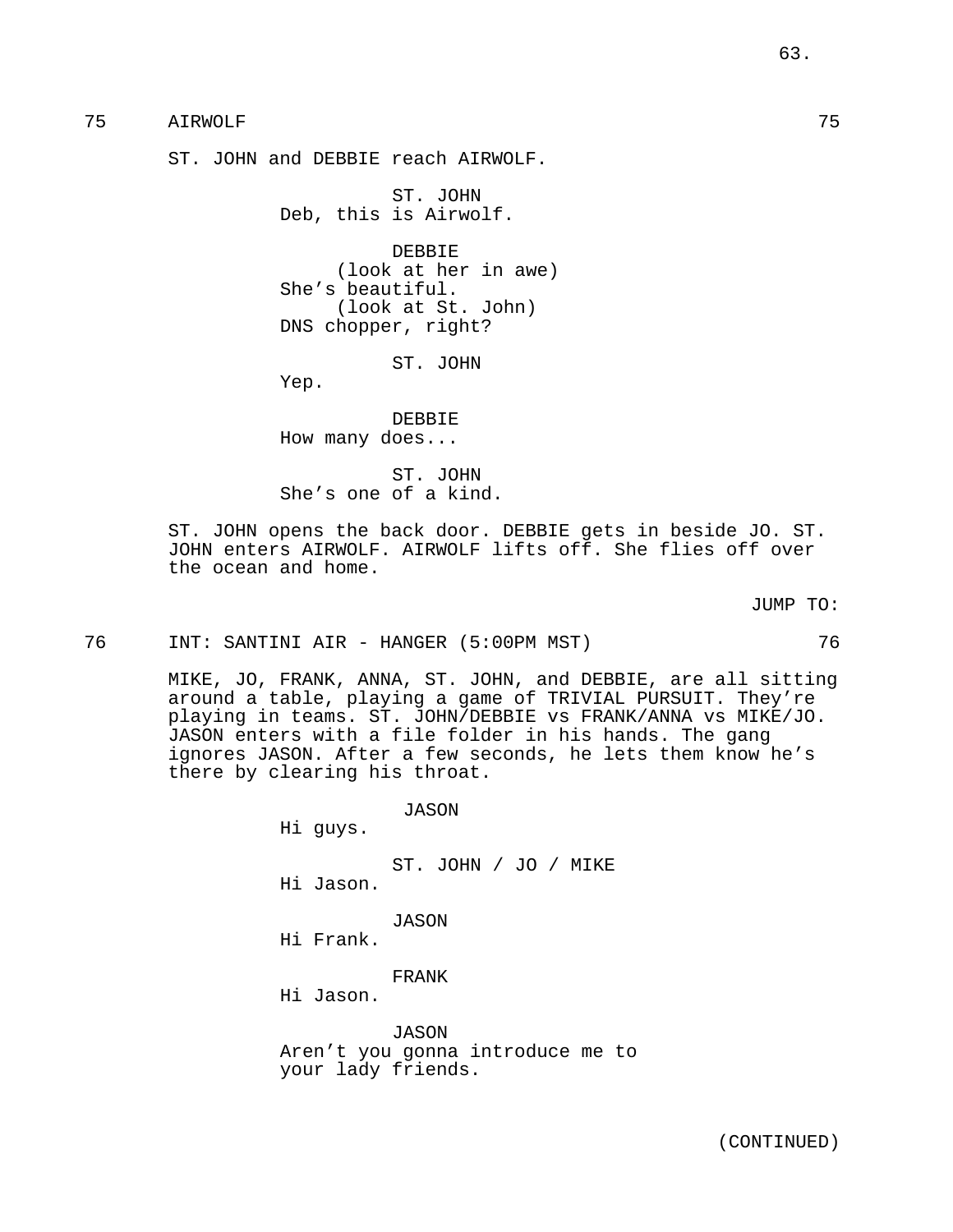ST. JOHN Sorry. Deb, this is Jason. Jason, this is Frank's cousin Debbie.

FRANK And this is Anna.

JASON nods a "hello" to both DEBBIE and ANNA, who return the nod.

> ST. JOHN What can we do for you, Locke?

JASON (To Debbie & Anna) I hope you two don't mind but, I need to talk to these three...

JASON indicates MIKE, JO, and ST. JOHN.

JASON

...for a moment.

DEBBIE I don't mind. As long as you promise I can have him... (put arm around St. John) ...back.

JASON (smile) We'll see.

JASON, MIKE, JO, and ST. JOHN, all head to the office.

DEBBIE So, that's Jason Locke.

ANNA He certainly keeps those guys busy, doesn't he?

FRANK That's the way The Company works.

DEBBIE gives FRANK a "she doesn't know about The Company" look.

> ANNA What company does Jason work for anyway?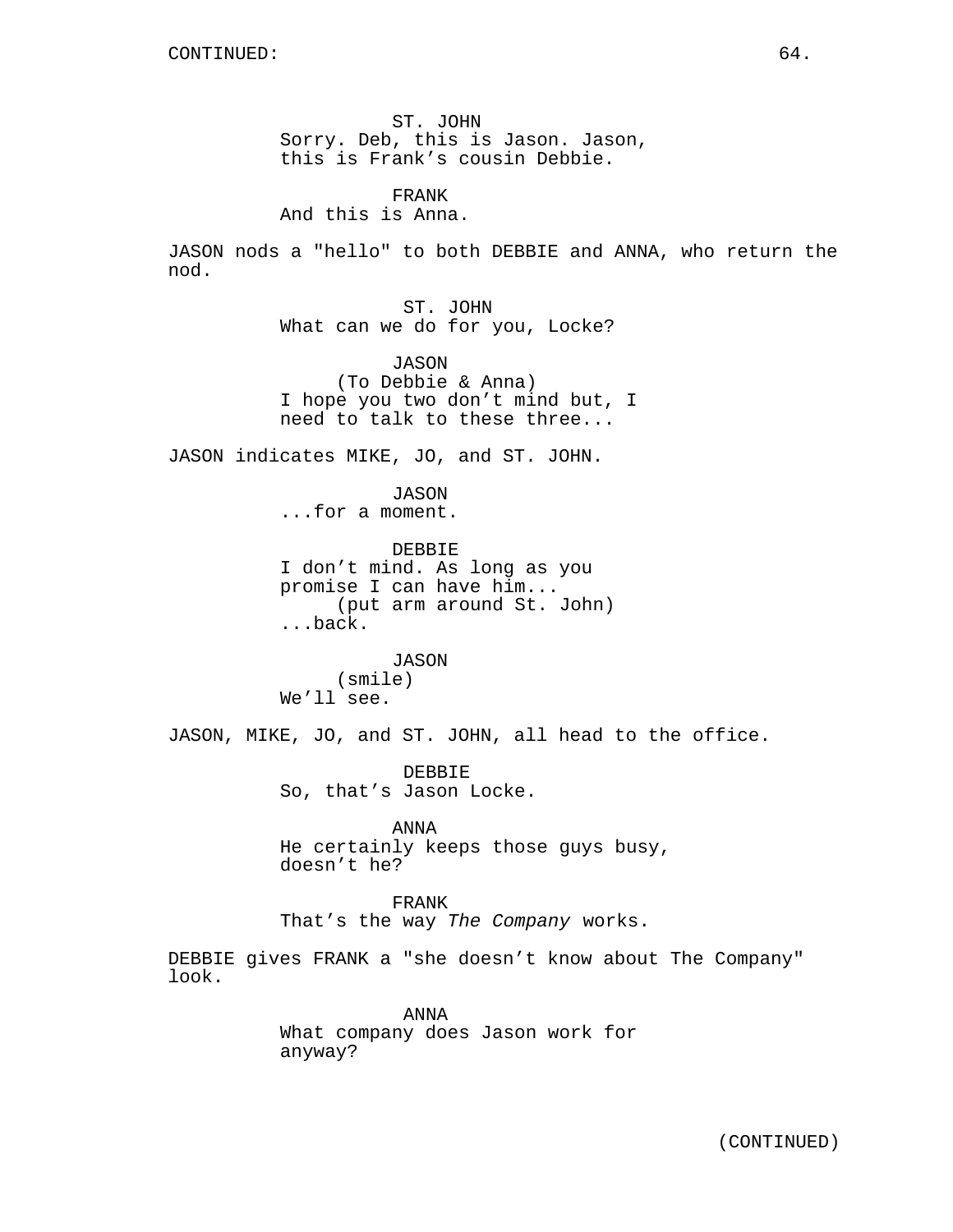FRANK (lie) I don't know.

ANNA looks over at the office.

ANNA Now I know what you meant about work interfering in his relationships.

TREE TIME: OFFICE THE SERVICE SERVICE SERVICE SERVICE SERVICE SERVICE SERVICE SERVICE SERVICE SERVICE SERVICE

ST. JOHN I'm sorry Jason. You're gonna have to count me out on this one.

JASON

What? Why?

ST. JOHN I've had to cancel two dates in the last three days. I'm not about to break this one. (beat) Mike and Jo can handle this without me.

JASON (To Mike and Jo) Do either of you have more important matters right now?

MIKE / JO

Nope.

JASON Okay. Let's go to the Lair and work this out then.

EVERYONE exits the office.

CONTINUE TO:

78 INT: HANGER 78

JASON, JO, MIKE, and ST. JOHN, walk back over to FRANK, ANNA, and DEBBIE.

PAN TO: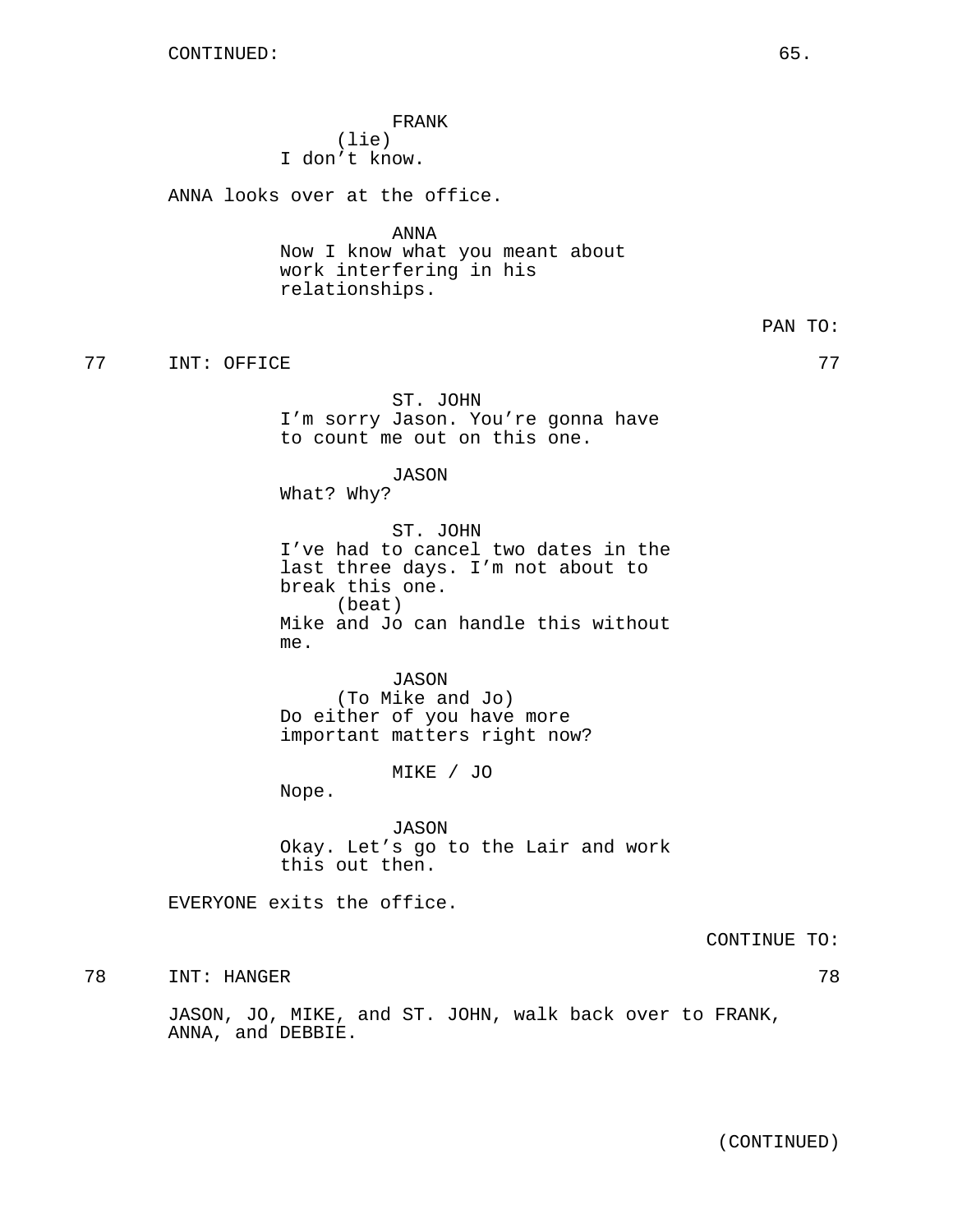JO We'll have to continue this game later. Mike and I have to go with Jason.

FRANK No problem. Come on Anna, let's go.

FRANK and ANNA rise from their seats.

MIKE / JO / JASON Bye guys.

FRANK / ANNA

Bye.

DEBBIE / ST. JOHN

Bye.

FRANK and ANNA exit. JASON turns to ST. JOHN.

JASON Guess we'll see you tomorrow.

ST. JOHN

Tomorrow.

JASON Nice meeting you Debbie.

DEBBIE You too, Jason.

MIKE Well, I guess we should head off. Have fun you two.

ST. JOHN We will, bye.

MIKE / JO / JASON

Bye.

DEBBIE

Bye guys.

MIKE, JO, and JASON, exit the hanger. DEBBIE turns to ST. JOHN, and wraps her arms around his neck. He puts his arms around her waist.

> DEBBIE I thought they'd never leave.

She kisses him.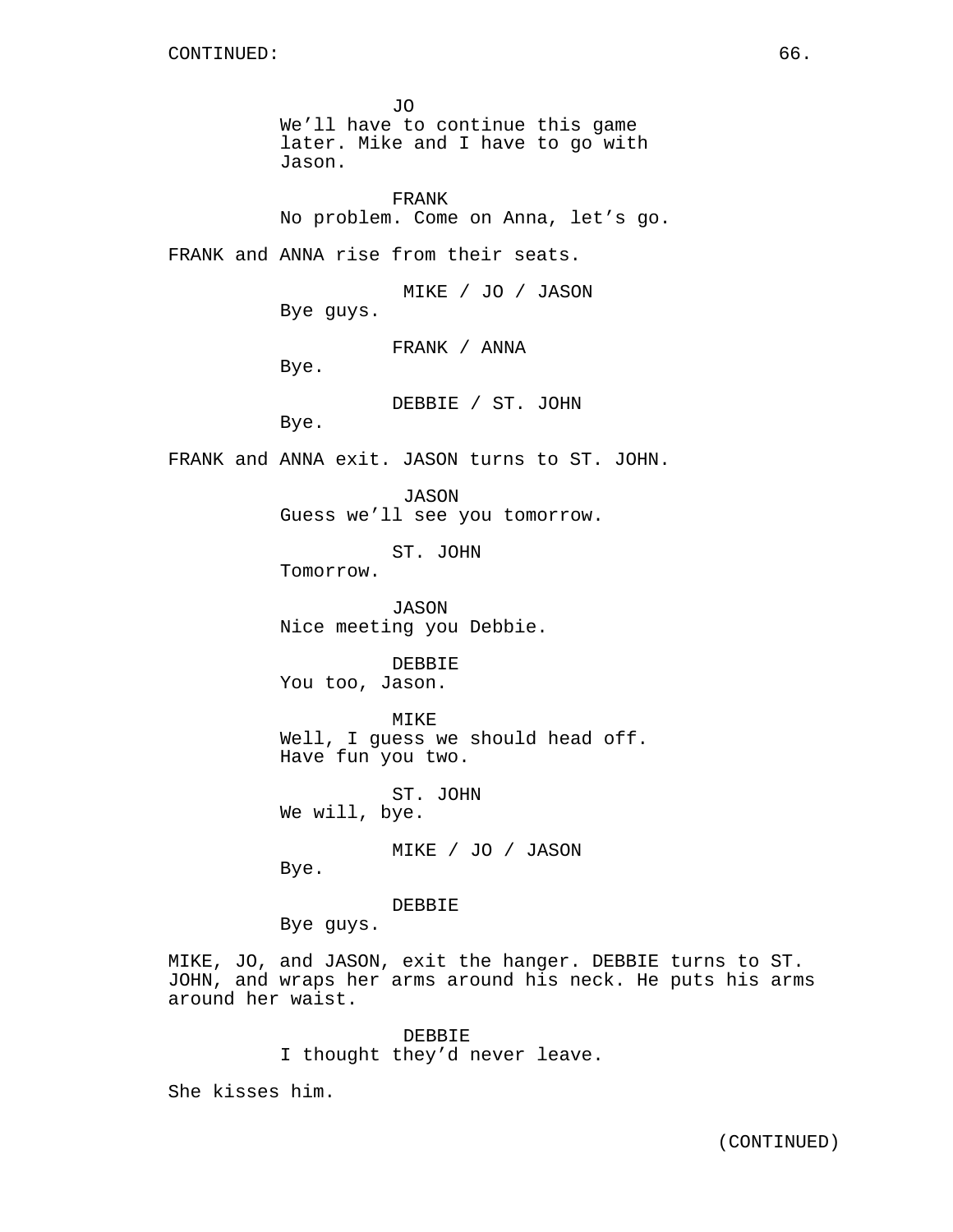door.

ST. JOHN So, when are you leaving? DEBBIE I don't know yet. It depends. ST. JOHN On what? DEBBIE You. ST. JOHN Me? DEBBIE Yeh, you. He flashes her a smile, and she kisses him. ST. JOHN What do say we, get out of here? DEBBIE Good idea. They exit hanger. CONTINUE TO: 79 EXT: JEEP 79 They walk over to, and enter, the jeep. ST. JOHN starts the car, and they drive off. JUMP TO: 80 INT: ST. JOHN'S (6:00PM) 80 The door opens and ST. JOHN and DEBBIE enter. He closes the ST. JOHN Can I get you something? DEBBIE All I want right now is you. She kisses him. He pulls her close. She melts in his arms.

JUMP TO: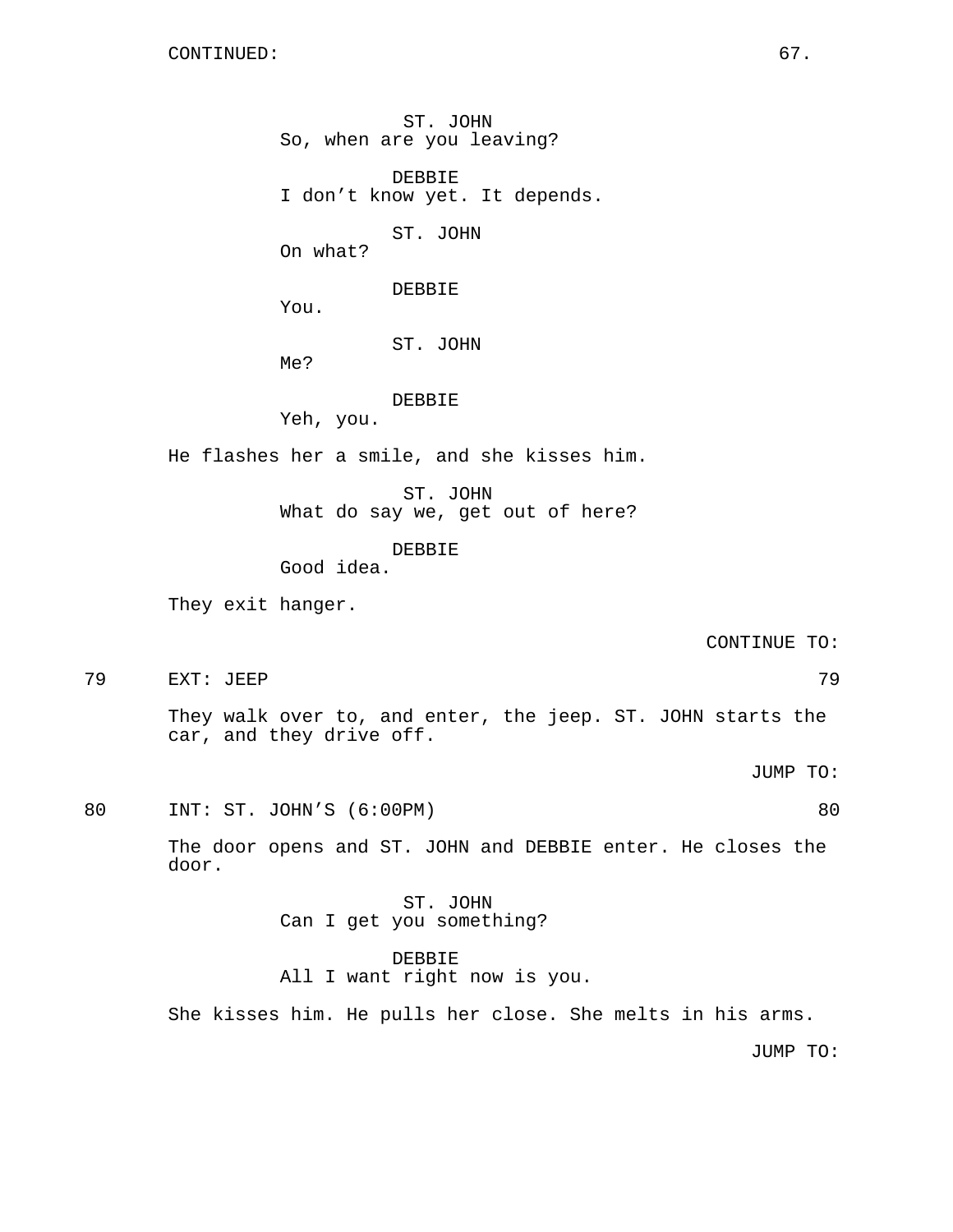FRANK and ANNA are playing cards.

FRANK

So, what do you think about Deb and St. John?

ANNA What do you mean?

FRANK Don't you think they're going just a little too fast?

### ANNA

It doesn't matter what I think. Or what you think. They're both old enough to do what they want to do. Besides, if you ask me, she was in love with him before she ever met him.

#### FRANK

What makes you say that?

#### ANNA

On the flight down, she kept asking Jo questions about him. Mind you, she also asked a lot of questions about Mike. But I think they were cover questions. You know to make her interest in St. John seem less obvious.

FRANK I wonder where they are now? And what they are doing?

#### JUMP TO:

# 82 INT: ST. JOHN'S (7:30PM) 82

ST. JOHN is lighting a fire in the fireplace. DEBBIE is making sandwiches in the kitchen. ST. JOHN finishes the fire. He walks over to the stereo and puts on a soft/romantic tape, then goes to the table. On the table, are two candles, which he lights. He then turns off the over head lights, as DEBBIE is carrying the sandwiches to the table. On one side of the table is the fireplace, and on the other side is the sofa. ST. JOHN and DEBBIE sit at the table.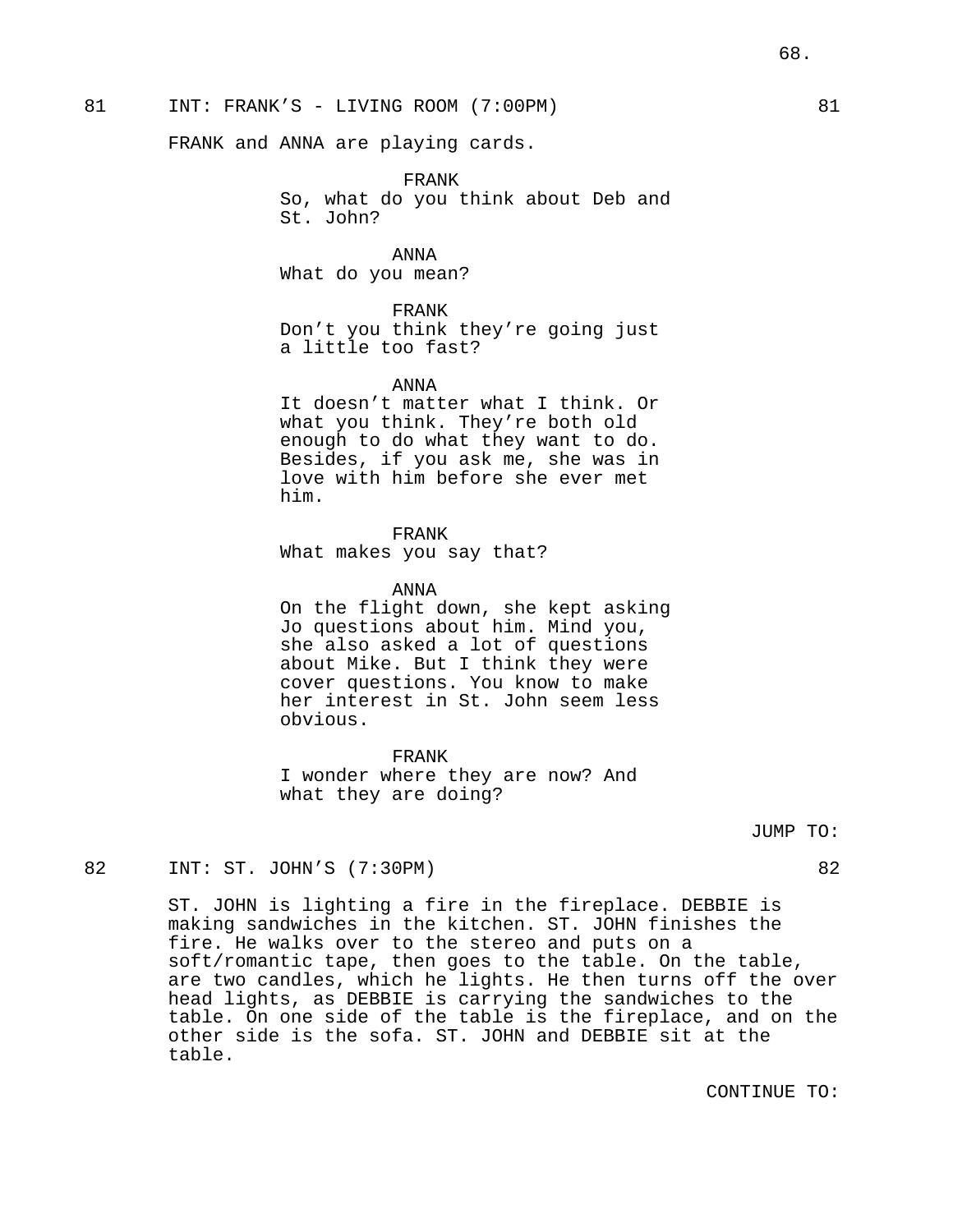83 TIME FLIES 83

They eat.

CONTINUE TO:

84 TIME RESUMES 84

They're finished.

ST. JOHN

Dance?

# DEBBIE

Sure.

They rise from the table and start to dance. She looks him in the eye. They are about to kiss, when the phone rings.

> DEBBIE Don't answer it.

She kisses him. He breaks the kiss.

ST. JOHN I have to. (beat) It could be important.

He goes over to the phone.

ST. JOHN Hold that thought.

DEBBIE smiles, as ST. JOHN picks up the phone.

ST. JOHN

Hello? (beat) Hi Frank. (beat) Yes she is. (beat) Hang on.

ST. JOHN looks at DEBBIE, and holds out the receiver. She gives him an "I told you not to answer it" look. She walks over and takes the receiver from him. He goes to fix the fire.

> DEBBIE Yes Frank. (beat) (MORE)

> > (CONTINUED)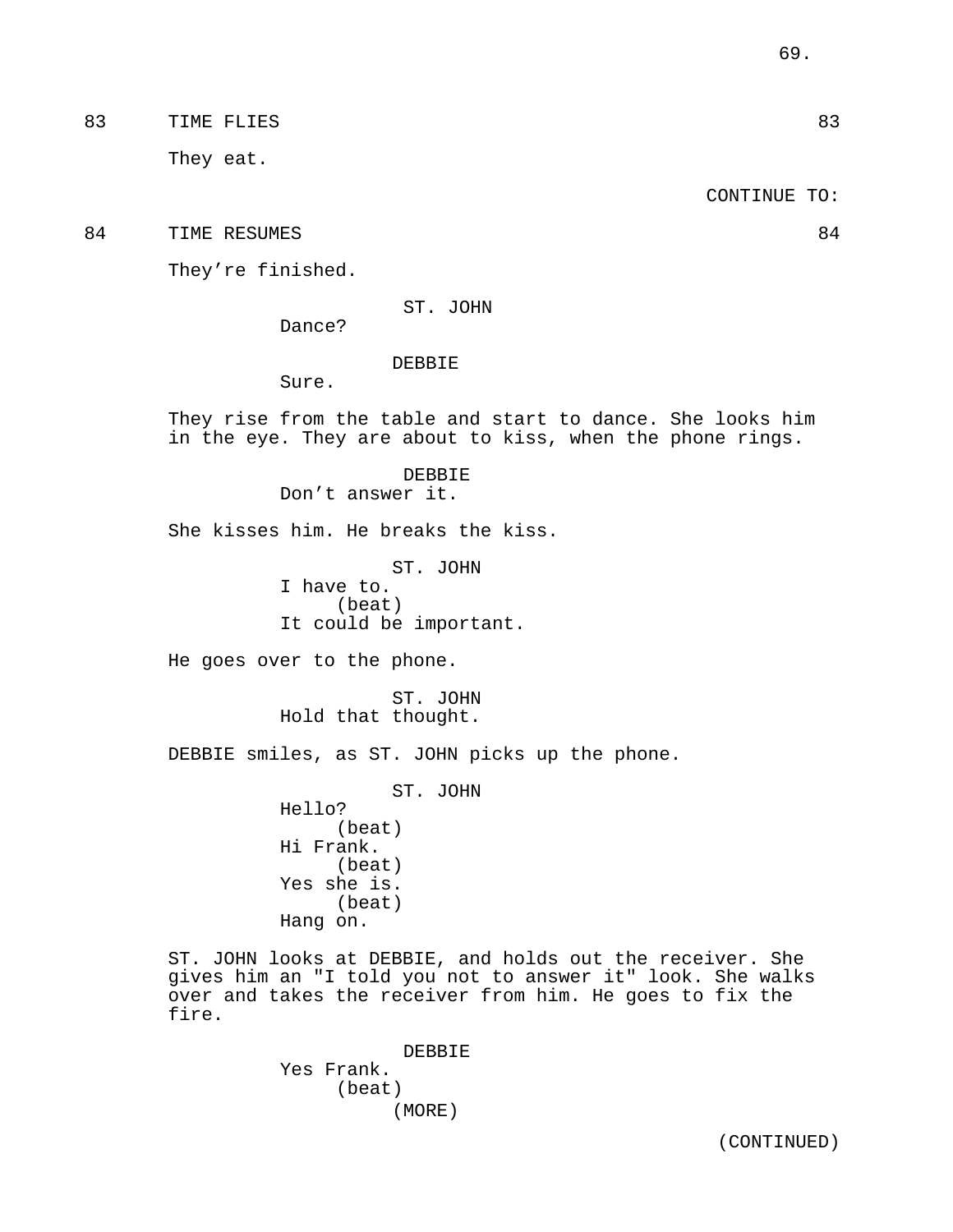DEBBIE (cont'd) Yes I did. (beat) I know. (beat) Frank, I...

ST. JOHN has finished fixing the fire, and is sitting on the floor in front of it.

> DEBBIE Don't worry Frank. (beat) See ya tomorrow. (beat) Bye.

DEBBIE hangs up the phone, and goes over to ST. JOHN. She sits beside him, on the floor.

> DEBBIE Now, where were we?

ST. JOHN brings his hand to her neck.

ST. JOHN Right. (beat) About. (beat) Here.

ST. JOHN pulls her to him, and kisses her. She surrenders to him, and kisses him back, passionately. She leans back, as he leans forward. They fall back, onto the floor. He undoes the buttons on the front of her shirt, kissing down her throat as he does so. Once he has her shirt open, she rolls over and removes it. Then she starts undoing his shirt, while covering his neck, throat, and chest, with kisses. Once she has his shirt completely open, he rolls over and removes it. He kisses her on the lips, passionately. They do a half roll. They are now lying on their sides. He undoes the clasps on her bra, and she, undoes his belt. He removes her bra, and she removes his belt. Next they remove their jeans. Within a few moments, they are both completely naked. He pulls her to him, in a passionate embrace. She rolls him over, (she is now on top of him). She runs her hands up his chest, and clasps them around his neck. He rolls over, and kisses her neck, throat, etc. She gasps his name, as his hands explore her body. Her hands, rake his hair, then rub his back. Their lips meet, and lock in a passionate kiss. He breaks the kiss, and starts to kiss her neck, and throat, again. Her hands go up his back, and around his neck. She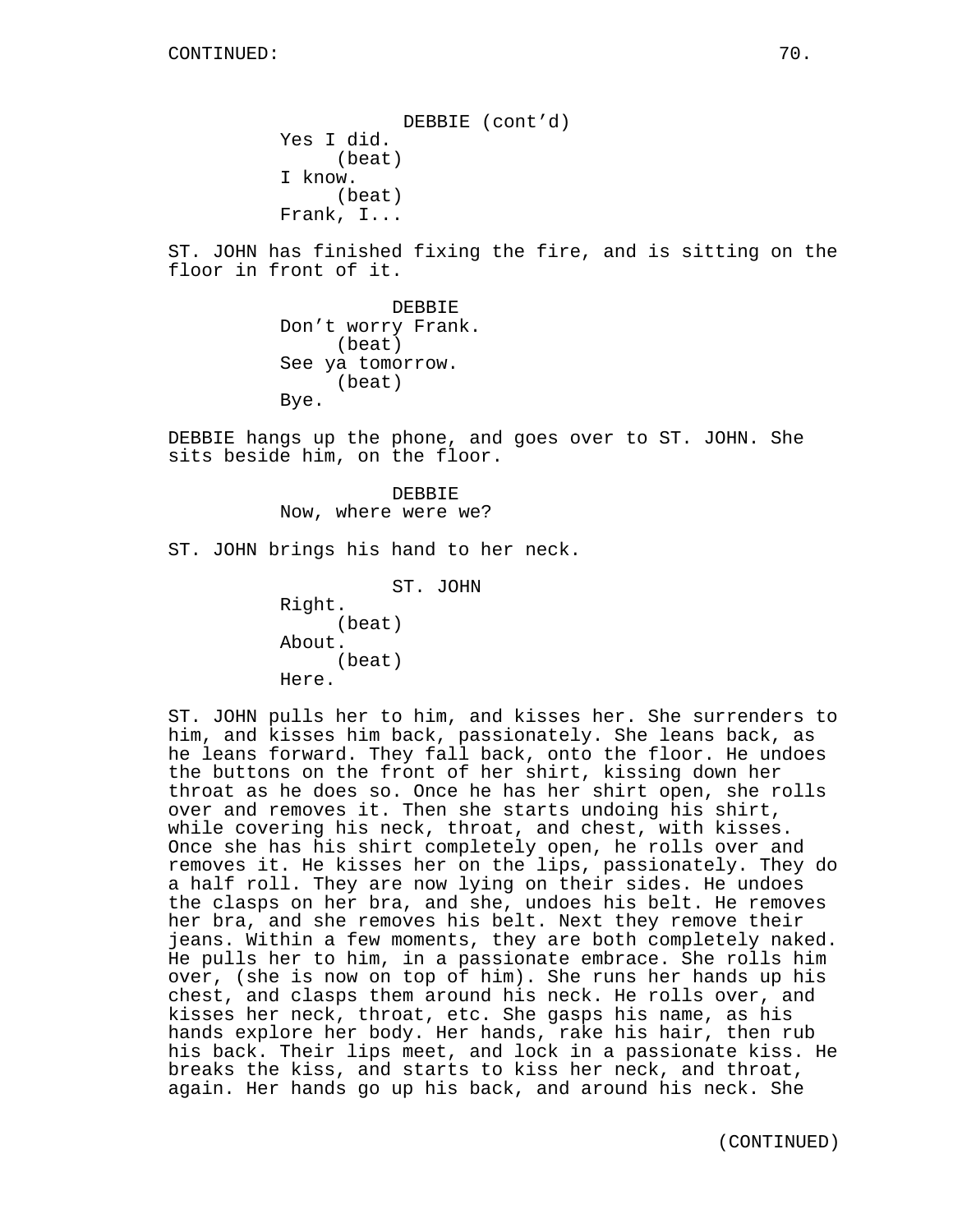gasps his name, and nuzzles his neck. He takes her hands in his, and brings them to the floor. He holds them there, as he nuzzles her neck and enters her. She gasps his name as he enters. They ride out the moment. She gasps his name once more as he withdraws. He releases her arms, and she puts them around his neck. Their eyes lock.

DEBBIE

St. John?

ST. JOHN

Yeh?

DEBBIE

I... (beat) I know this is fast, but... (beat) I think I love you.

He kisses her again. She rolls him over. They break the kiss, and she rests her head on his chest. He kisses her forehead, and runs his fingers through her hair.

**WEDNESDAY NOVEMBER 4th 1992**

85 INT: ST. JOHN'S - BEDROOM (9:00AM) 85

ST. JOHN wakes up and DEBBIE's not there. He gets up, grabs a robe, and exits the room.

CONTINUE TO:

86 INT: LIVING ROOM 86

DEBBIE is sitting on the sofa. She's wearing one of ST. JOHN's robes and writing what appears to be a letter. She's just finished it and is placing it on the table, when ST. JOHN approaches her from behind. He kisses her neck and then walks around to her side of the couch.

ST. JOHN

Morning.

DEBBIE

Morning.

ST. JOHN What were you writing?

JUMP TO: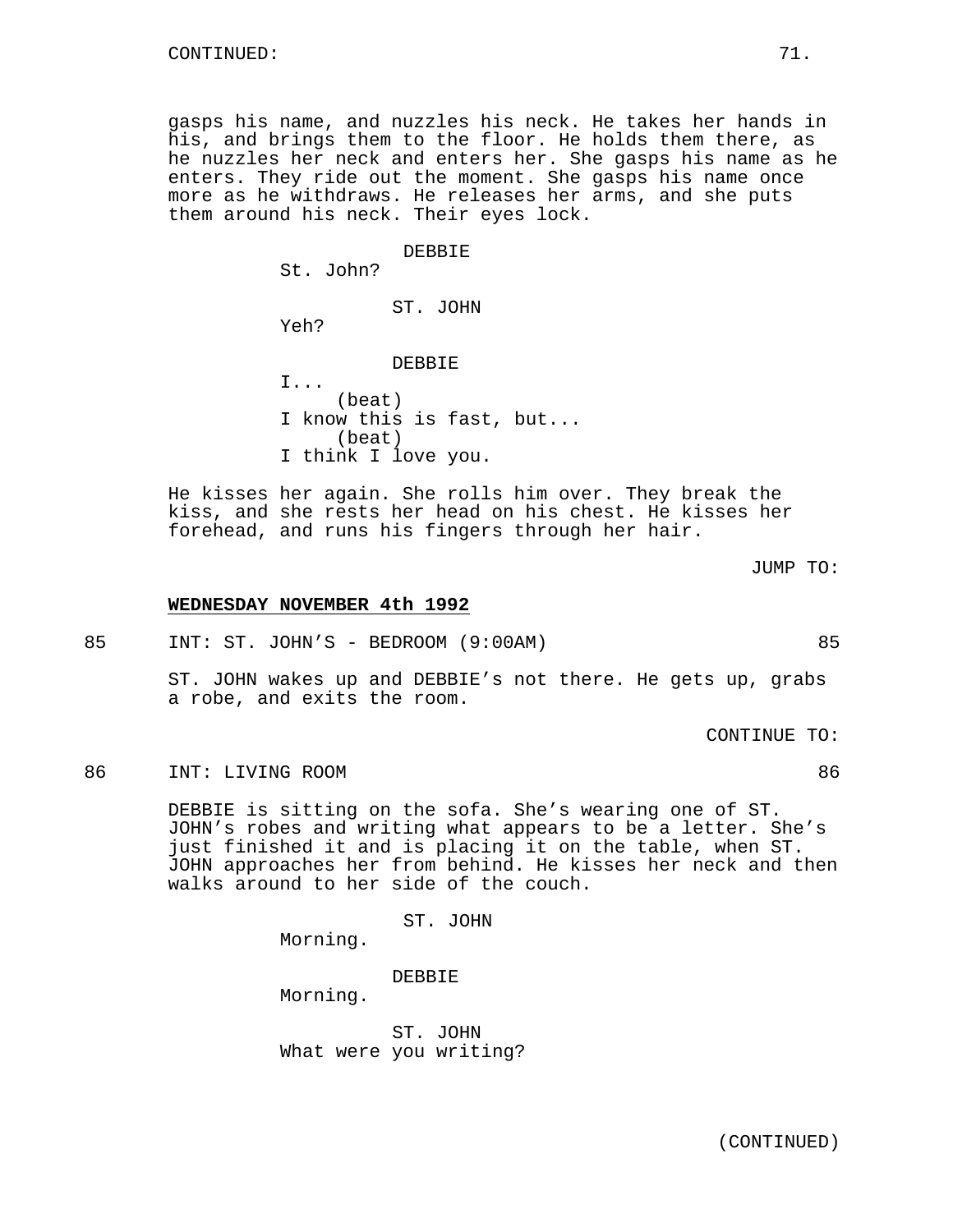### DEBBIE

Nothing.

DEBBIE reaches for the piece of paper. ST. JOHN grabs it, and, as he is sitting on the couch, starts to read it, to himself. Here's what it says:

> PAPER Just sit right back and you'll hear a tale, a tale of a fateful trip.

That started from a desert port, from a tiny air strip.

The pilot was a Company man, and an Air Force Major.

Just, one, passenger was on his flight, for a three hour tour.

A three hour tour.

The plane, went out of control, the pilot could not correct.

The radio was broken, so they both had to eject.

They both had to eject.

They swam away from the wreckage, to the shore of a desert isle.

And camped out on the island, in primitive native style.

The pilot's name was Michael, his passenger Debbie.

There on the island, they'd only each other for company.

Each other for company.

Mike knew his friends would find them. It was only a matter of time.

St. John, Jo, and Airwolf, could not be far behind.

Could not be far behind.

They'd know he was missing, when he missed the morning meet.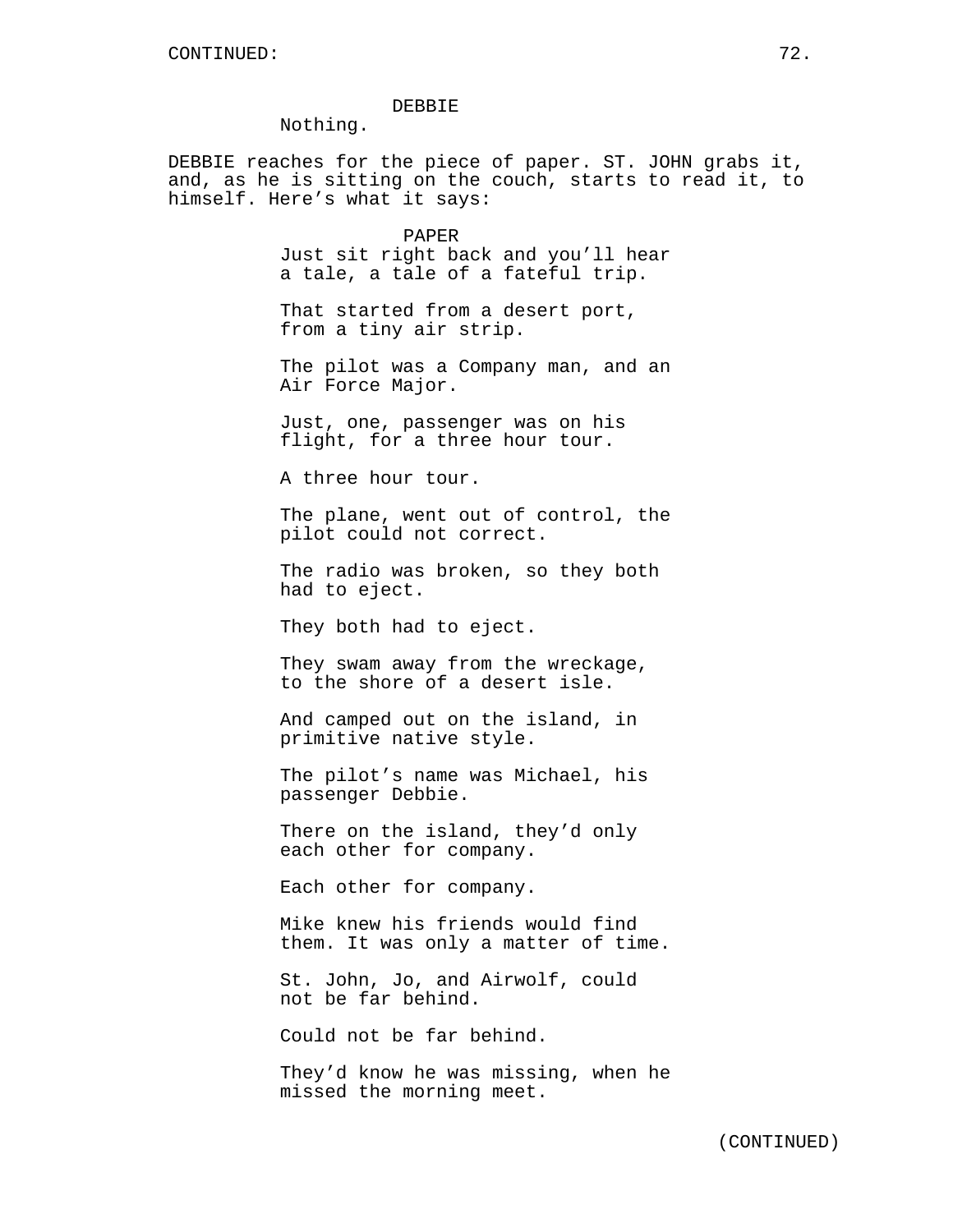They'd use Airwolf to track him, by his watch's locator beep.

His watch's locator beep.

Airwolf arrived next afternoon, landed on the isle.

Rescued Mike and Debbie, and flew back home in style.

And, flew, back, home, in, style!

ST. JOHN finishes reading it, and looks at DEBBIE.

ST. JOHN This goes to the Gilligan's Island theme, right?

DEBBIE nods.

ST. JOHN How long did this take you?

DEBBIE Not long. I was going to give it to Mike. What do you think?

ST. JOHN I love it.

DEBBIE Think he will?

ST. JOHN Of course he will.

DEBBIE

Really?

ST. JOHN

Really!

ST. JOHN kisses her.

JUMP TO: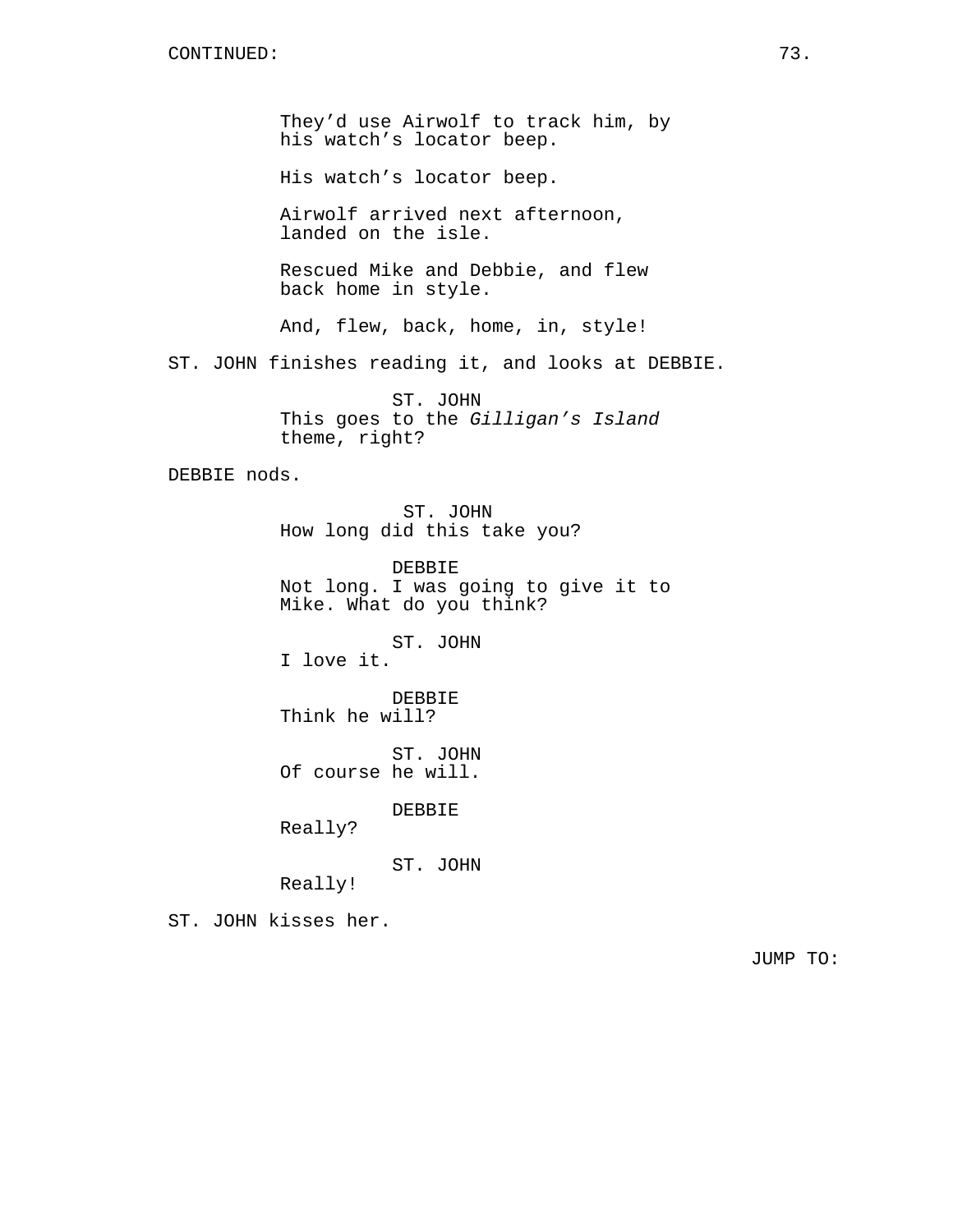87 INT: SANTINI AIR - OFFICE (1:00PM) 87

MIKE and JO enter the hanger, and head to the office. The CAMERA watches them walk though the hanger, from inside the office.

MIKE

St. John?

JO St. John?

They enter the office and sit down.

JO He's usually the first one here. I wonder where he is?

MIKE Maybe he had a late night, last night.

JO But it's one o'clock in the afternoon!

There is a momentary silence, then they both hear what sounds like whistling coming from the hanger. They look out the window and see ST. JOHN waltzing in. MIKE turns to JO.

> MTKE<sup>®</sup> Ah, speak of the devil.

ST. JOHN enters the office, carrying a sheet of paper.

ST. JOHN Morning guys.

MIKE I think you mean afternoon.

ST. JOHN

Whatever.

ST. JOHN hands MIKE the piece of paper.

ST. JOHN Here, Deb wanted me to give you this.

MIKE takes it.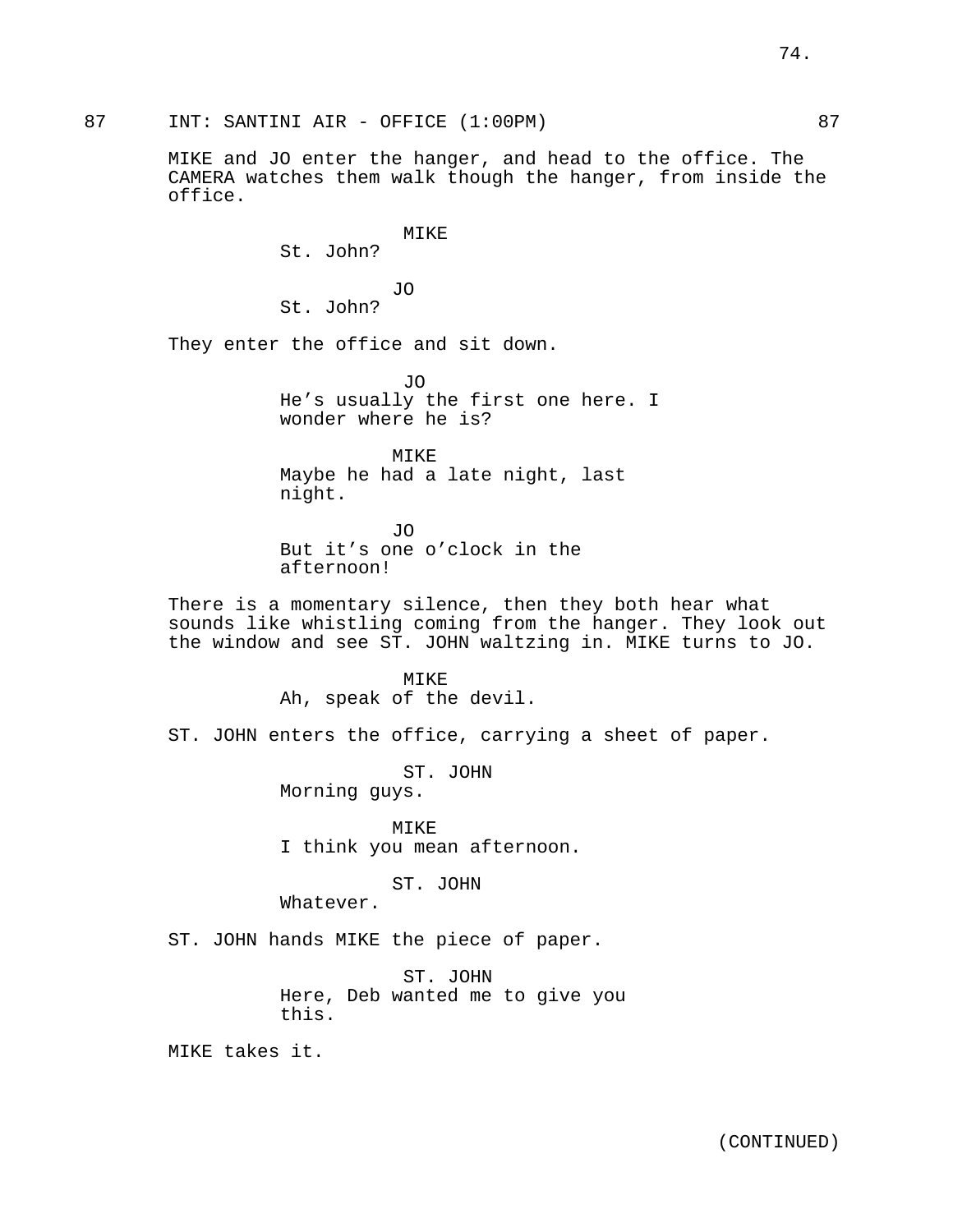ST. JOHN Well, read it.

MIKE unfolds the piece of paper, and reads it. He starts to laugh. He looks at ST. JOHN.

> MIKE Have you read this?

ST. JOHN Yeh. It's good, isn't it?

MIKE nods. JO looks at both of them. MIKE looks at ST. JOHN.

MIKE Want to help me with this?

ST. JOHN

Sure.

ST. JOHN goes over beside MIKE. They sing the letter to JO.

MIKE Just sit right back and you'll hear a tale, a tale of a fateful trip.

ST. JOHN That started from a desert port, from a tiny air strip.

MIKE The pilot was a Company man, and an Air Force Major.

ST. JOHN Just, one, passenger was on his flight, for a three hour tour.

MIKE / ST. JOHN A three hour tour.

MIKE The plane, went out of control, the pilot could not correct.

ST. JOHN The radio was broken, so they both had to eject.

MIKE / ST. JOHN They both had to eject.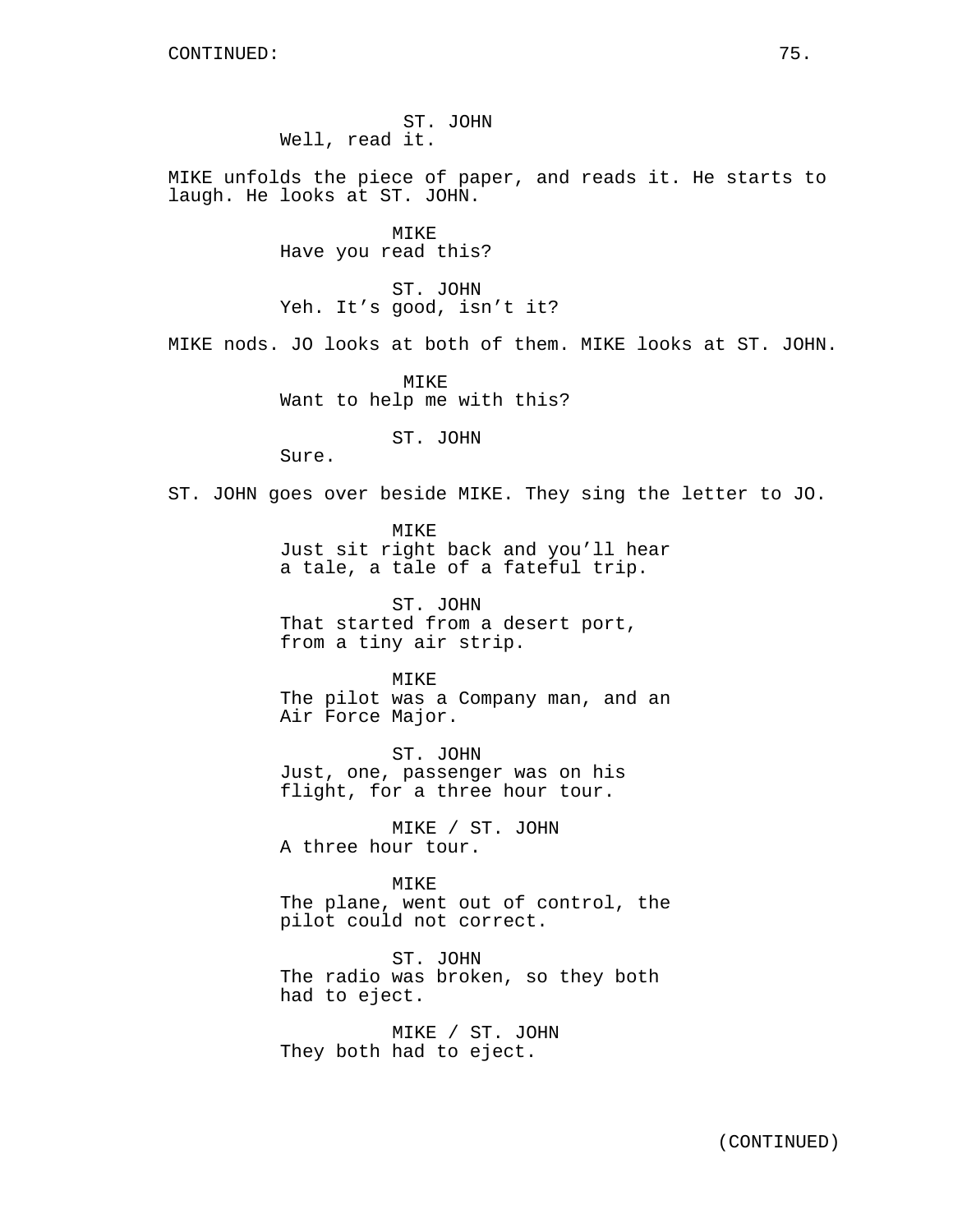MIKE They swam away from the wreckage, to the shore of a desert isle.

MIKE / ST. JOHN And camped out on the island, in primitive native style.

MIKE The pilot's name was Michael, his passenger Debbie.

ST. JOHN There on the island, they'd only each other for company.

MIKE / ST. JOHN Each other for company.

MIKE Mike knew his friends would find them, it was only a matter of time.

ST. JOHN St. John, Jo, and Airwolf, could not be far behind.

MIKE / ST. JOHN Could not be far behind.

MTK<sub>E</sub> They'd know he was missing, when he missed the morning meet.

ST. JOHN They'd use Airwolf to track him, by his watch's locator beep.

MIKE / ST. JOHN His watch's locator beep.

MIKE Airwolf arrived next afternoon, landed on the isle.

ST. JOHN Rescued Mike and Debbie, and flew back home in style.

MIKE / ST. JOHN And, flew, back, home, in, style!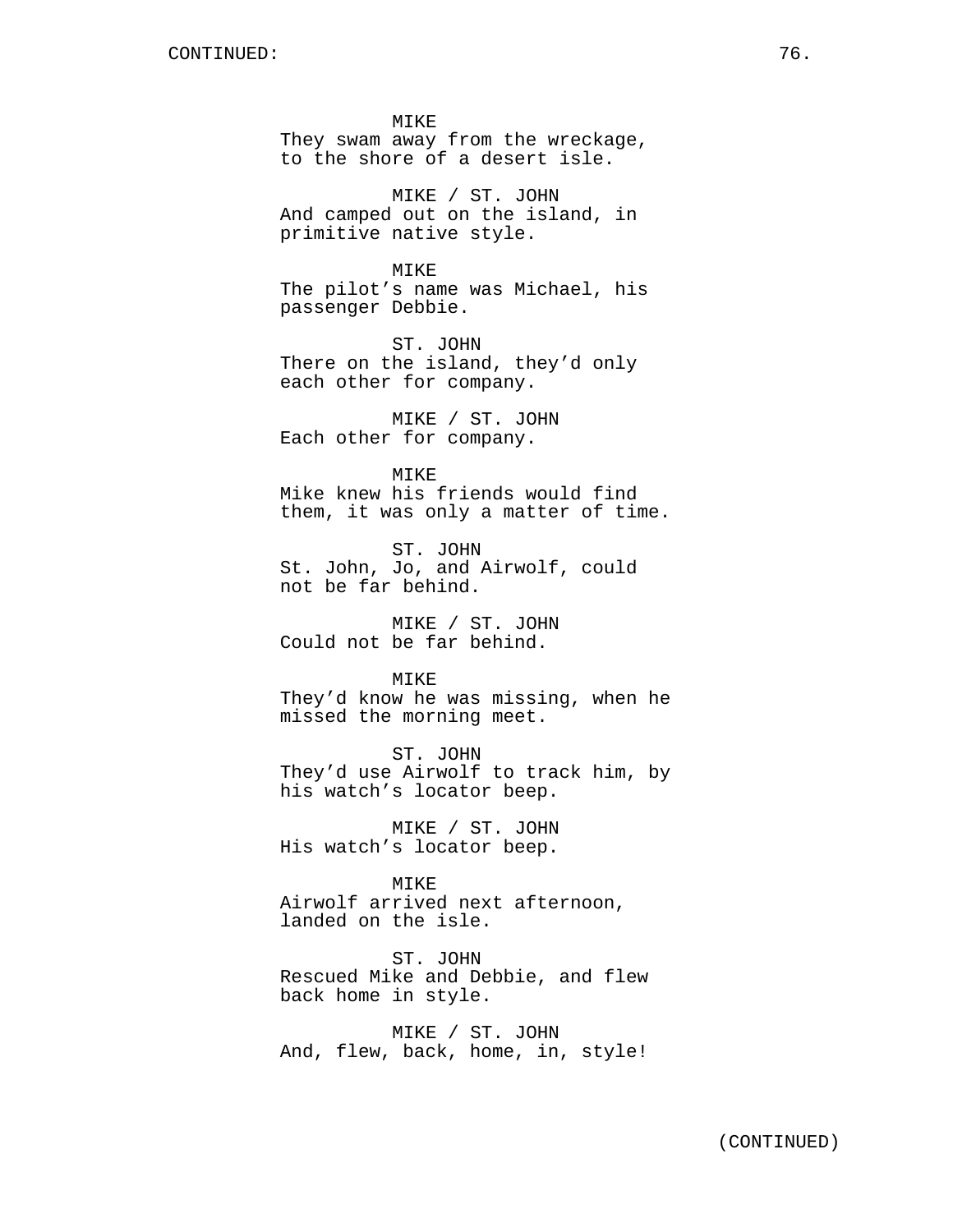They all start laughing. MIKE folds up the piece of paper, and puts it in his pocket. They are still laughing, when the phone rings. MIKE motions everyone to be quiet, and answers the phone. He answers it because he's the closest to it.

> MIKE Santini Air. (beat) Where? (beat) We're on our way.

MIKE hangs up. They head out of office.

CONTINUE TO:

88 INT: HANGER 88

ST. JOHN Where are we going?

MIKE

HQ.

ST. JOHN

Why?

MIKE Don't know. Yet.

89 INT: FRANK'S -LIVING ROOM (1:30PM) 89

ANNA is sitting on the couch, watching TV. DEBBIE enters.

DEBBIE Where's Frank?

ANNA In the study, on a business call.

# DEBBIE

Oh.

DEBBIE sits on the couch. The commercials come on. ANNA turns to her.

> ANNA Can I ask you something?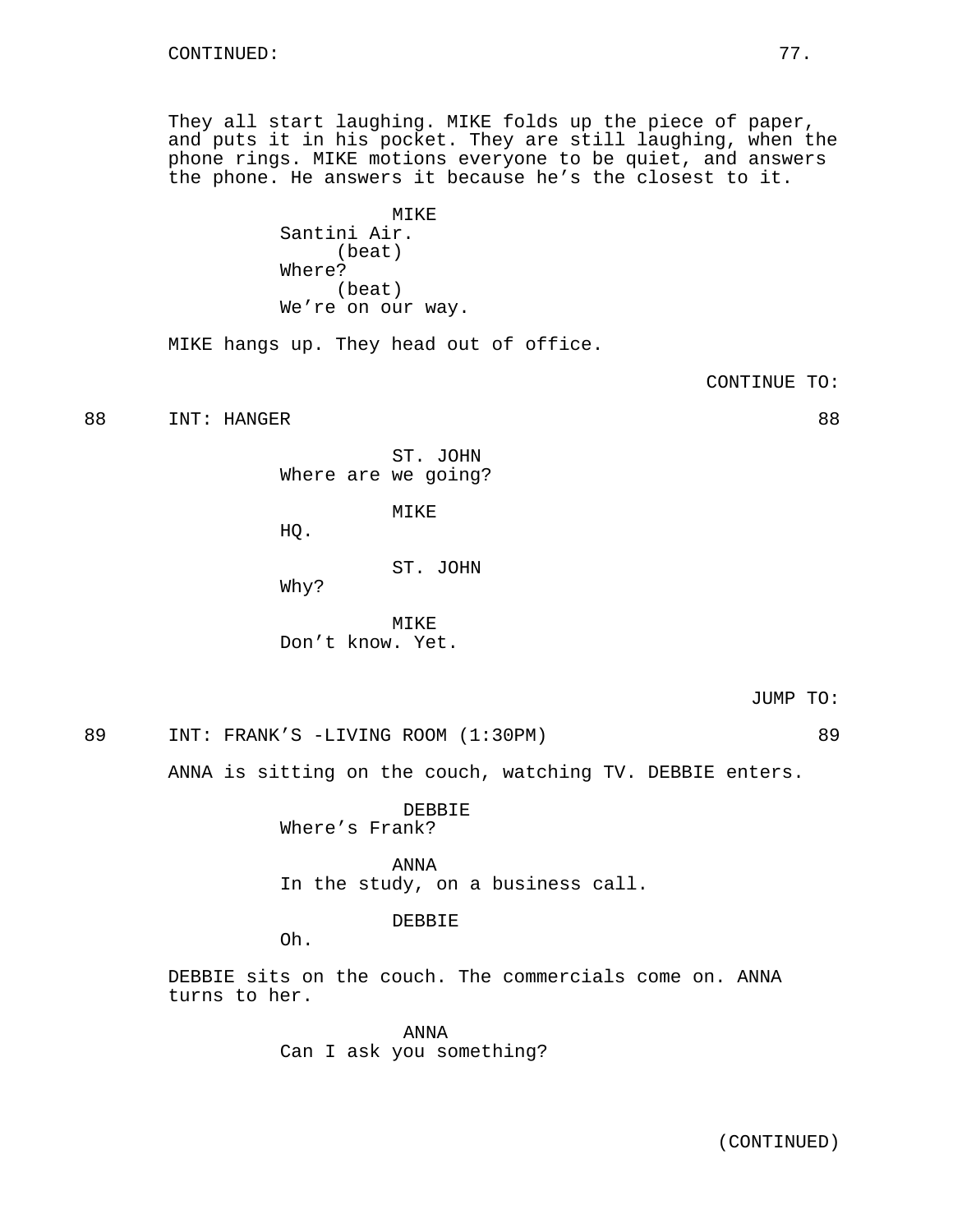DEBBIE

Sure.

ANNA What's he like?

DEBBIE's not sure who or what ANNA is talking about.

DEBBIE

Who?

ANNA

Mike.

DEBBIE

Mike?

ANNA Yeh, Mike. I mean... (beat) ...you two were, all alone on that island. You must have gotten to know him. (beat) What'd you do? What'd you talk about? (beat) Tell me what he's really like!

DEBBIE Well, to be honest, we really didn't have much time for talking.

# ANNA

Oh?

### DEBBIE

I mean, we had a lot of stuff to do before the sun went down. We gathered wood for a fire. Mike cooked some fish he'd caught, while I made a bed out of palm leaves. We had dinner, watched the sun set, then went to bed.

ANNA raises her eyebrow.

DEBBIE Let me rephrase that. Then we went to sleep.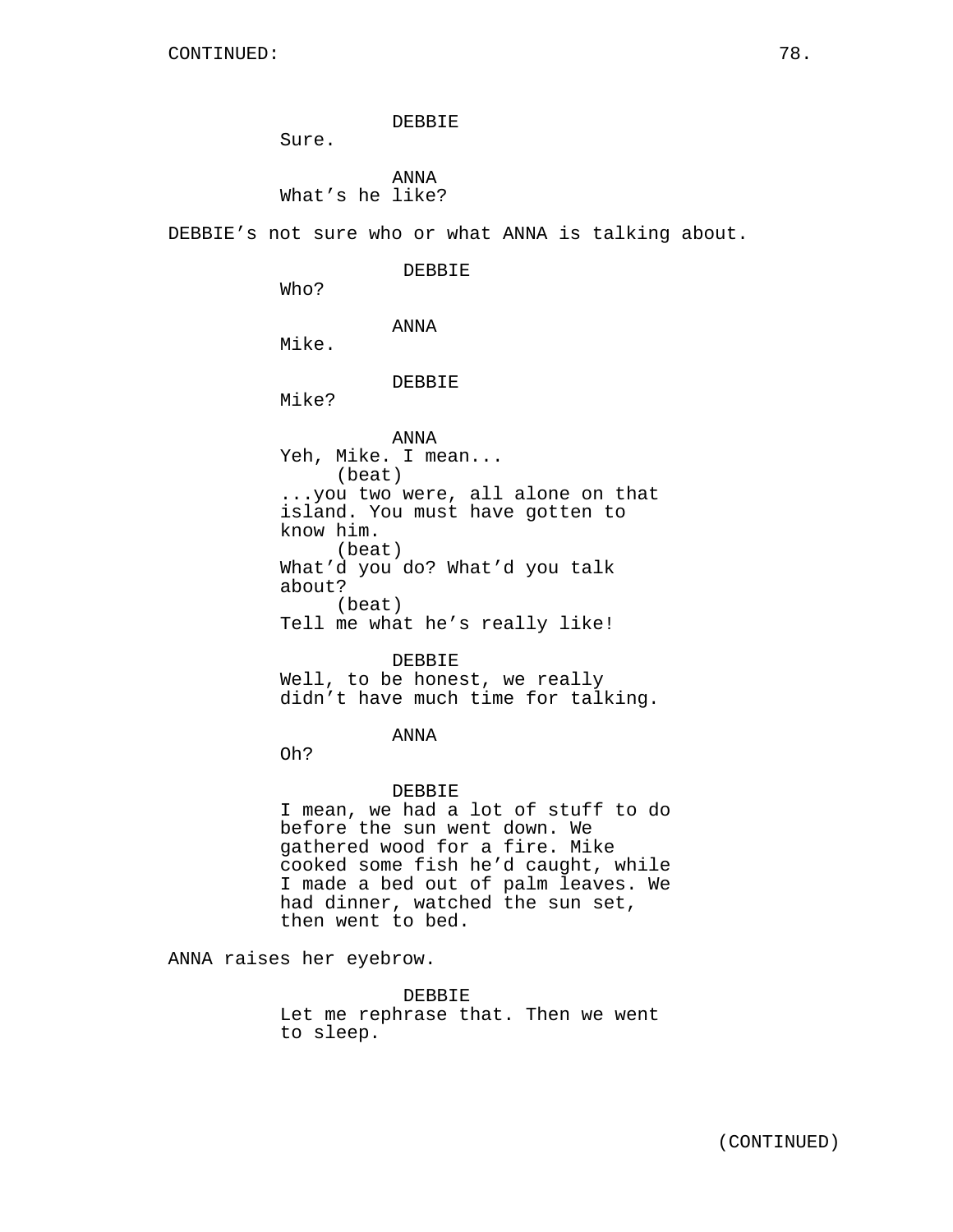ANNA That's it? That's how you spent the night on a desert island?

DEBBIE

Yes.

DEBBIE decides to have a little fun with ANNA. She puts on her best romance novel accent and says the following:

#### DEBBIE

Would you have preferred I said that we watched the sun set. And the glow of the sun made his blue eyes sparkle. We looked at each other. And it was as if, for that moment, there was nothing else on this earth. Our eyes locked. He raised his hand to my chin, brought my lips to his, and kissed me. I melted in his embrace. He picked me up and carried me over to the bed I'd made. He laid me down and made love to me, like no man ever had before. Not once or twice, but three times. It was heaven. I never wanted to leave that little island paradise, or Mike's side. But the next morning reality came crashing back around us.

ANNA has been listening intently to DEBBIE's story. DEBBIE finishes and looks at her.

> ANNA What happened?

DEBBIE Nothing. That was only a "what if" remember?

### ANNA

You're crazy. You honestly expect me to believe that you just made up that whole thing and that nothing happened?

DEBBIE

Believe what you want. But that's what happened. We went to sleep. Then we woke up, Airwolf came, and...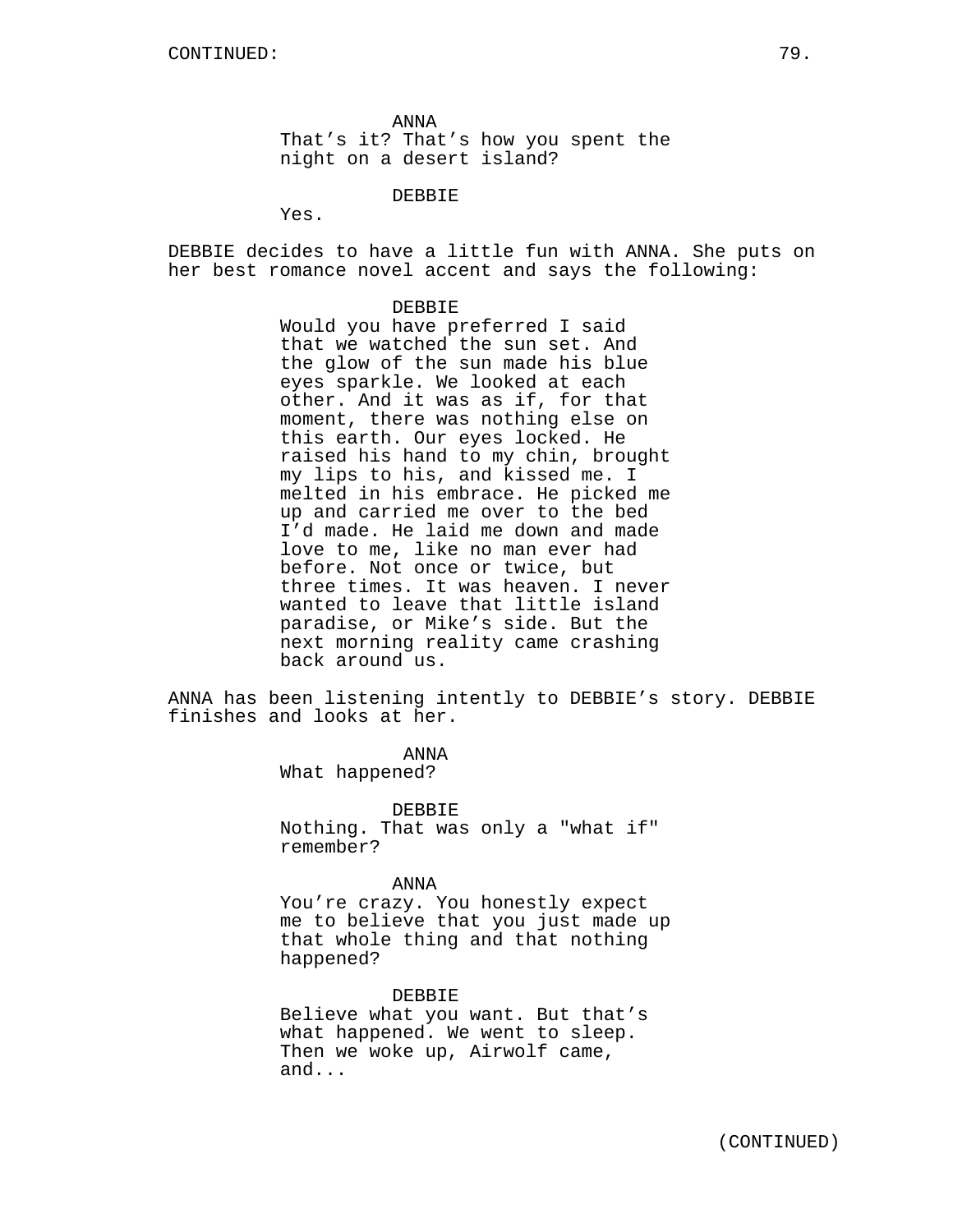ANNA

Airwolf?

DEBBIE thinks fast.

DEBBIE Their helicopter.

ANNA They named their helicopter?

DEBBIE

Yeh.

ANNA What a strange a name. I wonder if it means anything?

DEBBIE

Anyway, St. John and Jo arrived, picked us up, and took us home.

ANNA How did they find you so fast, I...

DEBBIE Jeez, you're full of questions today, aren't you.

ANNA

Sorry. (beat) So, you're telling me that you don't know Mike any better than you did before?

DEBBIE

Right.

ANNA (disappointment)

Oh.

DEBBIE You like him, don't you? (beat) Admit it Anna, you've got a crush on Major Rivers.

ANNA

Well, I...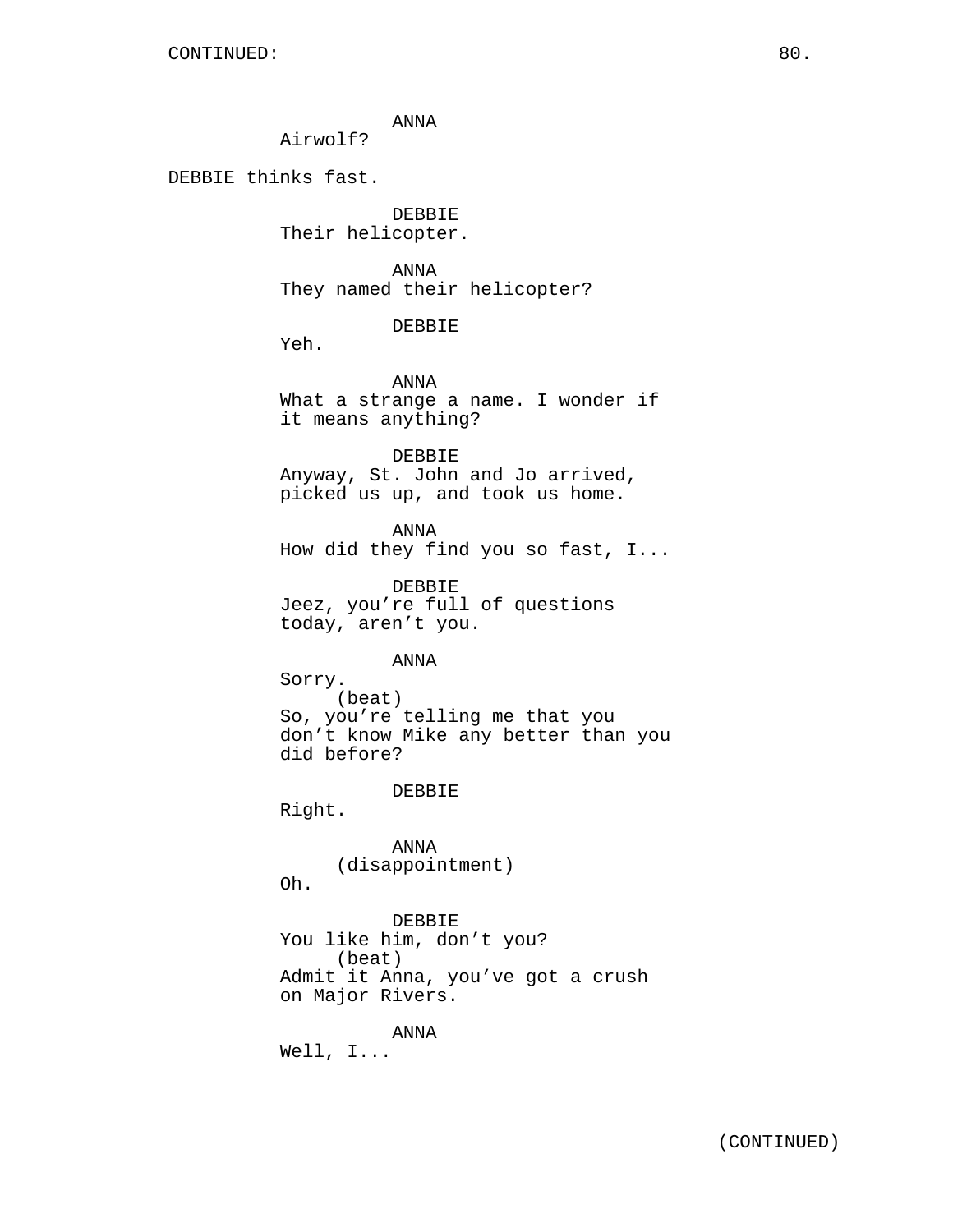DEBBIE I've got an idea. St. John and I are going out with Mike and Jo tonight...

FRANK enters the room.

DEBBIE ...why don't you and Frank join us?

ANNA I don't know.

FRANK Join who, for what?

DEBBIE (look at FRANK) Me, St. John, Mike and Jo, for dinner tonight.

FRANK Sounds great. It'll give me the chance to ask Jo for a lift to Niagara tomorrow.

DEBBIE

Niagara?

FRANK Yeh, some stupid comp...

FRANK was going to say "company", but stops himself.

FRANK

...conference. Gonna last all week.

DEBBIE (sadly) I guess that means we'll have to be going home too.

FRANK No way. You guys can stay here while I'm gone.

DEBBIE (smile) Thanks cous. I'm gonna call St. John.

DEBBIE exits the room and goes to the study.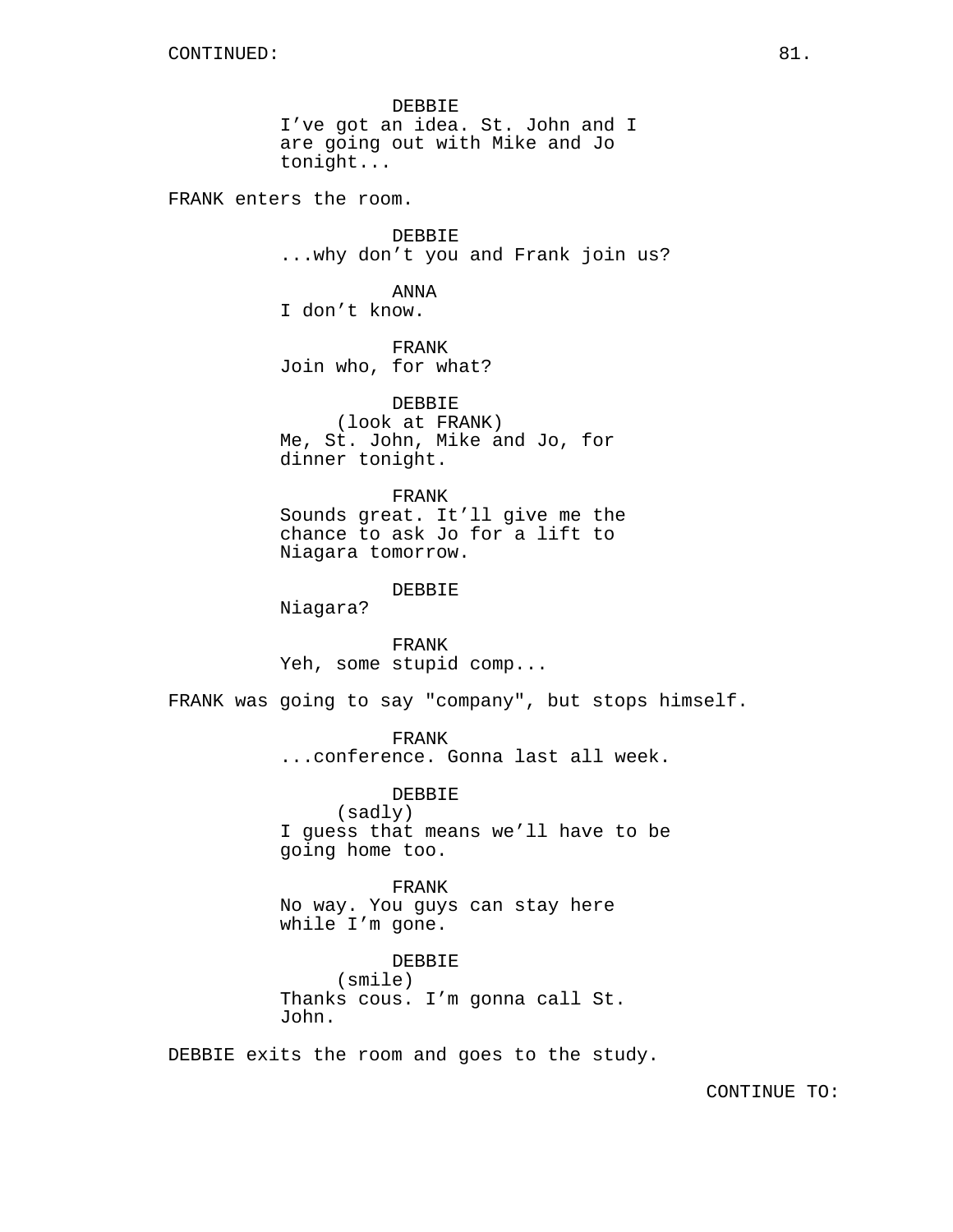# 90 INT: STUDY 90

DEBBIE sits at the desk, and calls SANTINI AIR. The phone rings three times, then the machine answers. DEBBIE hangs up the phone. She takes a piece of paper out of her jeans' pocket, and dials the number on it. The number, is for The Lair.

## JO (VO)

Hello?

DEBBIE Jo, it's Debbie. Is St. John there?

JO (VO) Not right now. He and Mike are up in The Wolf.

#### DEBBIE

Oh.

JO (VO) Would you like me to leave him a message?

DEBBIE I was just wondering if he'd mind if Frank and Anna joined the four of us tonight?

JO (VO) I don't think he'd mind. In fact, the more the merrier, right?

DEBBIE Right. Besides it'll give Anna the chance to get to know Mike.

JO (VO)

What?

DEBBIE I think she's got a crush on him.

JO (VO)

Oh.

DEBBIE And, don't tell Frank I said this, but he, Frank that is, has crush on you.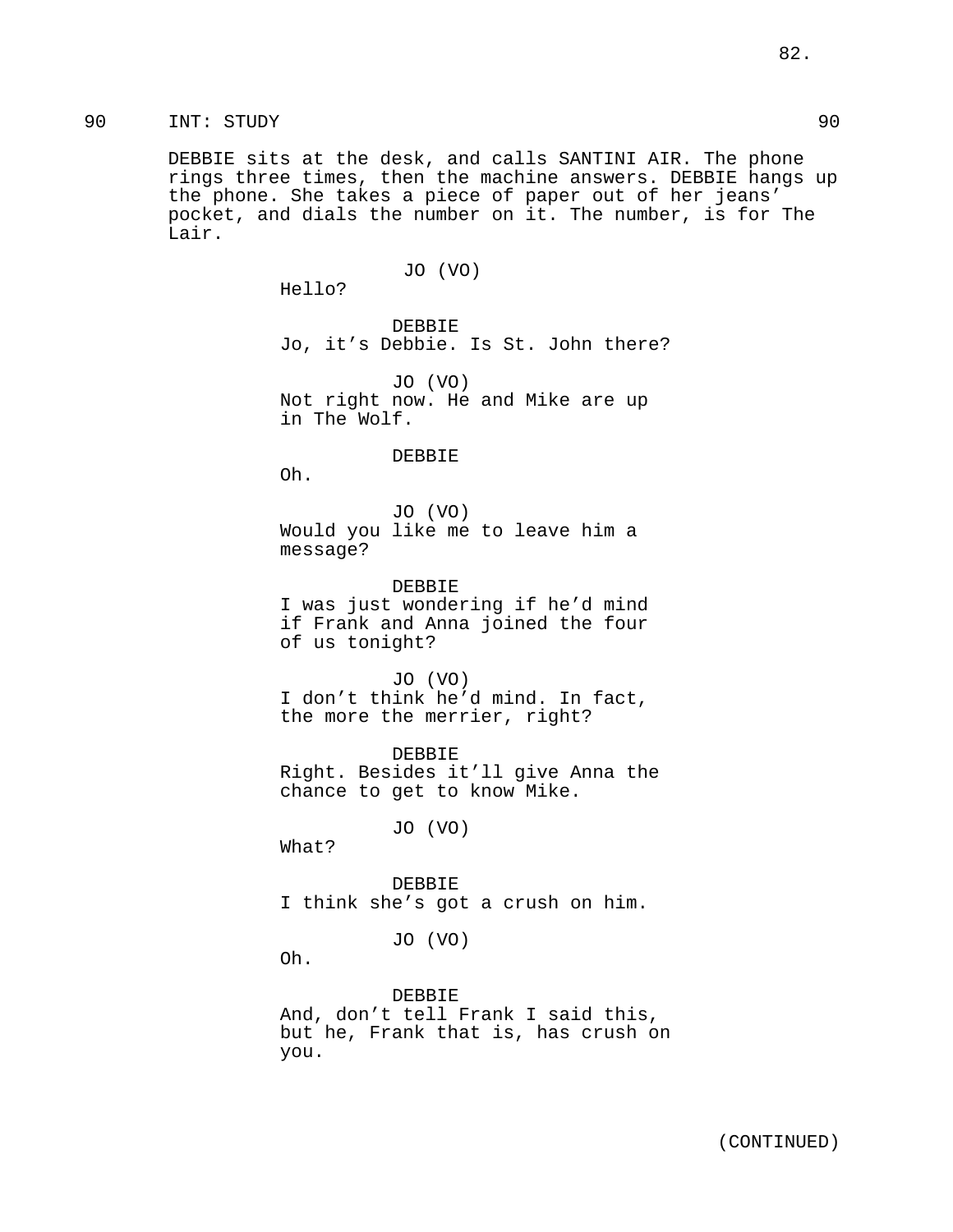Really?

DEBBIE Yeh, really.

JO (VO) I gotta go now, so I'll see you tonight. Bye.

# DEBBIE

Bye.

DEBBIE hangs up the phone and exits the study.

JUMP TO:

91 INT: NIGHT CLUB (9:00PM) 91

The gang is sitting around a table with a U-shaped bench. The seating order is: ST. JOHN, DEBBIE, MIKE, ANNA, FRANK, and JO. (ST. JOHN and JO have the outside seats.) There is a bowl of corn chips in the center of the table. A waitress approaches.

> WAITRESS Can I get any of you something to drink?

MIKE flashes the waitress a smile, and she smiles back. The waitress writes down the order as they say it.

> JO I'll have a beer.

> > FRANK

Me too.

ANNA I'll have a coke.

MIKE

Beer.

DEBBIE Diet Cola.

ST. JOHN

Beer.

WAITRESS That's 4 beers, one cola, and one diet cola.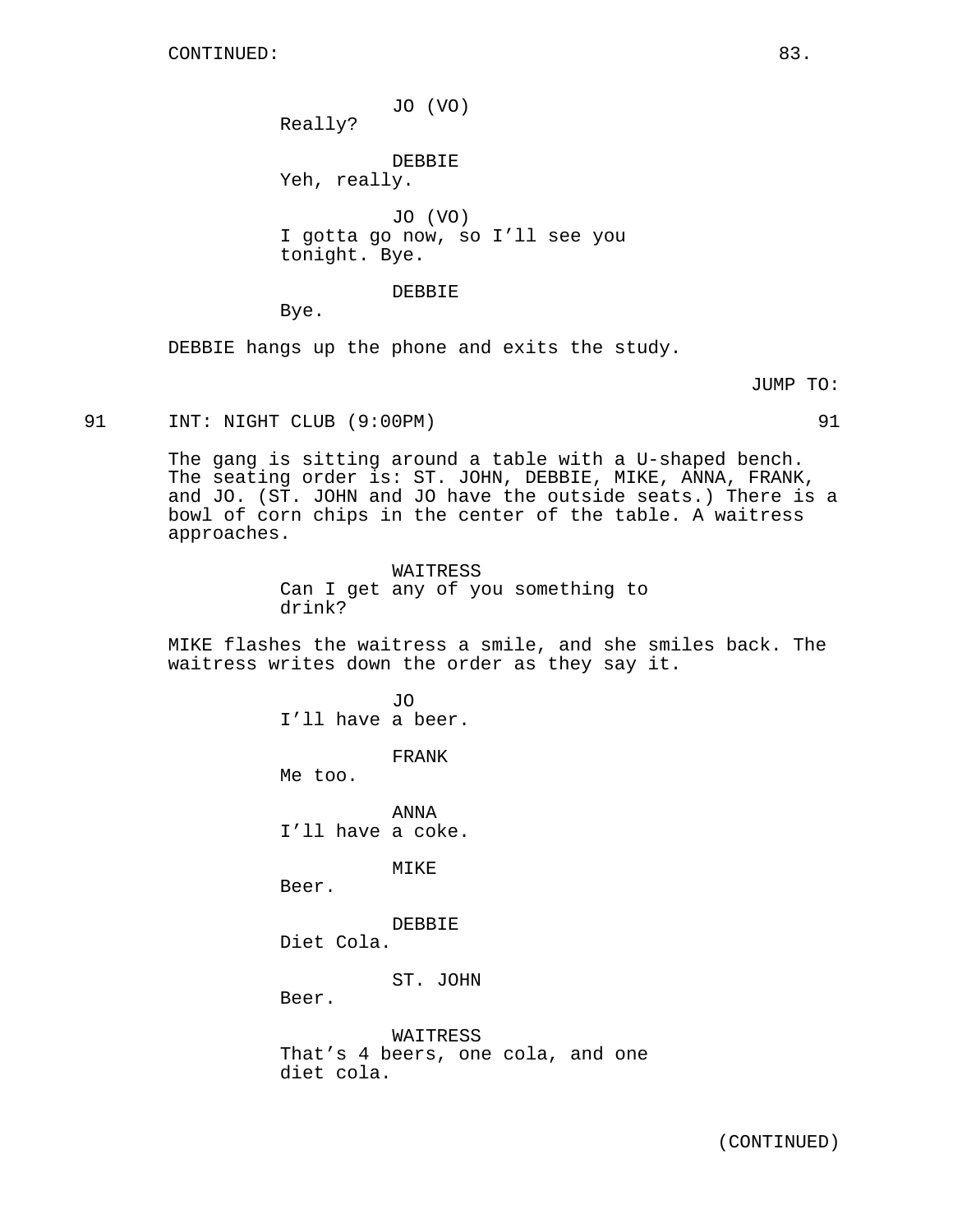ALL

Right.

# WAITRESS

Be right back.

The waitress leaves. Everyone takes a chip out of the bowl, eats it, then takes another one. DEBBIE offers her second one to ST. JOHN. He eats it out of her hand, while she eats the one out of his hand. The rest of the gang just looks at them.

#### FRANK

Ain't love sweet!

## MIKE

It sure is.

ST. JOHN gives them a hard stare.

# ST. JOHN

Knock it off guys.

Everyone takes another chip from the bowl, and eats it. The waitress returns, and gives everyone their drink.

### WAITRESS

Here you go.

She hands out the beers, then turns to DEBBIE.

#### WAITRESS

You had the diet cola, right?

DEBBIE nods. The waitress hands DEBBIE and ANNA their drinks.

# ST. JOHN

Thanks.

WAITRESS Can I get you anything else?

# MIKE (smile) Maybe later.

# WAITRESS (smile)

Okay.

The waitress walks away. Everyone takes a drink from their drink. JO's favorite slow song, "Against All Odds" comes on. FRANK turns to JO.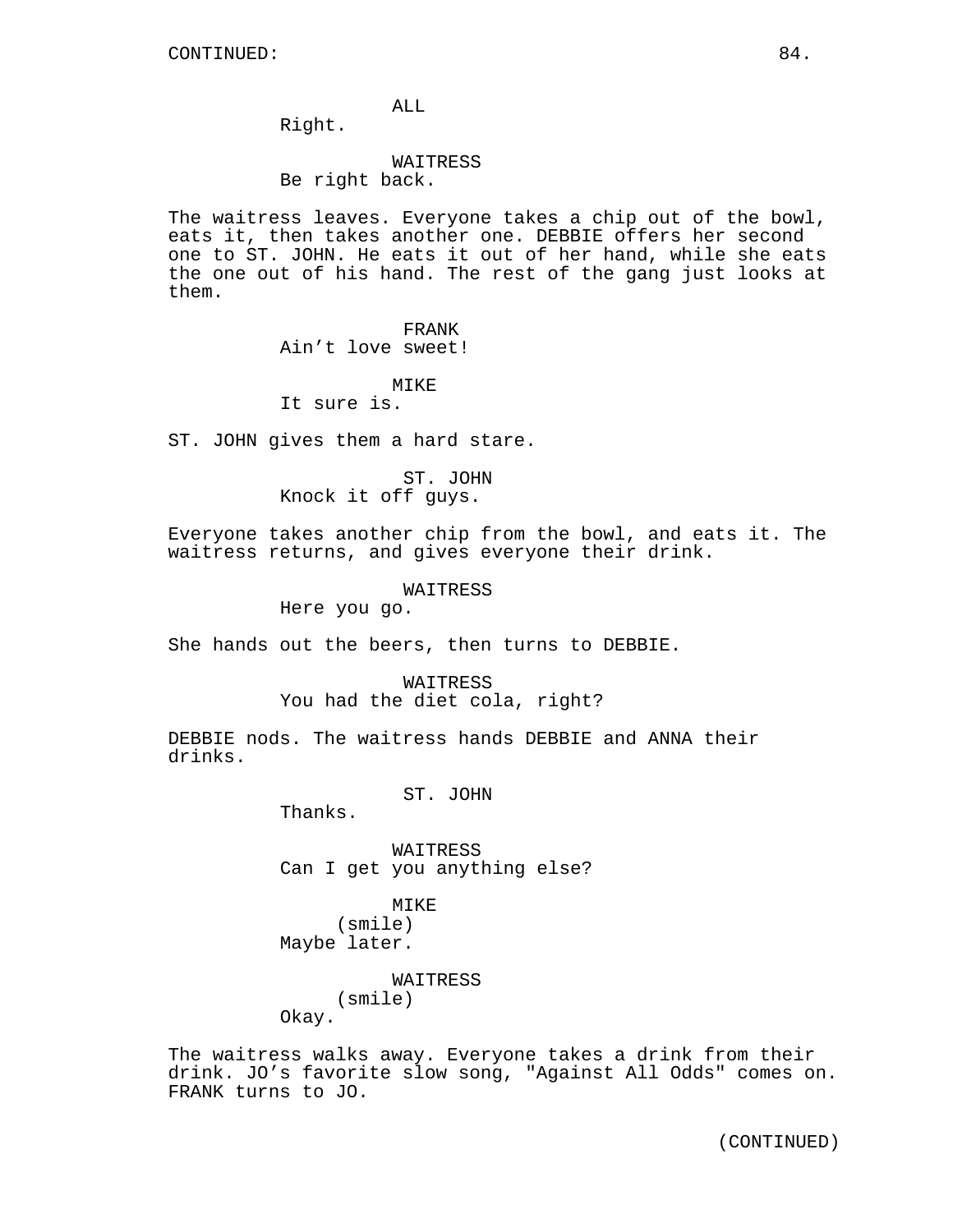FRANK Want to dance?

JO

Sure.

FRANK and JO rise from the table, and go to the dance floor. DEBBIE gives MIKE an "ask Anna to dance" look. MIKE gives DEBBIE a "Why" look. DEBBIE gives him a "just do it" look. MIKE turns to ANNA.

> MIKE Want to dance?

ANNA I'd love to.

MIKE and ANNA slide around the bench, and go to the dance floor. ST. JOHN looks at DEBBIE.

> ST. JOHN Want to dance?

DEBBIE Maybe later. Right now, I just want to spend some time with you.

ST. JOHN kisses her.

PAN TO:

92 FOCUS ON: MIKE AND ANNA 92

Both are looking at ST. JOHN and DEBBIE.

ANNA They can't keep their hands off each other.

MIKE (hint of jealousy) Tell me about it.

ANNA I guess they really like each other.

MIKE So it would seem.

ANNA looks at MIKE and notices he looks miles away.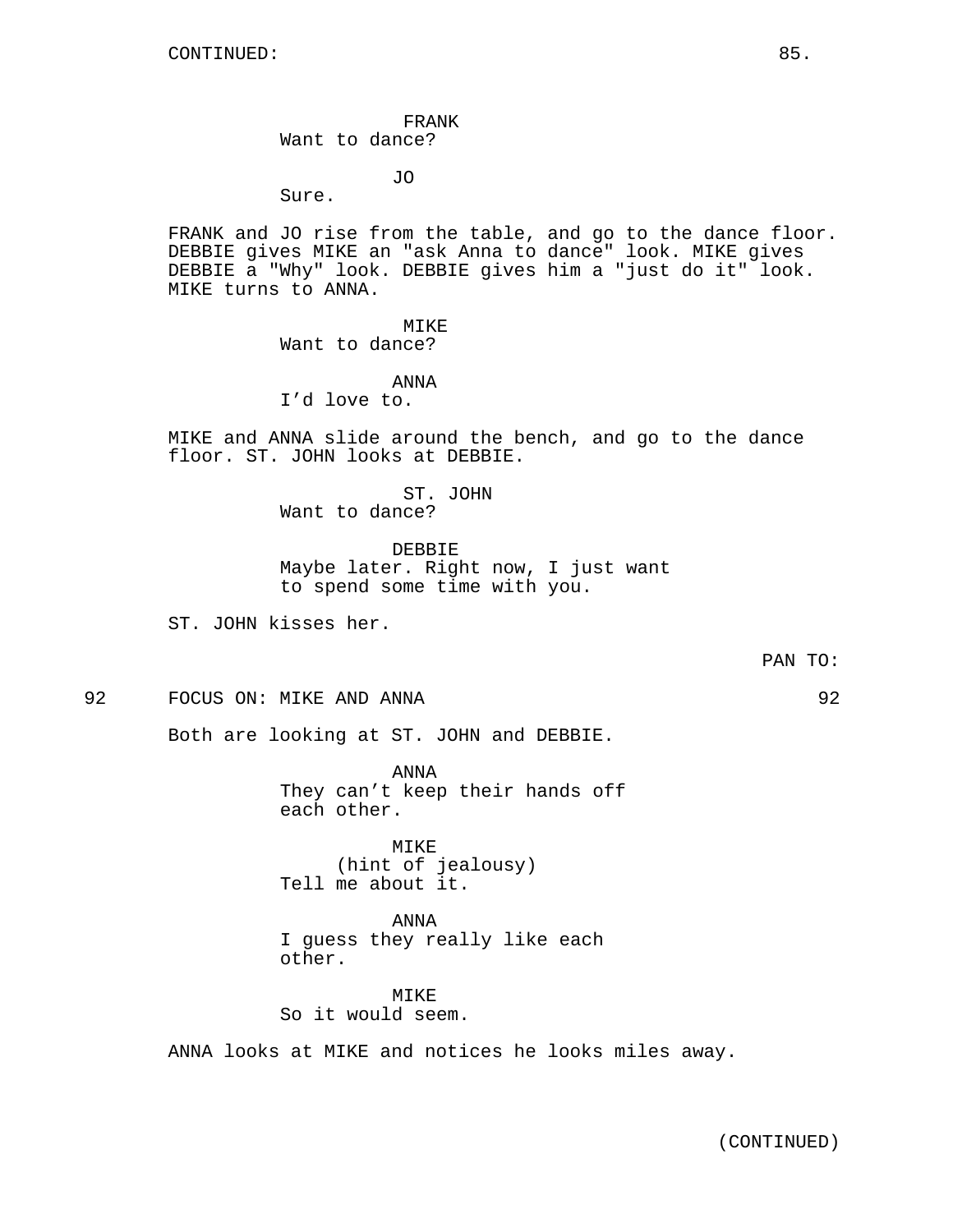ANNA You okay? MIKE (look at Anna) What? ANNA You seem a little... (beat) I don't know... (beat) ...preoccupied, distracted. MIKE It's nothing. ANNA No, it's something. (beat) I bet it's work related, right? MIKE (agreeingly lie) Right. Work, that's it. ANNA Thought so. (beat) What you need to do is relax. Forget about whatever it is that's troubling you so. MIKE (Raise eyebrow) Oh, and how do you propose I do that? ANNA flashes him a smile. PAN TO: 93 FOCUS ON: JO AND FRANK 93 They too, are looking at ST. JOHN and DEBBIE, who are now feeding each other corn chips again.

> JO I don't believe those two.

FRANK She really brings out the romantic in him, doesn't she?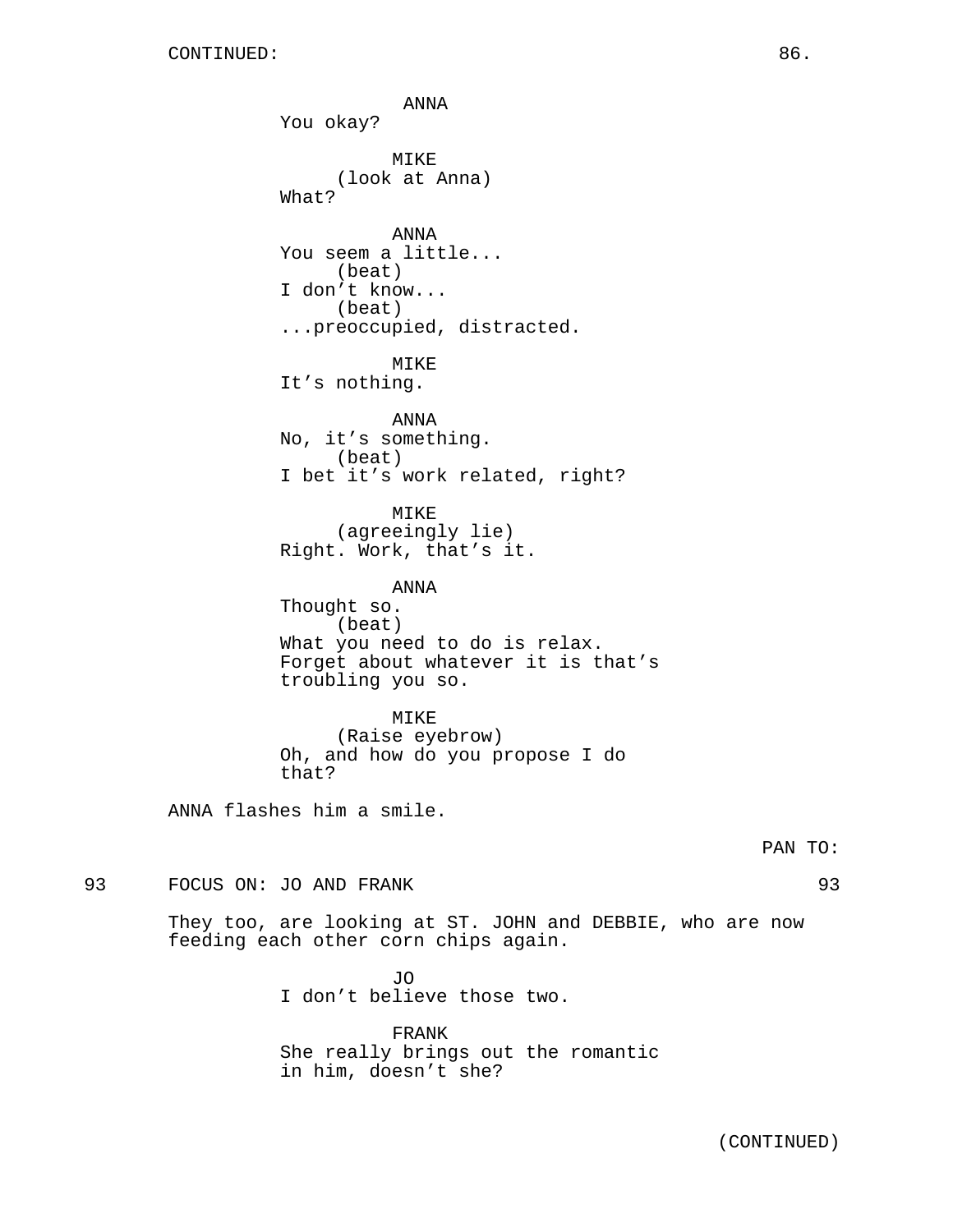JO I've never seen him like this before. FRANK Like what, in love? JO No, I mean... I've never seen him acting so, so, you know. FRANK Yeh, I know. JO (look at Frank) I hear you're going to Niagara tomorrow? FRANK How'd you... Jason right? JO You know The Company. Everyone knows what everyone else is doing. FRANK Yeh, I know. JO Anyway, it just so happens, that I've been asked to go to the same seminar. Want to go together? FRANK Sure, I'd love to. JO Great. Meet me at Santini Air in the morning. FRANK I'll be there.

The song ends. JO and FRANK, and, MIKE and ANNA, head back to the table.

PAN TO: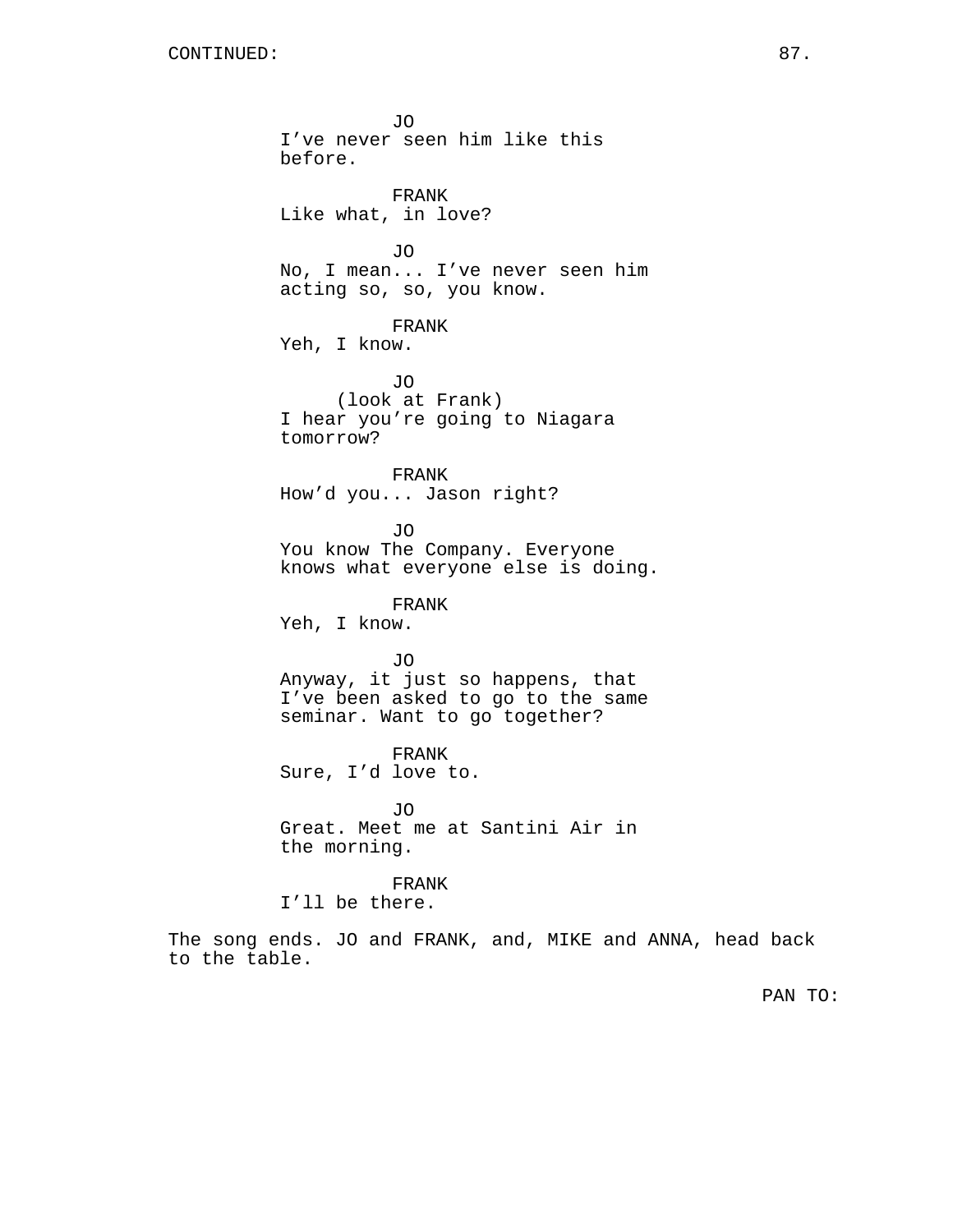94 TABLE 94

As they reach the table, the waitress comes over.

WAITRESS Excuse me, is there a Mike Rivers here?

MIKE, who was just about to sit down and slide over, looks at her and flashes her a smile.

> MIKE That's me.

WAITRESS

There's a phone call for you.

MIKE

Thanks. (to gang) Be right back.

MIKE follows the waitress to the phone. ANNA, FRANK, and JO, all sit at the table.

CONTINUE TO:

95 FOCUS ON: MIKE 95

MIKE picks up the receiver.

MIKE Yes Jason, what is it?

JASON (VO) How'd you know it was me?

MIKE Who else could it have been?

JASON (VO) I need you, right now. Meet me on the roof ASAP.

MIKE The roof? But...

JASON has hung up.

MIKE Jason? Jason? Locke!

MIKE hangs up the receiver, and returns to the table.

(CONTINUED)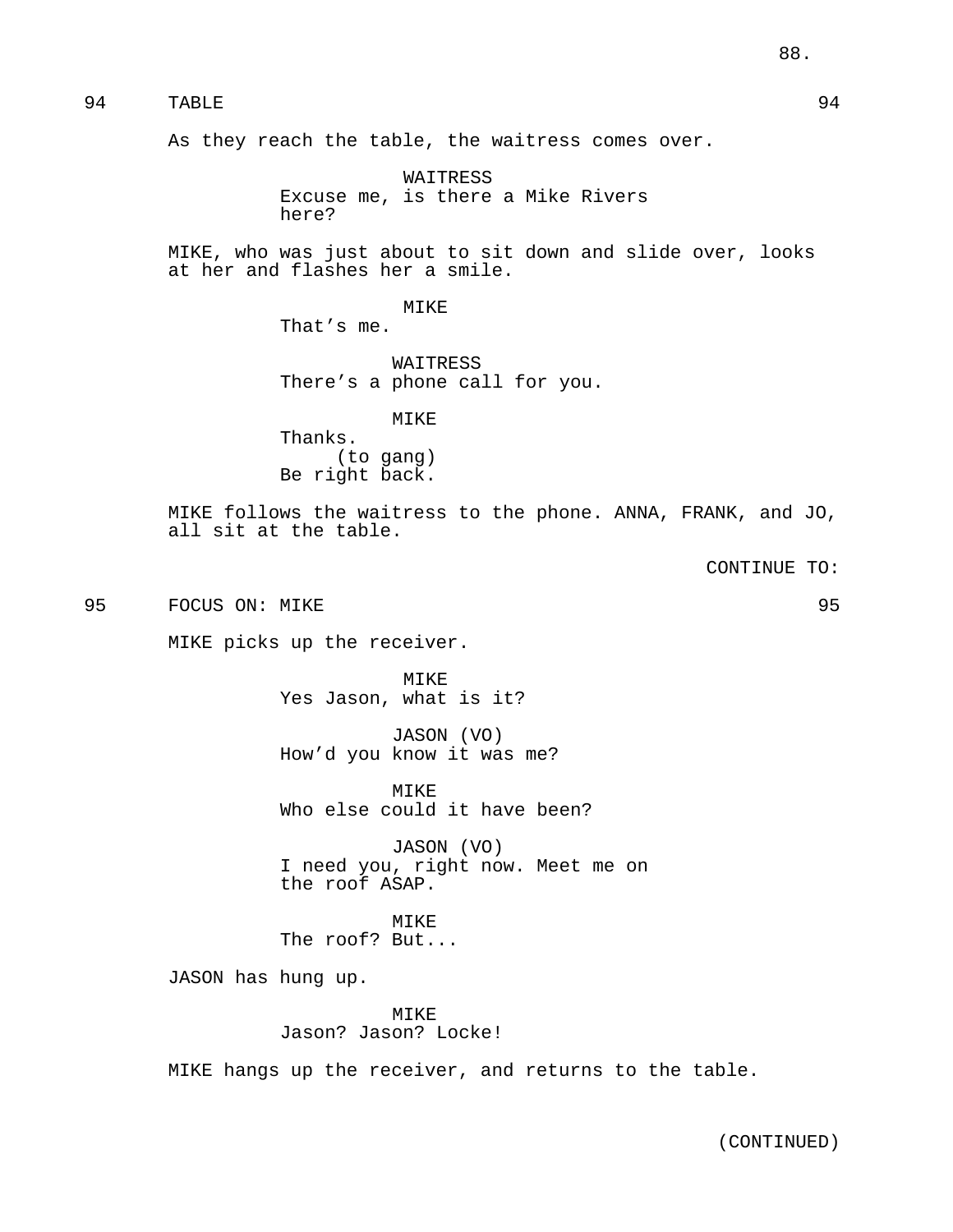ST. JOHN What'd Jason want? MIKE Sorry to do this to you guys but... (beat) I've got to go. Duty calls. JO Does Jason need us? MIKE No, just me. Why do I get all the luck? ANNA passes MIKE his jacket. He flashes her a smile. MIKE Thanks. ST. JOHN Have fun Mike. See ya later. MIKE Bye guys. EVERYONE Bye. MIKE exits. CUT TO: 96 EXT: CLUB ROOF 96 AIRWOLF lands and MIKE gets in. AIRWOLF lifts off. CUT TO:

97 INT: CLUB (10:28PM) 97

ST. JOHN and DEBBIE are dancing to a slow song. "EVERY BREATH YOU TAKE" - by: The Police. DEBBIE is resting her head on his shoulder. She looks up at him and kisses him.

PAN TO: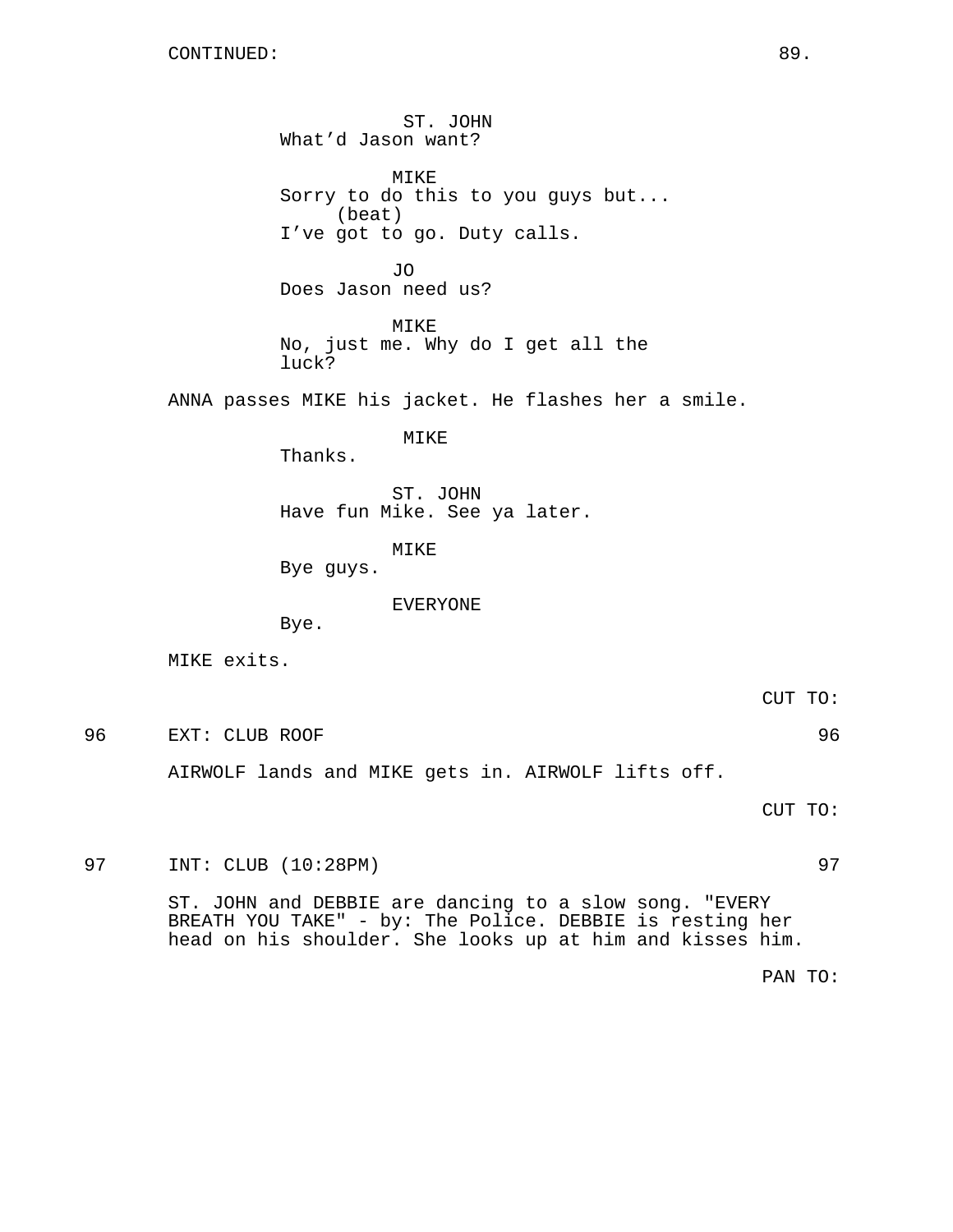# 98 FOCUS ON: TABLE 98

FRANK, JO, and ANNA. JO turns to FRANK.

JO What time is it?

FRANK (consult watch) Almost 10:30.

JO

Maybe we should get going. We've got to leave early tomorrow.

FRANK Yeh, I guess so.

# ANNA

Ah, Jo? (beat) Do you think I could get a ride back to Toronto from you?

JO I thought you were staying awhile longer?

# ANNA

(Lie) I'd love to, but I have to get back. I've been gone long enough as it is.

JO Sure, no problem.

The song ends, and ST. JOHN and DEBBIE return to the table. They reach the table, as FRANK, JO, and ANNA are rising.

> JO We're heading off now.

> > ST. JOHN

So early?

JO Got an early flight tomorrow.

ST. JOHN Oh. See ya later, then.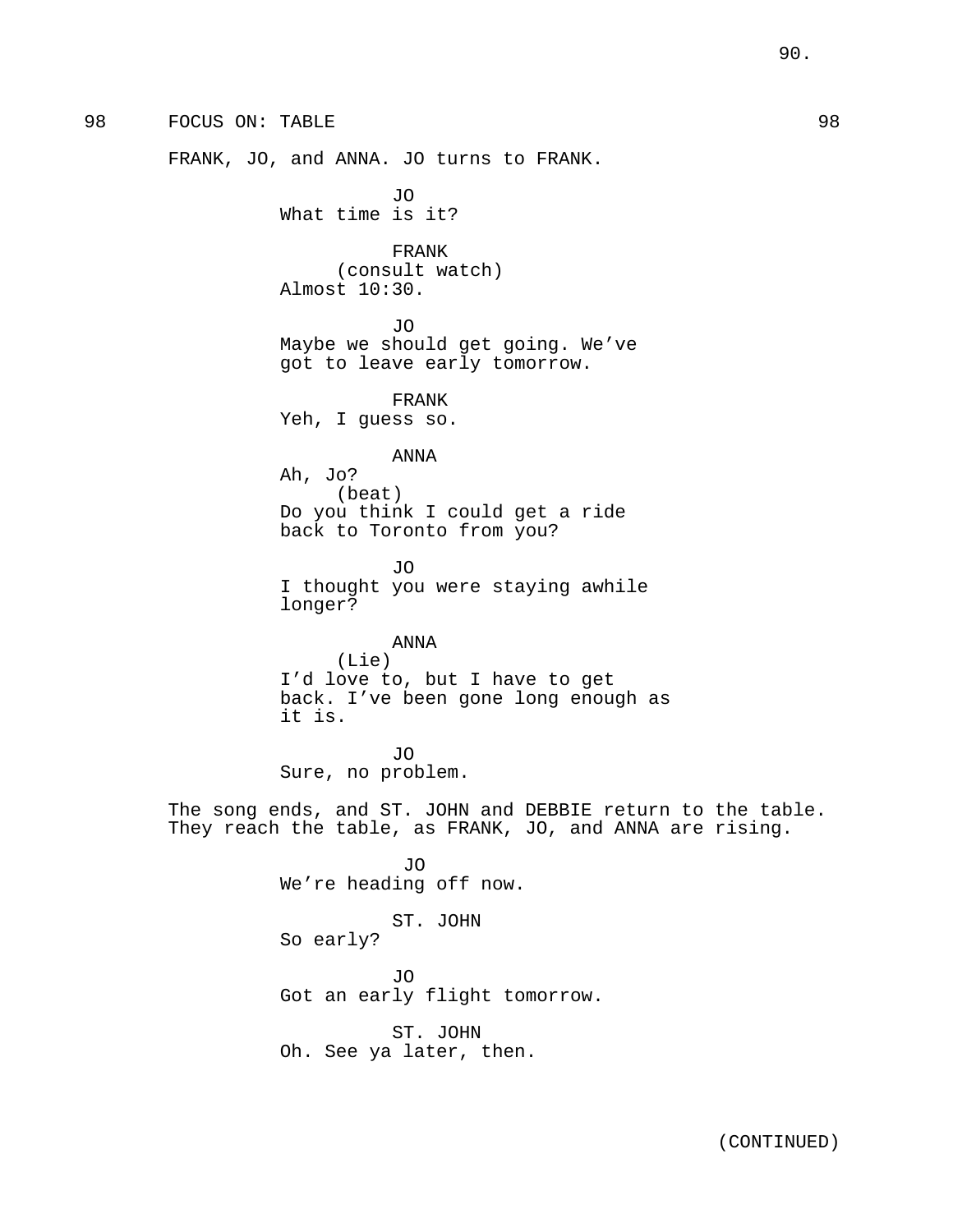FRANK / JO / ANNA Bye. ST. JOHN / DEBBIE Bye. FRANK, JO, and ANNA, exit. ST. JOHN and DEBBIE, sit at table. ST. JOHN Wait, did she say an early flight? DEBBIE Yep. ST. JOHN There's nothing on the books for... DEBBIE Frank has to go to Niagara, and I guess Jo agreed to take him. ST. JOHN Oh. DEBBIE So. (slide up to him) What do you want to do now? ST. JOHN puts his arm around her and kisses her. CUT TO: 99 EXT: CLUB - STREET 99 FRANK, JO, and ANNA, get into FRANK's car, and drive off. JUMP TO: 100 EXT: JO'S PLACE (11:30PM) 100

> FRANK stops the car, gets out, and opens JO's door. JO gets out. FRANK closes the door, and looks at ANNA. (ANNA's in the back seat.)

> > FRANK Be right back.

ANNA nods. FRANK walks JO to the door.

CONTINUE TO: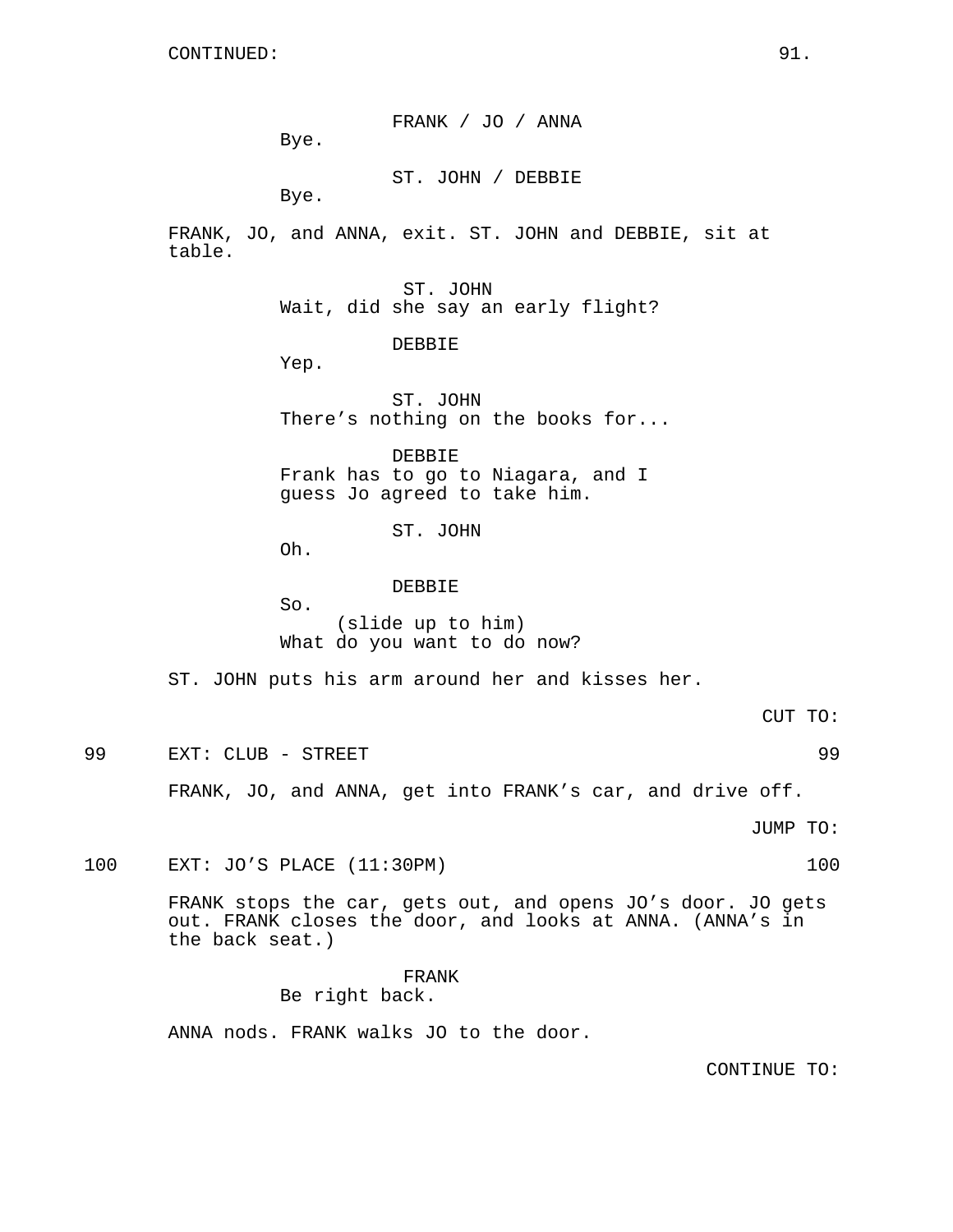ANNA watches, as FRANK walks JO to the door, and kisses her good night. ANNA starts talking to herself.

> ANNA Terrific. Frank gets Jo. Debbie gets St. John. And every time I'm around Mike, Jason takes him away. (beat) Maybe it's for the best. I mean, everyone says that Mike isn't the type to stay in a relationship for very long. (beat) Then again, one week with Mike, would be better then no week with Mike. (beat) If only Jason would...

FRANK's door opens. ANNA shuts up. FRANK gets in, closes the door, starts the car, and drives off.

**THURSDAY NOVEMBER 5th 1992**

102 EXT: SANTINI AIR (7:00AM) 102 FRANK, JO, and ANNA, board the chopper. The chopper lifts off.

JUMP TO:

103 EXT: FRANK'S PLACE - DRIVEWAY (9:00AM) 103

ST. JOHN's jeep pulls in. ST. JOHN parks the jeep.

CONTINUE TO:

JUMP TO:

104 INT: JEEP 104

ST. JOHN kisses DEBBIE.

DEBBIE You ah, want to come in for a while?

ST. JOHN

Sure.

They get out of the jeep.

92.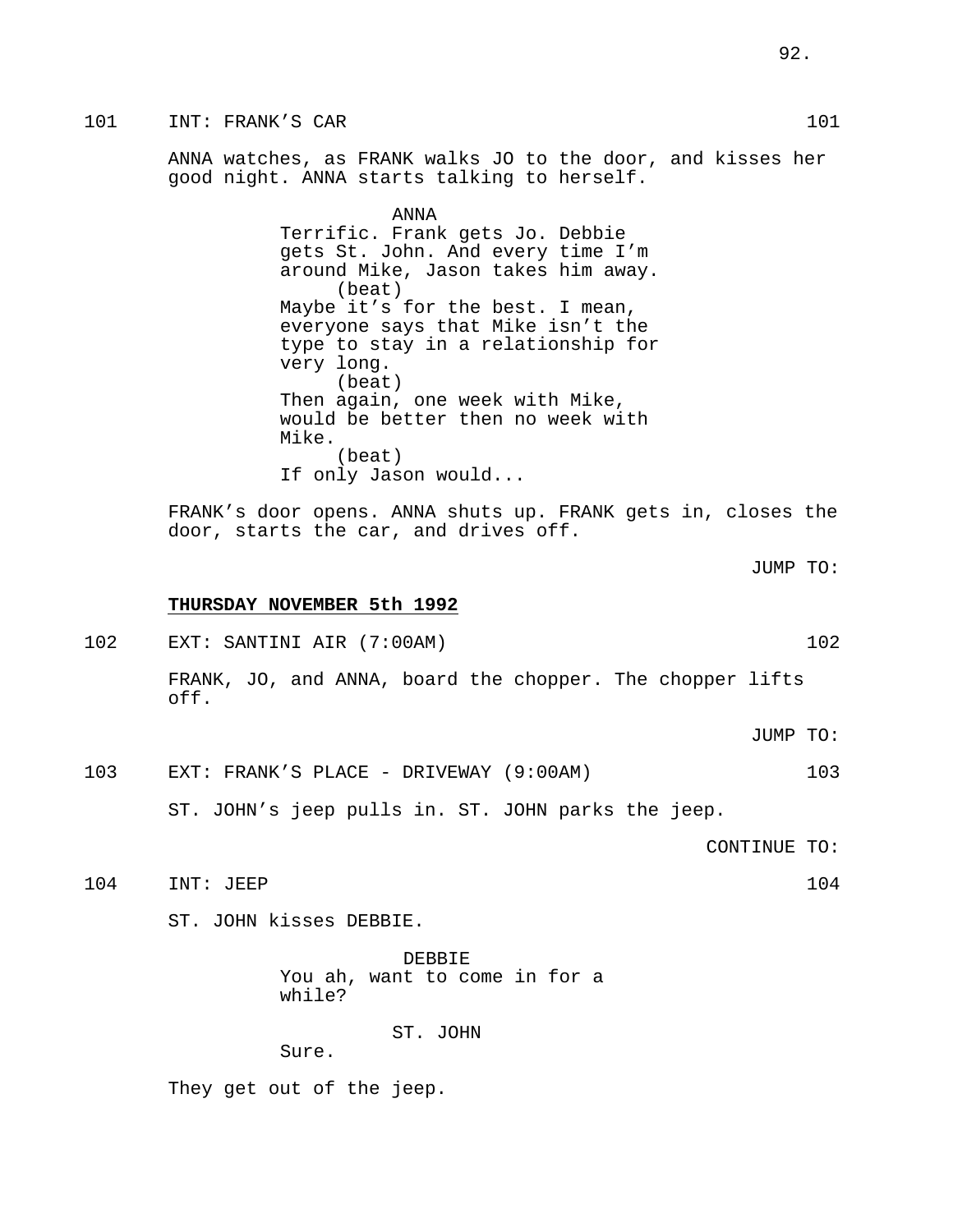CONTINUE TO:

105 EXT: DRIVEWAY 105

They walk up driveway to house. On the way, DEBBIE notices that FRANK's car is gone.

DEBBIE

Frank must have left already.

ST. JOHN puts his arm around her and they continue to house.

CONTINUE TO:

106 EXT: HOUSE 106

DEBBIE attempts to open the door, but it's locked.

DEBBIE

I guess Anna's not up yet.

DEBBIE takes the key that FRANK gave her, out of her pocket, and unlocks the door.

CONTINUE TO:

### 107 INT: HOUSE 107

ST. JOHN and DEBBIE enter. DEBBIE notices a folded note on the table. She goes to get it. ST. JOHN closes the door. DEBBIE reaches the table, and notices that the note has her name on it. She unfolds it, and reads it. ST. JOHN comes over, and stops behind her. He puts his arms around her waist, and puts his head on her shoulder.

> DEBBIE It's from Anna.

ST. JOHN What's it say?

**DEBBIE** She left with Frank and Jo. She's gone home.

ST. JOHN That's it?

DEBBIE No. It also says that I was right about Jo and Frank. They're staying together while in Niagara.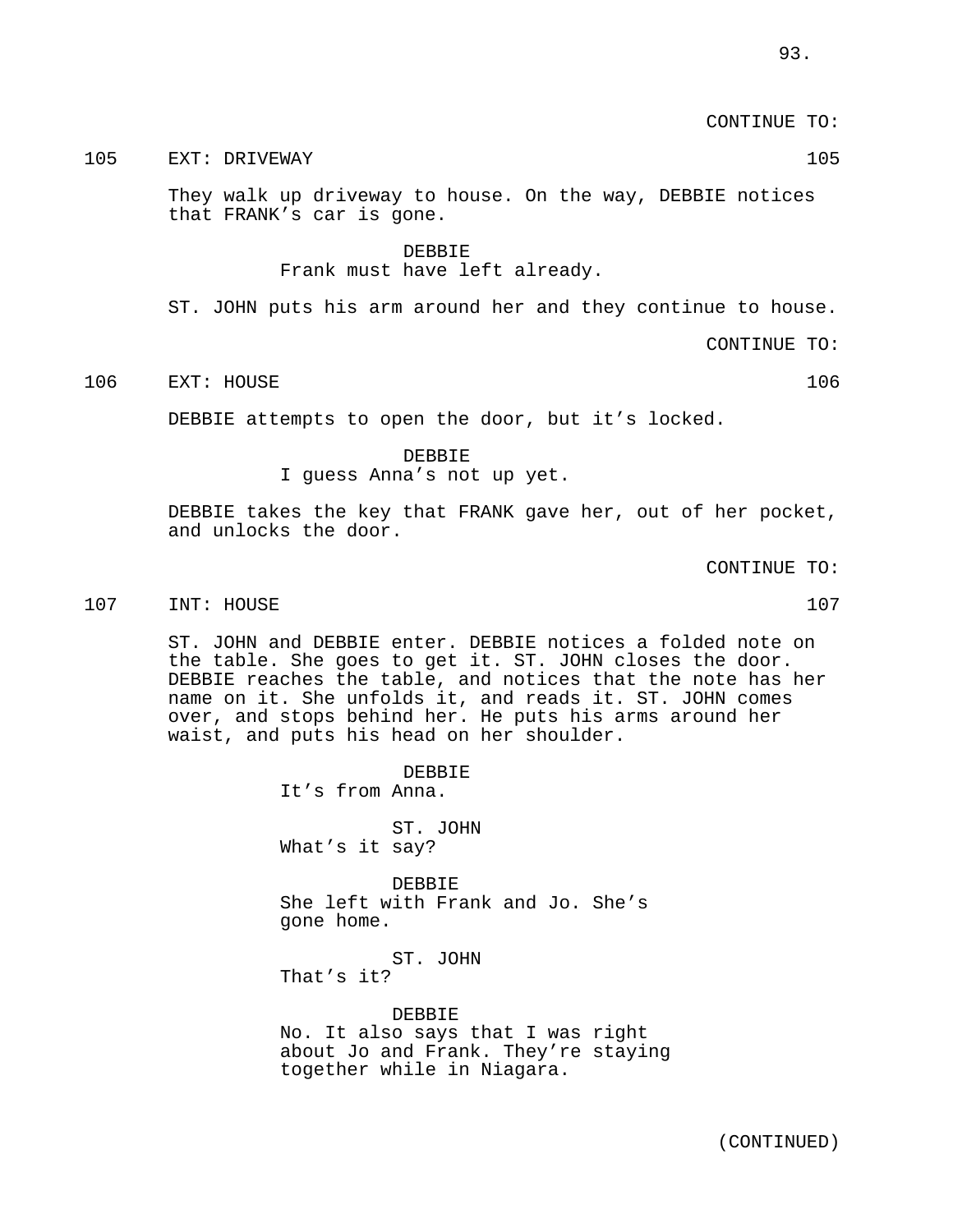ST. JOHN Niagara? What are they doing in Niagara?

DEBBIE Frank had to go to some Company Seminar, I guess Jo was going to.

ST. JOHN That was this week?

DEBBIE Looks like it.

DEBBIE folds note back up, and tosses it on the table. Then she turns around in his arms.

> ST. JOHN What were you right about?

> > DEBBIE

Hunh?

ST. JOHN The note said...

DEBBIE Oh that. I just said, that I thought Frank and Jo liked each other.

DEBBIE puts her arms around his neck.

DEBBIE I wonder why Anna left?

ST. JOHN You know, I'd forgotten that, that seminar started tomorrow. That means that Jo won't be back till next Friday.

DEBBIE

So?

ST. JOHN So, that means that Jason'll only have me and Mike for Airwolf. (beat) Which means, we might not have a lot of time together this week.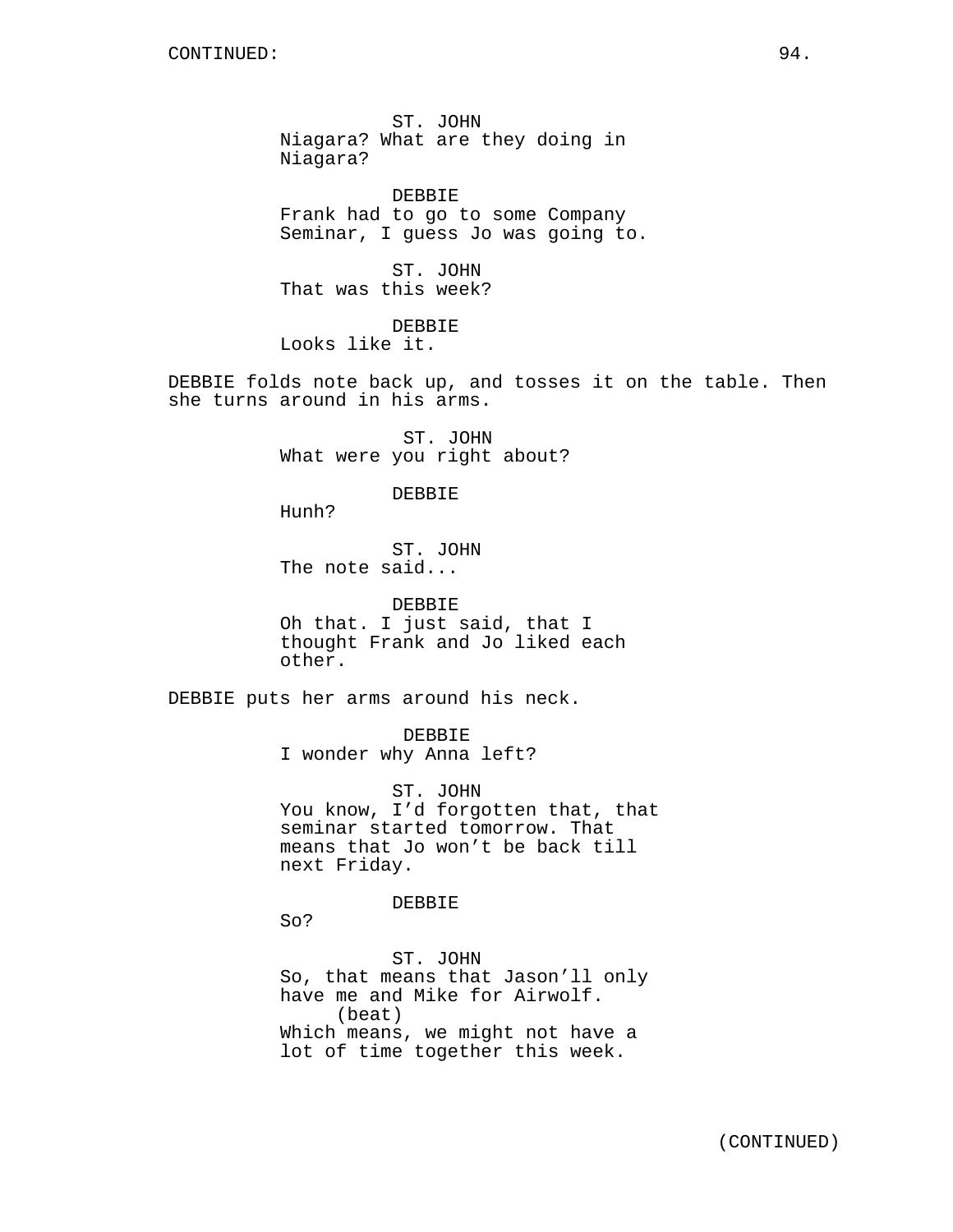DEBBIE I've got an idea? ST. JOHN (raise eyebrow) What? DEBBIE (smile) I could take Jo's place. ST. JOHN You don't even know how to fly! DEBBIE That's true, but... (beat) I know computers. I can work the computer and leave the flying to you and Mike. What do you say? ST. JOHN I don't know. DEBBIE (start kissing his neck) It'll give us more time together. ST. JOHN I... I... ST. JOHN puts his hand under her chin, and looks her in the eye. He smiles. ST. JOHN I'll have to clear it with Jason.

DEBBIE smiles and kisses him. She breaks the kiss.

DEBBIE

Okay. (beat) I was thinking, neither of us has anything to do right now... (take hold of his hands) ...and we have this whole house, to ourselves...

She leads him to the staircase. They ascend the stairs.

JUMP TO: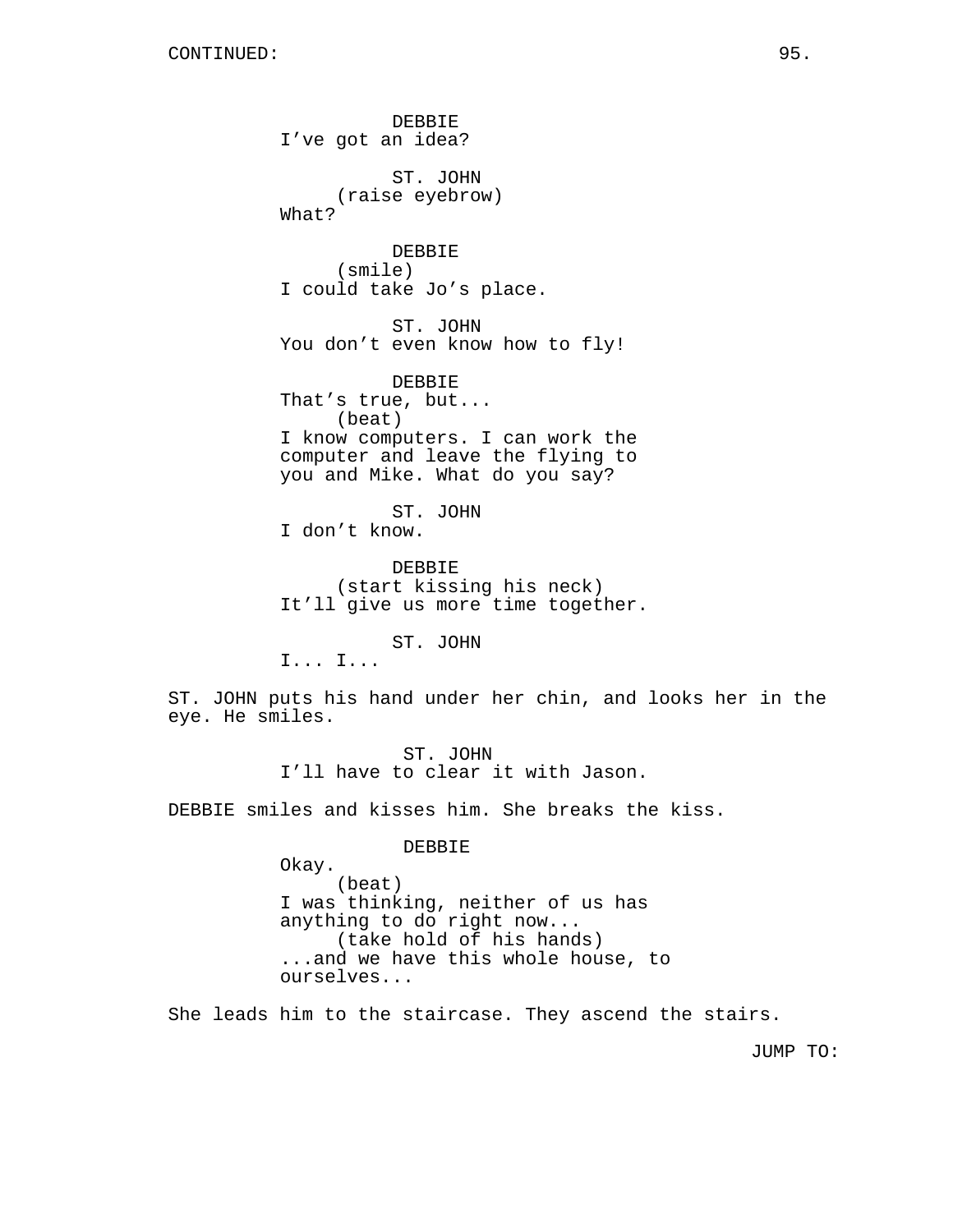108 INT: DNS HEADQUARTERS - JASON'S OFFICE (10:30AM) 108

JASON's on the phone.

JASON Yes sir. (beat) I understand sir. (beat) I'll put the Airwolf team on it right away. (beat) Good bye sir.

JASON hangs up the phone, and calls SANTINI AIR. The phone rings two times, then the machine picks it up. JASON hangs up, and calls JO's place. After the second ring, her machine picks up. JASON hangs up, and calls ST. JOHN's. After the second ring, his machine picks up. JASON hangs up, and calls MIKE's.

CONTINUE TO SPLIT SCREEN:

109 SPLIT SCREEN: JASON'S OFFICE / MIKE'S BEDROOM 109

After the second ring, MIKE answers, half asleep.

MIKE

What?

JASON Mike, it's Jason. Where is everybody?

MIKE Good morning to you too, Locke.

JASON

Well?

MIKE How the hell should I know?

JASON You have no idea where St. John or Jo could be?

MIKE Jo? No, no idea. (beat) St. John? If he's not at home, you could try Frank's. Why?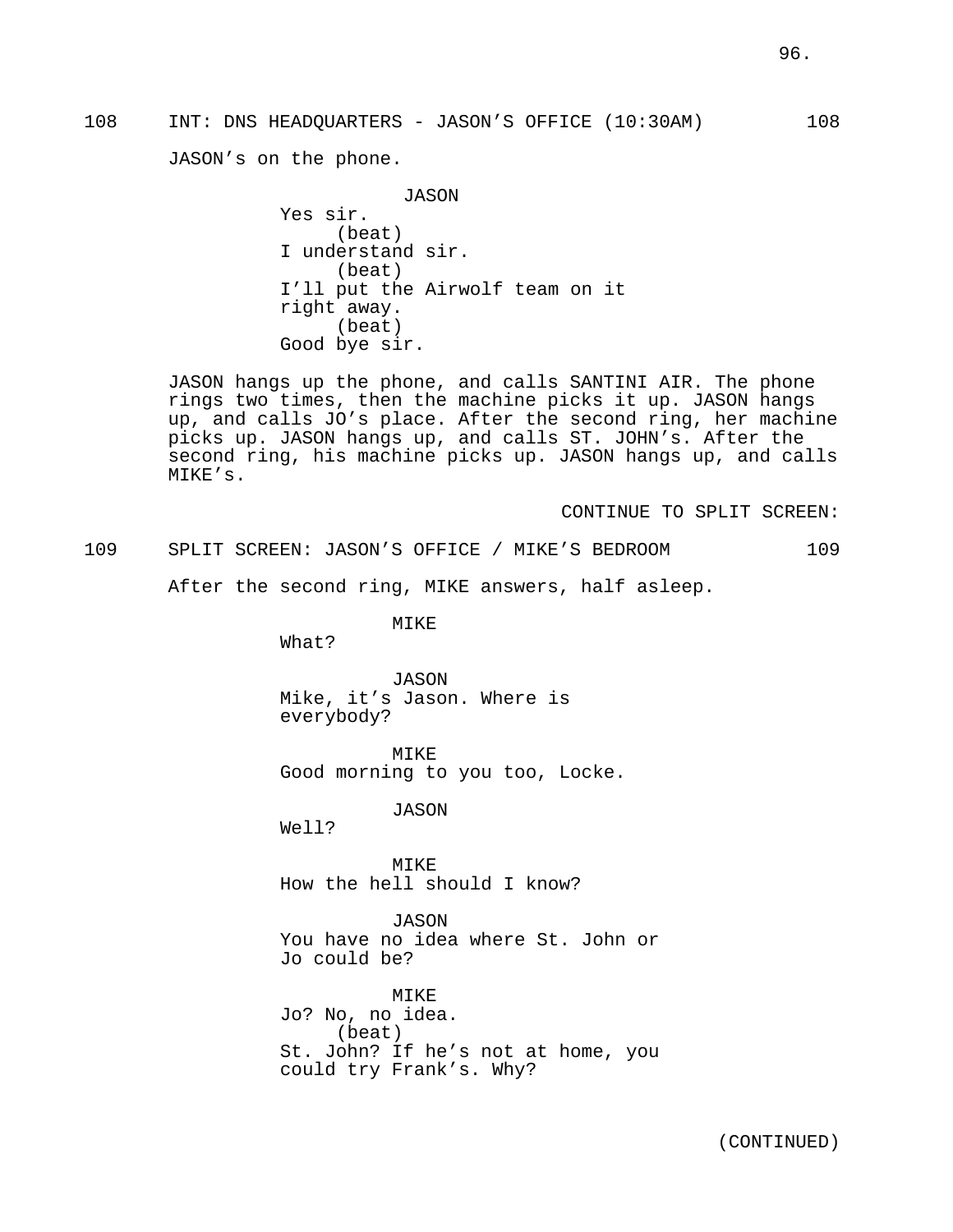JASON Get to The Lair, and call me when you get there.

MIKE Okay, bye.

MIKE hangs up.

CONTINUE TO SINGLE SCREEN:

110 INT: JASON'S OFFICE 110

JASON looks up FRANK's number and dials it.

CONTINUE TO SPLIT SCREEN:

111 SPLIT SCREEN: JASON'S OFFICE / FRANK'S 111

DEBBIE answers it on the third ring. ST. JOHN is kissing her neck.

DEBBIE

Hello?

JASON Is St. John there?

DEBBIE One second. (to St. John) It's for you.

ST. JOHN Who is it?

DEBBIE Jason, I think.

ST. JOHN (take phone) Hello?

JASON Sorry to interrupt but...

ST. JOHN That's okay, we're getting used to it. What's up?

JASON Two questions. Number one. Where is Jo?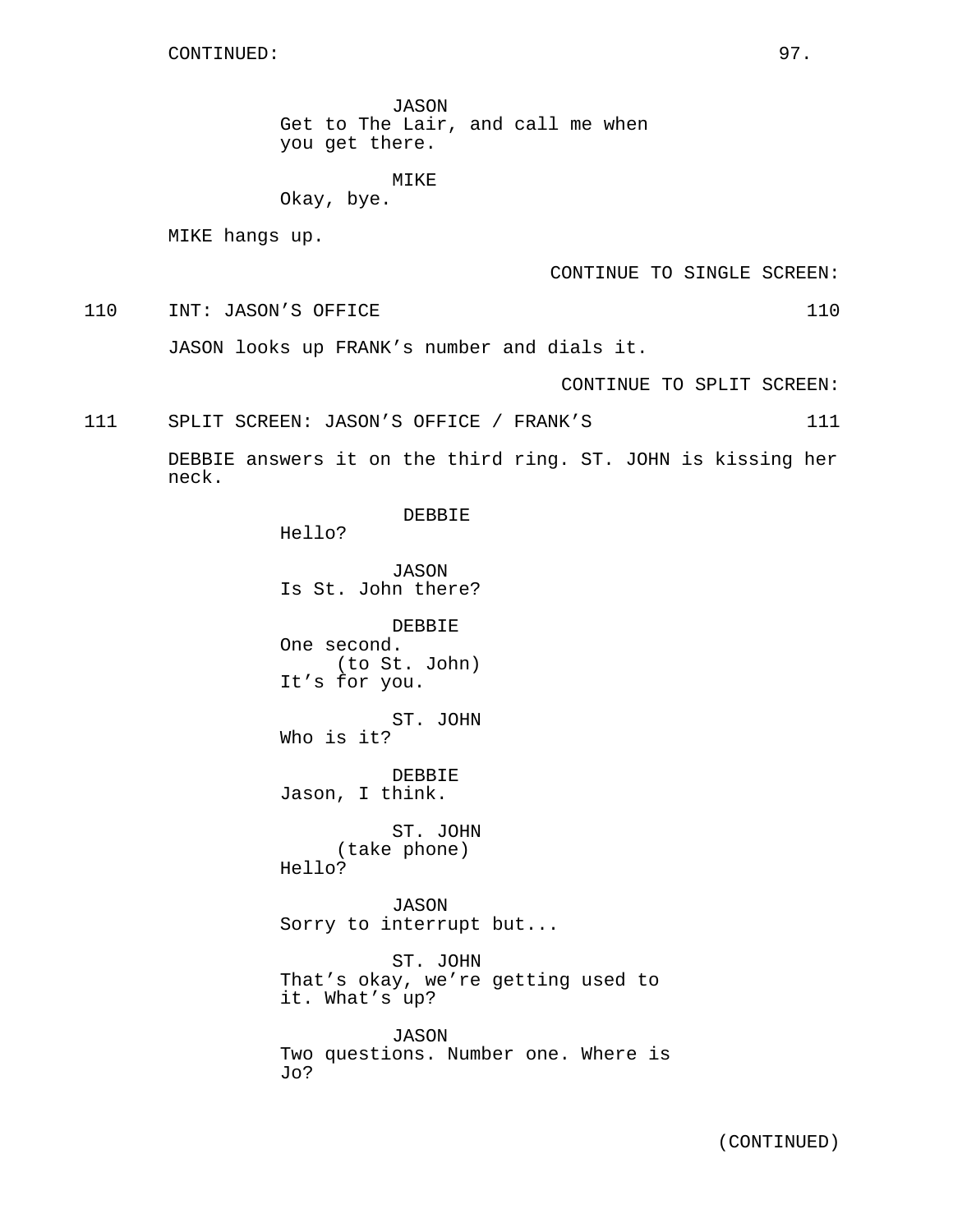ST. JOHN She's gone to Niagara for that seminar. JASON That's right, I forgot. Damn! ST. JOHN What's wrong? JASON Airwolf just got a three man mission, and I'm held up in meetings for a few hours, and can't make it. ST. JOHN In that case, may I make a suggestion? JASON

Be my guest.

JUMP TO:

112 INT: THE LAIR (NOON) 112

ST. JOHN and DEBBIE enter. MIKE is there, and is just hanging up the phone.

ST. JOHN

Mike.

MIKE heads over to AIRWOLF. So do ST. JOHN and DEBBIE. MIKE flashes DEBBIE a smile.

> MIKE Welcome aboard.

> > DEBBIE

Thanks.

They get into AIRWOLF. MIKE and ST. JOHN in the front, and DEBBIE in back.

CONTINUE TO: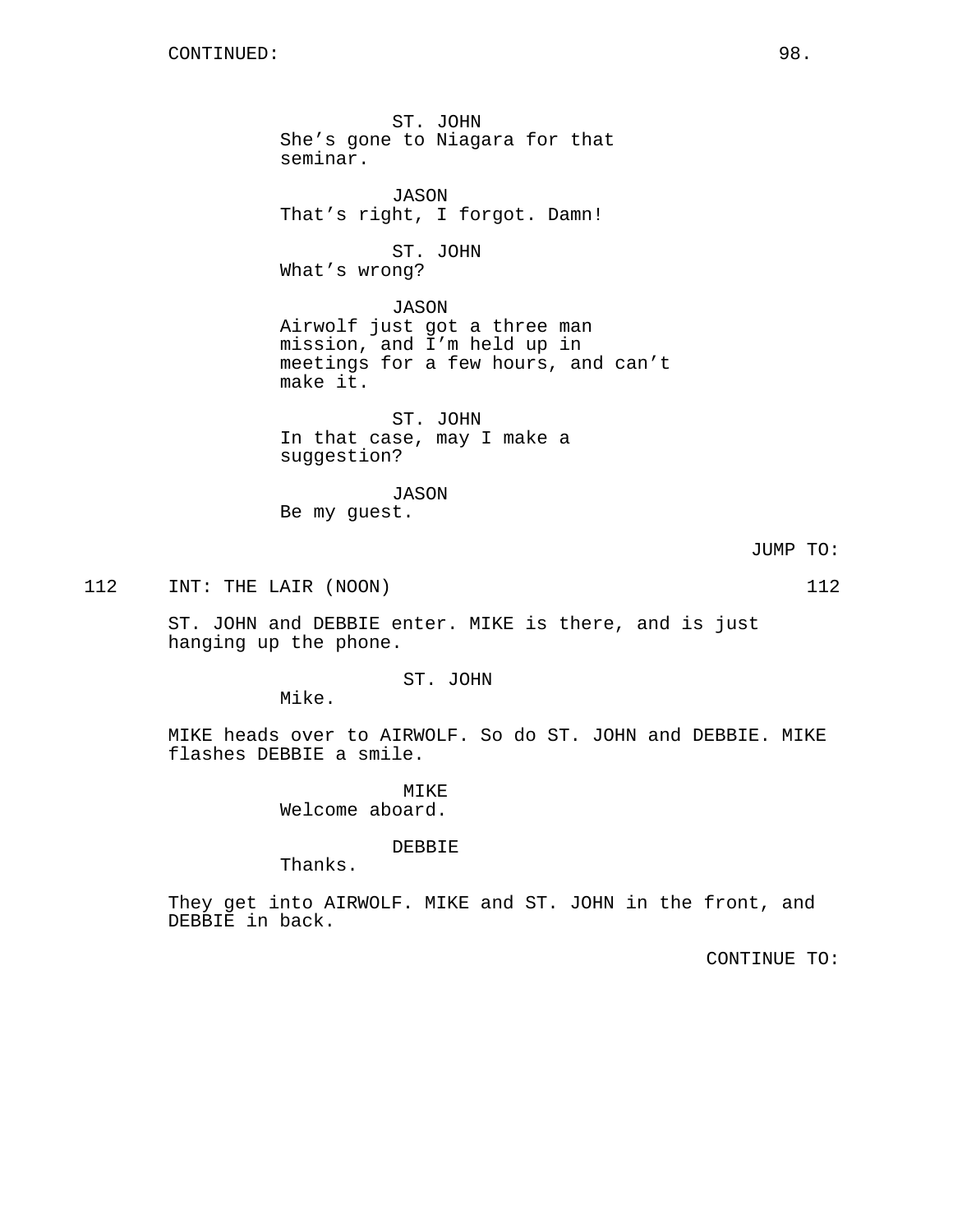MIKE and ST. JOHN start up AIRWOLF, then put on their black helmets. DEBBIE turns on the back computer systems, then puts on Jo's helmet. ST. JOHN takes AIRWOLF up, and out of the Lair.

> ST. JOHN So, what's the story Mike?

MIKE Seems a shipment of computer components was hijacked on its way to NASA.

DEBBIE What sort of components?

MIKE Keyboards, microchips, all sorts. Why?

DEBBIE Each government agency, has a special identification chip built into their computers.

ST. JOHN Like a trade mark?

DEBBIE

Right. (beat) You said NASA, right Mike?

MIKE

Right.

DEBBIE Okay. Let's see what this computer can do.

DEBBIE types a request into the computer, for NASA's CCI (Computer Chip Identification) number. The computer gives her the number. Then she asks the computer to track that number. The computer displays SEARCHING. After a few moments, it pulls up a map, with a bunch of red lights, but, only one is blinking. Which means, all the others are stationary, and that's the only one moving.

> DEBBIE Yes. Got'em.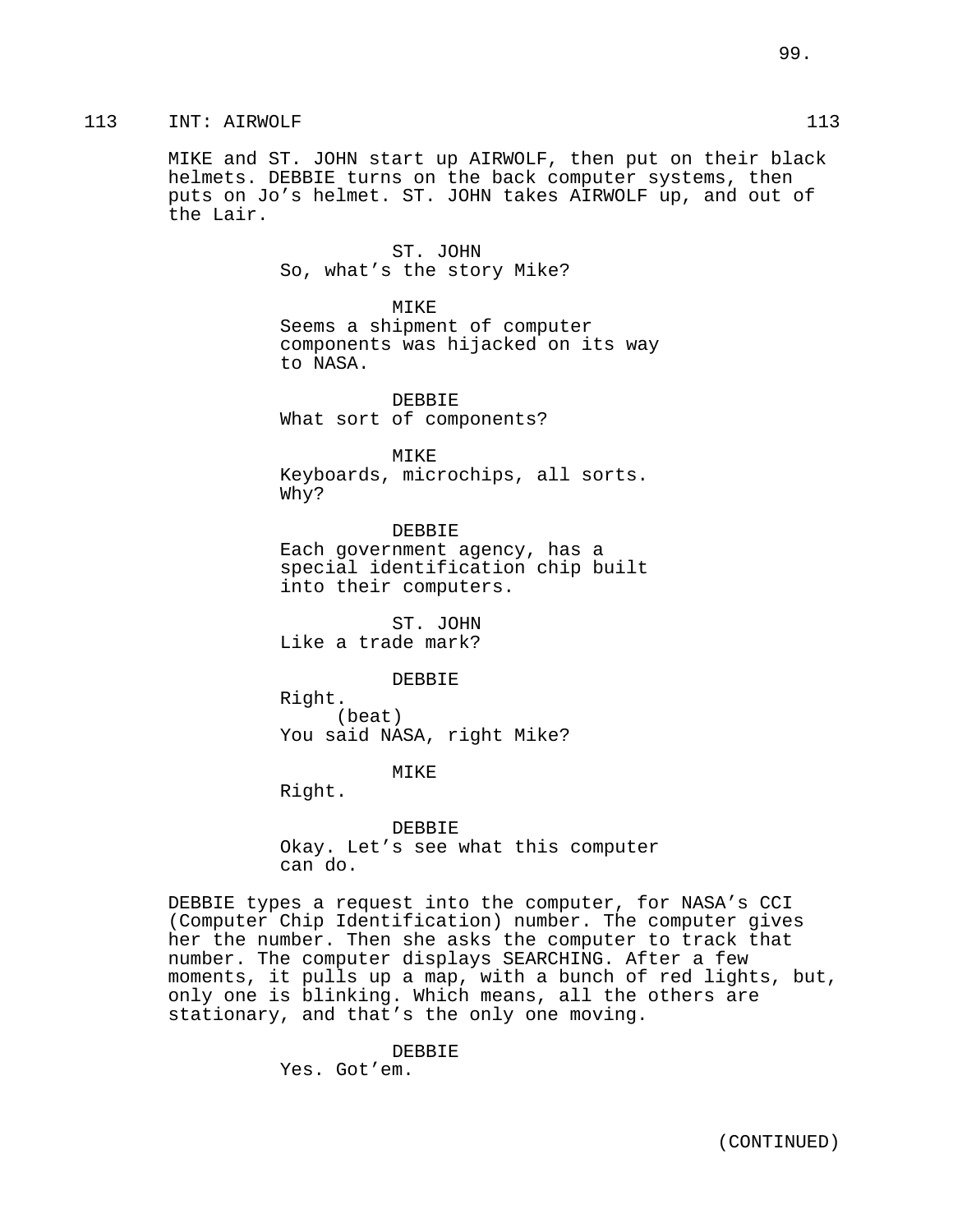ST. JOHN and MIKE exchange a "she's good" look, while DEBBIE types another command into the computer. The computer's map, zooms in on the blinking red light.

> ST. JOHN Where are they?

DEBBIE The co-ordinates should be on your monitor. Got it?

ST. JOHN

(beat)

Yep.

MTK<sub>E</sub> This is gonna be easier than I thought.

JUMP TO:

114 INT: LAIR (4:00PM) 114

AIRWOLF descends into the Lair. JASON and MIKE enter via the tunnels, as ST. JOHN and DEBBIE exit AIRWOLF. ST. JOHN looks at JASON.

> ST. JOHN The computer equipment get to NASA okay?

## JASON

Yep. (turn to Debbie) Mike was telling me how you located the shipment so fast. That was quick thinking.

DEBBIE

Thanks.

JASON (turn to St. John)(smile) I wouldn't let this one get away, Hawke.

ST. JOHN puts his arm around her shoulder, and pulls her to his side.

> ST. JOHN I'm not planning to.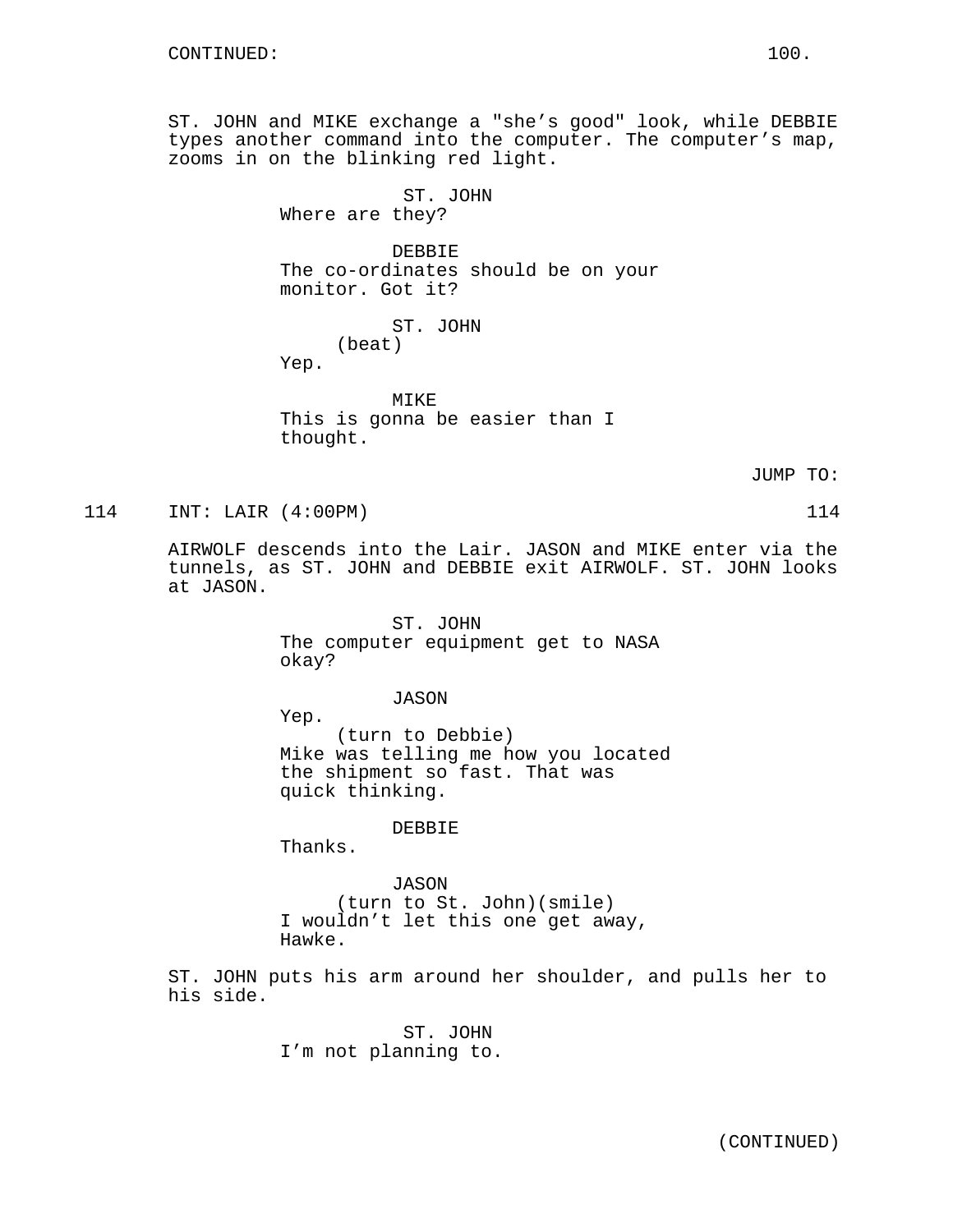JASON (turn to Debbie) Maybe you'd consider joining us. We could always use someone like you. DEBBIE Thanks Jason but... (beat) I've seen how you work these two and... JASON I'll give you the week to think about. Who knows, after working with these two, and Airwolf, for a week... (beat) ...you might change your mind, and want to stay. DEBBIE If I decide to stay, it will be for St. John, not Airwolf. DEBBIE kisses ST. JOHN. MIKE What do you say we... (beat) ...go out and celebrate? JASON Good idea. MIKE and JASON turn to leave. ST. JOHN, is still kissing DEBBIE. JASON St. John. Debbie. You coming? (beat) Guys? MIKE (beat) Leave them. MIKE and JASON walk to the tunnels. ST. JOHN breaks the kiss, and looks at DEBBIE.

> ST. JOHN Do you want to go with them?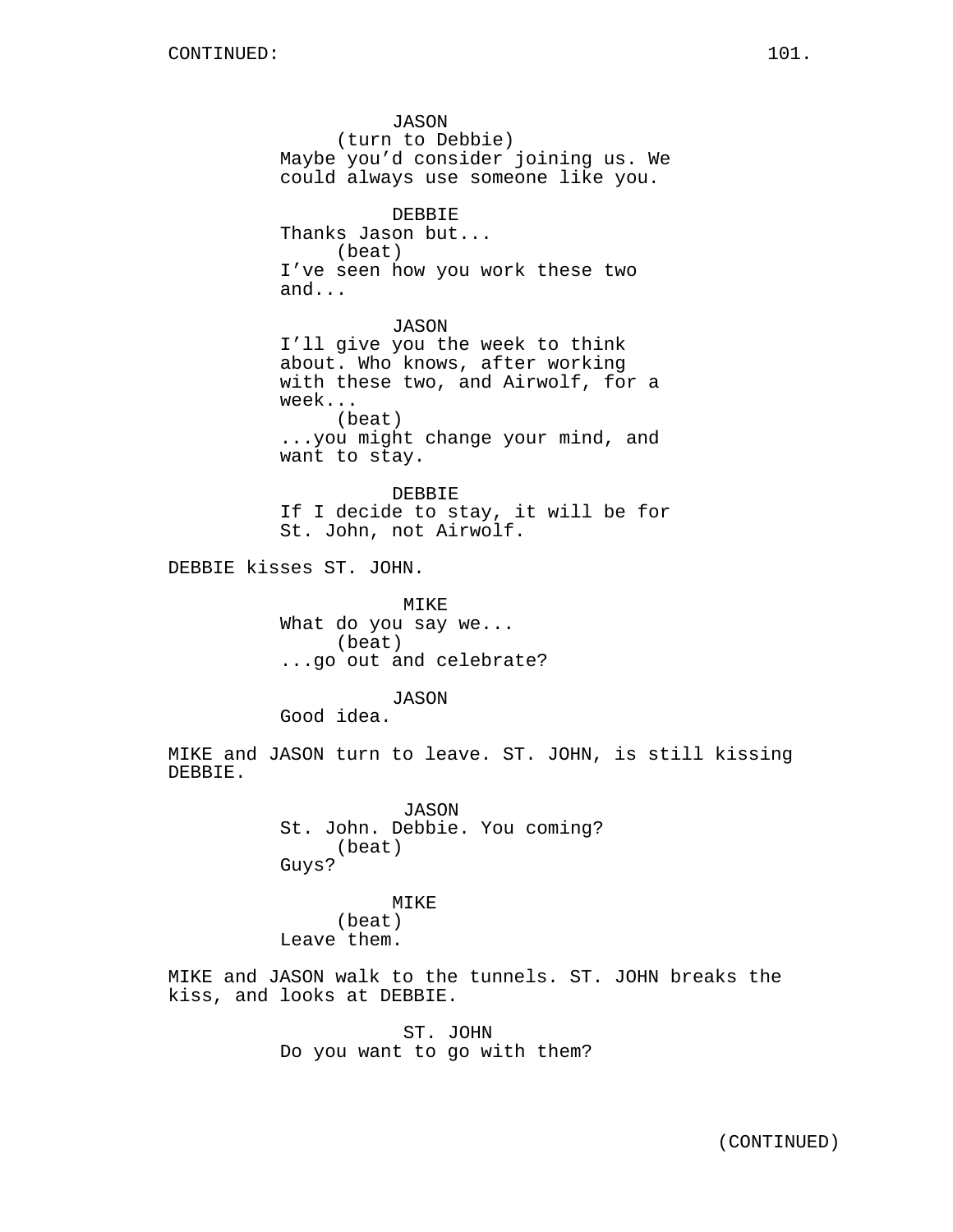DEBBIE (smile) For a while, anyway.

ST. JOHN smiles back at her, then yells to MIKE and JASON.

ST. JOHN Mike, Jason, wait up.

MIKE and JASON stop. ST. JOHN takes DEBBIE's hand, and they run to them. Once they reach them, they continue to the tunnel.

JUMP TO:

# **MONDAY NOVEMBER 23rd 1992**

115 INT: SANTINI AIR - OFFICE (3:00PM) 115

FRANK, JO, MIKE, JASON, ST. JOHN, and DEBBIE. The gang is throwing DEBBIE a farewell party.

> JASON Sorry to see you leave, you've become a real asset to the team in the last couple of weeks.

DEBBIE I wish I didn't have to go.

JASON My offer still stands.

DEBBIE

Thanks.

JASON You're not leaving for good I hope.

DEBBIE And let this guy get away? Not on your life. (beat) I'll be back. For Christmas, New Years, weekends, whenever I can. (beat) As long as St. John's free too.

MIKE To show you how much you mean to us, we got you this.

MIKE hands her a box, and she opens it. It's a gold necklace, with an AIRWOLF pendant on it.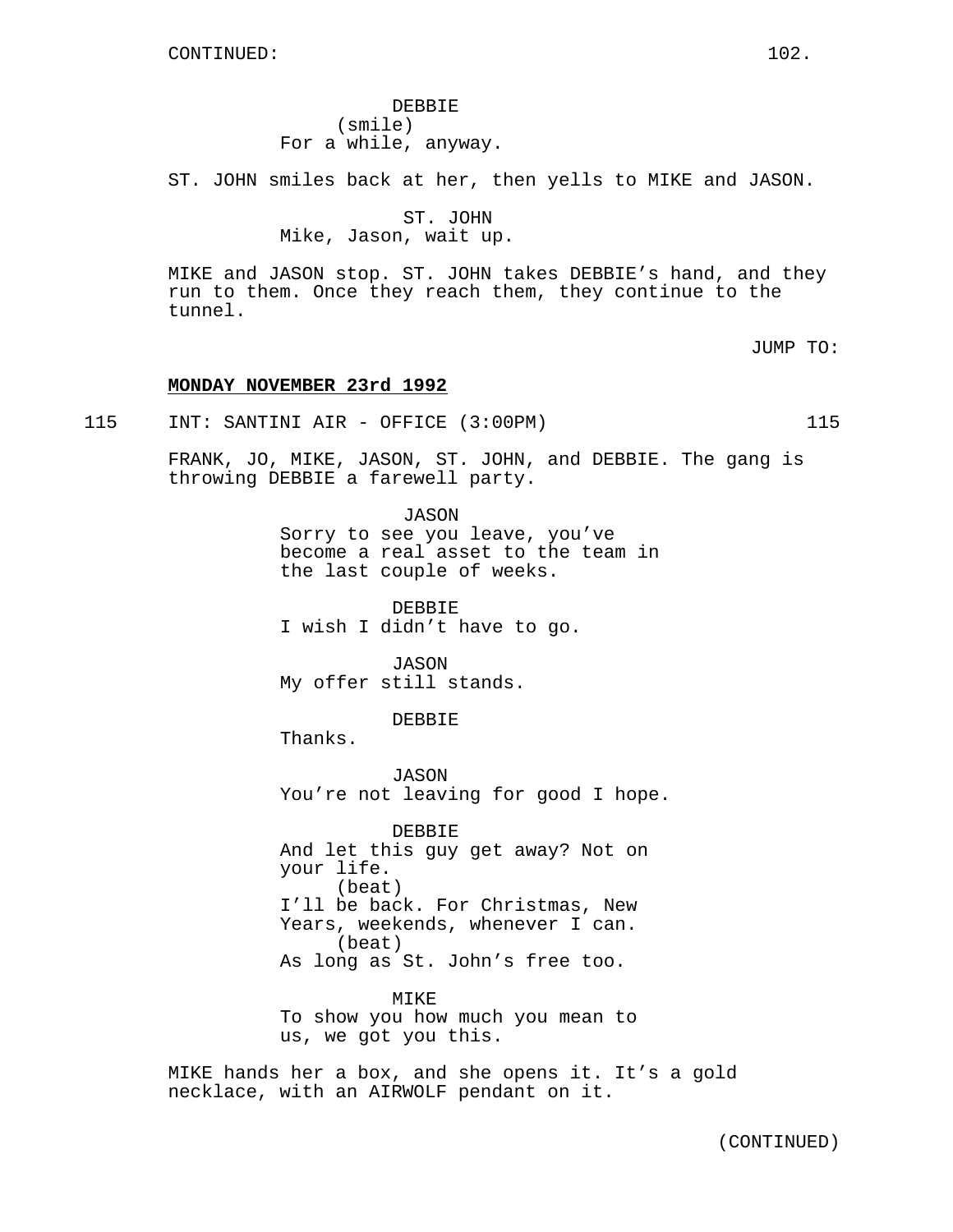DEBBIE Oh guys, it's beautiful, thank-you. ST. JOHN offers to put it around her neck, and she lets him. ST. JOHN We better get going. JASON You still stopping overnight in Des Moines? ST. JOHN Yeh, Mike's got the number. DEBBIE (hug Jo) I'm gonna miss you. JO Same here. DEBBIE (go to Frank) You take care of her, okay? FRANK Count on it. DEBBIE (turn to Jo) Keep an eye on him too. JO You bet. DEBBIE hugs FRANK, then goes to MIKE. FRANK embraces JO. DEBBIE Take care Mike. MIKE Hey, you know me. DEBBIE hugs him and whispers in his ear. DEBBIE

I'll miss you.

DEBBIE lets go of MIKE, and looks at him. He gives her a quick goodbye kiss. DEBBIE goes over to JASON, and hugs him.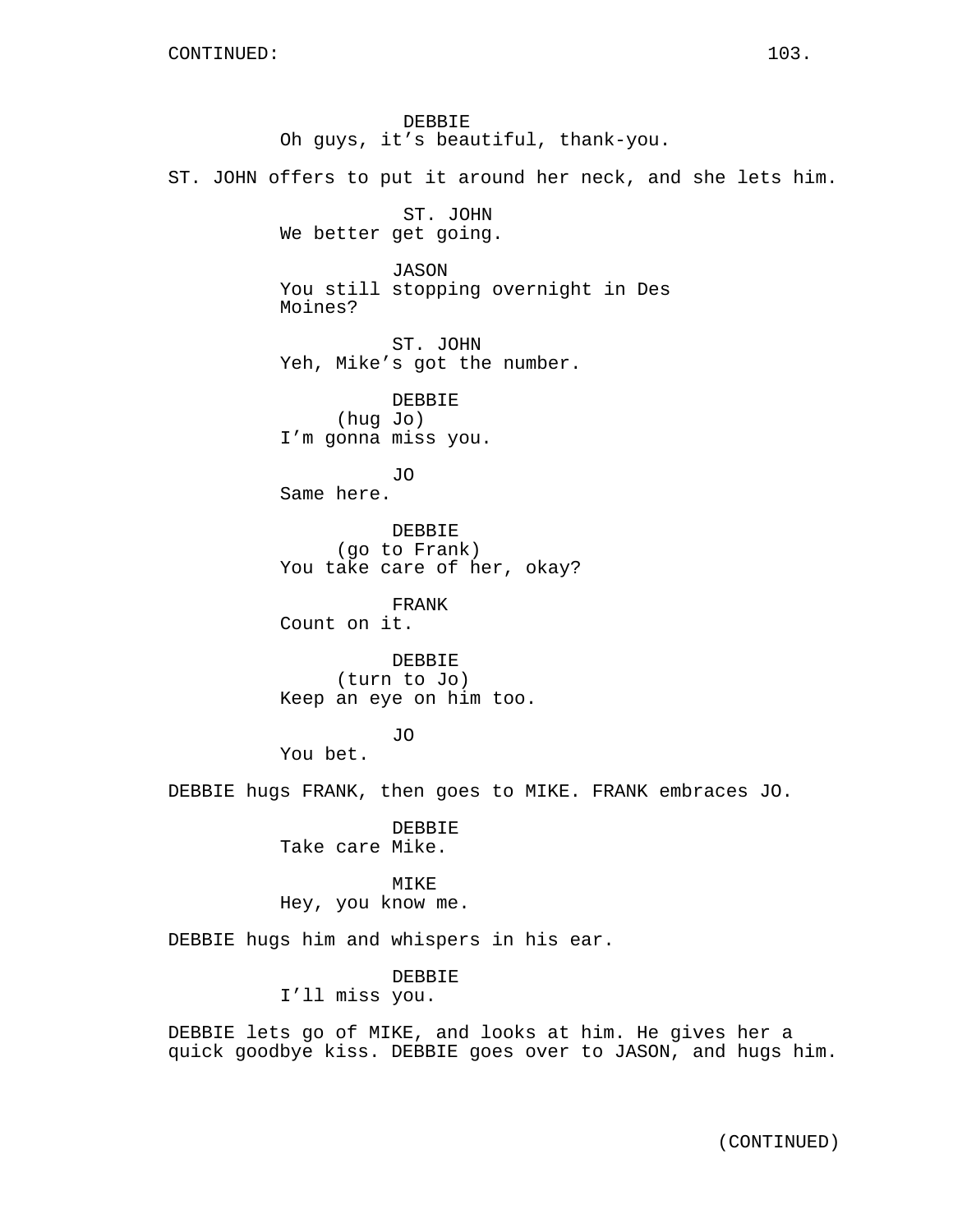DEBBIE

Bye Jase.

JASON

Bye.

MIKE

Jase?

DEBBIE Don't work these guys too hard, okay?

JASON (smile) I'll try not to.

DEBBIE walks over to ST. JOHN.

DEBBIE See you all at Christmas.

MIKE / FRANK / JO / JASON

Bye.

ST. JOHN puts his arm around DEBBIE, and they exit the office and walk through the hanger. The gang watches them walking. DEBBIE turns back around, and waves goodbye, just before they exit the hanger. The gang waves back. MIKE looks at her and she looks at him. ST. JOHN and DEBBIE exit hanger.

JUMP TO:

# **TUESDAY NOVEMBER 24th 1992**

| 116 |  |  |  |  | EXT: DEBBIE'S - BACK YARD $(1:00PM EST)$ |  |
|-----|--|--|--|--|------------------------------------------|--|
|-----|--|--|--|--|------------------------------------------|--|

The SANTINI AIR chopper lands.

CONTINUE TO:

117 INT: CHOPPER 117

ST. JOHN kisses her. DEBBIE breaks the kiss, and looks him in the eye.

> DEBBIE Want to come in for a while?

> > ST. JOHN

Sure.

(CONTINUED)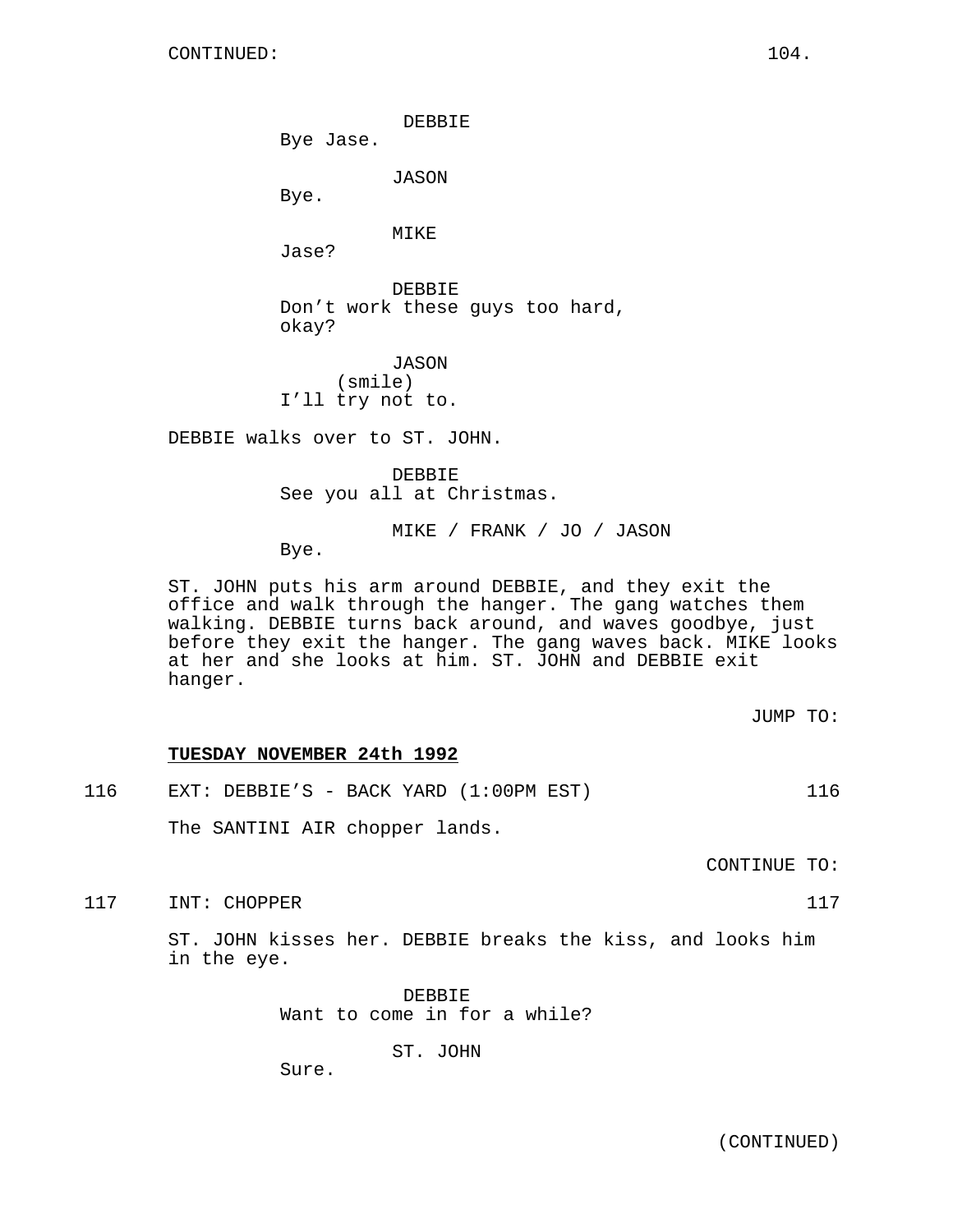DEBBIE opens her door and exits, while he shuts down the chopper. She then closes her door.

CONTINUE TO:

## 118 EXT: CHOPPER / BACK YARD 118 118

DEBBIE opens the baggage compartment, and takes out her bag. ST. JOHN exits the chopper. They walk through the yard, and go up the steps, to the patio. Then they go up more steps to the gate. DEBBIE opens the gate.

CONTINUE TO:

## 119 EXT: DRIVEWAY / SIDE OF THE HOUSE 119

ST. JOHN and DEBBIE walk through the gateway. DEBBIE closes the gate. They go to the side door. DEBBIE opens the screen door, and removes the house key from a pocket in her bag. She unlocks the door, and opens it. (NOTE: Her parent's cars are not in the driveway.)

CONTINUE TO:

120 INT: HOUSE 120

ST. JOHN and DEBBIE enter. DUSTY comes running from down the hall. DEBBIE sits on the stairs, and DUSTY gives her a lick attack. ST. JOHN closes the door, and just stands there, watching.

> DEBBIE St. John, this is Dusty. Dusty, St. John.

DUSTY goes down the stairs to see ST. JOHN. ST. JOHN pets him when he comes. DEBBIE gets up off the stairs.

> ST. JOHN Hi fella, how are you?

DUSTY licks ST. JOHN's hand.

ST. JOHN I think he likes me.

DEBBIE (look at St. John) I don't want to burst your bubble, hon, but he likes everybody.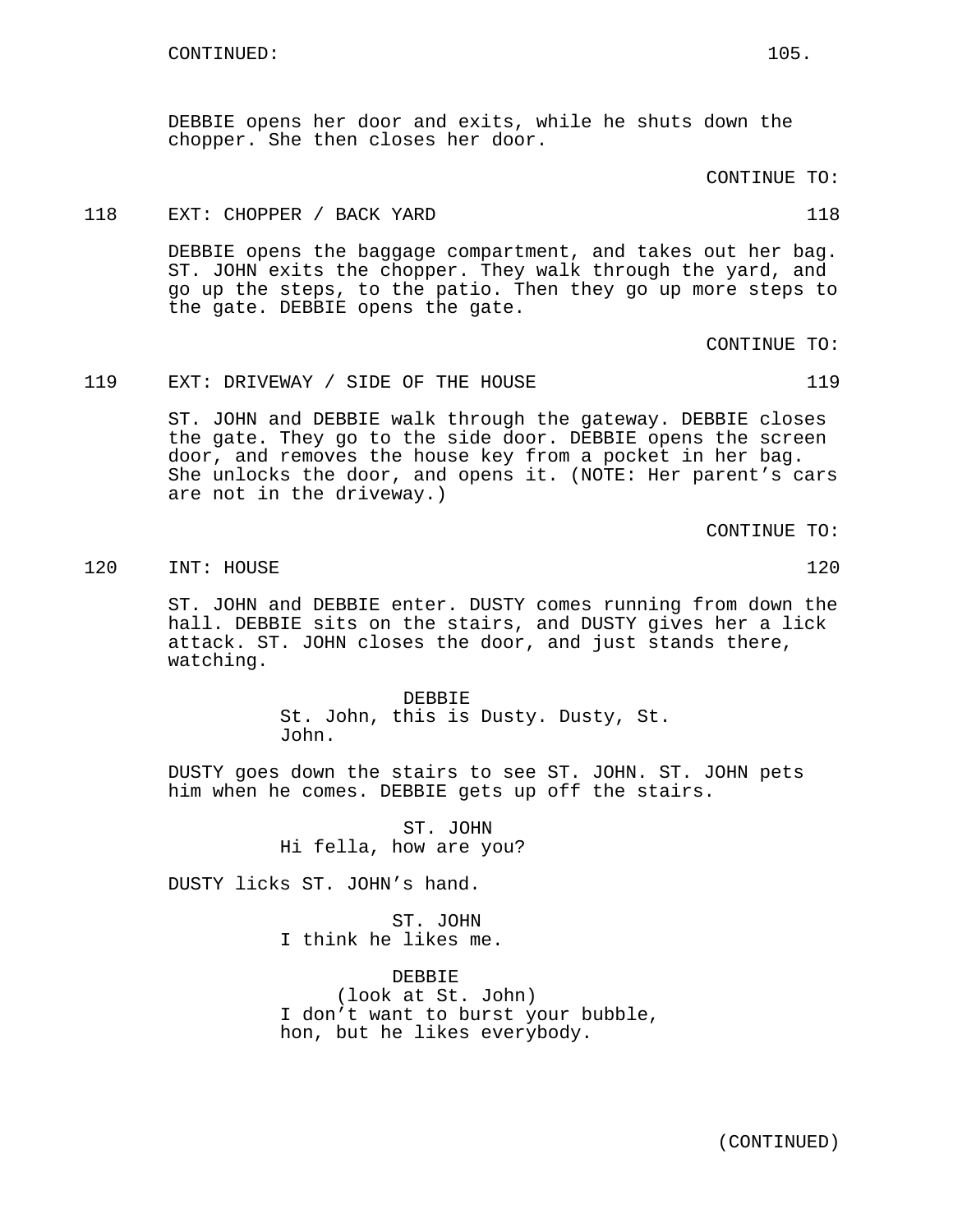ST. JOHN Oh really?

DEBBIE

Really.

ST. JOHN grabs her arm, and pulls her to him. He looks at her for a moment, then kisses her. He breaks the kiss, and goes for her neck.

# DEBBIE

Stj.

(Note: Stj is pronounced singe.)

ST. JOHN (kissing her neck) Hmm.

DEBBIE backs away from him, and looks him in the eye. She takes his hand, in hers, and leads him down the stairs.

121 INT: STAIRS 121 121

ST. JOHN Where are we going?

DEBBIE My room, it's downstairs.

CONTINUE TO:

CONTINUE TO:

122 INT: DOWN STAIRS 122

They enter her room.

CONTINUE TO:

123 INT: BEDROOM 123

She leads him over to the edge of the bed. She turns to him.

DEBBIE I want you... (beat) ...to make love to me... (beat) ...right... (beat) ...now.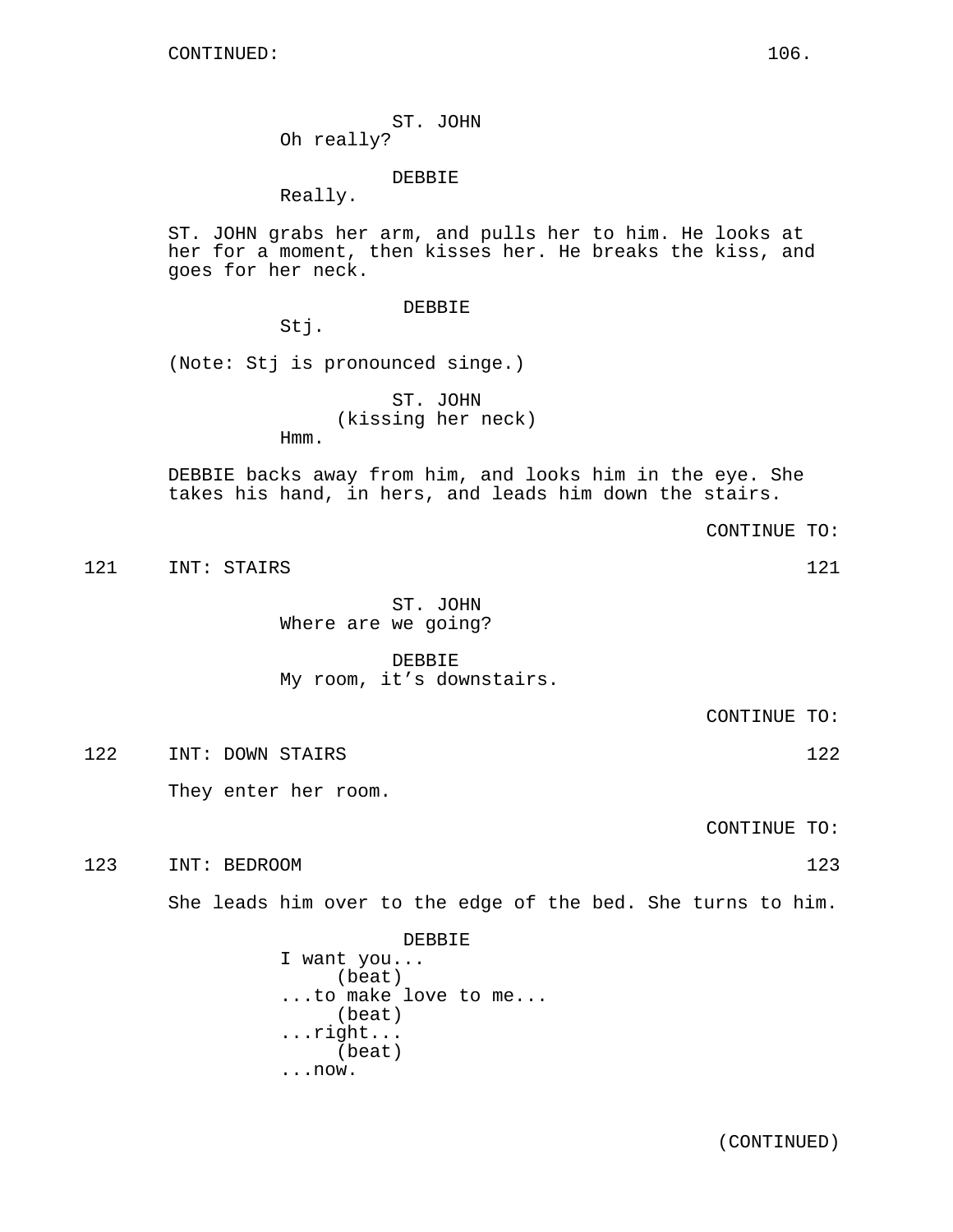She kisses him. They break the kiss. She undoes his shirt, and he undoes hers. They remove their shirts, and he kisses her. She wraps her arms around his neck, surrendering to him. He leans her back, and they fall onto the bed. He covers her upper body with kisses, and removes her jeans with his hands. Once her jeans are off, they roll. Now it's her turn to cover his upper body with kisses as she removes his jeans with her hands. Once his jeans are off, he brings her lips to his, and kisses her passionately. They roll. He is now on top. He kisses her neck, as her hands massage his back. He takes her arms in his hands, and brings them down flat on the bed. He holds them there, as he enters her. She gasps his name as he enters. They ride out the roller coaster of passion. he releases her arms as he withdraws from her. He looks at her, and kisses her passionately. He breaks the kiss. He nuzzles her neck, and she nuzzles his. DUSTY decides, at that moment, to enter the room, and jump up on the bed. DEBBIE gasps ST. JOHN's name, then opens her eyes and sees DUSTY.

#### DEBBIE

Dusty, go away.

DUSTY barks. DEBBIE knows something must be wrong, because DUSTY never barks.

#### DEBBIE

What is it?

DUSTY barks again. ST. JOHN is still kissing her neck. DUSTY puts his paw on her arm. She looks at DUSTY. DUSTY jumps down, and runs out. DEBBIE then hears the sound of a car in the driveway. She turns her head, and looks at the clock. It reads 2:45pm.

> DEBBIE Oh no, damn! ST. JOHN (Look at her) What is it? DEBBIE That's must be my dad. ST. JOHN So? DEBBIE So, I don't want him to walk in and...

> > (CONTINUED)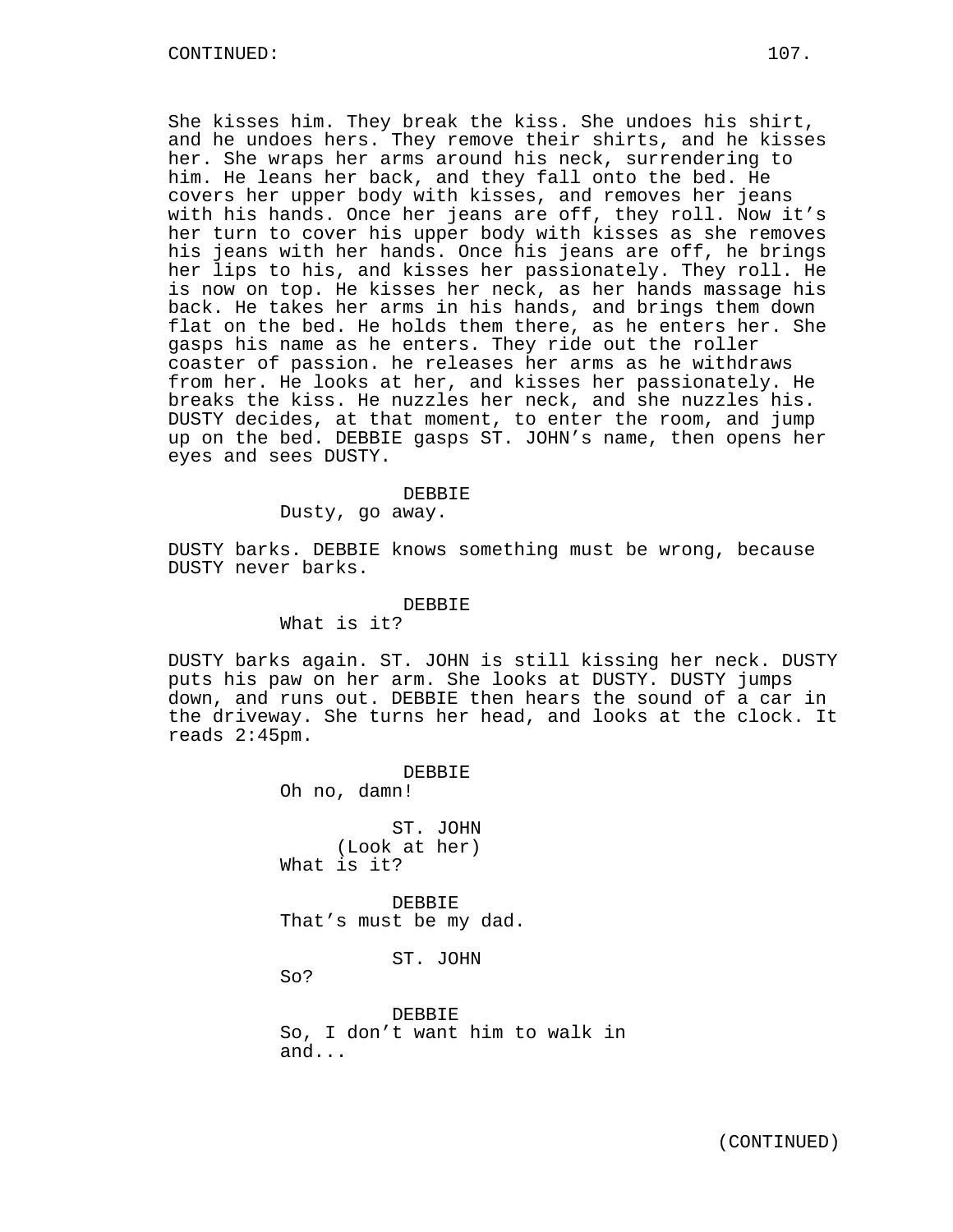# ST. JOHN

Oh.

ST. JOHN gets up, grabs his clothes, and exits the room via the walk-through closet. He heads for the bathroom to get dressed. DEBBIE throws on a sweater, and a pair of jeans. She closes the bedroom's main door, the one that opens on to the stairs, and goes to the walk-through closet, which doubles as a book/video library, and grabs a movie. She then exits the closet.

CONTINUE TO:

## 124 INT: BASEMENT 124 124

DEBBIE takes the tape, and inserts it in the VCR. She hits the fast forward button, then sits on the couch. ST. JOHN joins her. DEBBIE hears the side door open, so she stops the tape and presses play. ST. JOHN and DEBBIE pretend to be watching the movie.

## DAD (VO)

Debbie?

#### DEBBIE

Down here!

Her father comes down the stairs, and walks over.

DEBBIE Dad, this is St. John Hawke. St. John, this is my dad.

ST. JOHN

Hi.

DAD I take it that's your chopper out there?

ST. JOHN

Yeh.

DAD So, when did you guys get in?

DEBBIE Ah, about 1/2 an hour ago.

DAD You have to leave right away? Or can I persuade you to stay for a while.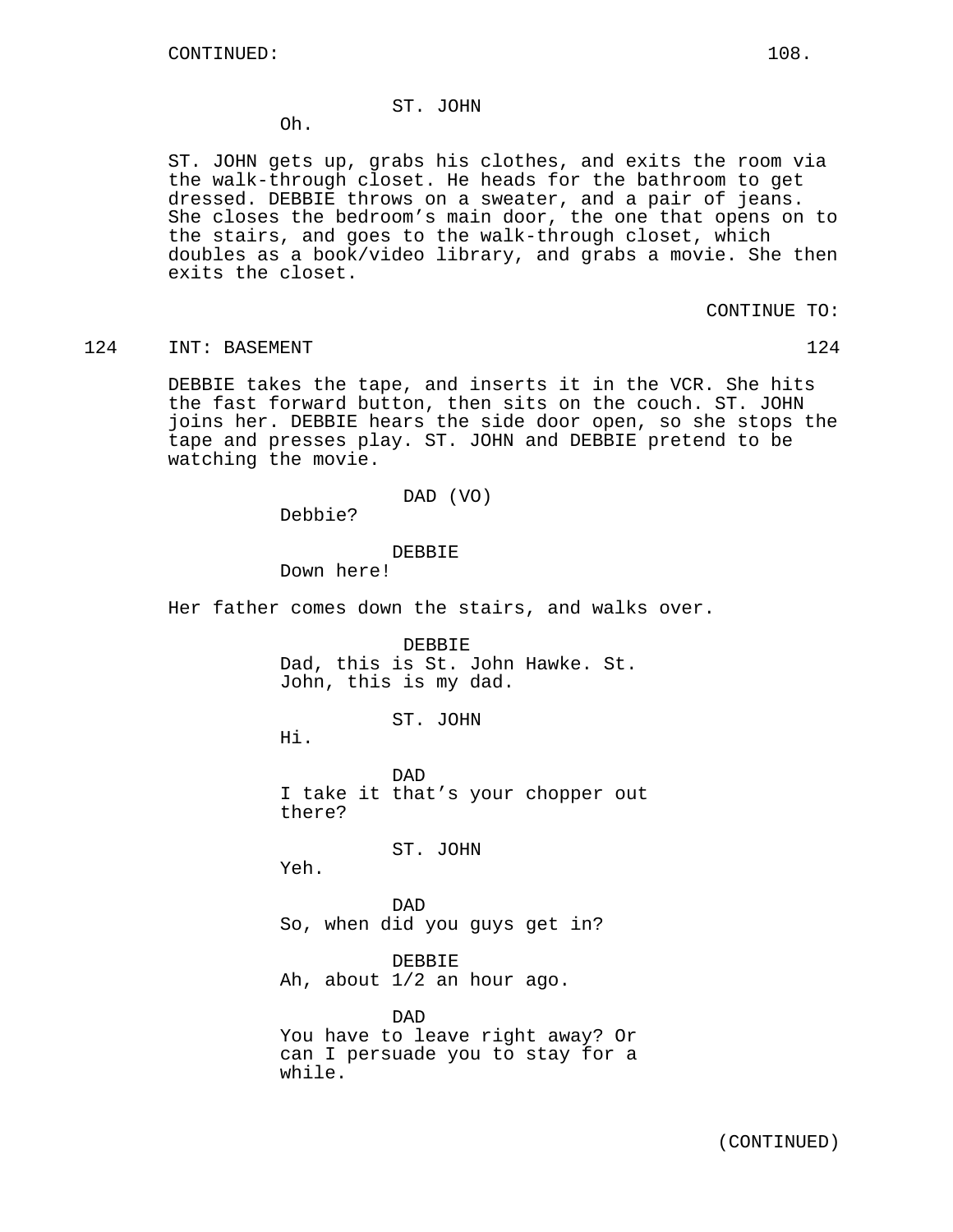ST. JOHN I can stay.

DAD Great. I'll let you two get back to your movie.

DEBBIE

Thanks.

DAD goes upstairs. DEBBIE turns to ST. JOHN, and gives him a "that was close" look.

JUMP TO:

125 EXT: BACK YARD - 4:30PM 125

DEBBIE's parents, along with DEBBIE, ST. JOHN, and DUSTY, are all outside. ST. JOHN is leaving.

> MOM It was nice to meet you, St. John.

DAD Feel free to drop by anytime.

ST. JOHN

Thanks.

DEBBIE I'll walk you to the chopper.

ST. JOHN and DEBBIE walk down the steps, and through the yard, to the chopper. DUSTY follows.

CONTINUE TO:

126 EXT: CHOPPER 126

ST. JOHN and DEBBIE reach the chopper. ST. JOHN opens the door, then turns to DEBBIE, who is still wearing her AIRWOLF pendant.

> DEBBIE I guess this is goodbye till Christmas.

ST. JOHN raises his hand to her chin, and takes it in his hand. He smiles at her.

> ST. JOHN Till Christmas.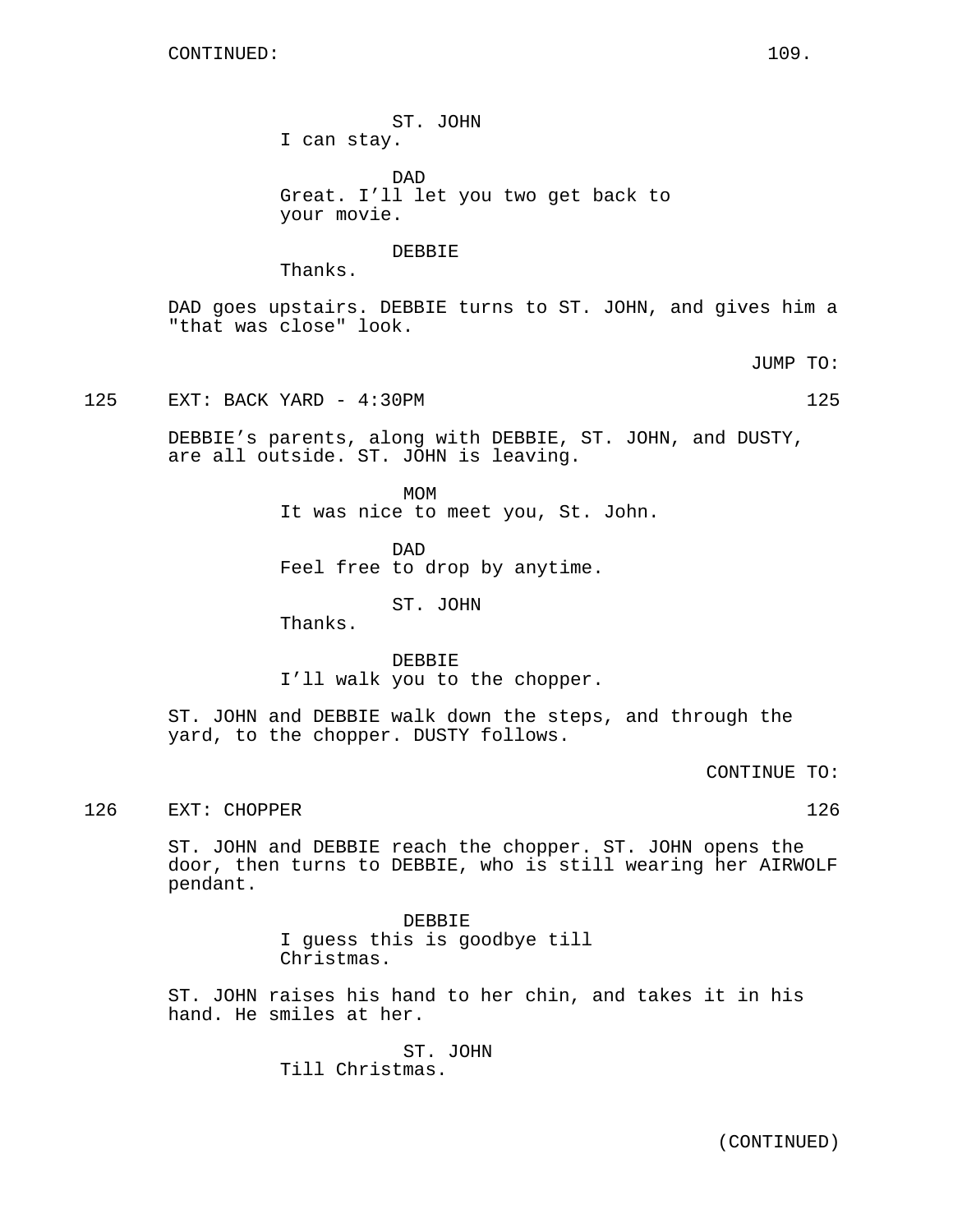He brings her lips to his, and kisses her. She puts her arms around him, and pulls him to her. They hold the kiss, and embrace, for about 5-6 seconds. Then they break the kiss, and just hold each other in a passionate hug.

> DEBBIE I wish you didn't have to go.

### ST. JOHN

Me too.

He looks at her. He kisses her again. They hold the kiss for 4-5 seconds, then they break it.

> ST. JOHN If I don't leave soon, I probably never will.

DEBBIE Call me as soon as you get back.

ST. JOHN

I will.

ST. JOHN gets into the chopper, then looks at DUSTY.

ST. JOHN Take care of her for me, Okay?

DUSTY barks once, as if to say "okay." ST. JOHN looks at DEBBIE, and smiles.

ST. JOHN

See ya.

# DEBBIE

Bye.

ST. JOHN closes the chopper door, and starts it up. DEBBIE backs away from it, and waves goodbye as ST. JOHN flies off. DEBBIE watches the chopper, till she can see it no more. (NOTE: She is playing with her necklace, while watching the chopper disappear.) Once the chopper is out of sight, she looks at DUSTY.

> DEBBIE Come on, let's go.

DEBBIE and DUSTY walk through the yard, and then go up the stairs. They go to the back door, and enter the house.

JUMP TO: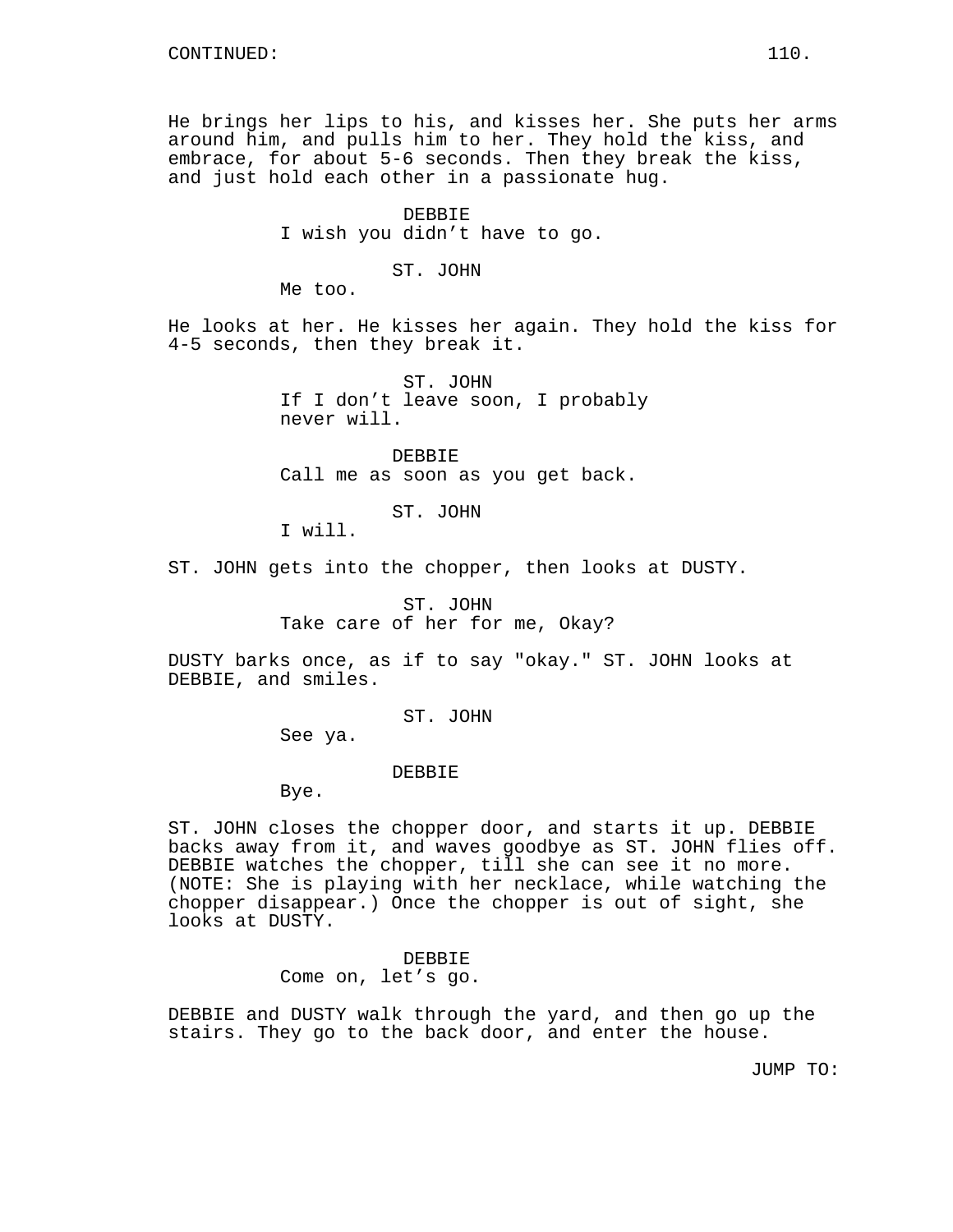127 INT: DEBBIE'S BASEMENT (11:30PM) 127

DEBBIE turns off the TV. The phone rings. She is about to answer it, when it stops ringing.

> MOM (VO) Debbie, phone. (beat) It's St. John.

DEBBIE (pick up the extension) Got it.

DEBBIE sits back down on the couch, and waits till she hears the upstairs extension hang-up.

CONTINUE TO SPLIT SCREEN:

128 SPLIT SCREEN: DEBBIE'S BASEMENT / SANTINI AIR OFFICE 128

DEBBIE

Hi

ST. JOHN

Hi.

DEBBIE

I miss you.

ST. JOHN

I miss you too.

DEBBIE

Ya know... (beat) ...it's gonna be strange not having you by my side all night. (beat) And not having you there when I wake up.

ST. JOHN Same here. I...

MIKE enters the office. DEBBIE can hear his voice in the background.

> MTK<sub>E</sub> Hey, look who's back!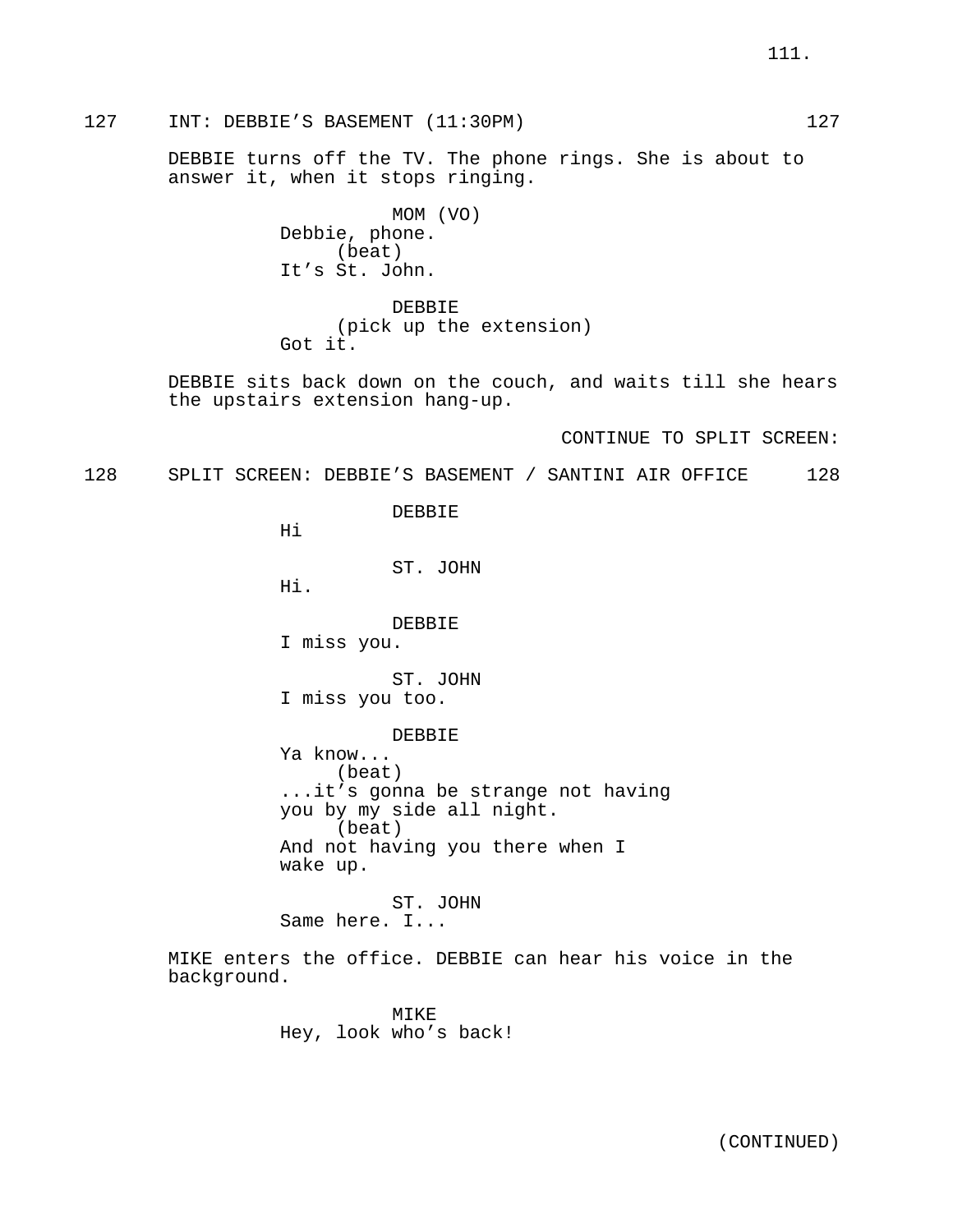DEBBIE Is that Mike? ST. JOHN Yeh. DEBBIE Put him on for a second. ST. JOHN Mike, Deb wants to talk to you. MIKE (VO) She does? (beat)(take phone) Hi Deb, what's new? DEBBIE You mean, in the last 32 and 1/2 hours? MIKE Is that all it's been. It's seemed longer. DEBBIE What, like 33 hours? MIKE (Laugh) No, more like a week. DEBBIE Really? MIKE Really. So? DEBBIE Well, all that's really changed, is that I'm now at home, and in a different time zone then you guys. DEBBIE hears ST. JOHN clear his throat in the background. She starts playing with the necklace that they gave her before she left.

> MIKE Look, I've got to run, I'll give you back to St. John.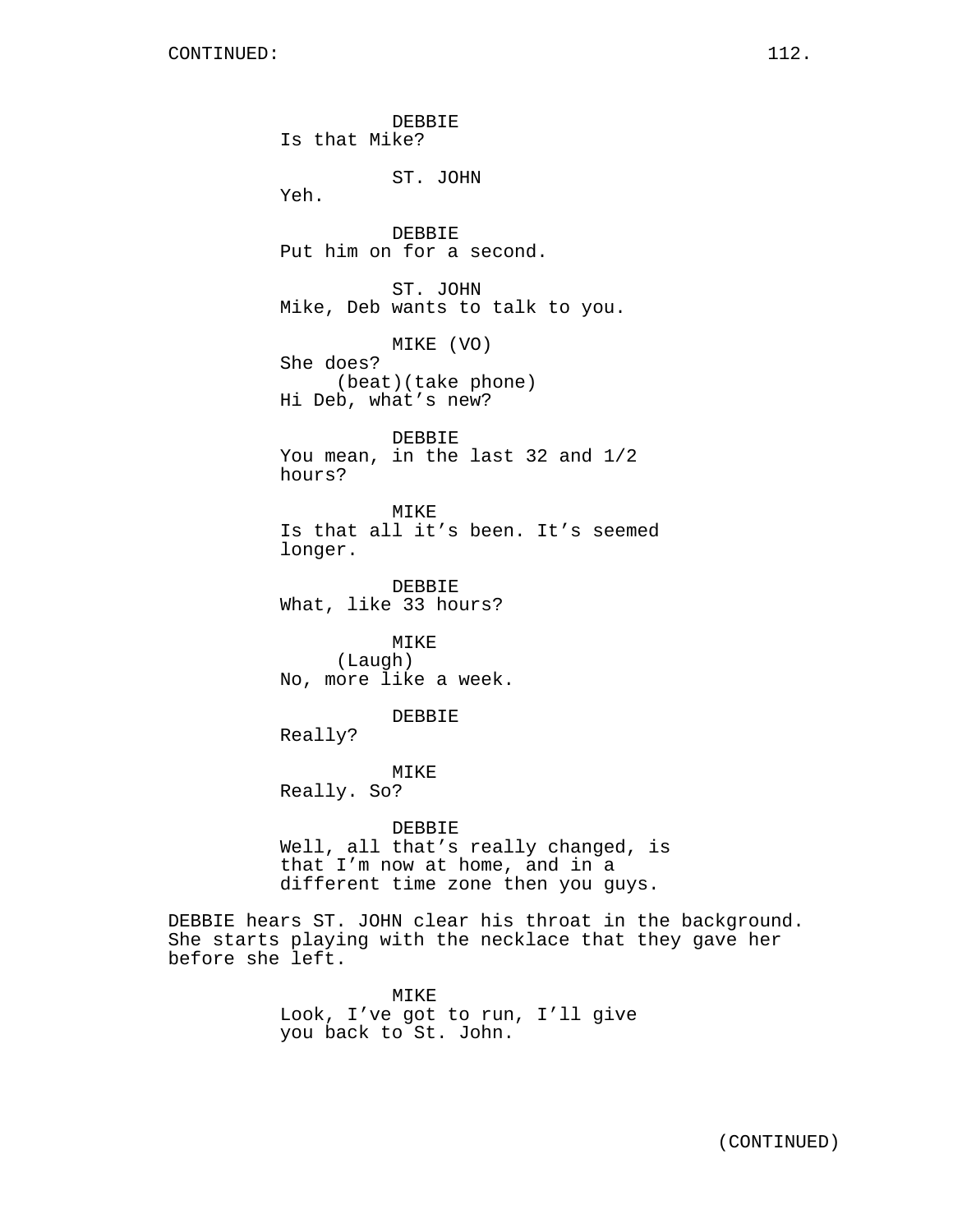DEBBIE Thanks Count. (beat) For everything. MIKE My pleasure, my lady. (hand phone to St. John) Here. (St. John takes the phone) (To St. John) See ya later. ST. JOHN (to Mike) Bye. (to Debbie) So, where were we? MIKE exits the office, but stays standing outside the office in the hanger, listening. DEBBIE Telling each other how much we miss each other. (beat) I hope the three weeks just fly by. No pun intended. ST. JOHN They will down here, you know Jason. DEBBIE Yeh. I just hope that he remembers that, come Dec 19th, you're mine for three weeks. ST. JOHN Hey, we gave him three weeks notice. He better remember. DEBBIE I wish I could talk to you all night, but... (beat) ...this is a long distance call, and... ST. JOHN And what?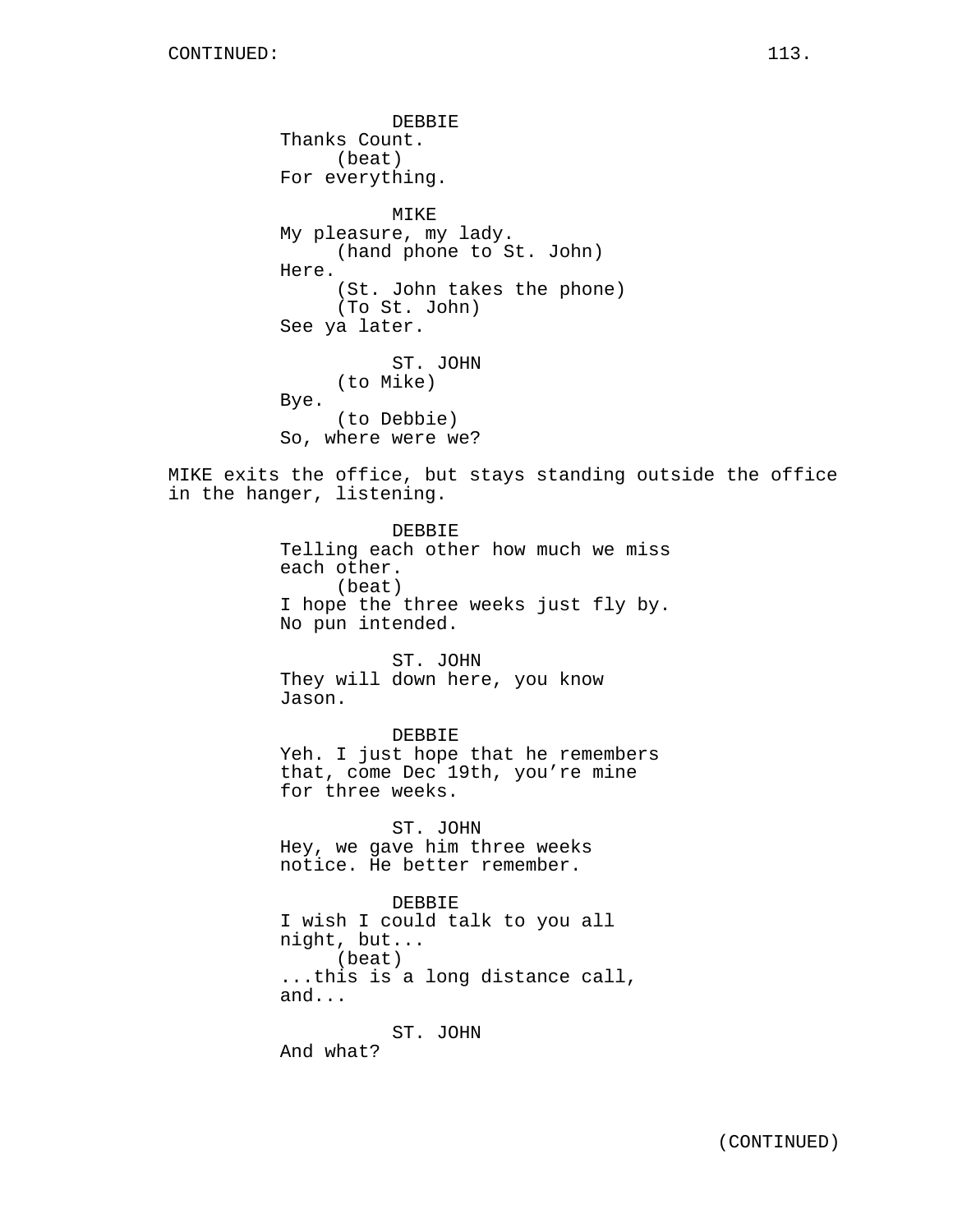DEBBIE And nothing. (beat) I love you. ST. JOHN I love you too. DEBBIE Talk to you later? ST. JOHN Count on it. DEBBIE Bye. ST. JOHN Bye.

DEBBIE hangs up the phone.

CONTINUE TO SINGLE SCREEN:

129 INT: SANTINI AIR - OFFICE (9:45PM MST) 129

ST. JOHN hangs up the phone, and stares at it. CAMERA pans to the doorway, to show MIKE standing there. MIKE comes back into the office, and walks over to ST. JOHN.

> MIKE St. John, you okay? ST. JOHN I thought you left?

MIKE I was going to, but then I changed my mind. (beat) You want to go grab a drink?

ST. JOHN Yeh, I guess so.

They exit office.

CONTINUE TO: